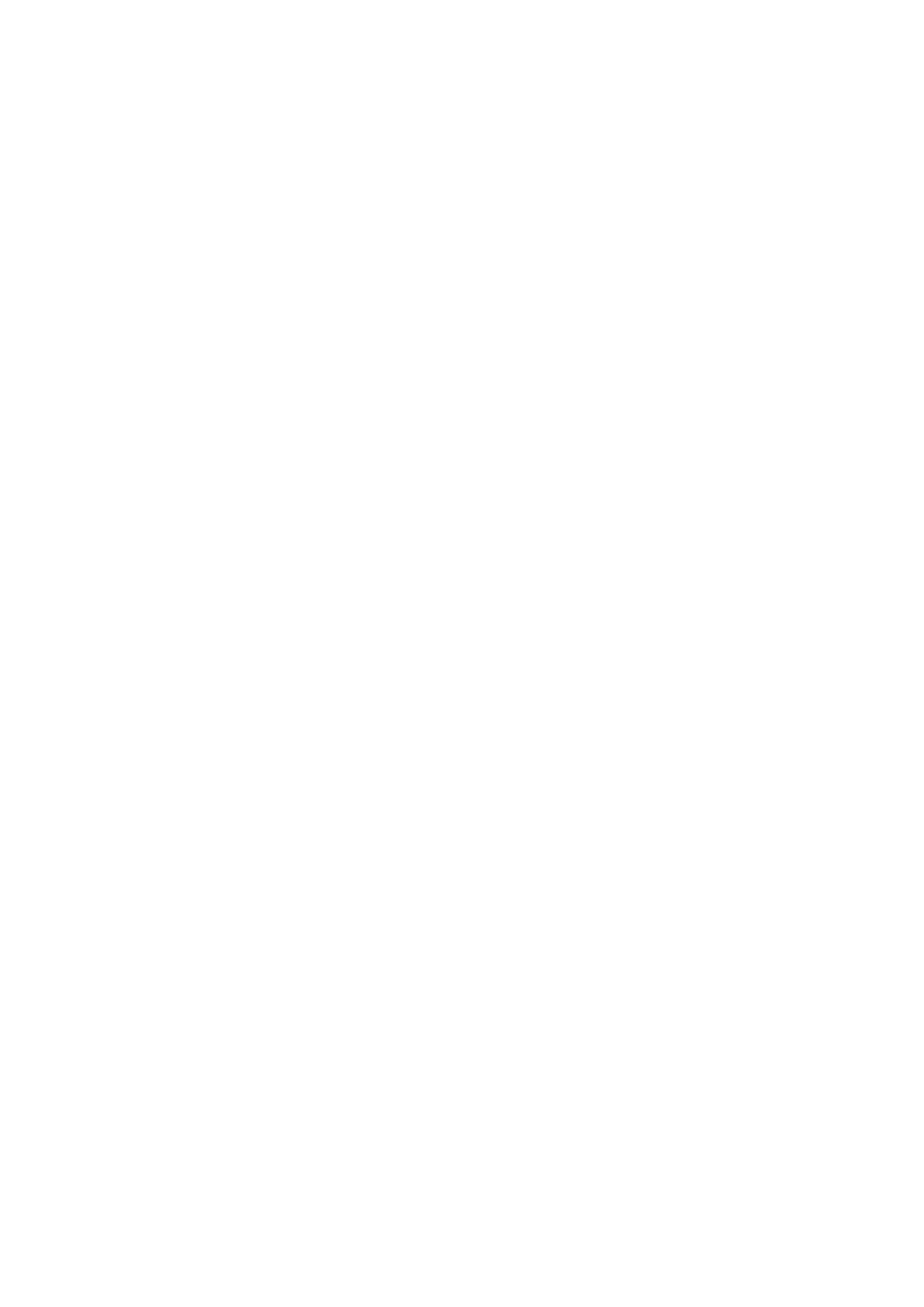# **CONTENTS**

| 1              |     |        | <b>Recommended third party tools</b>                  | 3  |
|----------------|-----|--------|-------------------------------------------------------|----|
| $\overline{2}$ |     |        | Creating extensions without third party tools         | 5  |
|                | 2.1 |        |                                                       | 5  |
|                |     | 2.1.1  |                                                       | 5  |
|                |     | 2.1.2  |                                                       | 6  |
|                |     | 2.1.3  |                                                       | 8  |
|                |     | 2.1.4  |                                                       | 9  |
|                |     | 2.1.5  |                                                       | 11 |
|                |     | 2.1.6  |                                                       | 11 |
|                |     | 2.1.7  |                                                       | 13 |
|                |     | 2.1.8  |                                                       | 14 |
|                |     | 2.1.9  |                                                       | 15 |
|                |     | 2.1.10 |                                                       | 16 |
|                |     | 2.1.11 |                                                       | 19 |
|                |     | 2.1.12 |                                                       | 19 |
|                | 2.2 |        |                                                       | 23 |
|                |     | 2.2.1  |                                                       | 23 |
|                |     | 2.2.2  |                                                       | 26 |
|                |     | 2.2.3  |                                                       | 33 |
|                |     | 2.2.4  |                                                       | 38 |
|                |     | 2.2.5  |                                                       | 43 |
|                | 2.3 |        |                                                       | 45 |
|                |     | 2.3.1  |                                                       | 47 |
|                |     | 2.3.2  |                                                       | 49 |
|                |     | 2.3.3  |                                                       | 49 |
|                |     | 2.3.4  |                                                       | 51 |
|                |     | 2.3.5  |                                                       | 52 |
|                |     | 2.3.6  |                                                       | 54 |
|                |     | 2.3.7  |                                                       | 55 |
|                | 2.4 |        |                                                       | 55 |
|                |     | 2.4.1  |                                                       | 56 |
|                |     | 2.4.2  |                                                       | 57 |
|                | 2.5 |        |                                                       | 57 |
|                |     | 2.5.1  |                                                       | 58 |
|                |     | 2.5.2  |                                                       | 58 |
|                |     | 2.5.3  |                                                       | 58 |
| 3              |     |        | Embedding the CPython runtime in a larger application | 61 |
|                | 3.1 |        |                                                       | 61 |
|                |     | 3.1.1  |                                                       | 61 |
|                |     | 3.1.2  |                                                       | 62 |
|                |     | 3.1.3  |                                                       | 63 |
|                |     | 3.1.4  |                                                       | 65 |
|                |     |        |                                                       |    |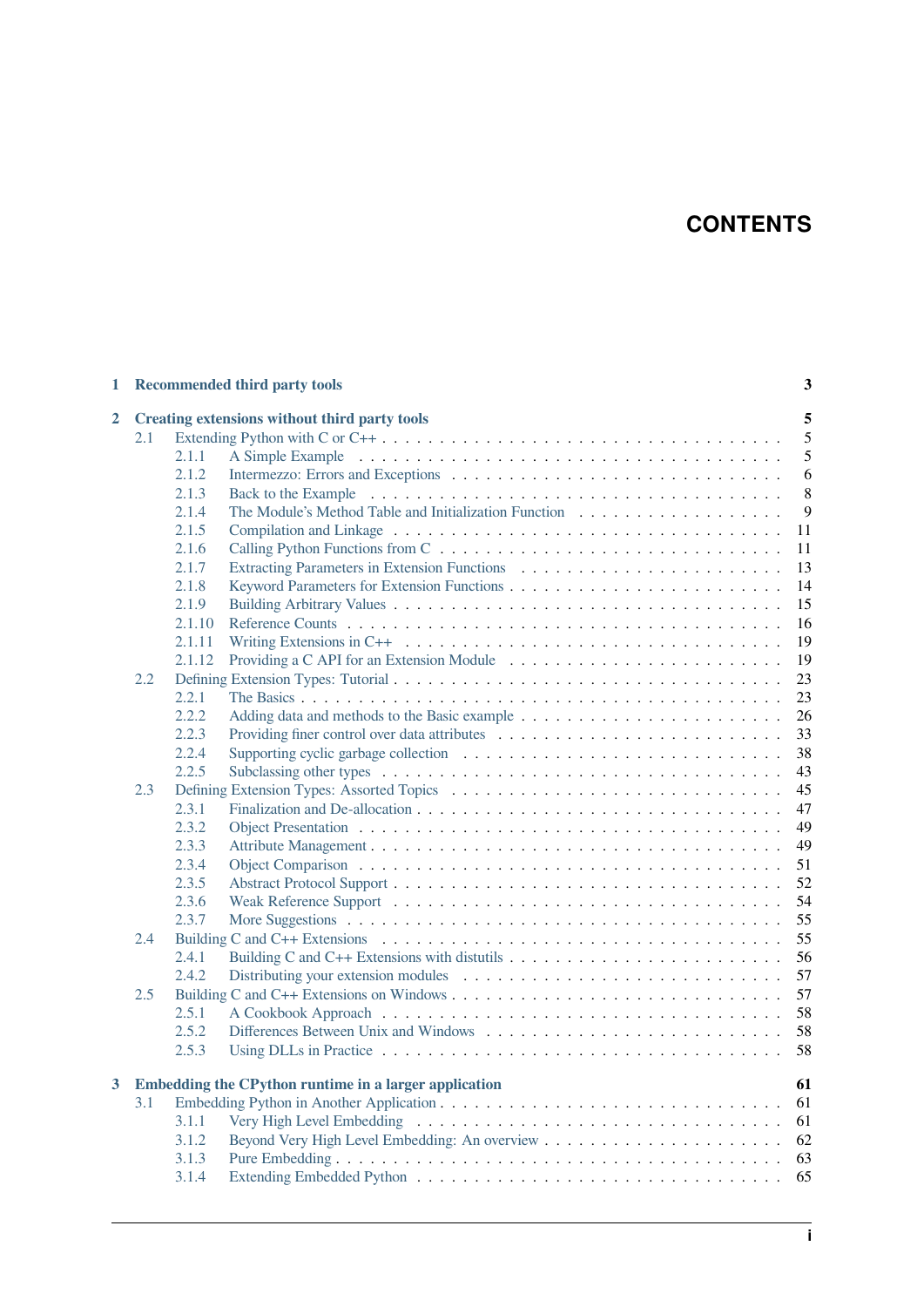|   |                              | 3.1.5<br>3.1.6               | Embedding Python in C++ $\ldots \ldots \ldots \ldots \ldots \ldots \ldots \ldots \ldots \ldots \ldots \ldots$ | 66<br>66 |  |  |
|---|------------------------------|------------------------------|---------------------------------------------------------------------------------------------------------------|----------|--|--|
|   |                              | <b>A</b> Glossary            |                                                                                                               |          |  |  |
| B | B.1                          | <b>About these documents</b> |                                                                                                               |          |  |  |
|   | <b>C</b> History and License |                              |                                                                                                               |          |  |  |
|   | C.1                          |                              |                                                                                                               | 83       |  |  |
|   | C.2                          |                              |                                                                                                               | 84       |  |  |
|   |                              | C.2.1                        |                                                                                                               | 84       |  |  |
|   |                              | C.2.2                        | BEOPEN.COM LICENSE AGREEMENT FOR PYTHON 2.0                                                                   | 85       |  |  |
|   |                              | C.2.3                        |                                                                                                               | 86       |  |  |
|   |                              | C.2.4                        | CWI LICENSE AGREEMENT FOR PYTHON 0.9.0 THROUGH 1.2                                                            | 87       |  |  |
|   |                              | C.2.5                        | ZERO-CLAUSE BSD LICENSE FOR CODE IN THE PYTHON 3.10.2 DOCUMEN-                                                |          |  |  |
|   |                              |                              |                                                                                                               | 87       |  |  |
|   | C.3                          |                              |                                                                                                               | 88       |  |  |
|   |                              | C.3.1                        |                                                                                                               | 88       |  |  |
|   |                              | C.3.2                        |                                                                                                               | 89       |  |  |
|   |                              | C.3.3                        |                                                                                                               | 89       |  |  |
|   |                              | C.3.4                        |                                                                                                               | 90       |  |  |
|   |                              | C.3.5                        |                                                                                                               | 90       |  |  |
|   |                              | C.3.6                        |                                                                                                               | 91       |  |  |
|   |                              | C.3.7                        |                                                                                                               | 91       |  |  |
|   |                              | C.3.8                        |                                                                                                               | 92       |  |  |
|   |                              | C.3.9                        |                                                                                                               | 92       |  |  |
|   |                              | C.3.10                       |                                                                                                               | 93       |  |  |
|   |                              | C.3.11                       |                                                                                                               | 93       |  |  |
|   |                              | C.3.12                       |                                                                                                               | 94       |  |  |
|   |                              | C.3.13                       |                                                                                                               | 96       |  |  |
|   |                              | C.3.14                       |                                                                                                               | 96       |  |  |
|   |                              | C.3.15                       | zlib                                                                                                          | 97       |  |  |
|   |                              | C.3.16                       |                                                                                                               | 97       |  |  |
|   |                              | C.3.17                       | libmpdec                                                                                                      | 98       |  |  |
|   |                              | C.3.18                       |                                                                                                               | 98       |  |  |
|   | D Copyright                  |                              |                                                                                                               | 101      |  |  |

**ii**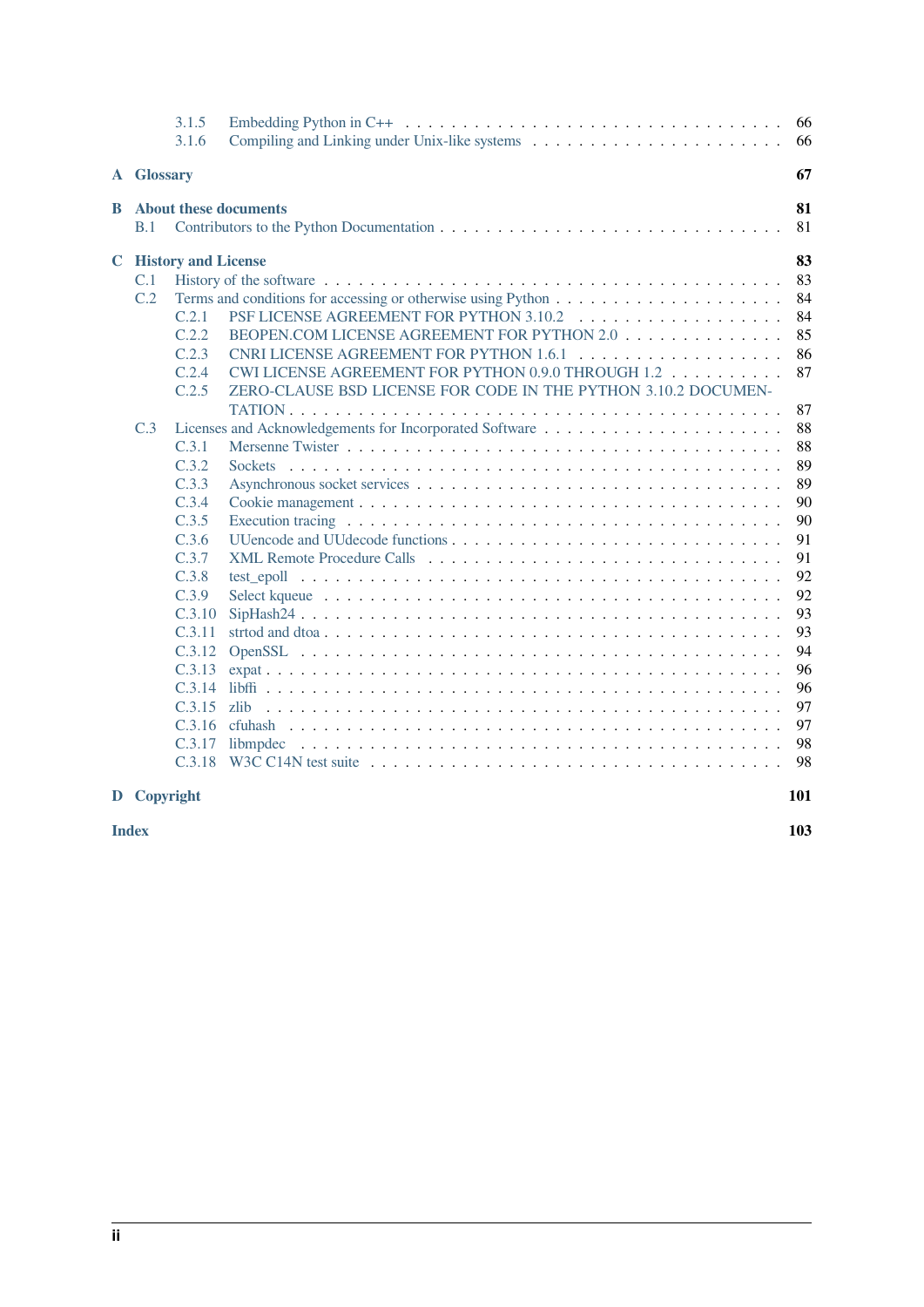This document describes how to write modules in C or C++ to extend the Python interpreter with new modules. Those modules can not only define new functions but also new object types and their methods. The document also describes how to embed the Python interpreter in another application, for use as an extension language. Finally, it shows how to compile and link extension modules so that they can be loaded dynamically (at run time) into the interpreter, if the underlying operating system supports this feature.

This document assumes basic knowledge about Python. For an informal introduction to the language, see tutorialindex. reference-index gives a more formal definition of the language. library-index documents the existing object types, functions and modules (both built-in and written in Python) that give the language its wide application range.

For a detailed description of the whole Python/C API, see the separate c-api-index.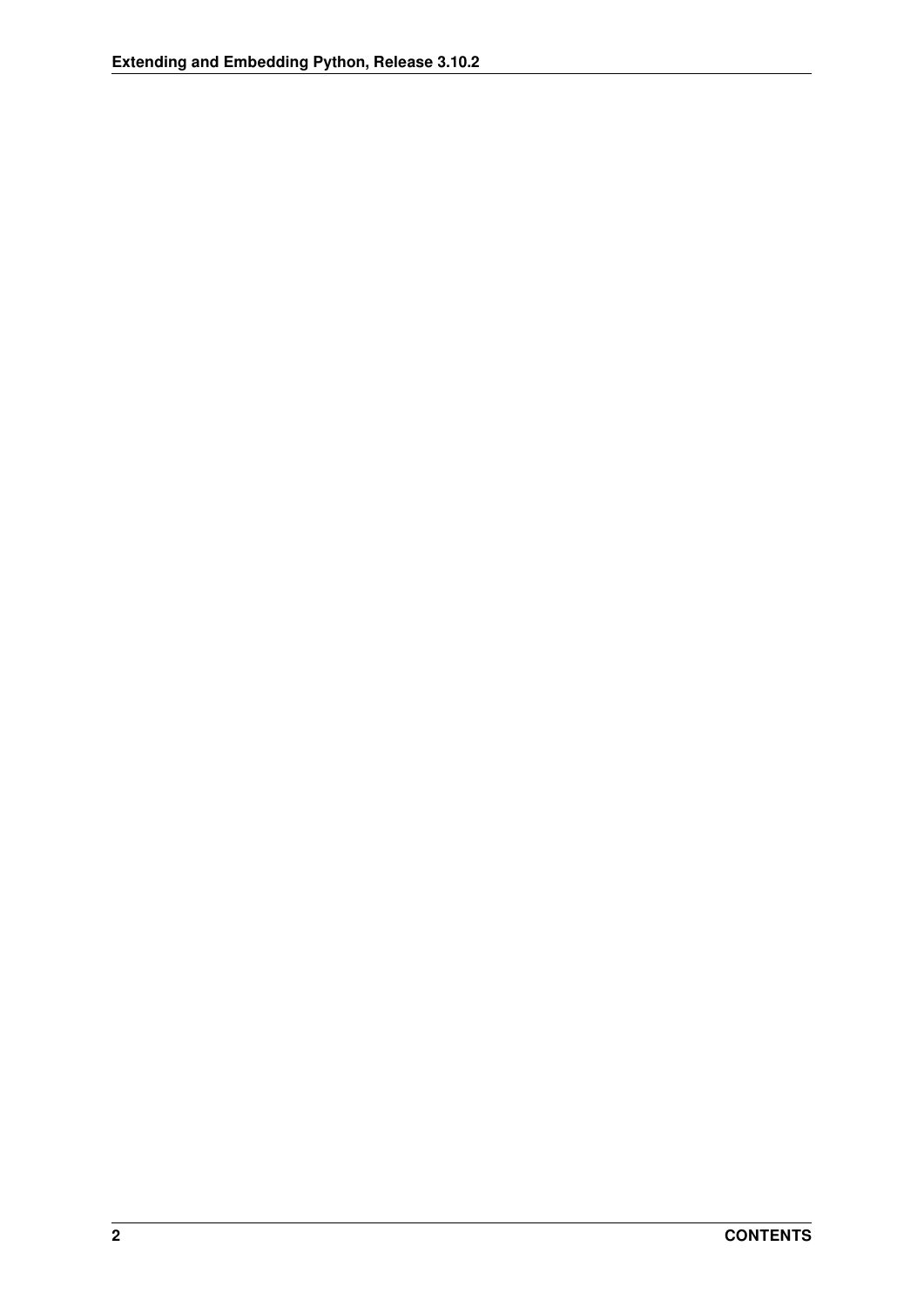# **RECOMMENDED THIRD PARTY TOOLS**

<span id="page-6-0"></span>This guide only covers the basic tools for creating extensions provided as part of this version of CPython. Third party tools like Cython, cffi, SWIG and Numba offer both simpler and more sophisticated approaches to creating C and C++ extensions for Python.

#### **See also:**

**Python [Packagin](http://cython.org/)[g U](https://cffi.readthedocs.io)s[er Gui](http://www.swig.org)de: [Binary](https://numba.pydata.org/) Extensions** The Python Packaging User Guide not only covers several available tools that simplify the creation of binary extensions, but also discusses the various reasons why creating an extension module may be desirable in the first place.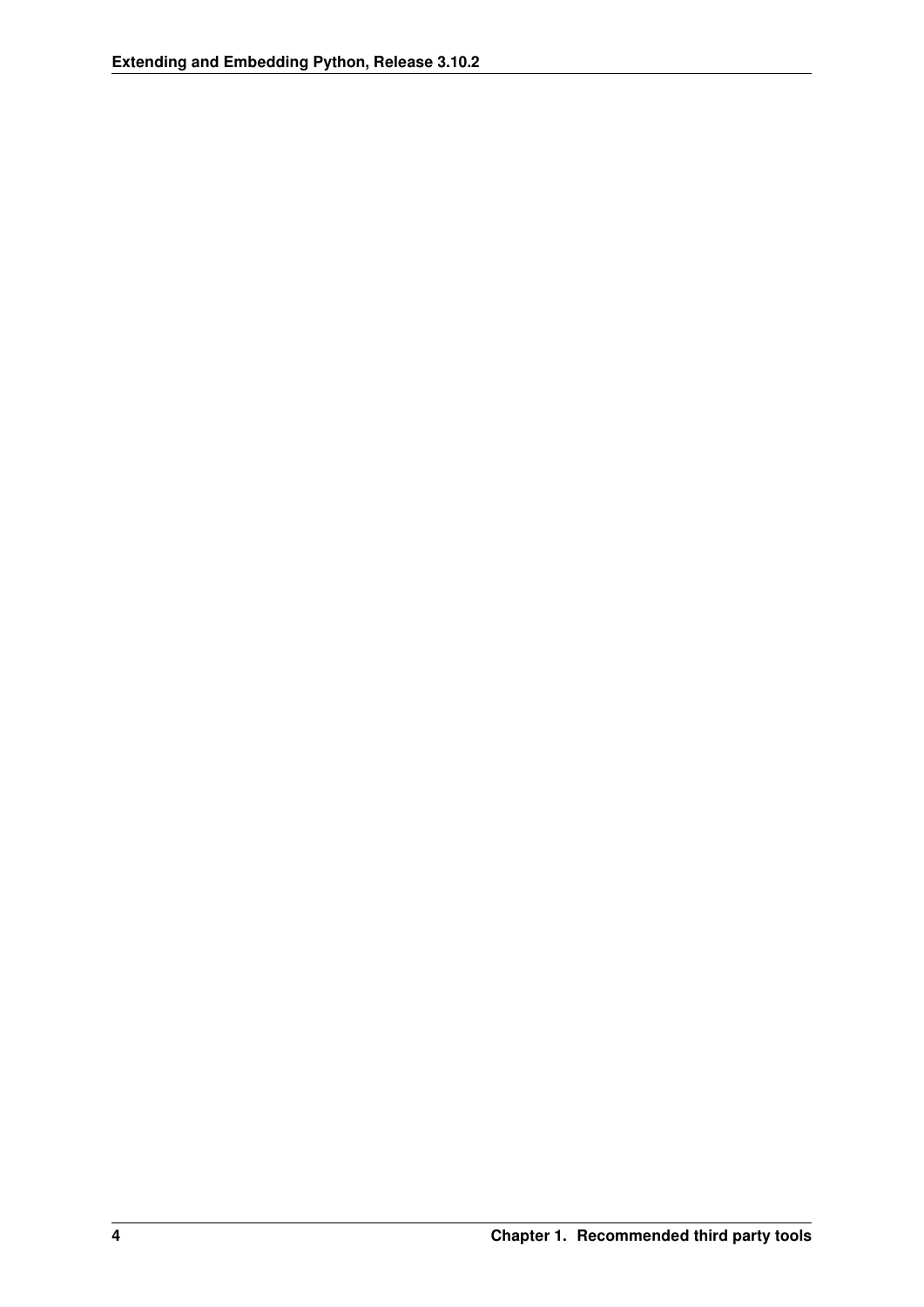# <span id="page-8-0"></span>**CREATING EXTENSIONS WITHOUT THIRD PARTY TOOLS**

This section of the guide covers creating C and C++ extensions without assistance from third party tools. It is intended primarily for creators of those tools, rather than being a recommended way to create your own C extensions.

# **2.1 Extending Python with C or C++**

<span id="page-8-1"></span>It is quite easy to add new built-in modules to Python, if you know how to program in C. Such *extension modules* can do two things that can't be done directly in Python: they can implement new built-in object types, and they can call C library functions and system calls.

To support extensions, the Python API (Application Programmers Interface) defines a set of functions, macros and variables that provide access to most aspects of the Python run-time system. The Python API is incorporated in a C source file by including the header "Python.h".

The compilation of an extension module depends on its intended use as well as on your system setup; details are given in later chapters.

**Note:** The C extension interface is specific to CPython, and extension modules do not work on other Python implementations. In many cases, it is possible to avoid writing C extensions and preserve portability to other implementations. For example, if your use case is calling C library functions or system calls, you should consider using the ctypes module or the cffi library rather than writing custom C code. These modules let you write Python code to interface with C code and are more portable between implementations of Python than writing and compiling a C extension module.

#### **2.1.1 A Simple Example**

<span id="page-8-2"></span>Let's create an extension module called spam (the favorite food of Monty Python fans...) and let's say we want to create a Python interface to the C library function system ()<sup>1</sup>. This function takes a null-terminated character string as argument and returns an integer. We want this function to be callable from Python as follows:

```
>>> import spam
>>> status = spam.system("ls -l")
```
Begin by creating a file spammodule.c. (Historically, if a module is called spam, the C file containing its implementation is called spammodule.c; if the module name is very long, like spammify, the module name can be just spammify.c.)

The first two lines of our file can be:

```
#define PY_SSIZE_T_CLEAN
#include <Python.h>
```
<sup>&</sup>lt;sup>1</sup> An interface for this function already exists in the standard module  $\circ s$  — it was chosen as a simple and straightforward example.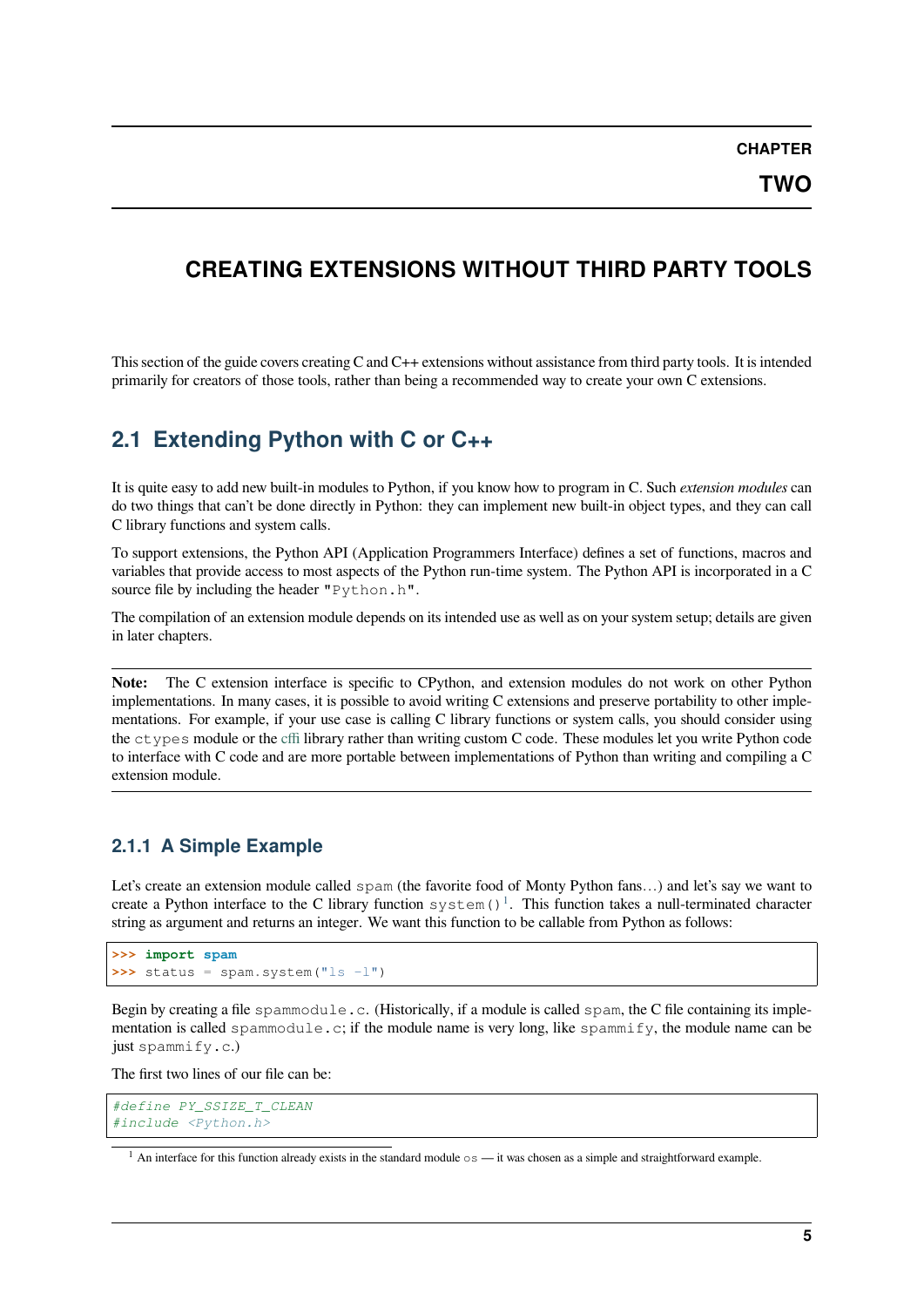which pulls in the Python API (you can add a comment describing the purpose of the module and a copyright notice if you like).

**Note:** Since Python may define some pre-processor definitions which affect the standard headers on some systems, you *must* include Python.h before any standard headers are included.

It is recommended to always define PY\_SSIZE\_T\_CLEAN before including Python.h. See *Extracting Parameters in Extension Functions* for a description of this macro.

All user-visible symbols defined by  $Python. h$  have a prefix of  $Py$  or  $PY$ , except those defined in standard header files. For convenience, and since they are used extensively by the Python interpreter, "Python.h" [includes a few](#page-16-0) [standard header files:](#page-16-0) <stdio.h>, <string.h>, <errno.h>, and <stdlib.h>. If the latter header file does not exist on your system, it declares the functions malloc(), free() and realloc() directly.

The next thing we add to our module file is the C function that will be called when the Python expression spam. system(string) is evaluated (we'll see shortly how it ends up being called):

```
static PyObject *
spam_system(PyObject *self, PyObject *args)
{
    const char *command;
    int sts;
    if (!PyArg_ParseTuple(args, "s", &command))
        return NULL;
    sts = system(command);
    return PyLong_FromLong(sts);
}
```
There is a straightforward translation from the argument list in Python (for example, the single expression " $ls -1$ ") to the arguments passed to the C function. The C function always has two arguments, conventionally named *self* and *args*.

The *self* argument points to the module object for module-level functions; for a method it would point to the object instance.

The *args* argument will be a pointer to a Python tuple object containing the arguments. Each item of the tuple corresponds to an argument in the call's argument list. The arguments are Python objects — in order to do anything with them in our C function we have to convert them to C values. The function  $PyArg$  ParseTuple() in the Python API checks the argument types and converts them to C values. It uses a template string to determine the required types of the arguments as well as the types of the C variables into which to store the converted values. More about this later.

PyArg\_ParseTuple() returns true (nonzero) if all arguments have the right type and its components have been stored in the variables whose addresses are passed. It returns false (zero) if an invalid argument list was passed. In the latter case it also raises an appropriate exception so the calling function can return NULL immediately (as we saw in the example).

#### **2.1.2 Intermezzo: Errors and Exceptions**

<span id="page-9-0"></span>An important convention throughout the Python interpreter is the following: when a function fails, it should set an exception condition and return an error value (usually  $-1$  or a NULL pointer). Exception information is stored in three members of the interpreter's thread state. These are NULL if there is no exception. Otherwise they are the C equivalents of the members of the Python tuple returned by sys.exc\_info(). These are the exception type, exception instance, and a traceback object. It is important to know about them to understand how errors are passed around.

The Python API defines a number of functions to set various types of exceptions.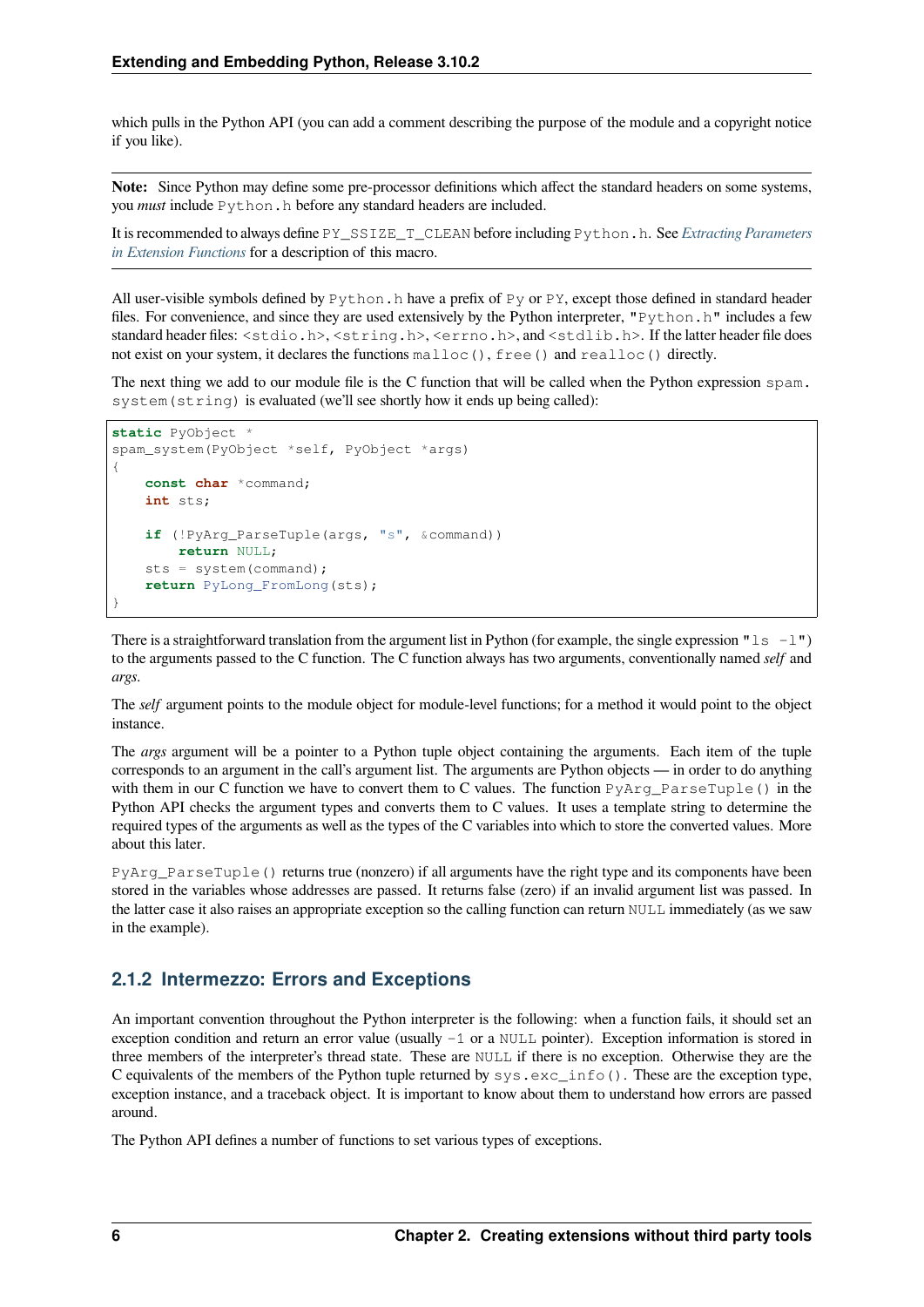The most common one is  $PyErr$  SetString(). Its arguments are an exception object and a C string. The exception object is usually a predefined object like  $PyExcZerobivisionError$ . The C string indicates the cause of the error and is converted to a Python string object and stored as the "associated value" of the exception.

Another useful function is  $PVErr$  SetFromErrno(), which only takes an exception argument and constructs the associated value by inspection of the global variable  $\epsilon$ rno. The most general function is PyErr\_SetObject(), which takes two object arguments, the exception and its associated value. You don't need to  $Py\_INCREF$  () the objects passed to any of these functions.

You can test non-destructively whether an exception has been set with PyErr\_Occurred(). This returns the current exception object, or NULL if no exception has occurred. You normally don't need to call PyErr\_Occurred() to see whether an error occurred in a function call, since you should be able to tell from the return value.

When a function  $f$  that calls another function  $g$  detects that the latter fails,  $f$  should itself return an error value (usually NULL or -1). It should *not* call one of the PyErr\_\* functions — one has already been called by *g*. *f*'s caller is then supposed to also return an error indication to *its* caller, again *without* calling PyErr\_\*, and so on — the most detailed cause of the error was already reported by the function that first detected it. Once the error reaches the Python interpreter's main loop, this aborts the currently executing Python code and tries to find an exception handler specified by the Python programmer.

(There are situations where a module can actually give a more detailed error message by calling another PyErr\_\* function, and in such cases it is fine to do so. As a general rule, however, this is not necessary, and can cause information about the cause of the error to be lost: most operations can fail for a variety of reasons.)

To ignore an exception set by a function call that failed, the exception condition must be cleared explicitly by calling PyErr Clear(). The only time C code should call PyErr Clear() is if it doesn't want to pass the error on to the interpreter but wants to handle it completely by itself (possibly by trying something else, or pretending nothing went wrong).

Every failing malloc() call must be turned into an exception — the direct caller of malloc() (or realloc()) must call  $PVErr$  NoMemory() and return a failure indicator itself. All the object-creating functions (for example, PyLong\_FromLong()) already do this, so this note is only relevant to those who call malloc() directly.

Also note that, with the important exception of  $PyArg\_ParseTuple()$  and friends, functions that return an integer status usually return a positive value or zero for success and -1 for failure, like Unix system calls.

Finally, be careful to clean up garbage (by making Py\_XDECREF() or Py\_DECREF() calls for objects you have already created) when you return an error indicator!

The choice of which exception to raise is entirely yours. There are predeclared C objects corresponding to all built-in Python exceptions, such as PyExc\_ZeroDivisionError, which you can use directly. Of course, you should choose exceptions wisely — don't use PyExc\_TypeError to mean that a file couldn't be opened (that should probably be PyExc\_IOError). If something's wrong with the argument list, the PyArg\_ParseTuple() function usually raises PyExc\_TypeError. If you have an argument whose value must be in a particular range or must satisfy other conditions, PyExc\_ValueError is appropriate.

You can also define a new exception that is unique to your module. For this, you usually declare a static object variable at the beginning of your file:

**static** PyObject \*SpamError;

and initialize it in your module's initialization function  $(PyInit\_spam()$  with an exception object:

```
PyMODINIT_FUNC
PyInit_spam(void)
{
    PyObject *m;
    m = PvModule Create(&spammodule):
    if (m == NULL)
       return NULL;
    SpamError = PyErr_NewException("spam.error", NULL, NULL);
    Py_XINCREF(SpamError);
```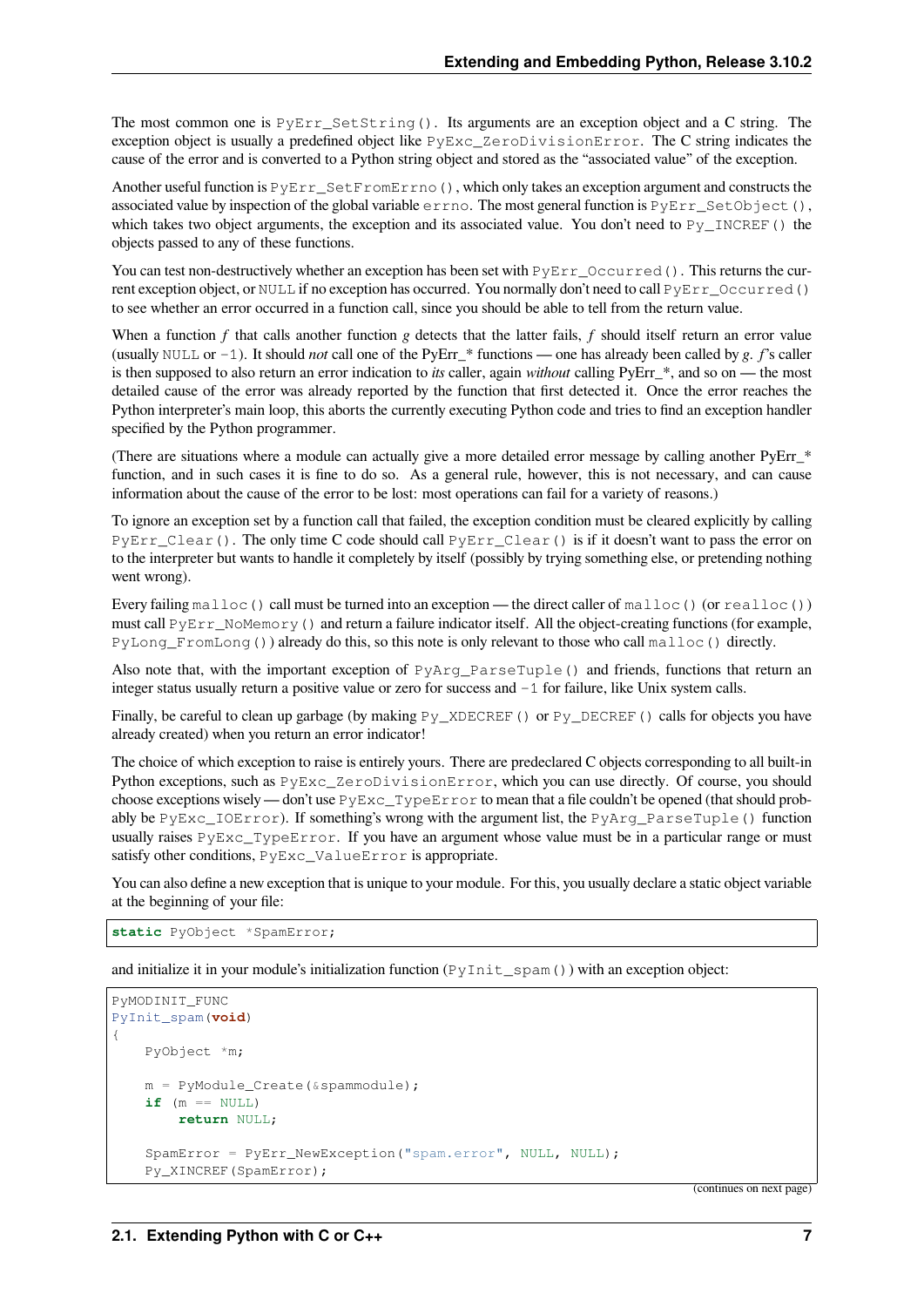(continued from previous page)

```
if (PyModule_AddObject(m, "error", SpamError) < 0) {
   Py_XDECREF(SpamError);
   Py_CLEAR(SpamError);
   Py_DECREF(m);
   return NULL;
}
return m;
```
Note that the Python name for the exception object is spam.error. The PyErr NewException() function may create a class with the base class being Exception (unless another class is passed in instead of NULL), described in bltin-exceptions.

Note also that the SpamError variable retains a reference to the newly created exception class; this is intentional! Since the exception could be removed from the module by external code, an owned reference to the class is needed to ensure that it will not be discarded, causing SpamError to become a dangling pointer. Should it become a dangling pointer, C code which raises the exception could cause a core dump or other unintended side effects.

We discuss the use of PyMODINIT\_FUNC as a function return type later in this sample.

The spam.error exception can be raised in your extension module using a call to  $PyErr$  SetString() as shown below:

```
static PyObject *
spam_system(PyObject *self, PyObject *args)
{
    const char *command;
    int sts;
    if (!PyArg_ParseTuple(args, "s", &command))
       return NULL;
    sts = system(command);
    if (sts \leq 0) {
        PyErr_SetString(SpamError, "System command failed");
        return NULL;
    }
    return PyLong_FromLong(sts);
}
```
#### <span id="page-11-0"></span>**2.1.3 Back to the Example**

Going back to our example function, you should now be able to understand this statement:

```
if (!PyArg_ParseTuple(args, "s", &command))
    return NULL;
```
It returns NULL (the error indicator for functions returning object pointers) if an error is detected in the argument list, relying on the exception set by PyArg\_ParseTuple(). Otherwise the string value of the argument has been copied to the local variable command. This is a pointer assignment and you are not supposed to modify the string to which it points (so in Standard C, the variable command should properly be declared as const char \*command).

The next statement is a call to the Unix function system(), passing it the string we just got from PyArg\_ParseTuple():

sts = system(command);

Our spam.system() function must return the value of sts as a Python object. This is done using the function PyLong\_FromLong().

}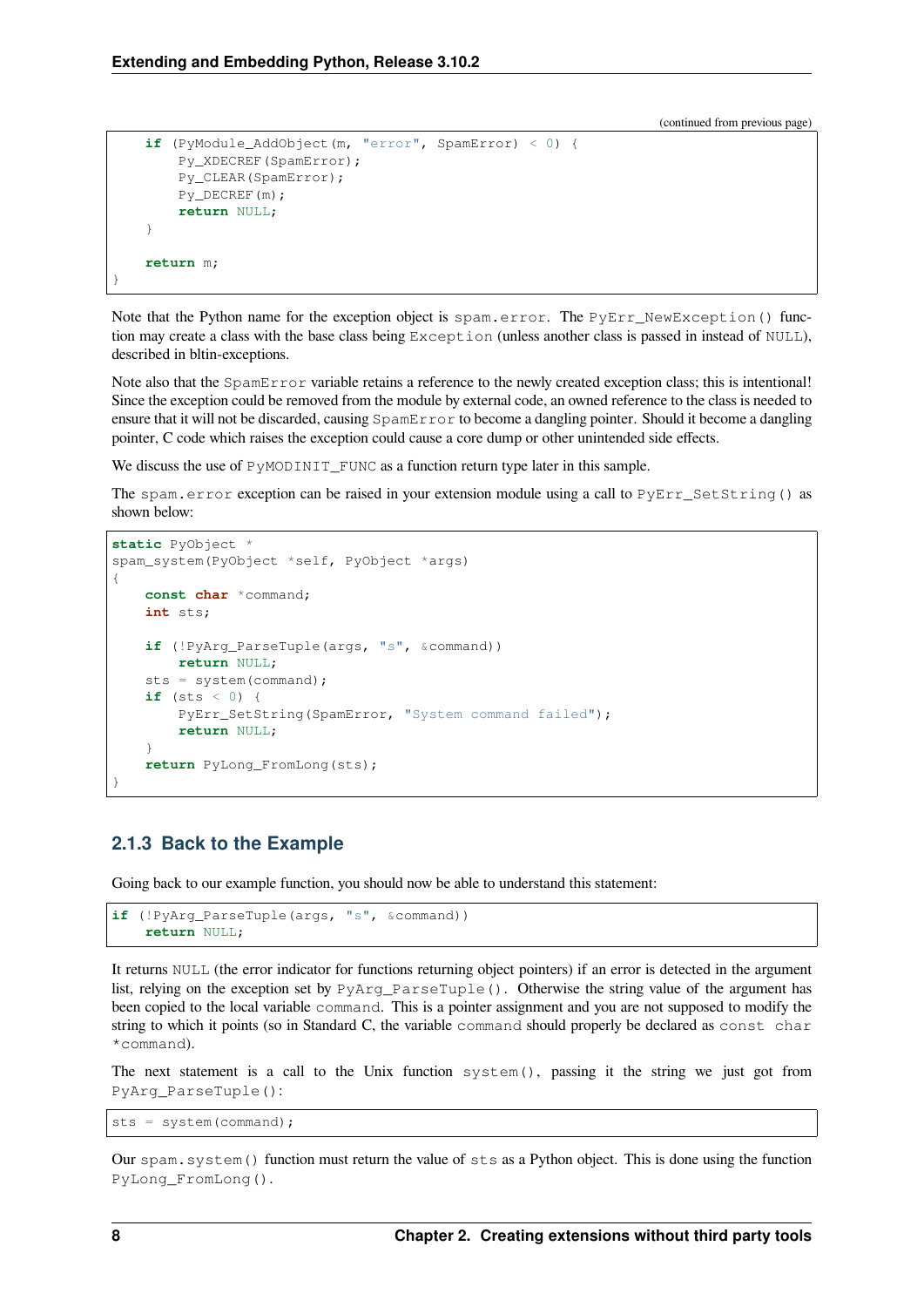**return** PyLong\_FromLong(sts);

In this case, it will return an integer object. (Yes, even integers are objects on the heap in Python!)

If you have a C function that returns no useful argument (a function returning void), the corresponding Python function must return None. You need this idiom to do so (which is implemented by the  $Py$ <sub>RETURN\_NONE</sub> macro):

Py\_INCREF(Py\_None); **return** Py\_None;

Py\_None is the C name for the special Python object None. It is a genuine Python object rather than a NULL pointer, which means "error" in most contexts, as we have seen.

#### <span id="page-12-0"></span>**2.1.4 The Module's Method Table and Initialization Function**

I promised to show how spam\_system() is called from Python programs. First, we need to list its name and address in a "method table":

```
static PyMethodDef SpamMethods[] = {
    ...
    {"system", spam_system, METH_VARARGS,
    "Execute a shell command."},
    ...
    {NULL, NULL, 0, NULL} /* Sentinel */
};
```
Note the third entry (METH\_VARARGS). This is a flag telling the interpreter the calling convention to be used for the C function. It should normally always be METH\_VARARGS or METH\_VARARGS | METH\_KEYWORDS; a value of 0 means that an obsolete variant of PyArg\_ParseTuple() is used.

When using only METH\_VARARGS, the function should expect the Python-level parameters to be passed in as a tuple acceptable for parsing via PyArg\_ParseTuple(); more information on this function is provided below.

The METH\_KEYWORDS bit may be set in the third field if keyword arguments should be passed to the function. In this case, the C function should accept a third  $PyObject$  \* parameter which will be a dictionary of keywords. Use PyArg\_ParseTupleAndKeywords() to parse the arguments to such a function.

The method table must be referenced in the module definition structure:

```
static struct PyModuleDef spammodule = {
   PyModuleDef_HEAD_INIT,
    "spam", /* name of module */
   spam_doc, /* module documentation, may be NULL */
   -1, /* size of per-interpreter state of the module,
                or -1 if the module keeps state in global variables. */
   SpamMethods
};
```
This structure, in turn, must be passed to the interpreter in the module's initialization function. The initialization function must be named  $PyInit$  name(), where *name* is the name of the module, and should be the only nonst at i.c. item defined in the module file:

```
PyMODINIT_FUNC
PyInit_spam(void)
{
    return PyModule_Create(&spammodule);
}
```
Note that PyMODINIT\_FUNC declares the function as  $PyObject * return type$ , declares any special linkage declarations required by the platform, and for C++ declares the function as extern "C".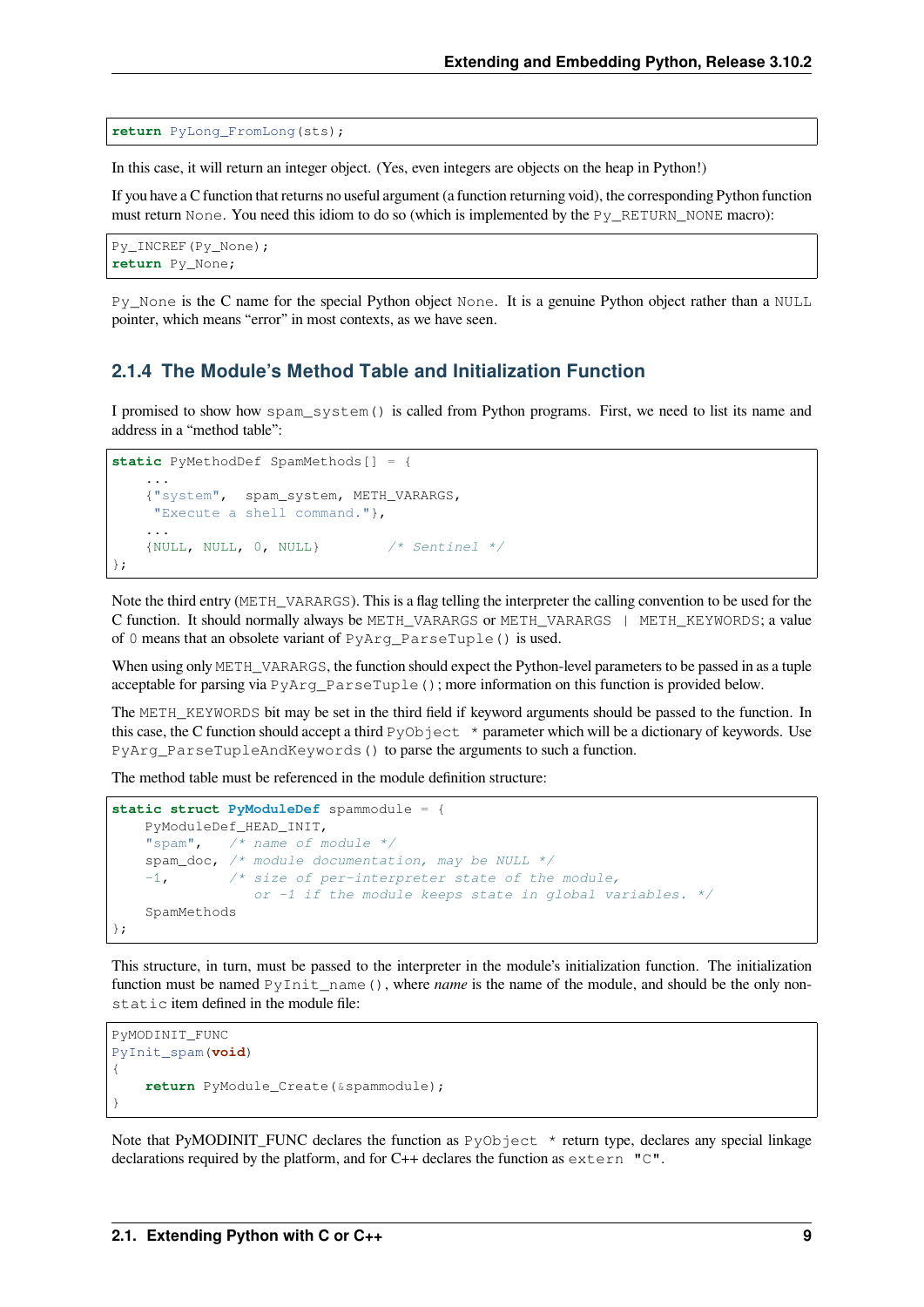When the Python program imports module spam for the first time,  $PyInit$  spam() is called. (See below for comments about embedding Python.) It calls PyModule\_Create(), which returns a module object, and inserts built-in function objects into the newly created module based upon the table (an array of PyMethodDef structures) found in the module definition. PyModule\_Create() returns a pointer to the module object that it creates. It may abort with a fatal error for certain errors, or return NULL if the module could not be initialized satisfactorily. The init function must return the module object to its caller, so that it then gets inserted into sys.modules.

When embedding Python, the  $PyInit\_spam()$  function is not called automatically unless there's an entry in the PyImport Inittab table. To add the module to the initialization table, use PyImport AppendInittab(), optionally followed by an import of the module:

```
int
main(int argc, char *argv[])
{
   wchar_t *program = Py_DecodeLocale(argv[0], NULL);
    if (program == NULL) {
        fprintf(stderr, "Fatal error: cannot decode argv[0]\n");
       exit(1);
    }
    /* Add a built-in module, before Py_Initialize */
   if (PyImport_AppendInittab("spam", PyInit_spam) == -1) {
        fprintf(stderr, "Error: could not extend in-built modules table\n");
        exit(1);
    }
    /* Pass argv[0] to the Python interpreter */
   Py_SetProgramName(program);
    /* Initialize the Python interpreter. Required.
       If this step fails, it will be a fatal error. */
   Py_Initialize();
    /* Optionally import the module; alternatively,
       import can be deferred until the embedded script
       imports it. */
   PyObject *pmodule = PyImport ImportModule("spam");
    if (!pmodule) {
       PyErr_Print();
        fprintf(stderr, "Error: could not import module 'spam'\n");
    }
    ...
   PyMem_RawFree(program);
    return 0;
}
```
**Note:** Removing entries from sys.modules or importing compiled modules into multiple interpreters within a process (or following a  $f \circ r$  () without an intervening  $e \times e \circ$  ()) can create problems for some extension modules. Extension module authors should exercise caution when initializing internal data structures.

A more substantial example module is included in the Python source distribution as Modules/xxmodule.c. This file may be used as a template or simply read as an example.

**Note:** Unlike our spam example, xxmodule uses *multi-phase initialization* (new in Python 3.5), where a PyModuleDef structure is returned from PyInit\_spam, and creation of the module is left to the import machinery. For details on multi-phase initialization, see **PEP 489**.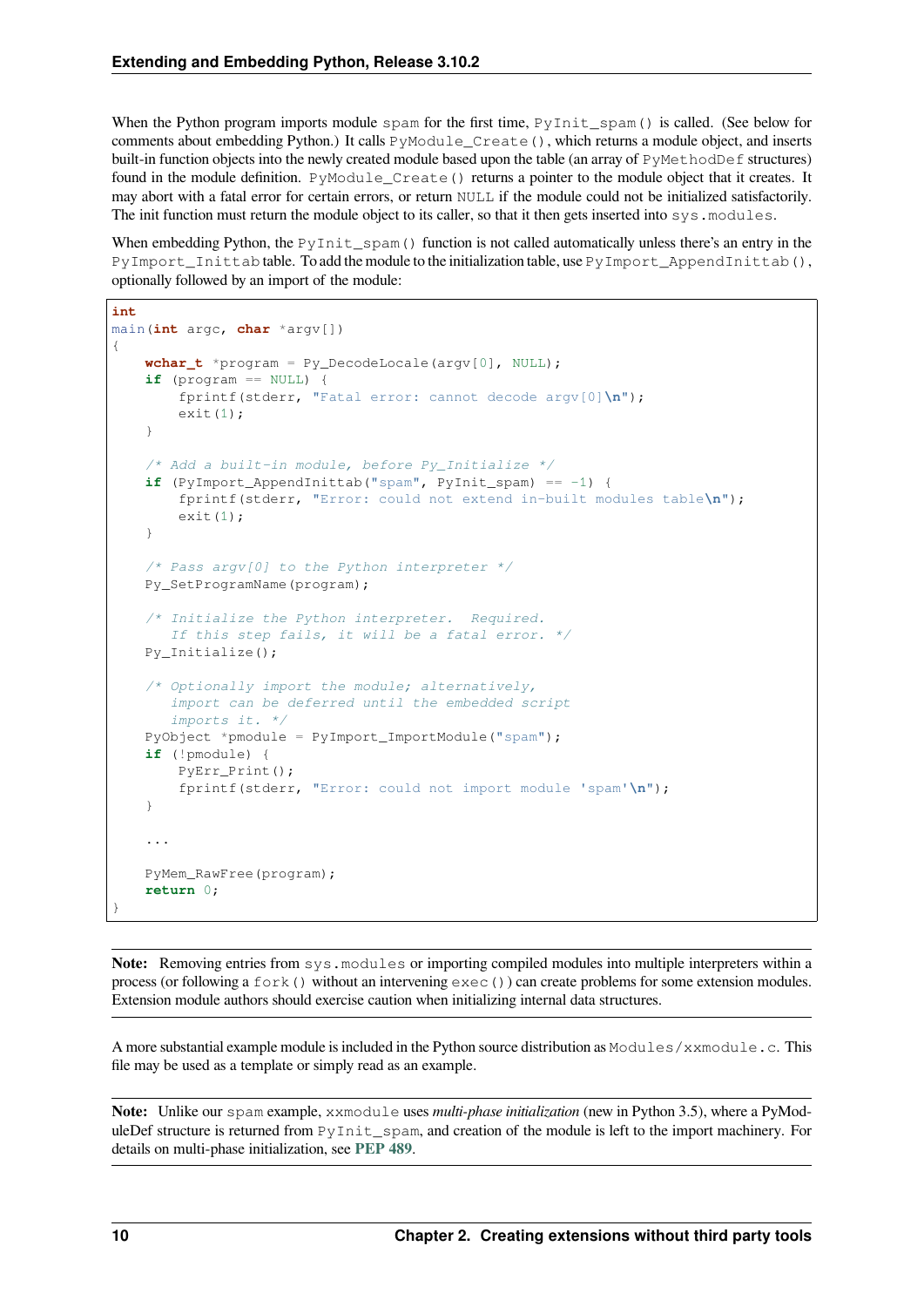#### **2.1.5 Compilation and Linkage**

<span id="page-14-0"></span>There are two more things to do before you can use your new extension: compiling and linking it with the Python system. If you use dynamic loading, the details may depend on the style of dynamic loading your system uses; see the chapters about building extension modules (chapter *Building C and C++ Extensions*) and additional information that pertains only to building on Windows (chapter *Building C and C++ Extensions on Windows*) for more information about this.

If you can't use dynamic loading, or if you want to make your module a permanent part of the Python interpreter, you will have to change the configuration setup and [rebuild the interpreter. Luckily,](#page-58-1) this is very simple on Unix: just place your file (spammodule.c for example) in the Modules/ [directory of an unpacked s](#page-60-1)ource distribution, add a line to the file Modules/Setup.local describing your file:

spam spammodule.o

and rebuild the interpreter by running **make** in the toplevel directory. You can also run **make** in the Modules/ subdirectory, but then you must first rebuild Makefile there by running 'make Makefile'. (This is necessary each time you change the Setup file.)

If your module requires additional libraries to link with, these can be listed on the line in the configuration file as well, for instance:

spam spammodule.o -lX11

### **2.1.6 Calling Python Functions from C**

<span id="page-14-1"></span>So far we have concentrated on making C functions callable from Python. The reverse is also useful: calling Python functions from C. This is especially the case for libraries that support so-called "callback" functions. If a C interface makes use of callbacks, the equivalent Python often needs to provide a callback mechanism to the Python programmer; the implementation will require calling the Python callback functions from a C callback. Other uses are also imaginable.

Fortunately, the Python interpreter is easily called recursively, and there is a standard interface to call a Python function. (I won't dwell on how to call the Python parser with a particular string as input — if you're interested, have a look at the implementation of the -c command line option in Modules/main.c from the Python source code.)

Calling a Python function is easy. First, the Python program must somehow pass you the Python function object. You should provide a function (or some other interface) to do this. When this function is called, save a pointer to the Python function object (be careful to Py\_INCREF() it!) in a global variable — or wherever you see fit. For example, the following function might be part of a module definition:

```
static PyObject *my_callback = NULL;
static PyObject *
my_set_callback(PyObject *dummy, PyObject *args)
{
   PyObject *result = NULL;
   PyObject *temp;
    if (PyArg_ParseTuple(args, "O:set_callback", &temp)) {
       if (!PyCallable_Check(temp)) {
           PyErr_SetString(PyExc_TypeError, "parameter must be callable");
           return NULL;
       }
       Py_XINCREF(temp); /* Add a reference to new callback */
       Py_XDECREF(my_callback); /* Dispose of previous callback */
       my_callback = temp; /* Remember new callback */
        /* Boilerplate to return "None" */
       Py_INCREF(Py_None);
       result = Py_None;
```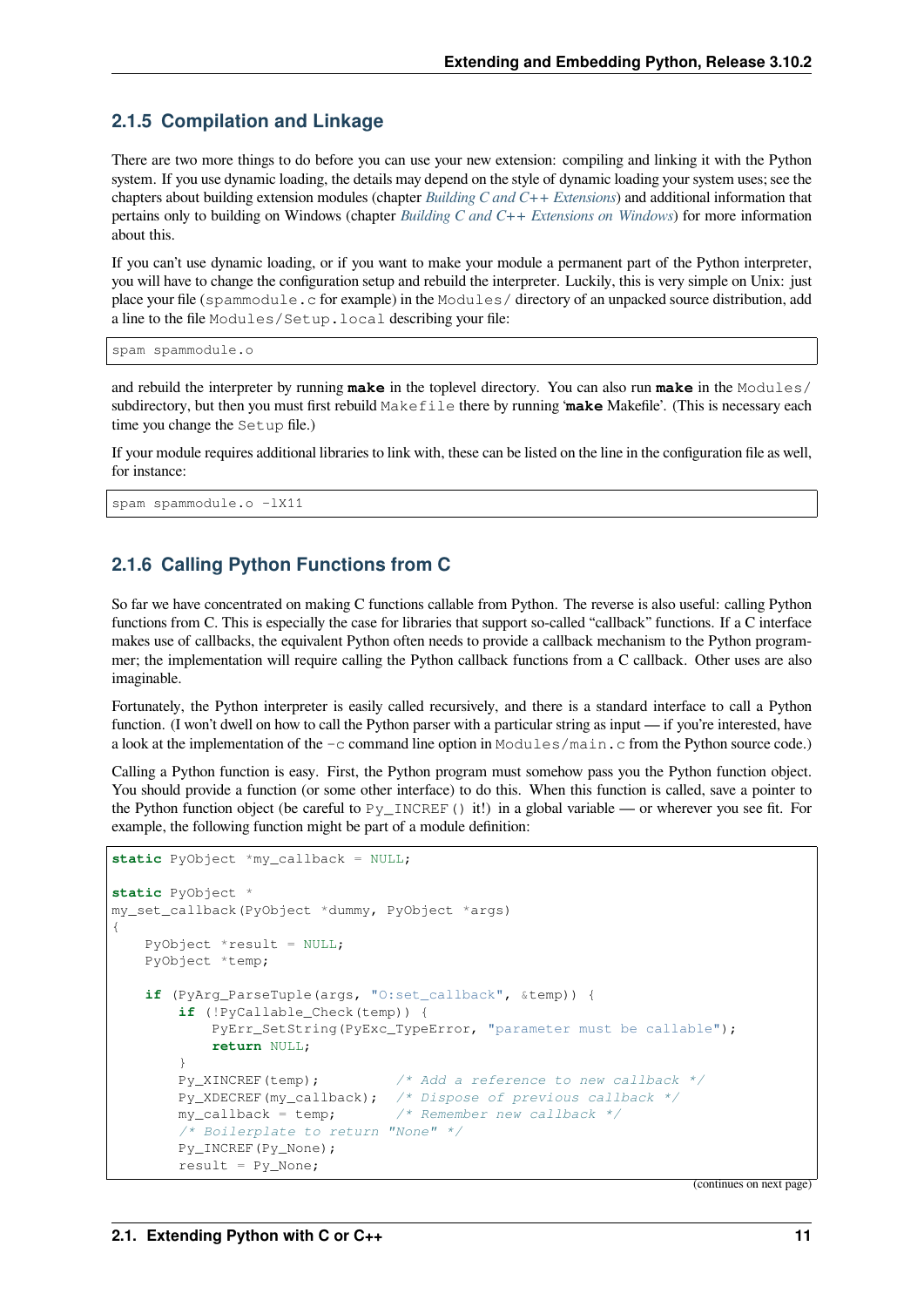```
}
return result;
```
}

This function must be registered with the interpreter using the METH\_VARARGS flag; this is described in section *The Module's Method Table and Initialization Function*. The PyArg\_ParseTuple() function and its arguments are documented in section *Extracting Parameters in Extension Functions*.

The macros  $Py\_XINCREF$  () and  $Py\_XDECREF$  () increment/decrement the reference count of an object and are safe in the presence of NULL pointers (but note that *temp* will not be NULL in this context). More info on the[m in](#page-12-0) section *[Reference Counts](#page-12-0)*.

Later,when it is time t[o call the function, you call the C function](#page-16-0) PyObject\_CallObject(). This function has two arguments, both pointers to arbitrary Python objects: the Python function, and the argument list. The argument list must always be a tuple object, whose length is the number of arguments. To call the Python function with no argument[s, pass in](#page-19-0) NULL, or an empty tuple; to call it with one argument, pass a singleton tuple. Py\_BuildValue() returns a tuple when its format string consists of zero or more format codes between parentheses. For example:

```
int arg;
PyObject *arglist;
PyObject *result;
...
arg = 123;...
/* Time to call the callback */
arglist = Py_BuildValue("i)", arg);result = PyObject_CallObject(my_callback, arglist);
Py_DECREF(arglist);
```
PyObject\_CallObject() returns a Python object pointer: this is the return value of the Python function. PyObject\_CallObject() is "reference-count-neutral" with respect to its arguments. In the example a new tuple was created to serve as the argument list, which is  $Py$ <sub></sub> $DECRE$ ()-ed immediately after the PyObject\_CallObject() call.

The return value of PyObject\_CallObject() is "new": either it is a brand new object, or it is an existing object whose reference count has been incremented. So, unless you want to save it in a global variable, you should somehow Py\_DECREF() the result, even (especially!) if you are not interested in its value.

Before you do this, however, it is important to check that the return value isn't NULL. If it is, the Python function terminated by raising an exception. If the C code that called PyObject\_CallObject() is called from Python, it should now return an error indication to its Python caller, so the interpreter can print a stack trace, or the calling Python code can handle the exception. If this is not possible or desirable, the exception should be cleared by calling PyErr\_Clear(). For example:

```
if (result == NULL)
    return NULL; /* Pass error back */
...use result...
Py_DECREF(result);
```
Depending on the desired interface to the Python callback function, you may also have to provide an argument list to PyObject\_CallObject(). In some cases the argument list is also provided by the Python program, through the same interface that specified the callback function. It can then be saved and used in the same manner as the function object. In other cases, you may have to construct a new tuple to pass as the argument list. The simplest way to do this is to call Py\_BuildValue(). For example, if you want to pass an integral event code, you might use the following code:

```
PyObject *arglist;
...
arglist = Py\_BuildValue("1)", eventcode);
result = PyObject_CallObject(my_callback, arglist);
```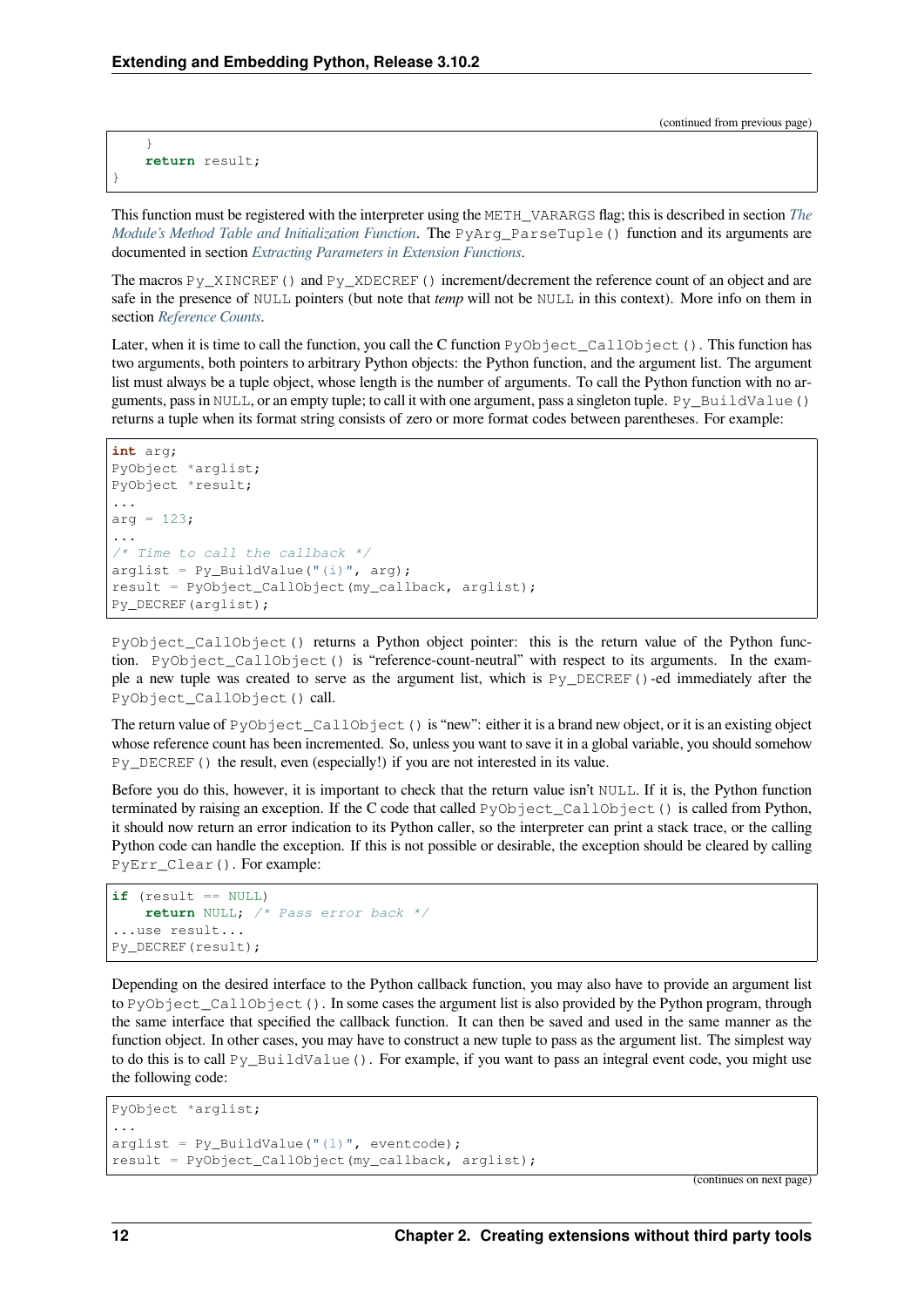(continued from previous page)

```
Py_DECREF(arglist);
if (result == NULL)
   return NULL; /* Pass error back */
/* Here maybe use the result */
Py_DECREF(result);
```
Note the placement of Py\_DECREF(arglist) immediately after the call, before the error check! Also note that strictly speaking this code is not complete: Py\_BuildValue() may run out of memory, and this should be checked.

You may also call a function with keyword arguments by using PyObject\_Call(), which supports arguments and keyword arguments. As in the above example, we use Py\_BuildValue() to construct the dictionary.

```
PyObject *dict;
...
dict = Py_BuildValue("{s:i}", "name", val);
result = PyObject_Call(my_callback, NULL, dict);
Py_DECREF(dict);
if (result == NULL)
   return NULL; /* Pass error back */
/* Here maybe use the result */
Py_DECREF(result);
```
#### <span id="page-16-0"></span>**2.1.7 Extracting Parameters in Extension Functions**

The PyArg\_ParseTuple() function is declared as follows:

**int** PyArg\_ParseTuple(PyObject \*arg, **const char** \*format, ...);

The *arg* argument must be a tuple object containing an argument list passed from Python to a C function. The *format* argument must be a format string, whose syntax is explained in arg-parsing in the Python/C API Reference Manual. The remaining arguments must be addresses of variables whose type is determined by the format string.

Note that while  $PyArg\_ParseTuple()$  checks that the Python arguments have the required types, it cannot check the validity of the addresses of C variables passed to the call: if you make mistakes there, your code will probably crash or at least overwrite random bits in memory. So be careful!

Note that any Python object references which are provided to the caller are *borrowed* references; do not decrement their reference count!

Some example calls:

```
#define PY_SSIZE_T_CLEAN /* Make "s#" use Py_ssize_t rather than int. */
#include <Python.h>
```

```
int ok;
int i, j;
long k, l;
const char *s;
Py_ssize_t size;
ok = PyArg_ParseTuple(args, ""); /* No arguments */
   /* Python call: f() */
```

```
ok = PyArg_ParseTuple(args, "s", &s); /* A string */
    /* Possible Python call: f('whoops!') */
```

```
ok = PyArg_ParseTuple(args, "lls", &k, &l, &s); /* Two longs and a string */
   /* Possible Python call: f(1, 2, 'three') */
```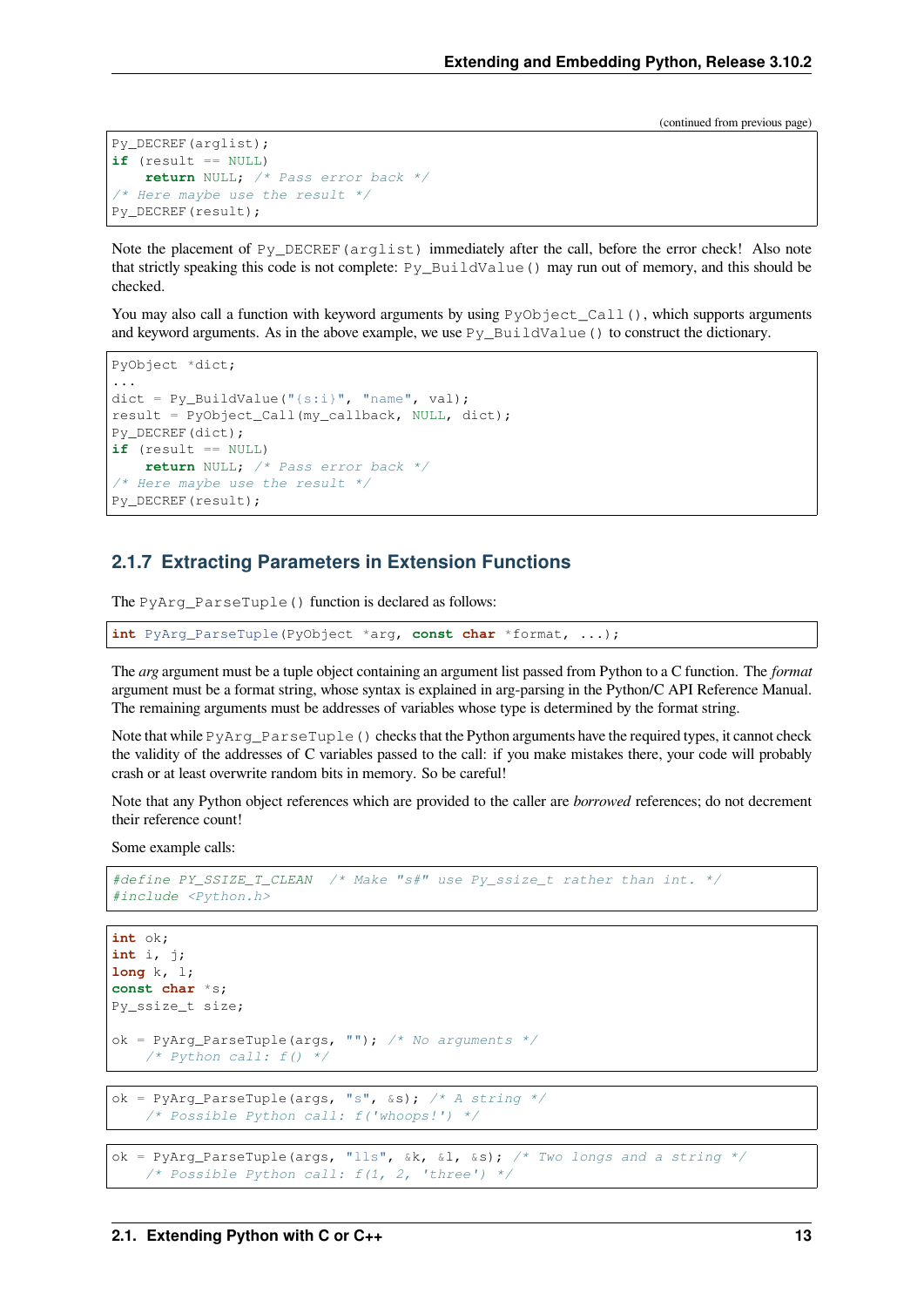```
ok = PyArg_ParseTuple(args, "(ii)s#", &i, &j, &s, &size);
   /* A pair of ints and a string, whose size is also returned */
    /* Possible Python call: f((1, 2), 'three') */
```

```
const char *file;
const char *mode = "r";
int bufsize = 0;
ok = PyArg_ParseTuple(args, "s|si", &file, &mode, &bufsize);
/* A string, and optionally another string and an integer */
/* Possible Python calls:
   f('spam')
   f('spam', 'w')
   f('spam', 'wb', 100000) */
```

```
int left, top, right, bottom, h, v;
ok = PyArg_ParseTuple(args, "((ii)(ii))(ii)",
        &left, &top, &right, &bottom, &h, &v);
/* A rectangle and a point */
/* Possible Python call:
   f(((0, 0), (400, 300)), (10, 10)) */
```

```
Py_complex c;
ok = PyArg_ParseTuple(args, "D:myfunction", &c);
/* a complex, also providing a function name for errors */
/* Possible Python call: myfunction(1+2j) */
```
#### **2.1.8 Keyword Parameters for Extension Functions**

The PyArg\_ParseTupleAndKeywords() function is declared as follows:

```
int PyArg_ParseTupleAndKeywords(PyObject *arg, PyObject *kwdict,
                                const char *format, char *kwlist[], ...);
```
The *arg* and *format* parameters are identical to those of the PyArg\_ParseTuple() function. The *kwdict* parameter is the dictionary of keywords received as the third parameter from the Python runtime. The *kwlist* parameter is a NULL-terminated list of strings which identify the parameters; the names are matched with the type information from *format* from left to right. On success, PyArg\_ParseTupleAndKeywords() returns true, otherwise it returns false and raises an appropriate exception.

**Note:** Nested tuples cannot be parsed when using keyword arguments! Keyword parameters passed in which are not present in the *kwlist* will cause TypeError to be raised.

Here is an example module which uses keywords, based on an example by Geoff Philbrick (philbrick@hks.com):

```
#define PY_SSIZE_T_CLEAN /* Make "s#" use Py_ssize_t rather than int. */
#include <Python.h>
static PyObject *
keywdarg_parrot(PyObject *self, PyObject *args, PyObject *keywds)
{
    int voltage;
```
(continues on next page)

{

}

{

}

{

}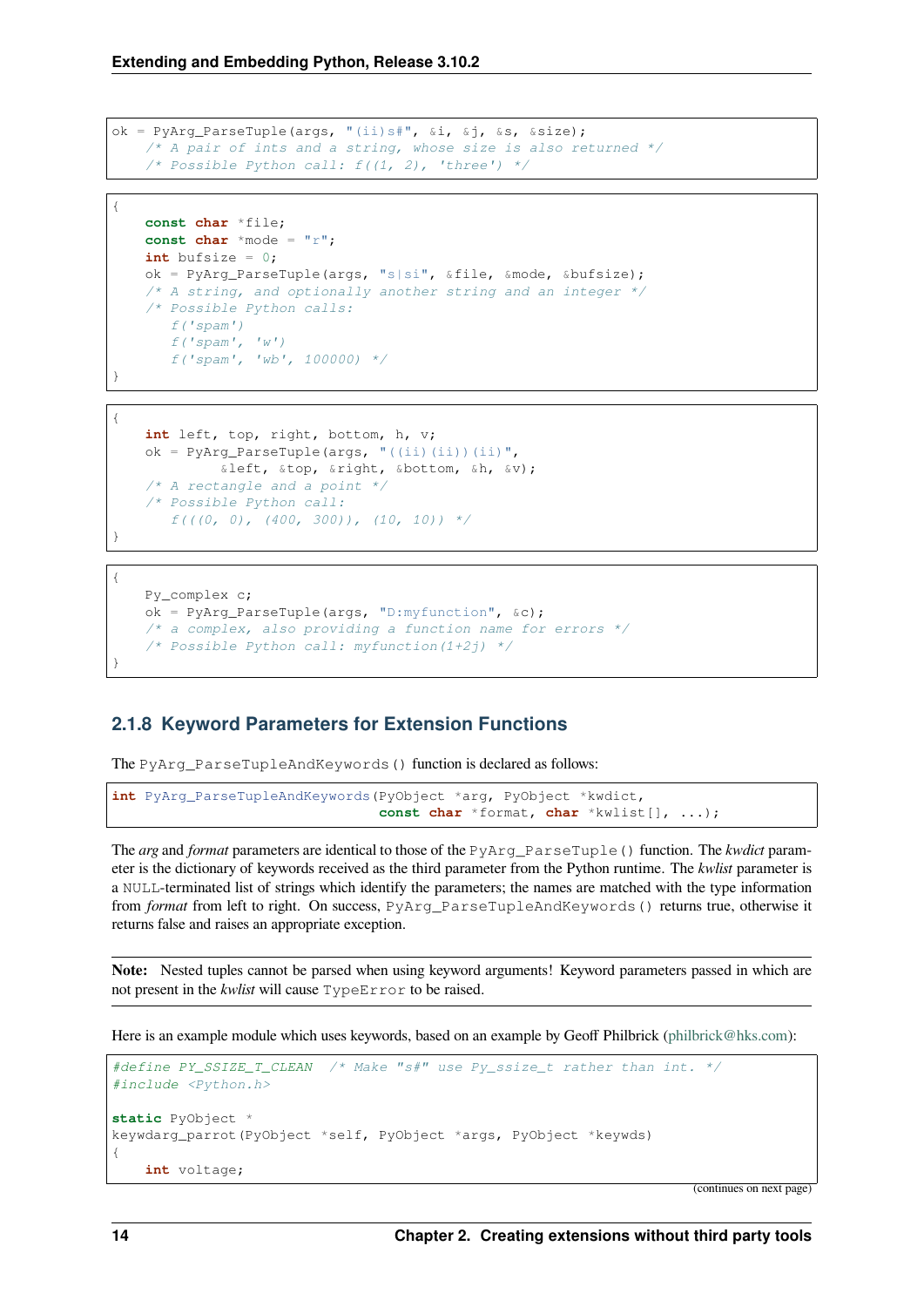```
(continued from previous page)
```

```
const char *state = "a stiff";
    const char *action = "voom";
    const char *type = "Norwegian Blue";
    static char *kwlist[] = {"voltage", "state", "action", "type", NULL};
    if (!PyArg_ParseTupleAndKeywords(args, keywds, "i|sss", kwlist,
                                     &voltage, &state, &action, &type))
       return NULL;
    printf("-- This parrot wouldn't %s if you put %i Volts through it.\n",
          action, voltage);
    printf("-- Lovely plumage, the %s -- It's %s!\n", type, state);
    Py_RETURN_NONE;
}
static PyMethodDef keywdarg_methods[] = {
    /* The cast of the function is necessary since PyCFunction values
     * only take two PyObject* parameters, and keywdarg_parrot() takes
     * three.
     */
    {"parrot", (PyCFunction)(void(*)(void))keywdarg_parrot, METH_VARARGS | METH_
,→KEYWORDS,
    "Print a lovely skit to standard output."},
    {NULL, NULL, 0, NULL} /* sentinel */
};
static struct PyModuleDef keywdargmodule = {
   PyModuleDef_HEAD_INIT,
    "keywdarg",
   NULL,
    -1,keywdarg_methods
};
PyMODINIT_FUNC
PyInit_keywdarg(void)
{
    return PyModule_Create(&keywdargmodule);
}
```
#### <span id="page-18-0"></span>**2.1.9 Building Arbitrary Values**

This function is the counterpart to PyArg\_ParseTuple(). It is declared as follows:

PyObject \*Py\_BuildValue(**const char** \*format, ...);

It recognizes a set of format units similar to the ones recognized by  $PyArg\_ParseTuple()$ , but the arguments (which are input to the function, not output) must not be pointers, just values. It returns a new Python object, suitable for returning from a C function called from Python.

One difference with PyArg\_ParseTuple(): while the latter requires its first argument to be a tuple (since Python argument lists are always represented as tuples internally), Py\_BuildValue() does not always build a tuple. It builds a tuple only if its format string contains two or more format units. If the format string is empty, it returns None; if it contains exactly one format unit, it returns whatever object is described by that format unit. To force it to return a tuple of size 0 or one, parenthesize the format string.

Examples (to the left the call, to the right the resulting Python value):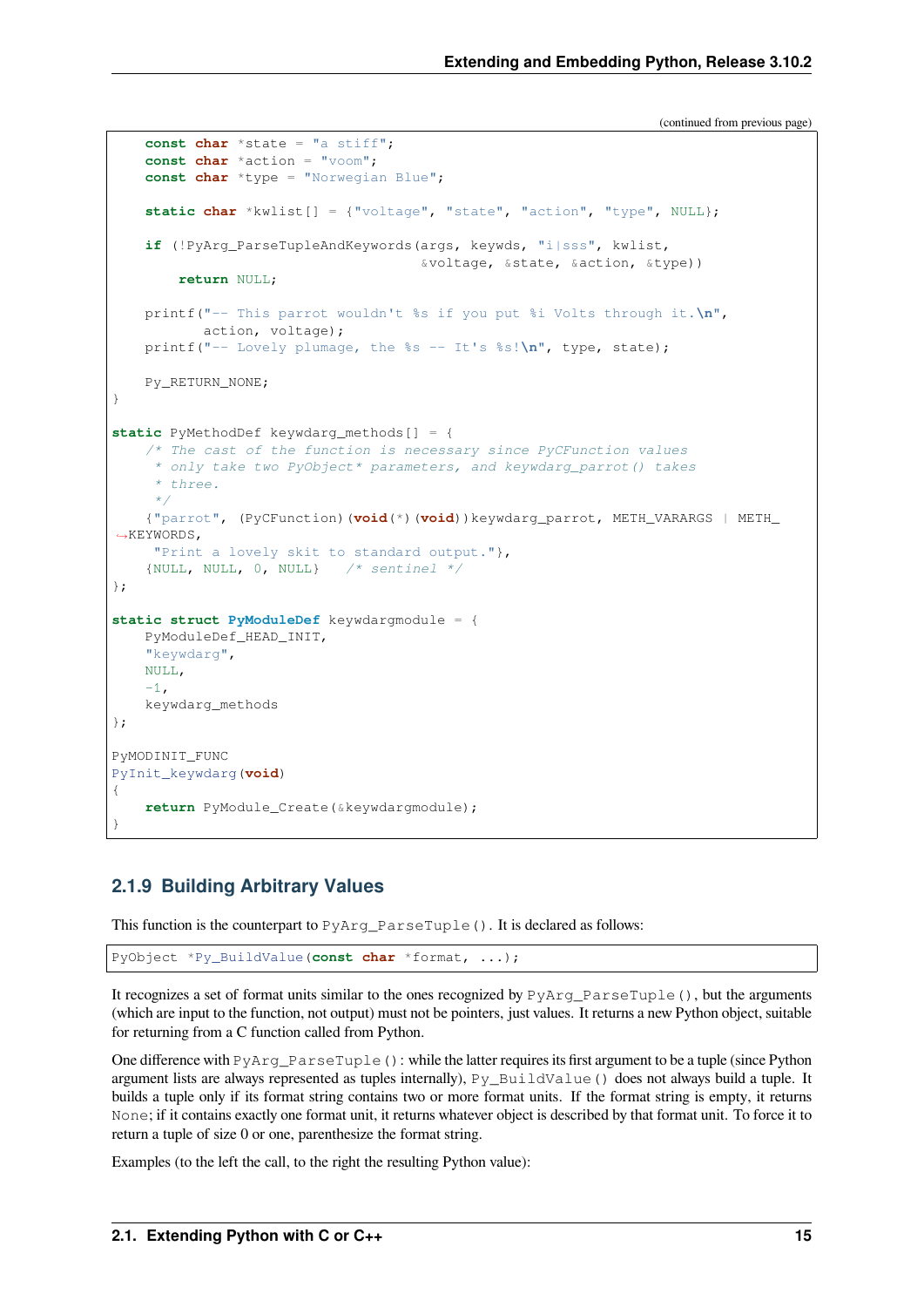| $Py_BuildValue("")$                                      | None                      |  |  |  |  |
|----------------------------------------------------------|---------------------------|--|--|--|--|
| $Py_BuidValue("i", 123)$                                 | 123                       |  |  |  |  |
| Py_BuildValue("iii", 123, 456, 789) (123, 456, 789)      |                           |  |  |  |  |
| Py BuildValue("s", "hello")                              | 'hello'                   |  |  |  |  |
| $Py_BuildValue("y", "hello")$                            | b'hello'                  |  |  |  |  |
| Py_BuildValue("ss", "hello", "world") ('hello', 'world') |                           |  |  |  |  |
| $Py_BuidValue("s#", "hello", 4)$                         | 'hell'                    |  |  |  |  |
| $Py_BuildValue("y#", "hello", 4)$                        | b'hell'                   |  |  |  |  |
| $Py$ BuildValue ("()")                                   | ( )                       |  |  |  |  |
| $Py_BuidValue("i)"$ , 123)                               | (123, )                   |  |  |  |  |
| Py BuildValue("(ii)", 123, 456)                          | (123, 456)                |  |  |  |  |
| Py BuildValue (" $(i, i)$ ", 123, 456)                   | (123, 456)                |  |  |  |  |
| $Py_BuidValue("[1,i]", 123, 456)$                        | [123, 456]                |  |  |  |  |
| $Py_BuildValue("s:i,s:i]'$ ,                             |                           |  |  |  |  |
| "abc", 123, "def", 456) {'abc': 123, 'def': 456}         |                           |  |  |  |  |
| $Py_BuidValue("((ii)(ii))$ $(ii)$ $(iii)$                |                           |  |  |  |  |
| 1, 2, 3, 4, 5, 6                                         | ((1, 2), (3, 4)), (5, 6)) |  |  |  |  |

#### <span id="page-19-0"></span>**2.1.10 Reference Counts**

In languages like C or C++, the programmer is responsible for dynamic allocation and deallocation of memory on the heap. In C, this is done using the functions  $\text{malloc}$  () and free(). In C++, the operators new and delete are used with essentially the same meaning and we'll restrict the following discussion to the C case.

Every block of memory allocated with malloc() should eventually be returned to the pool of available memory by exactly one call to free(). It is important to call free() at the right time. If a block's address is forgotten but free () is not called for it, the memory it occupies cannot be reused until the program terminates. This is called a *memory leak*. On the other hand, if a program calls  $f$ ree() for a block and then continues to use the block, it creates a conflict with re-use of the block through another malloc() call. This is called *using freed memory*. It has the same bad consequences as referencing uninitialized data — core dumps, wrong results, mysterious crashes.

Common causes of memory leaks are unusual paths through the code. For instance, a function may allocate a block of memory, do some calculation, and then free the block again. Now a change in the requirements for the function may add a test to the calculation that detects an error condition and can return prematurely from the function. It's easy to forget to free the allocated memory block when taking this premature exit, especially when it is added later to the code. Such leaks, once introduced, often go undetected for a long time: the error exit is taken only in a small fraction of all calls, and most modern machines have plenty of virtual memory, so the leak only becomes apparent in a long-running process that uses the leaking function frequently. Therefore, it's important to prevent leaks from happening by having a coding convention or strategy that minimizes this kind of errors.

Since Python makes heavy use of malloc() and  $f$ ree(), it needs a strategy to avoid memory leaks as well as the use of freed memory. The chosen method is called *reference counting*. The principle is simple: every object contains a counter, which is incremented when a reference to the object is stored somewhere, and which is decremented when a reference to it is deleted. When the counter reaches zero, the last reference to the object has been deleted and the object is freed.

An alternative strategy is called *automatic garbage collection*. (Sometimes, reference counting is also referred to as a garbage collection strategy, hence my use of "automatic" to distinguish the two.) The big advantage of automatic garbage collection is that the user doesn't need to call  $f$ ree() explicitly. (Another claimed advantage is an improvement in speed or memory usage — this is no hard fact however.) The disadvantage is that for C, there is no truly portable automatic garbage collector, while reference counting can be implemented portably (as long as the functions  $m$ alloc() and free() are available — which the C Standard guarantees). Maybe some day a sufficiently portable automatic garbage collector will be available for C. Until then, we'll have to live with reference counts.

While Python uses the traditional reference counting implementation, it also offers a cycle detector that works to detect reference cycles. This allows applications to not worry about creating direct or indirect circular references; these are the weakness of garbage collection implemented using only reference counting. Reference cycles consist of objects which contain (possibly indirect) references to themselves, so that each object in the cycle has a reference count which is non-zero. Typical reference counting implementations are not able to reclaim the memory belonging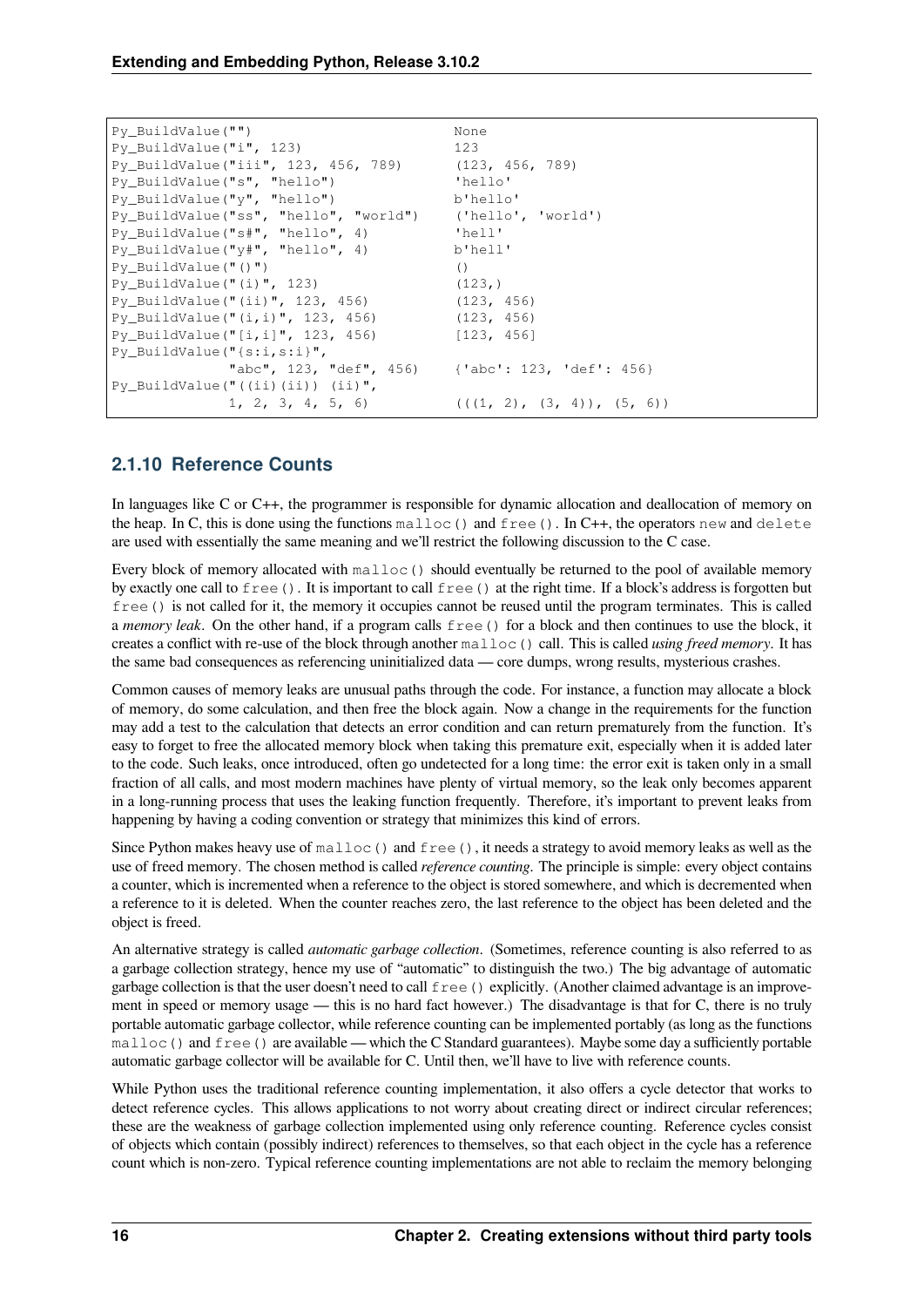to any objects in a reference cycle, or referenced from the objects in the cycle, even though there are no further references to the cycle itself.

The cycle detector is able to detect garbage cycles and can reclaim them. The gc module exposes a way to run the detector (the collect() function), as well as configuration interfaces and the ability to disable the detector at runtime.

#### **Reference Counting in Python**

There are two macros,  $Py\_INCREF(x)$  and  $Py\_DECREF(x)$ , which handle the incrementing and decrementing of the reference count. Py\_DECREF() also frees the object when the count reaches zero. For flexibility, it doesn't call free() directly — rather, it makes a call through a function pointer in the object's *type object*. For this purpose (and others), every object also contains a pointer to its type object.

The big question now remains: when to use  $Py$ <sub>INCREF</sub>(x) and  $Py$ <sub>DECREF</sub>(x)? Let's first introduce some terms. Nobody "owns" an object; however, you can *own a reference* to an object. An object's reference count is now defined as the number of owned references to it. The owner of a reference is responsible for calling Py\_DECREF() when the reference is no longer needed. Ownership of a reference can be transferred. There are three ways to dispose of an owned reference: pass it on, store it, or call Py\_DECREF(). Forgetting to dispose of an owned reference creates a memory leak.

It is also possible to *borrow*<sup>2</sup> a reference to an object. The borrower of a reference should not call  $Py\_DECREF$  (). The borrower must not hold on to the object longer than the owner from which it was borrowed. Using a borrowed reference after the owner has disposed of it risks using freed memory and should be avoided completely<sup>3</sup>.

The advantage of borrowin[g](#page-20-0) over owning a reference is that you don't need to take care of disposing of the reference on all possible paths through the code — in other words, with a borrowed reference you don't run the risk of leaking when a premature exit is taken. The disadvantage of borrowing over owning is that there are some sub[tle](#page-20-1) situations where in seemingly correct code a borrowed reference can be used after the owner from which it was borrowed has in fact disposed of it.

A borrowed reference can be changed into an owned reference by calling Py\_INCREF(). This does not affect the status of the owner from which the reference was borrowed — it creates a new owned reference, and gives full owner responsibilities (the new owner must dispose of the reference properly, as well as the previous owner).

#### **Ownership Rules**

Whenever an object reference is passed into or out of a function, it is part of the function's interface specification whether ownership is transferred with the reference or not.

Most functions that return a reference to an object pass on ownership with the reference. In particular, all functions whose function it is to create a new object, such as  $PyLongFromLong()$  and  $Py\_BuildValue()$ , pass ownership to the receiver. Even if the object is not actually new, you still receive ownership of a new reference to that object. For instance, PyLong\_FromLong() maintains a cache of popular values and can return a reference to a cached item.

Many functions that extract objects from other objects also transfer ownership with the reference, for instance PyObject GetAttrString(). The picture is less clear, here, however, since a few common routines are exceptions: PyTuple\_GetItem(), PyList\_GetItem(), PyDict\_GetItem(), and PyDict\_GetItemString() all return references that you borrow from the tuple, list or dictionary.

The function PyImport\_AddModule() also returns a borrowed reference, even though it may actually create the object it returns: this is possible because an owned reference to the object is stored in sys.modules.

When you pass an object reference into another function, in general, the function borrows the reference from you if it needs to store it, it will use  $Py\_INCREF$  () to become an independent owner. There are exactly two important exceptions to this rule: PyTuple\_SetItem() and PyList\_SetItem(). These functions take over ownership

<sup>2</sup> The metaphor of "borrowing" a reference is not completely correct: the owner still has a copy of the reference.

<span id="page-20-1"></span><span id="page-20-0"></span><sup>3</sup> Checking that the reference count is at least 1 **does not work** — the reference count itself could be in freed memory and may thus be reused for another object!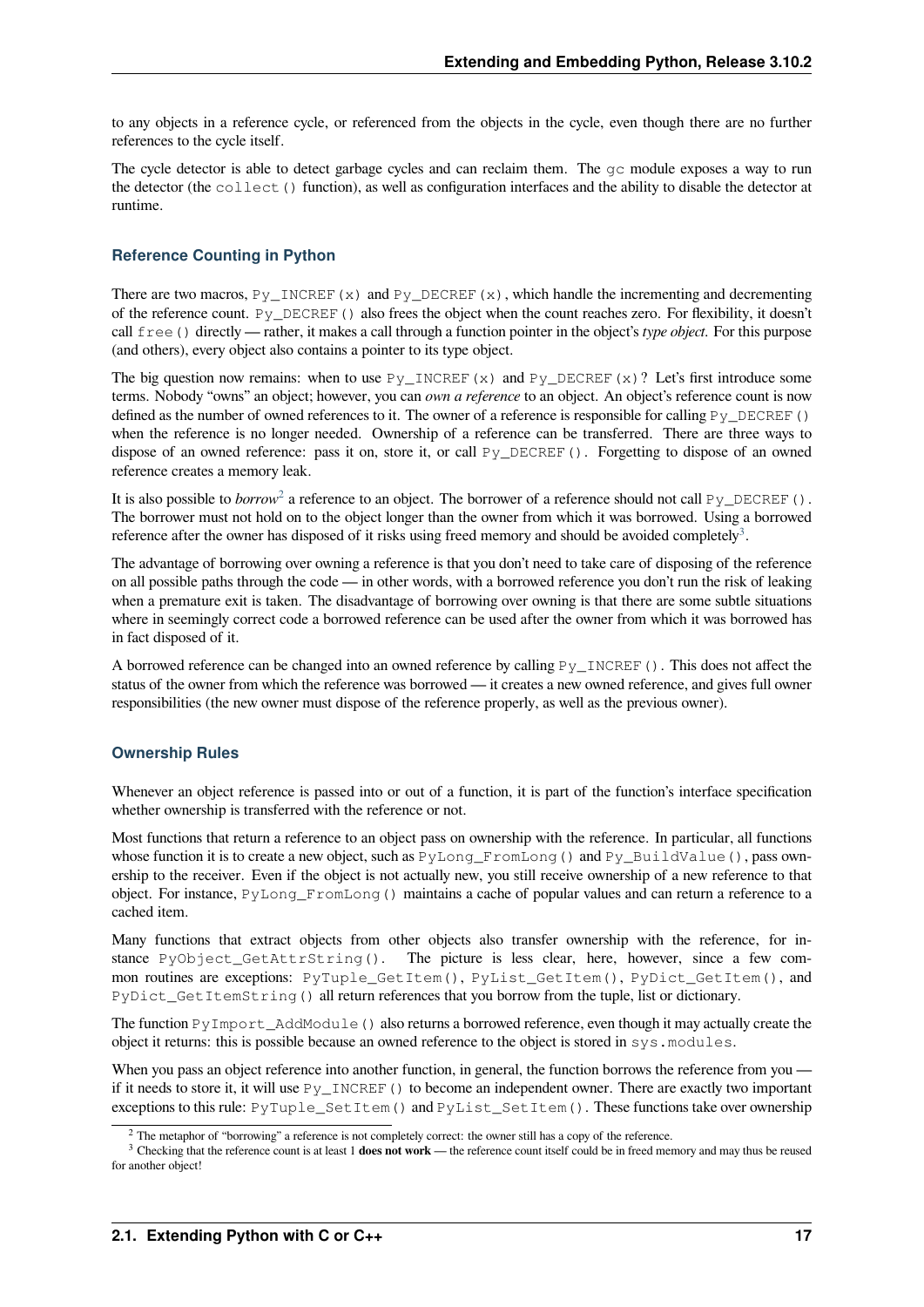of the item passed to them — even if they fail! (Note that PyDict\_SetItem() and friends don't take over ownership — they are "normal.")

When a C function is called from Python, it borrows references to its arguments from the caller. The caller owns a reference to the object, so the borrowed reference's lifetime is guaranteed until the function returns. Only when such a borrowed reference must be stored or passed on, it must be turned into an owned reference by calling  $Py$ \_INCREF().

The object reference returned from a C function that is called from Python must be an owned reference — ownership is transferred from the function to its caller.

#### **Thin Ice**

There are a few situations where seemingly harmless use of a borrowed reference can lead to problems. These all have to do with implicit invocations of the interpreter, which can cause the owner of a reference to dispose of it.

The first and most important case to know about is using  $P_y$  DECREF() on an unrelated object while borrowing a reference to a list item. For instance:

```
void
bug(PyObject *list)
{
    PyObject *item = PyList_GetItem(list, 0);
    PyList SetItem(list, 1, PyLong FromLong(0L));
    PyObject_Print(item, stdout, 0); /* BUG! */
}
```
This function first borrows a reference to  $list[0]$ , then replaces  $list[1]$  with the value 0, and finally prints the borrowed reference. Looks harmless, right? But it's not!

Let's follow the control flow into PyList\_SetItem(). The list owns references to all its items, so when item 1 is replaced, it has to dispose of the original item 1. Now let's suppose the original item 1 was an instance of a user-defined class, and let's further suppose that the class defined a  $\_\_\_\_\_\$ () method. If this class instance has a reference count of 1, disposing of it will call its  $\det$  del () method.

Since it is written in Python, the  $\_\text{del}\_\text{()}$  method can execute arbitrary Python code. Could it perhaps do something to invalidate the reference to  $\pm \text{tem}$  in bug()? You bet! Assuming that the list passed into bug() is accessible to the  $\text{del}$  () method, it could execute a statement to the effect of del list [0], and assuming this was the last reference to that object, it would free the memory associated with it, thereby invalidating item.

The solution, once you know the source of the problem, is easy: temporarily increment the reference count. The correct version of the function reads:

```
void
no_bug(PyObject *list)
{
    PyObject *item = PyList_GetItem(list, 0);
    Py_INCREF(item);
    PyList_SetItem(list, 1, PyLong_FromLong(0L));
    PyObject_Print(item, stdout, 0);
    Py_DECREF(item);
}
```
This is a true story. An older version of Python contained variants of this bug and someone spent a considerable amount of time in a C debugger to figure out why his  $\det$  () methods would fail…

The second case of problems with a borrowed reference is a variant involving threads. Normally, multiple threads in the Python interpreter can't get in each other's way, because there is a global lock protecting Python's entire object space. However, it is possible to temporarily release this lock using the macro P<sub>V</sub>\_BEGIN\_ALLOW\_THREADS, and to re-acquire it using Py\_END\_ALLOW\_THREADS. This is common around blocking I/O calls, to let other threads use the processor while waiting for the I/O to complete. Obviously, the following function has the same problem as the previous one: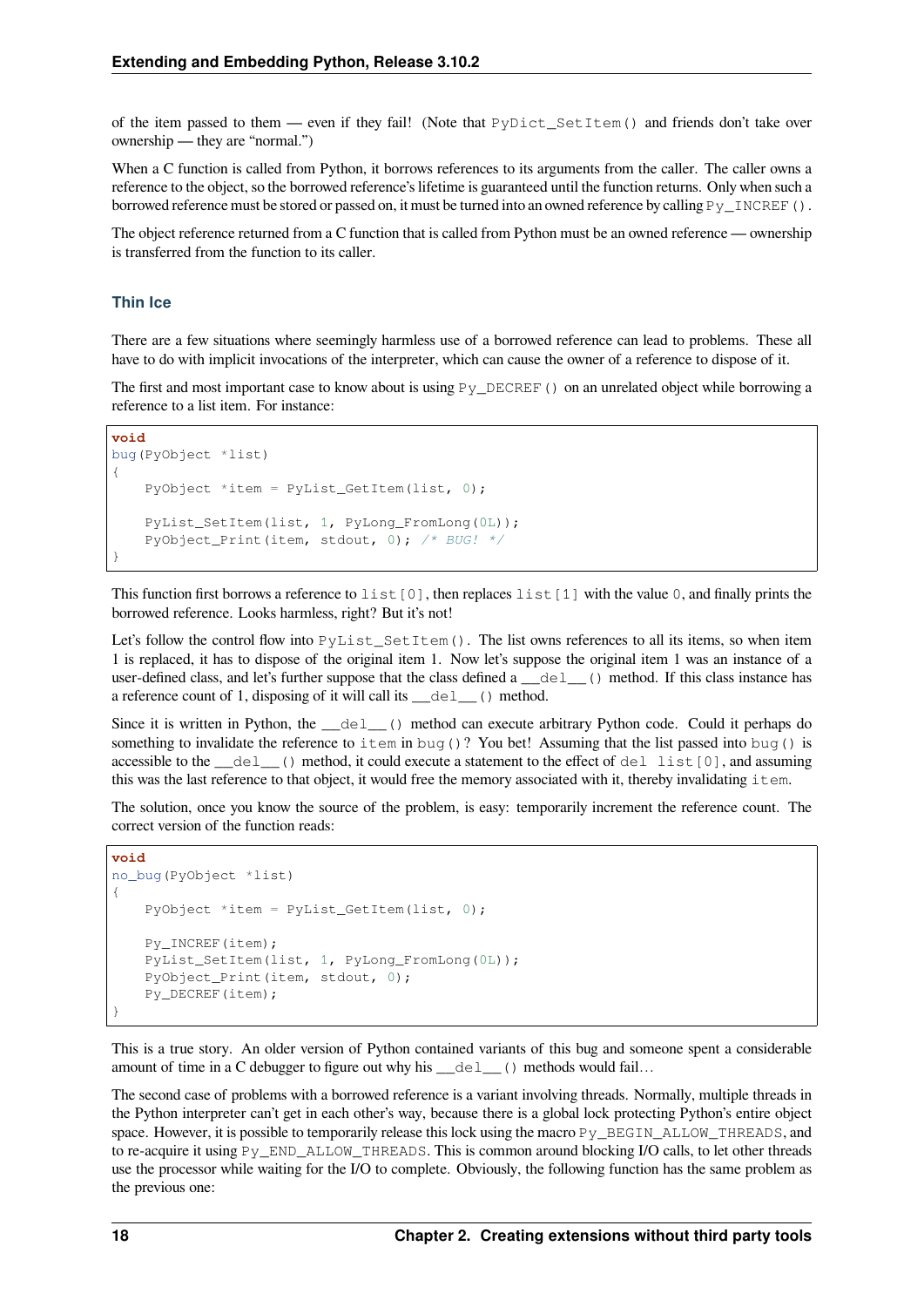```
void
bug(PyObject *list)
{
    PyObject *item = PyList_GetItem(list, 0);
    Py_BEGIN_ALLOW_THREADS
    ...some blocking I/O call...
    Py_END_ALLOW_THREADS
    PyObject_Print(item, stdout, 0); /* BUG! */
}
```
#### **NULL Pointers**

In general, functions that take object references as arguments do not expect you to pass them NULL pointers, and will dump core (or cause later core dumps) if you do so. Functions that return object references generally return NULL only to indicate that an exception occurred. The reason for not testing for NULL arguments is that functions often pass the objects they receive on to other function — if each function were to test for NULL, there would be a lot of redundant tests and the code would run more slowly.

It is better to test for NULL only at the "source:" when a pointer that may be NULL is received, for example, from malloc() or from a function that may raise an exception.

The macros  $Py$ <sub>I</sub>NCREF() and  $Py$ <sub>DECREF</sub>() do not check for NULL pointers — however, their variants Py\_XINCREF() and Py\_XDECREF() do.

The macros for checking for a particular object type (Pytype\_Check()) don't check for NULL pointers — again, there is much code that calls several of these in a row to test an object against various different expected types, and this would generate redundant tests. There are no variants with NULL checking.

The C function calling mechanism guarantees that the argument list passed to C functions ( $\arg \min$  in the examples) is never NULL — in fact it guarantees that it is always a tuple<sup>4</sup>.

It is a severe error to ever let a NULL pointer "escape" to the Python user.

#### **2.1.11 Writing Extensions in C++**

<span id="page-22-0"></span>It is possible to write extension modules in C++. Some restrictions apply. If the main program (the Python interpreter) is compiled and linked by the C compiler, global or static objects with constructors cannot be used. This is not a problem if the main program is linked by the C++ compiler. Functions that will be called by the Python interpreter (in particular, module initialization functions) have to be declared using  $ext{error}$ . It is unnecessary to enclose the Python header files in extern "C"  $\{ \ldots \}$  — they use this form already if the symbol  $\_\_c$  cplusplus is defined (all recent C++ compilers define this symbol).

#### **2.1.12 Providing a C API for an Extension Module**

<span id="page-22-1"></span>Many extension modules just provide new functions and types to be used from Python, but sometimes the code in an extension module can be useful for other extension modules. For example, an extension module could implement a type "collection" which works like lists without order. Just like the standard Python list type has a C API which permits extension modules to create and manipulate lists, this new collection type should have a set of C functions for direct manipulation from other extension modules.

At first sight this seems easy: just write the functions (without declaring them static, of course), provide an appropriate header file, and document the C API. And in fact this would work if all extension modules were always linked statically with the Python interpreter. When modules are used as shared libraries, however, the symbols defined in one module may not be visible to another module. The details of visibility depend on the operating system; some systems use one global namespace for the Python interpreter and all extension modules (Windows, for example), whereas others require an explicit list of imported symbols at module link time (AIX is one example), or offer a

<sup>4</sup> These guarantees don't hold when you use the "old" style calling convention — this is still found in much existing code.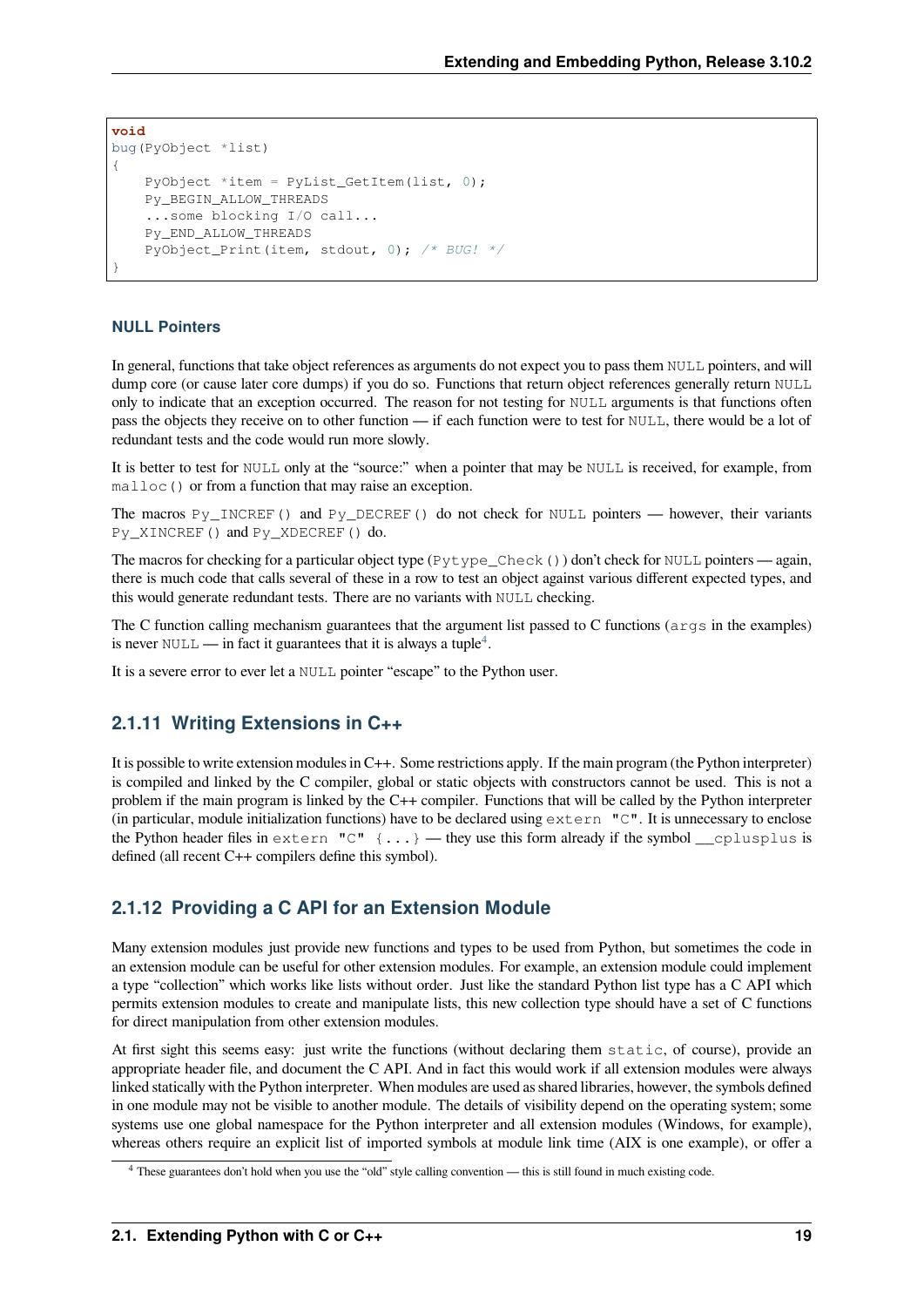choice of different strategies (most Unices). And even if symbols are globally visible, the module whose functions one wishes to call might not have been loaded yet!

Portability therefore requires not to make any assumptions about symbol visibility. This means that all symbols in extension modules should be declared static, except for the module's initialization function, in order to avoid name clashes with other extension modules (as discussed in section *The Module's Method Table and Initialization Function*). And it means that symbols that *should* be accessible from other extension modules must be exported in a different way.

Python provides a special mechanism to pass C-level information (pointers) from one extension module to another one: Capsules. A Capsule is a Python data type which stor[es a pointer \(void\\*\). Capsules can only be created an](#page-12-0)d accessed via their C API, but they can be passed around like any other Python object. In particular, they can be assigned to a name in an extension module's namespace. Other extension modules can then import this module, retrieve the value of this name, and then retrieve the pointer from the Capsule.

There are many ways in which Capsules can be used to export the C API of an extension module. Each function could get its own Capsule, or all C API pointers could be stored in an array whose address is published in a Capsule. And the various tasks of storing and retrieving the pointers can be distributed in different ways between the module providing the code and the client modules.

Whichever method you choose, it's important to name your Capsules properly. The function  $PyCapsule\_New()$ takes a name parameter (**const** char\*); you're permitted to pass in a NULL name, but we strongly encourage you to specify a name. Properly named Capsules provide a degree of runtime type-safety; there is no feasible way to tell one unnamed Capsule from another.

In particular, Capsules used to expose C APIs should be given a name following this convention:

modulename.attributename

The convenience function  $PyCapsule$  Import() makes it easy to load a C API provided via a Capsule, but only if the Capsule's name matches this convention. This behavior gives C API users a high degree of certainty that the Capsule they load contains the correct C API.

The following example demonstrates an approach that puts most of the burden on the writer of the exporting module, which is appropriate for commonly used library modules. It stores all C API pointers (just one in the example!) in an array of void pointers which becomes the value of a Capsule. The header file corresponding to the module provides a macro that takes care of importing the module and retrieving its C API pointers; client modules only have to call this macro before accessing the C API.

The exporting module is a modification of the spam module from section *A Simple Example*. The function spam. system() does not call the C library function system() directly, but a function PySpam\_System(), which would of course do something more complicated in reality (such as adding "spam" to every command). This function PySpam\_System() is also exported to other extension modules.

The function PySpam\_System() is a plain C function, declared static [like everything e](#page-8-2)lse:

```
static int
PySpam_System(const char *command)
{
    return system(command);
}
```
The function spam\_system() is modified in a trivial way:

```
static PyObject *
spam_system(PyObject *self, PyObject *args)
{
    const char *command;
   int sts;
    if (!PyArg ParseTuple(args, "s", &command))
        return NULL;
    sts = PySpam_System(command);
```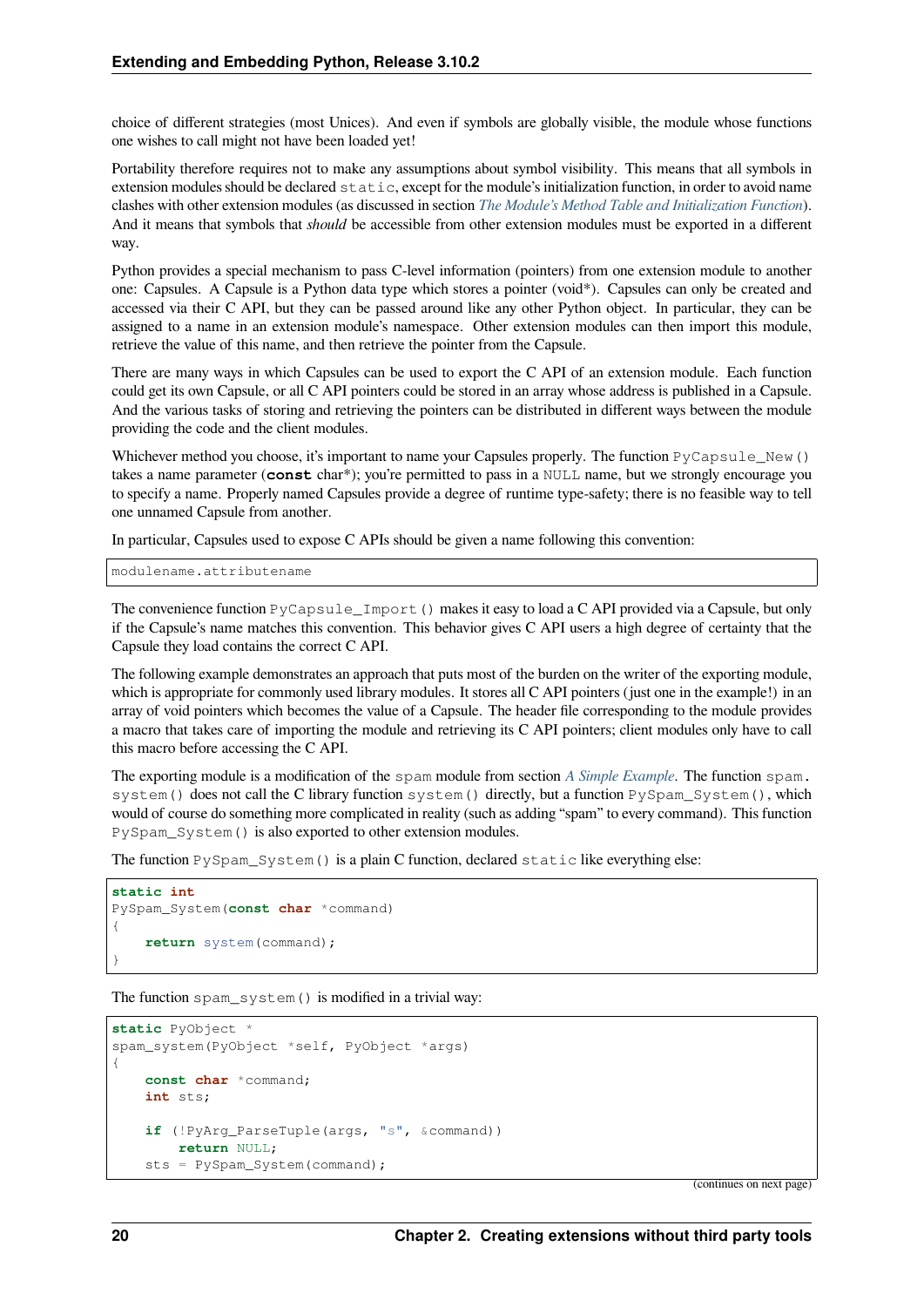(continued from previous page)

```
return PyLong_FromLong(sts);
```
In the beginning of the module, right after the line

*#include <Python.h>*

}

two more lines must be added:

```
#define SPAM_MODULE
#include "spammodule.h"
```
The #define is used to tell the header file that it is being included in the exporting module, not a client module. Finally, the module's initialization function must take care of initializing the C API pointer array:

```
PyMODINIT_FUNC
PyInit_spam(void)
{
   PyObject *m;
    static void *PySpam_API[PySpam_API_pointers];
   PyObject *c_api_object;
   m = PyModule Create(\&spammodule);
   if (m == NULL)
        return NULL;
    /* Initialize the C API pointer array */
   PySpam_API[PySpam_System_NUM] = (void *)PySpam_System;
    /* Create a Capsule containing the API pointer array's address */
    c_api_object = PyCapsule_New((void *)PySpam_API, "spam._C_API", NULL);
    if (PyModule_AddObject(m, "_C_API", c_api_object) < 0) {
       Py_XDECREF(c_api_object);
        Py_DECREF(m);
        return NULL;
    }
    return m;
}
```
Note that PySpam  $API$  is declared static; otherwise the pointer array would disappear when PyInit\_spam() terminates!

The bulk of the work is in the header file spammodule.h, which looks like this:

```
#ifndef Py_SPAMMODULE_H
#define Py_SPAMMODULE_H
#ifdef __cplusplus
extern "C" {
#endif
/* Header file for spammodule */
/* C API functions */
#define PySpam_System_NUM 0
#define PySpam_System_RETURN int
#define PySpam_System_PROTO (const char *command)
/* Total number of C API pointers */
#define PySpam_API_pointers 1
```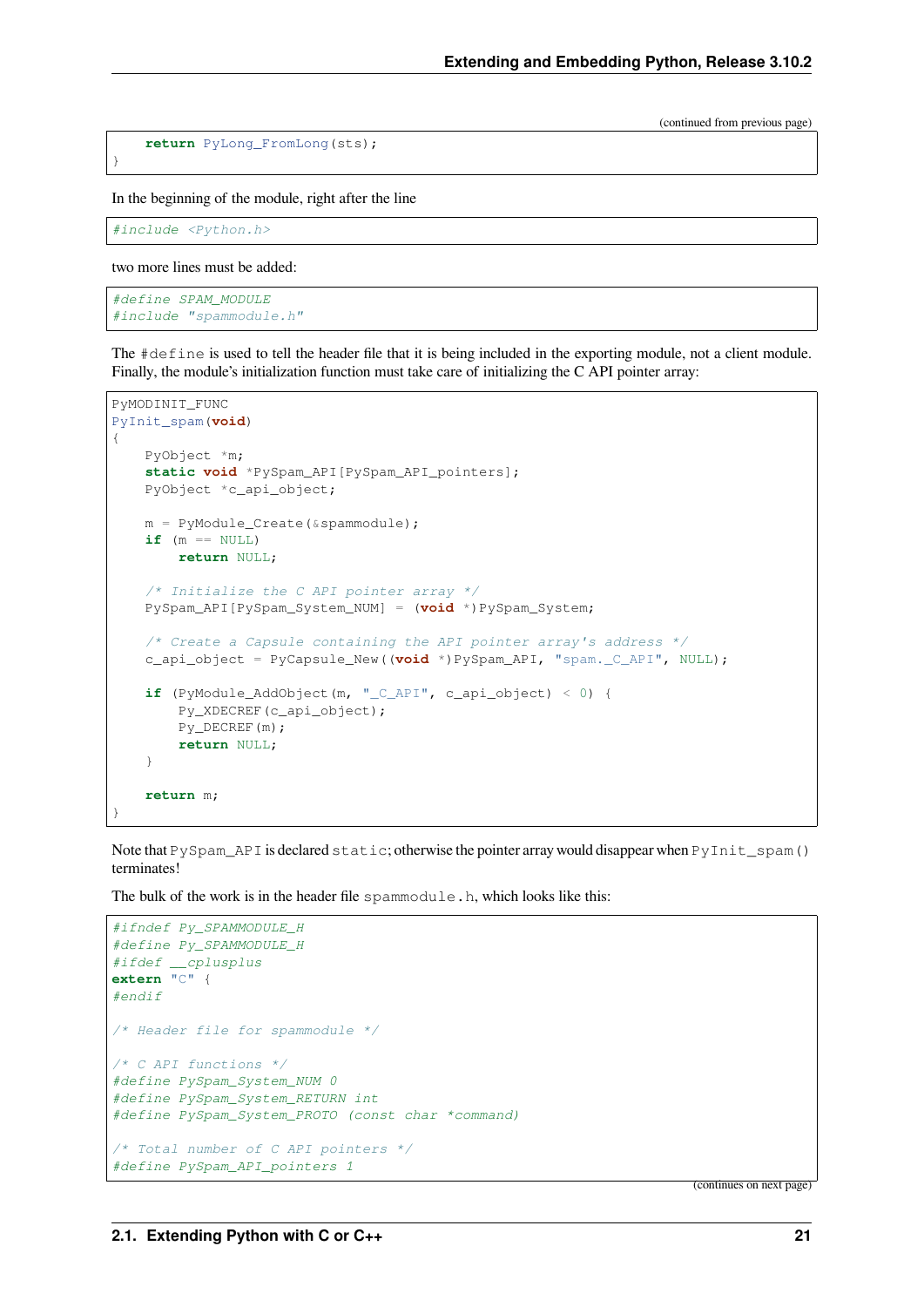(continued from previous page)

```
#ifdef SPAM_MODULE
/* This section is used when compiling spammodule.c */
static PySpam_System_RETURN PySpam_System PySpam_System_PROTO;
#else
/* This section is used in modules that use spammodule's API */
static void **PySpam_API;
#define PySpam_System \
 (*(PySpam_System_RETURN (*)PySpam_System_PROTO) PySpam_API[PySpam_System_NUM])
/* Return -1 on error, 0 on success.
* PyCapsule_Import will set an exception if there's an error.
*/
static int
import_spam(void)
{
   PySpam_API = (void **)PyCapsule_Import("spam._C_API", 0);
   return (PySpam_API != NULL) ? 0 : -1;
}
#endif
#ifdef __cplusplus
}
#endif
#endif /* !defined(Py_SPAMMODULE_H) */
```
All that a client module must do in order to have access to the function  $PySpam_System$  () is to call the function (or rather macro) import\_spam() in its initialization function:

```
PyMODINIT_FUNC
PyInit_client(void)
{
    PyObject *m;
   m = PyModule_Create(&clientmodule);
   if (m == NULL)
       return NULL;
    if (import_spam() < 0)
       return NULL;
    /* additional initialization can happen here */
    return m;
}
```
The main disadvantage of this approach is that the file spammodule.h is rather complicated. However, the basic structure is the same for each function that is exported, so it has to be learned only once.

Finally it should be mentioned that Capsules offer additional functionality, which is especially useful for memory allocation and deallocation of the pointer stored in a Capsule. The details are described in the Python/C API Reference Manual in the section capsules and in the implementation of Capsules (files Include/pycapsule.h and Objects/pycapsule.c in the Python source code distribution).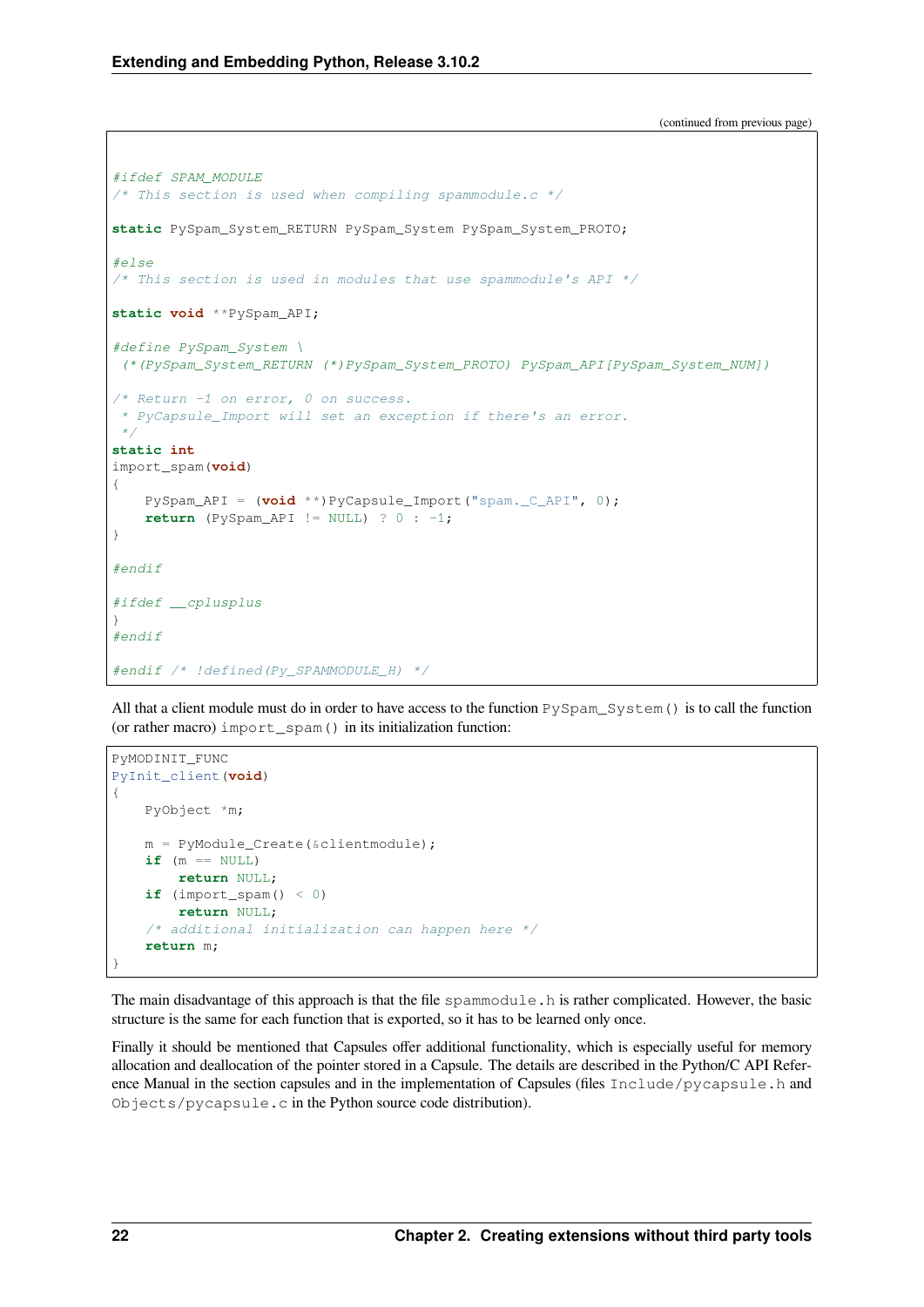# **2.2 Defining Extension Types: Tutorial**

<span id="page-26-0"></span>Python allows the writer of a C extension module to define new types that can be manipulated from Python code, much like the built-in str and list types. The code for all extension types follows a pattern, but there are some details that you need to understand before you can get started. This document is a gentle introduction to the topic.

#### **2.2.1 The Basics**

<span id="page-26-1"></span>The *CPython* runtime sees all Python objects as variables of type PyObject\*, which serves as a "base type" for all Python objects. The PyObject structure itself only contains the object's *reference count* and a pointer to the object's "type object". This is where the action is; the type object determines which (C) functions get called by the interpreter when, for instance, an attribute gets looked up on an object, a method called, or it is multiplied by another object. The[se C func](#page-72-0)tions are called "type methods".

So, if you want to define a new extension type, you need to create a newt[ype object.](#page-80-0)

This sort of thing can only be explained by example, so here's a minimal, but complete, module that defines a new type named Custom inside a C extension module custom:

**Note:** What we're showing here is the traditional way of defining *static* extension types. It should be adequate for most uses. The C API also allows defining heap-allocated extension types using the  $PyType\_FromSpec()$ function, which isn't covered in this tutorial.

```
#define PY_SSIZE_T_CLEAN
#include <Python.h>
typedef struct {
   PyObject_HEAD
    /* Type-specific fields go here. */
} CustomObject;
static PyTypeObject CustomType = {
   PyVarObject_HEAD_INIT(NULL, 0)
    .tp_name = "custom.Custom",
    .tp_doc = "Custom objects",
    .tp_basicsize = sizeof(CustomObject),
    .tp_itemsize = 0,.tp_flags = Py_TPFLAGS_DEFAULT,
    .tp_new = PyType_GenericNew,
};
static PyModuleDef custommodule = {
   PyModuleDef_HEAD_INIT,
    .m\_name = "custom",.m_doc = "Example module that creates an extension type.",
    .m\_size = -1,};
PyMODINIT_FUNC
PyInit_custom(void)
{
   PyObject *m;
   if (PyType_Ready(&CustomType) < 0)
        return NULL;
   m = PyModule_Create(&custommodule);
    if (m == NULL)
        return NULL;
```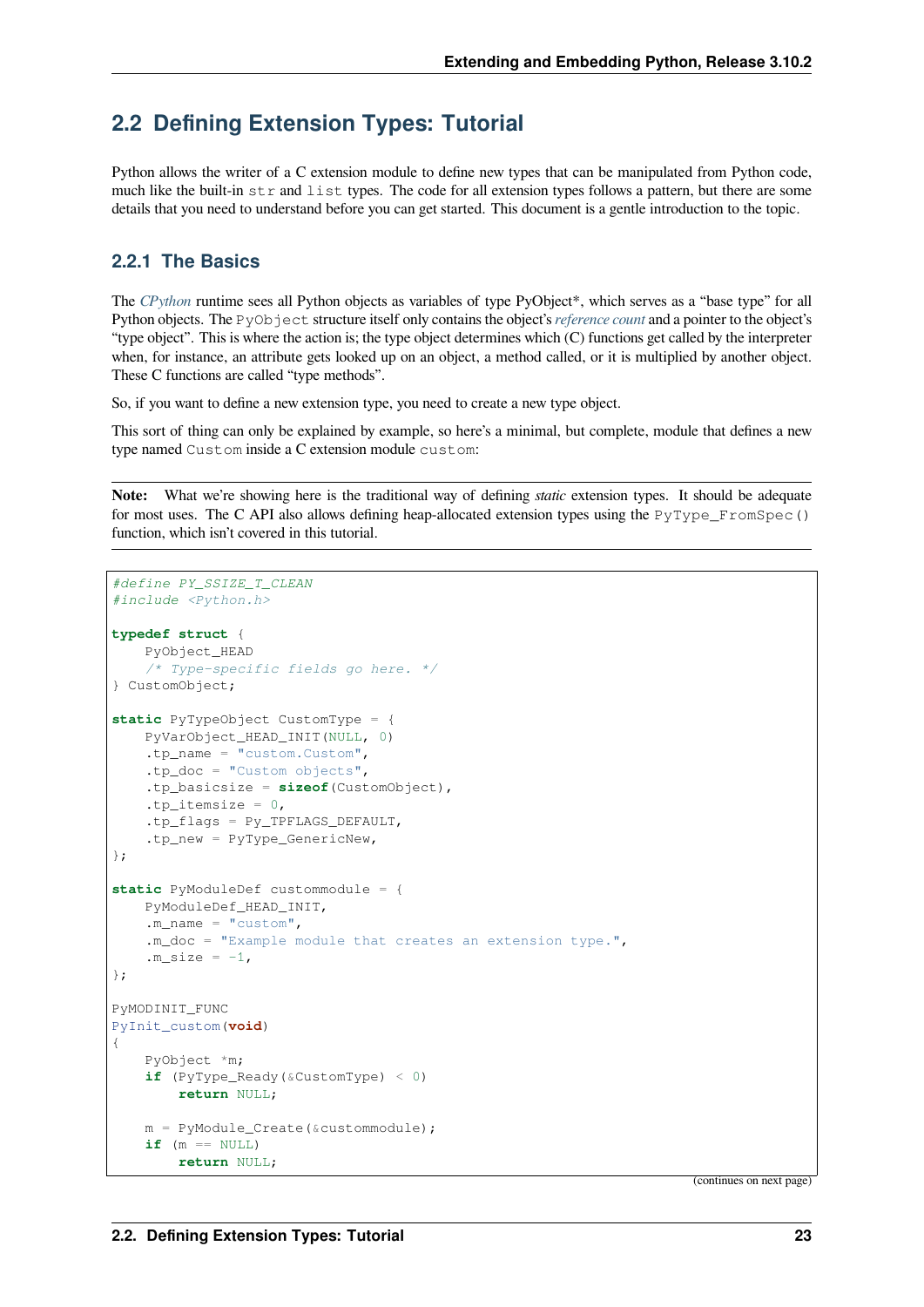(continued from previous page)

```
Py_INCREF(&CustomType);
   if (PyModule_AddObject(m, "Custom", (PyObject *) &CustomType) < 0) {
       Py_DECREF(&CustomType);
       Py_DECREF(m);
       return NULL;
    }
   return m;
}
```
Now that's quite a bit to take in at once, but hopefully bits will seem familiar from the previous chapter. This file defines three things:

- 1. What a Custom **object** contains: this is the CustomObject struct, which is allocated once for each Custom instance.
- 2. How the Custom **type** behaves: this is the CustomType struct, which defines a set of flags and function pointers that the interpreter inspects when specific operations are requested.
- 3. How to initialize the custom module: this is the PyInit\_custom function and the associated custommodule struct.

The first bit is:

```
typedef struct {
   PyObject_HEAD
} CustomObject;
```
This is what a Custom object will contain. PyObject\_HEAD is mandatory at the start of each object struct and defines a field called  $ob\_\text{base}$  of type PyObject, containing a pointer to a type object and a reference count (these can be accessed using the macros Py\_REFCNT and Py\_TYPE respectively). The reason for the macro is to abstract away the layout and to enable additional fields in debug builds.

**Note:** There is no semicolon above after the PyObject HEAD macro. Be wary of adding one by accident: some compilers will complain.

Of course, objects generally store additional data besides the standard PyObject\_HEAD boilerplate; for example, here is the definition for standard Python floats:

```
typedef struct {
    PyObject_HEAD
    double ob_fval;
} PyFloatObject;
```
The second bit is the definition of the type object.

```
static PyTypeObject CustomType = {
   PyVarObject_HEAD_INIT(NULL, 0)
    .tp_name = "custom.Custom",
    .tp_doc = "Custom objects",
    .tp_basicsize = sizeof(CustomObject),
    .tp_itemsize = 0,
    .tp_flags = Py_TPFLAGS_DEFAULT,
    .tp_new = PyType_GenericNew,
};
```
**Note:** We recommend using C99-style designated initializers as above, to avoid listing all the PyTypeObject fields that you don't care about and also to avoid caring about the fields' declaration order.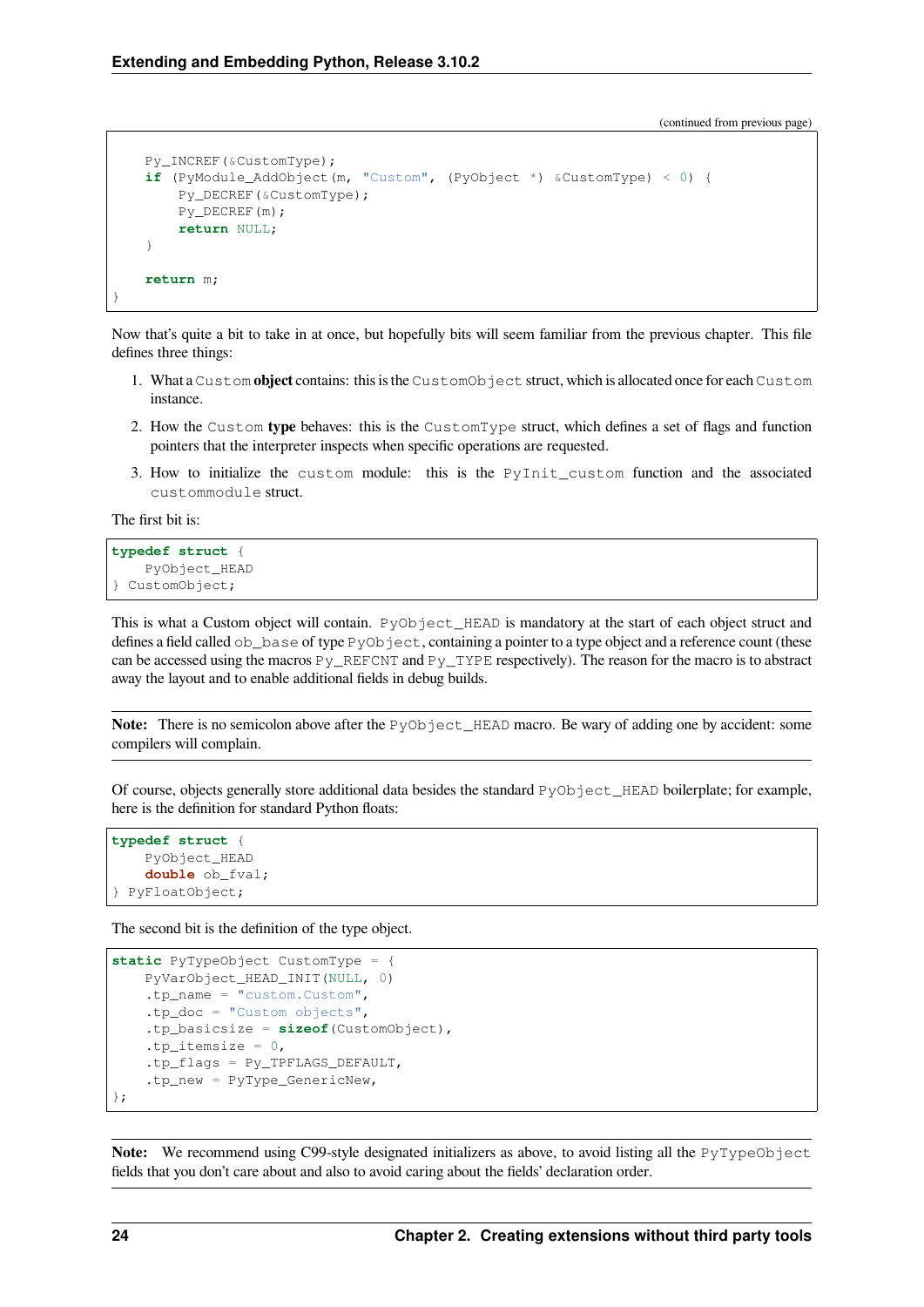The actual definition of  $PyTypeObject$  in  $object$ .h has many more fields than the definition above. The remaining fields will be filled with zeros by the C compiler, and it's common practice to not specify them explicitly unless you need them.

We're going to pick it apart, one field at a time:

PyVarObject\_HEAD\_INIT(NULL, 0)

This line is mandatory boilerplate to initialize the  $\circ$ b<sub>rbase</sub> field mentioned above.

.tp\_name = "custom.Custom",

The name of our type. This will appear in the default textual representation of our objects and in some error messages, for example:

```
>>> "" + custom.Custom()
Traceback (most recent call last):
 File "<stdin>", line 1, in <module>
TypeError: can only concatenate str (not "custom.Custom") to str
```
Note that the name is a dotted name that includes both the module name and the name of the type within the module. The module in this case is custom and the type is Custom, so we set the type name to custom. Custom. Using the real dotted import path is important to make your type compatible with the pydoc and pickle modules.

```
.tp_basicsize = sizeof(CustomObject),
.tp_itemsize = 0,
```
This is so that Python knows how much memory to allocate when creating new Custom instances. tp\_itemsize is only used for variable-sized objects and should otherwise be zero.

**Note:** If you want your type to be subclassable from Python, and your type has the same tp\_basicsize as its base type, you may have problems with multiple inheritance. A Python subclass of your type will have to list your type first in its \_\_bases\_\_, or else it will not be able to call your type's \_\_new\_\_() method without getting an error. You can avoid this problem by ensuring that your type has a larger value for tp\_basicsize than its base type does. Most of the time, this will be true anyway, because either your base type will be object, or else you will be adding data members to your base type, and therefore increasing its size.

We set the class flags to Py\_TPFLAGS\_DEFAULT.

```
.tp_flags = Py_TPFLAGS_DEFAULT,
```
All types should include this constant in their flags. It enables all of the members defined until at least Python 3.3. If you need further members, you will need to OR the corresponding flags.

We provide a doc string for the type in  $tp\_doc$ .

.tp\_doc = "Custom objects",

To enable object creation, we have to provide a  $tp_new$  handler. This is the equivalent of the Python method  $new_1$ ), but has to be specified explicitly. In this case, we can just use the default implementation provided by the API function PyType\_GenericNew().

.tp\_new = PyType\_GenericNew,

Everything else in the file should be familiar, except for some code in  $PyInit$  custom():

**if** (PyType\_Ready(&CustomType) < 0) **return**;

This initializes the Custom type, filling in a number of members to the appropriate default values, including ob\_type that we initially set to NULL.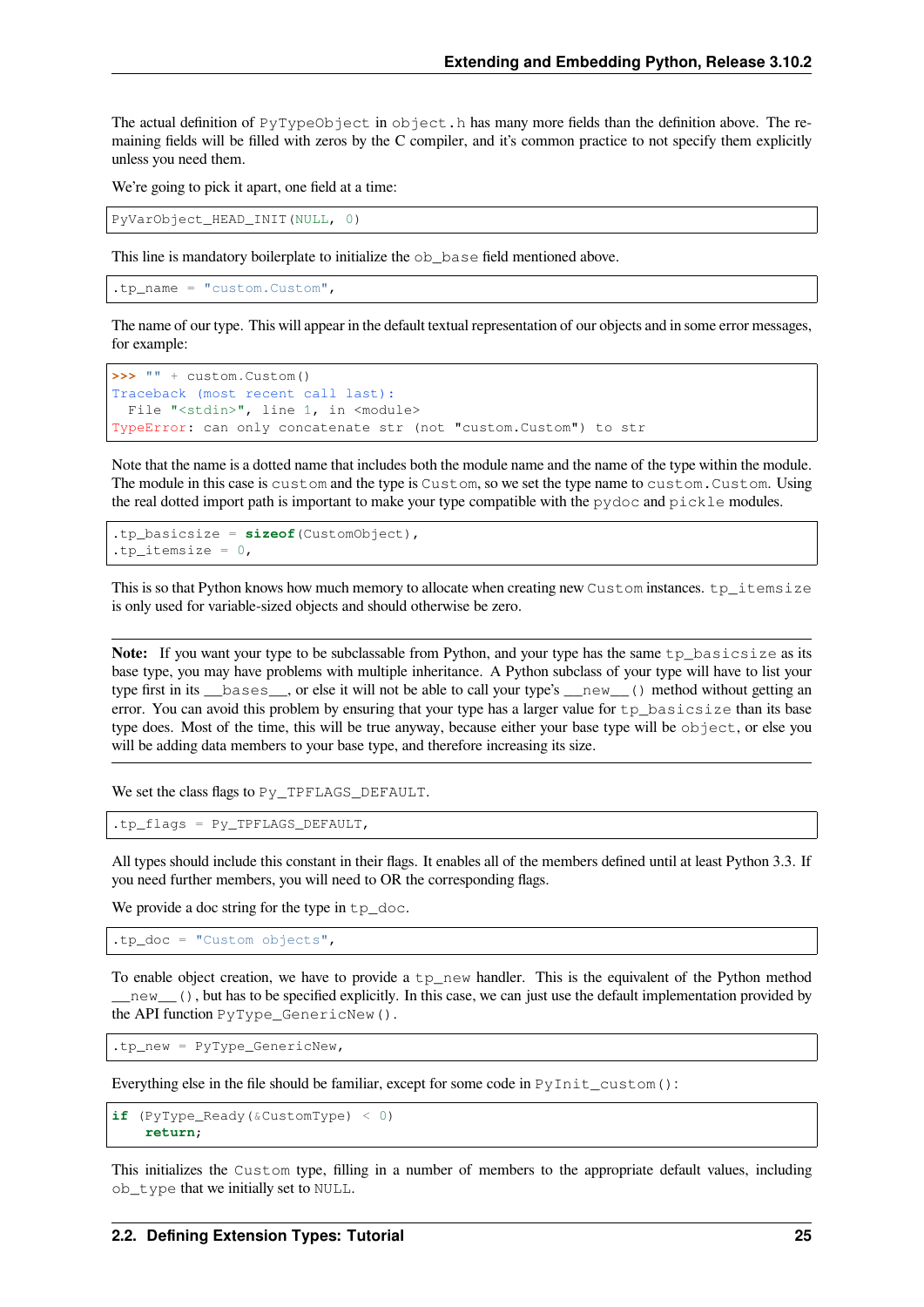```
Py_INCREF(&CustomType);
if (PyModule_AddObject(m, "Custom", (PyObject *) &CustomType) < 0) {
   Py_DECREF(&CustomType);
   Py_DECREF(m);
    return NULL;
}
```
This adds the type to the module dictionary. This allows us to create Custom instances by calling the Custom class:

```
>>> import custom
>>> mycustom = custom.Custom()
```
That's it! All that remains is to build it; put the above code in a file called custom.c and:

```
from distutils.core import setup, Extension
setup(name="custom", version="1.0",
      ext_modules=[Extension("custom", ["custom.c"])])
```
in a file called setup.py; then typing

```
$ python setup.py build
```
at a shell should produce a file custom.so in a subdirectory; move to that directory and fire up Python — you should be able to import custom and play around with Custom objects.

That wasn't so hard, was it?

Of course, the current Custom type is pretty uninteresting. It has no data and doesn't do anything. It can't even be subclassed.

**Note:** While this documentation showcases the standard distutils module for building C extensions, it is recommended in real-world use cases to use the newer and better-maintained setuptools library. Documentation on how to do this is out of scope for this document and can be found in the Python Packaging User's Guide.

#### **2.2.2 Adding data and methods to the Basic examp[le](https://packaging.python.org/tutorials/distributing-packages/)**

<span id="page-29-0"></span>Let's extend the basic example to add some data and methods. Let's also make the type usable as a base class. We'll create a new module, custom2 that adds these capabilities:

```
#define PY_SSIZE_T_CLEAN
#include <Python.h>
#include "structmember.h"
typedef struct {
   PyObject_HEAD
   PyObject *first; /* first name */
   PyObject *last; /* last name */
   int number;
} CustomObject;
static void
Custom_dealloc(CustomObject *self)
{
    Py_XDECREF(self->first);
    Py_XDECREF(self->last);
   Py_TYPE(self)->tp_free((PyObject *) self);
}
static PyObject *
```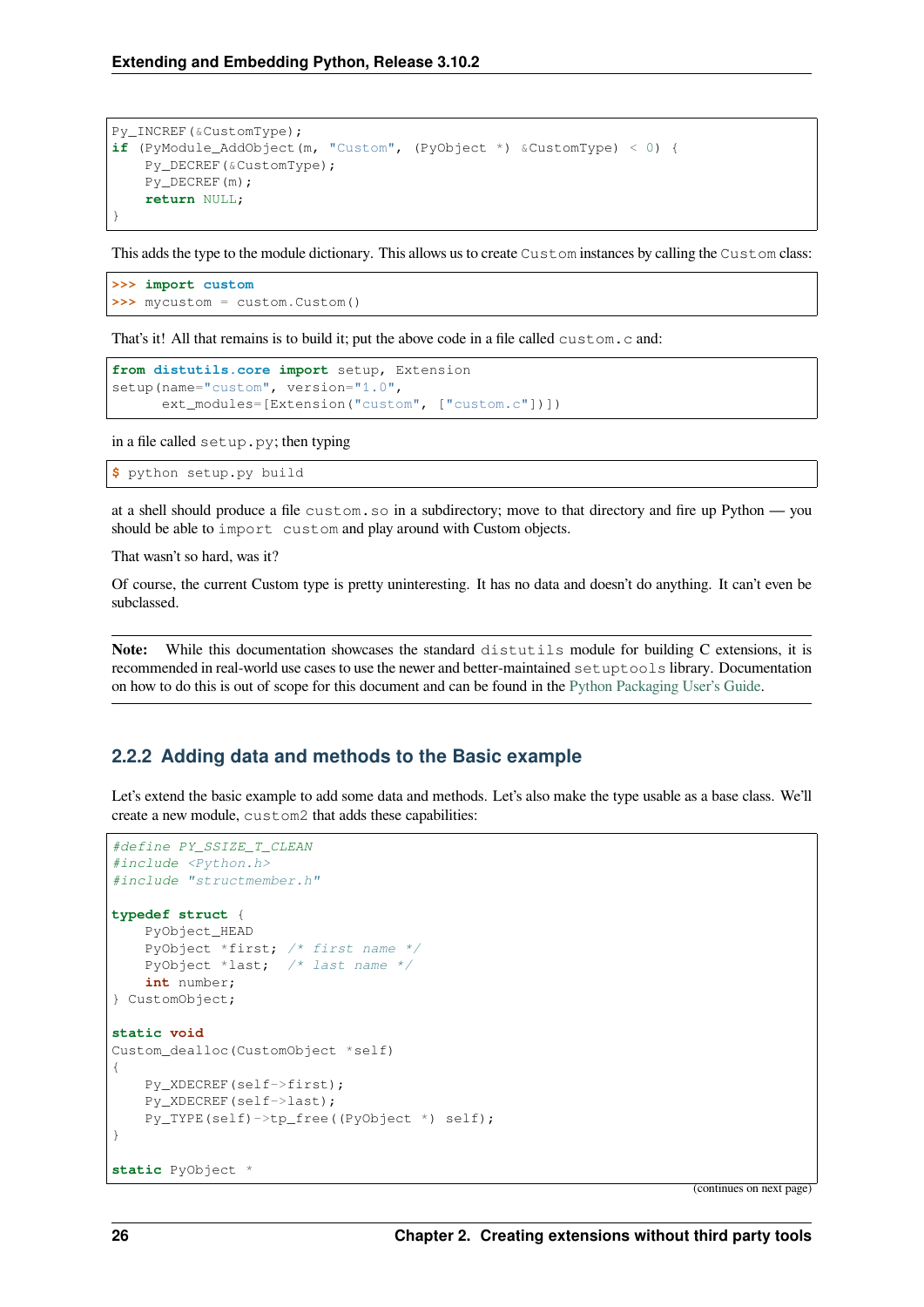```
(continued from previous page)
```

```
Custom_new(PyTypeObject *type, PyObject *args, PyObject *kwds)
{
   CustomObject *self;
    self = (CustomObject *) type->tp_alloc(type, 0);
    if (self != NULL) {
       self->first = PyUnicode_FromString("");
        if (self->first == NULL) {
           Py_DECREF(self);
           return NULL;
        }
        self->last = PyUnicode_FromString("");
        if (self->last == NULL) {
            Py_DECREF(self);
            return NULL;
        }
        self->number = 0;}
   return (PyObject *) self;
}
static int
Custom_init(CustomObject *self, PyObject *args, PyObject *kwds)
{
    static char *kwlist[] = {"first", "last", "number", NULL};
   PyObject *first = NULL, *last = NULL, *tmp;
    if (!PyArg_ParseTupleAndKeywords(args, kwds, "|OOi", kwlist,
                                     &first, &last,
                                     &self->number))
        return -1;
    if (first) {
        tmp = self->first;
        Py_INCREF(first);
        self->first = first;
       Py_XDECREF(tmp);
    }
    if (last) {
       tmp = self->last;
       Py_INCREF(last);
       self->last = last;
       Py_XDECREF(tmp);
    }
   return 0;
}
static PyMemberDef Custom_members[] = {
   {"first", T_OBJECT_EX, offsetof(CustomObject, first), 0,
     "first name"},
   {"last", T_OBJECT_EX, offsetof(CustomObject, last), 0,
     "last name"},
    {"number", T_INT, offsetof(CustomObject, number), 0,
     "custom number" },
    {NULL} /* Sentinel */
};
static PyObject *
Custom_name(CustomObject *self, PyObject *Py_UNUSED(ignored))
{
    if (self->first == NULL) {
        PyErr_SetString(PyExc_AttributeError, "first");
```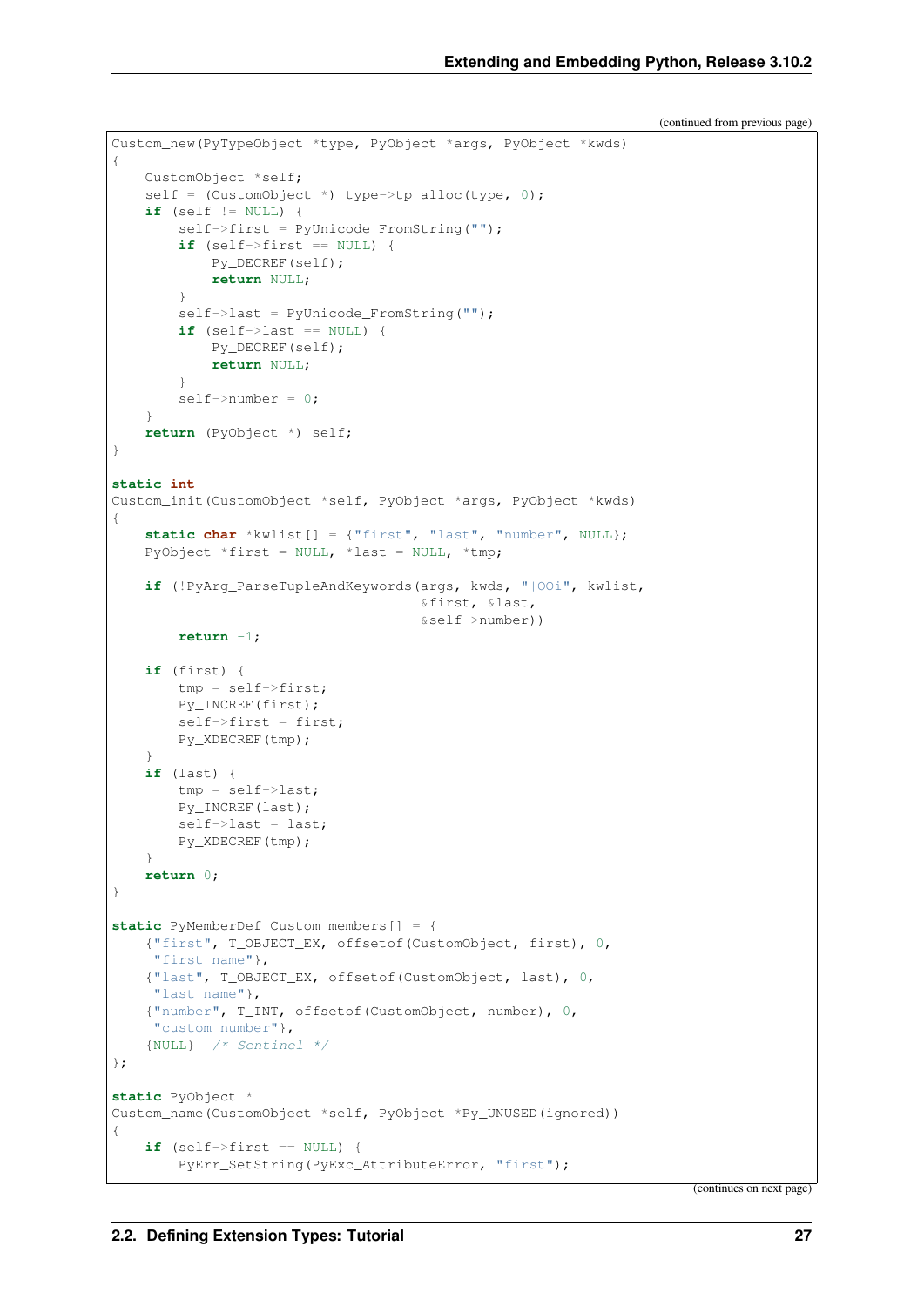```
(continued from previous page)
```

```
return NULL;
    }
    if (self->last == NULL) {
       PyErr_SetString(PyExc_AttributeError, "last");
       return NULL;
    }
    return PyUnicode_FromFormat("%S %S", self->first, self->last);
}
static PyMethodDef Custom_methods[] = {
   {"name", (PyCFunction) Custom_name, METH_NOARGS,
     "Return the name, combining the first and last name"
    },
    {NULL} /* Sentinel */
};
static PyTypeObject CustomType = {
   PyVarObject_HEAD_INIT(NULL, 0)
    .tp_name = "custom2.Custom",
    .tp doc = "Custom objects",
    .tp_basicsize = sizeof(CustomObject),
    .tp_itemsize = 0,.tp_flags = Py_TPFLAGS_DEFAULT | Py_TPFLAGS_BASETYPE,
    .tp_new = Custom_new,
    .tp_init = (initproc) Custom_init,
    .tp_dealloc = (destructor) Custom_dealloc,
    .tp_members = Custom_members,
    .tp_methods = Custom_methods,
};
static PyModuleDef custommodule = {
   PyModuleDef_HEAD_INIT,
    .m\_name = "custom2",.m_doc = "Example module that creates an extension type.",
    .m\_size = -1,};
PyMODINIT_FUNC
PyInit_custom2(void)
{
    PyObject *m;
    if (PyType_Ready(&CustomType) < 0)
       return NULL;
   m = PyModule_Create(&custommodule);
   if (m == NULL)
       return NULL;
   Py_INCREF(&CustomType);
    if (PyModule_AddObject(m, "Custom", (PyObject *) &CustomType) < 0) {
       Py_DECREF(&CustomType);
       Py_DECREF(m);
        return NULL;
    }
    return m;
}
```
This version of the module has a number of changes.

We've added an extra include: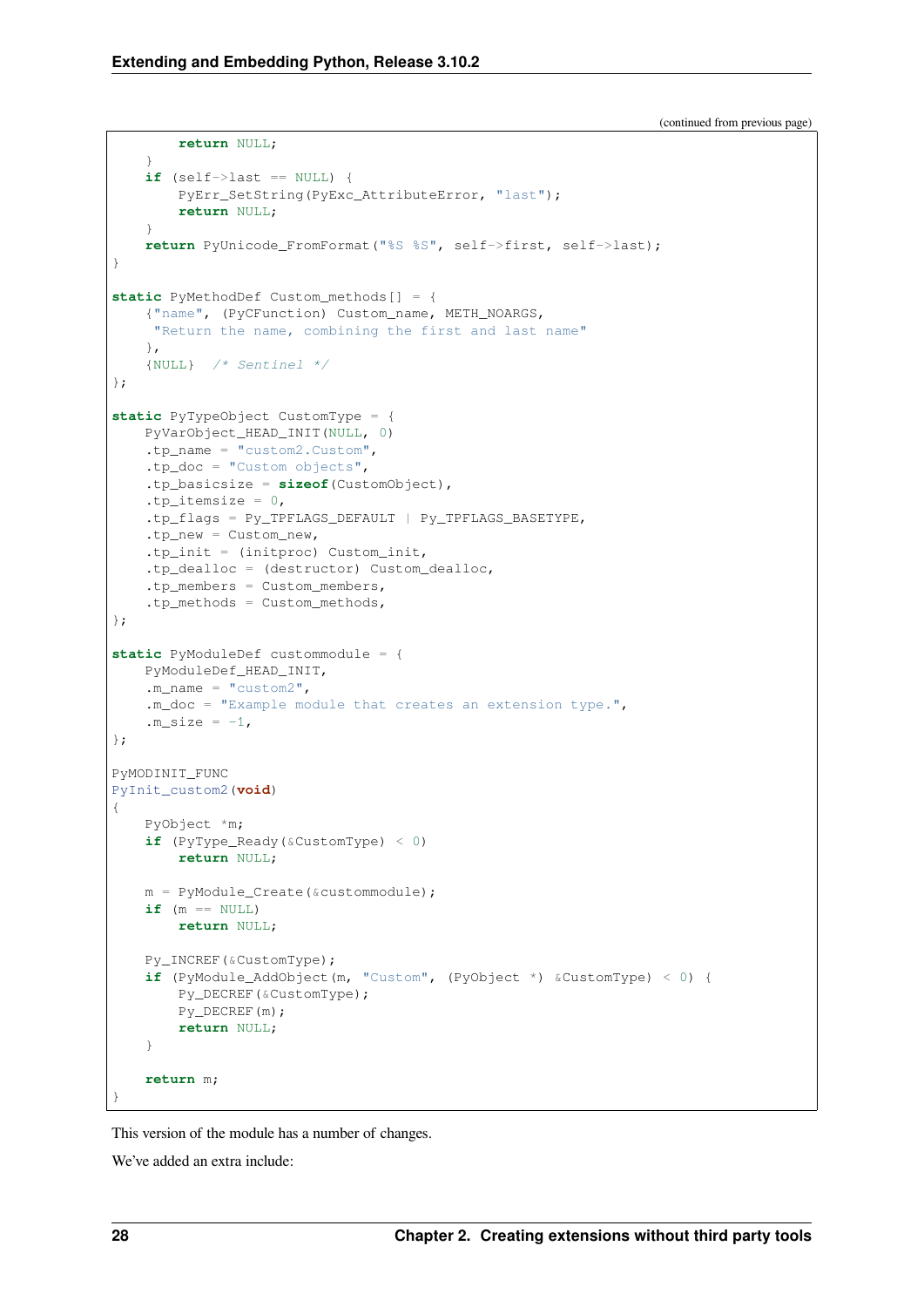*#include <structmember.h>*

This include provides declarations that we use to handle attributes, as described a bit later.

The Custom type now has three data attributes in its C struct, *first*, *last*, and *number*. The *first* and *last* variables are Python strings containing first and last names. The *number* attribute is a C integer.

The object structure is updated accordingly:

```
typedef struct {
   PyObject_HEAD
    PyObject *first; /* first name */
    PyObject *last; /* last name */
    int number;
} CustomObject;
```
Because we now have data to manage, we have to be more careful about object allocation and deallocation. At a minimum, we need a deallocation method:

#### **static void**

```
Custom_dealloc(CustomObject *self)
{
    Py_XDECREF(self->first);
    Py_XDECREF(self->last);
    Py_TYPE(self)->tp_free((PyObject *) self);
}
```
which is assigned to the tp\_dealloc member:

.tp\_dealloc = (destructor) Custom\_dealloc,

This method first clears the reference counts of the two Python attributes. Py\_XDECREF() correctly handles the case where its argument is NULL (which might happen here if  $tp$  new failed midway). It then calls the  $tp$  free member of the object's type (computed by  $Py$ <sup>TYPE</sup>(self)) to free the object's memory. Note that the object's type might not be CustomType, because the object may be an instance of a subclass.

**Note:** The explicit cast to destructor above is needed because we defined Custom\_dealloc to take a CustomObject  $*$  argument, but the tp\_dealloc function pointer expects to receive a PyObject  $*$  argument. Otherwise, the compiler will emit a warning. This is object-oriented polymorphism, in C!

We want to make sure that the first and last names are initialized to empty strings, so we provide a  $tp_new$  implementation:

```
static PyObject *
Custom_new(PyTypeObject *type, PyObject *args, PyObject *kwds)
{
    CustomObject *self;
    self = (Customer \cdot \cdot) type \rightarrow tp\_alloc(type, 0);if (self != NULL) { }self->first = PyUnicode_FromString("");
        if (self->first == NULL) {
            Py_DECREF(self);
            return NULL;
        }
        self->last = PyUnicode_FromString("");
        if (self->last == NULL) {
            Py_DECREF(self);
            return NULL;
        }
        self->number = 0:
```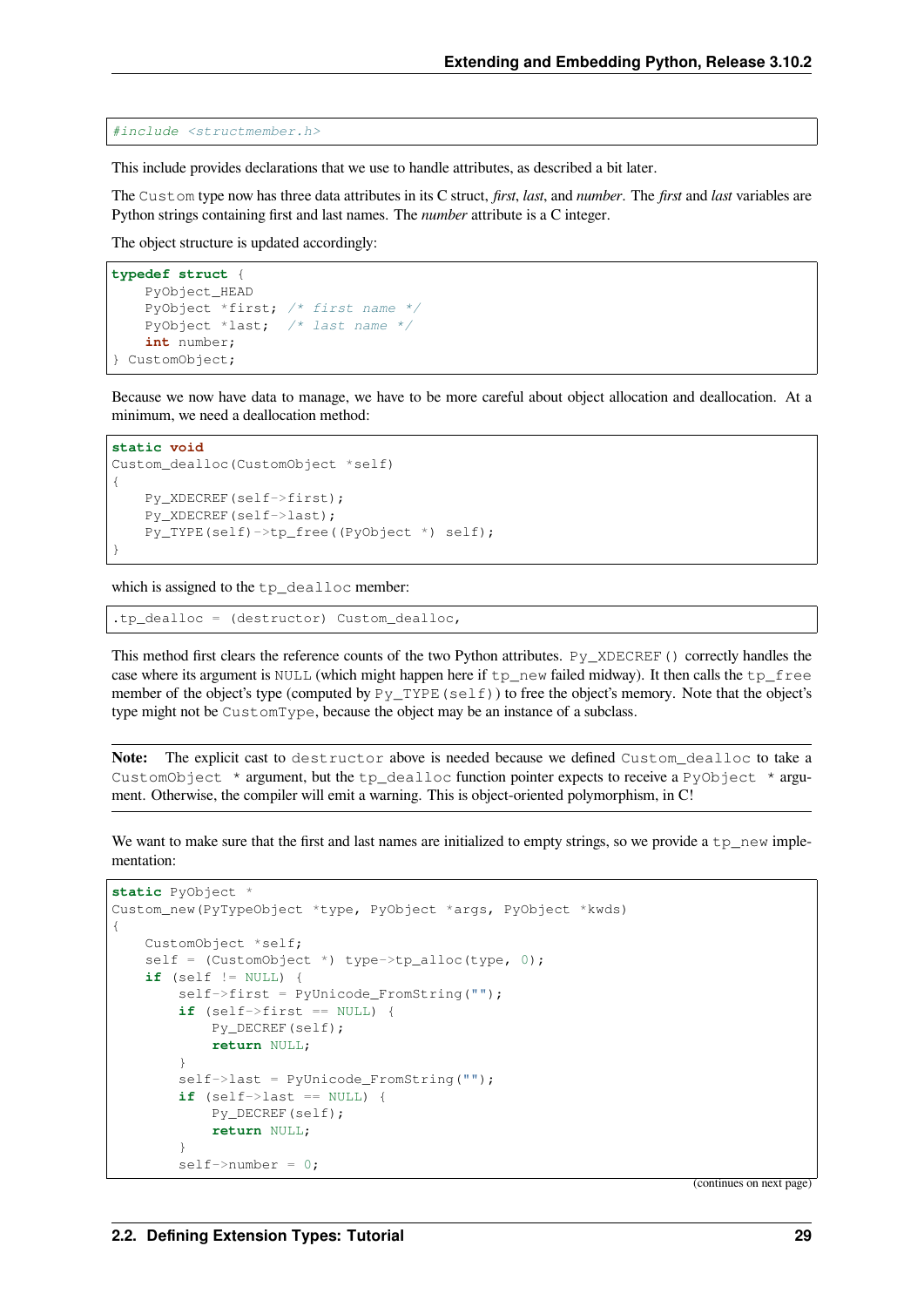(continued from previous page)

```
return (PyObject *) self;
}
```
and install it in the tp\_new member:

.tp\_new = Custom\_new,

}

The  $tp$  new handler is responsible for creating (as opposed to initializing) objects of the type. It is exposed in Python as the  $new$  () method. It is not required to define a  $tp_new$  member, and indeed many extension types will simply reuse PyType\_GenericNew() as done in the first version of the Custom type above. In this case, we use the tp\_new handler to initialize the first and last attributes to non-NULL default values.

tp\_new is passed the type being instantiated (not necessarily CustomType, if a subclass is instantiated) and any arguments passed when the type was called, and is expected to return the instance created. tp\_new handlers always accept positional and keyword arguments, but they often ignore the arguments, leaving the argument handling to initializer (a.k.a.  $tp$  init in C or  $^-$  init in Python) methods.

Note:  $tp_new$  shouldn't call  $tp\_init$  explicitly, as the interpreter will do it itself.

The  $tp_new$  implementation calls the  $tp_value$  slot to allocate memory:

 $self = (Customer \times) type - \times tp\_alloc(type, 0);$ 

Since memory allocation may fail, we must check the  $tp$  alloc result against NULL before proceeding.

**Note:** We didn't fill the tp\_alloc slot ourselves. Rather PyType\_Ready() fills it for us by inheriting it from our base class, which is  $\circ$ bject by default. Most types use the default allocation strategy.

**Note:** If you are creating a co-operative  $tp_new$  (one that calls a base type's  $tp_new$  or  $_new$  ()), you must *not* try to determine what method to call using method resolution order at runtime. Always statically determine what type you are going to call, and call its tp\_new directly, or via type->tp\_base->tp\_new. If you do not do this, Python subclasses of your type that also inherit from other Python-defined classes may not work correctly. (Specifically, you may not be able to create instances of such subclasses without getting a TypeError.)

We also define an initialization function which accepts arguments to provide initial values for our instance:

```
static int
Custom_init(CustomObject *self, PyObject *args, PyObject *kwds)
{
    static char *kwlist[] = {"first", "last", "number", NULL};
    PyObject *first = NULL, *last = NULL, *tmp;
    if (!PyArg_ParseTupleAndKeywords(args, kwds, "|OOi", kwlist,
                                      &first, &last,
                                      &self->number))
        return -1;
    if (first) {
        tmp = self->first;
        Py_INCREF(first);
        self->first = first;
        Py_XDECREF(tmp);
    }
    if (last) {
        tmp = self->last;
```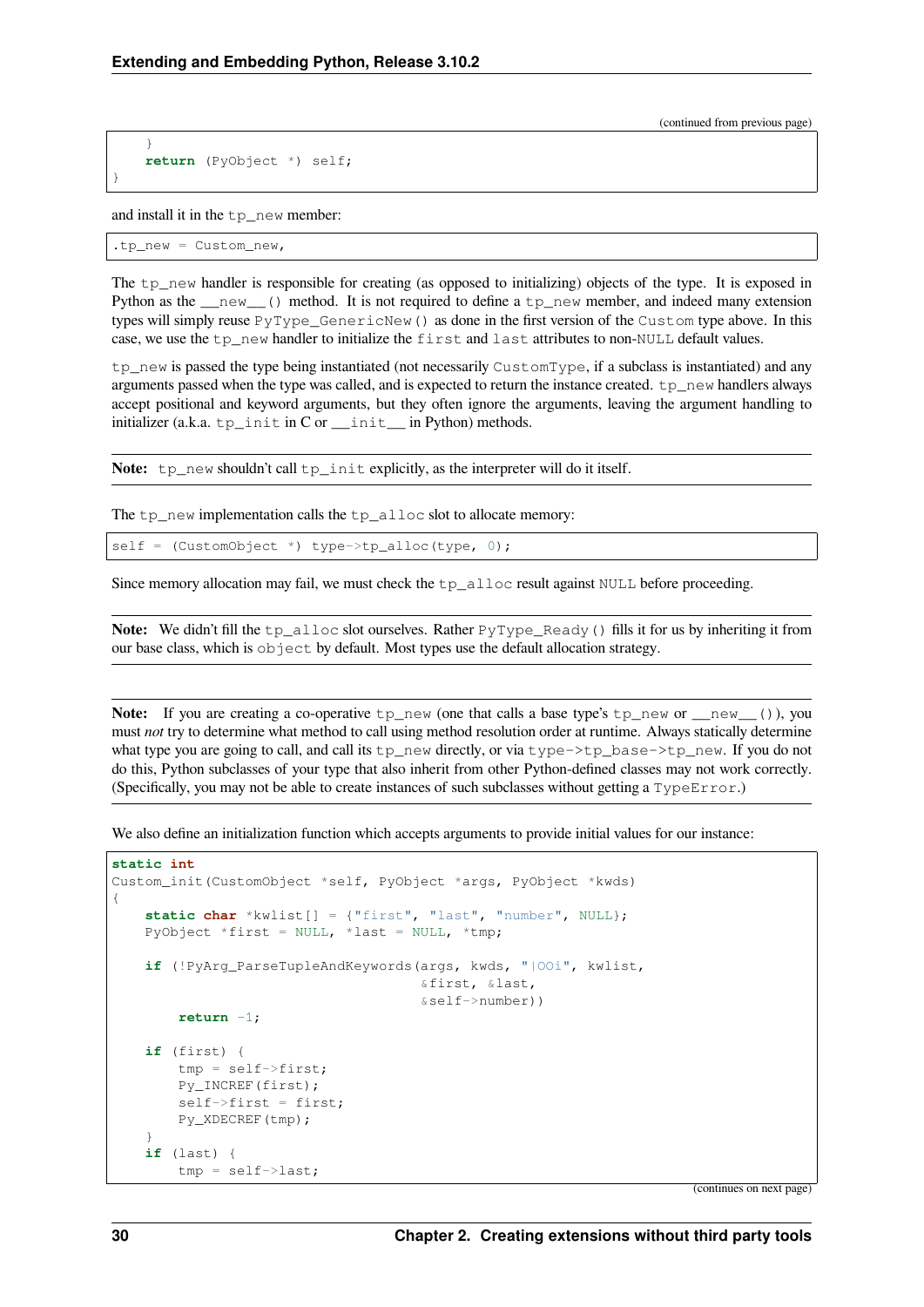```
Py_INCREF(last);
    self->last = last;
    Py_XDECREF(tmp);
}
return 0;
```
by filling the tp\_init slot.

}

```
.tp_init = (initproc) Custom_init,
```
The  $tp$  init slot is exposed in Python as the  $\overline{init}$  () method. It is used to initialize an object after it's created. Initializers always accept positional and keyword arguments, and they should return either 0 on success or -1 on error.

Unlike the  $tp_new$  handler, there is no guarantee that  $tp\_init$  is called at all (for example, the  $pickle$  module by default doesn't call \_\_init\_\_() on unpickled instances). It can also be called multiple times. Anyone can call the  $\text{init}$  () method on our objects. For this reason, we have to be extra careful when assigning the new attribute values. We might be tempted, for example to assign the  $f$ irst member like this:

```
if (first) {
   Py_XDECREF(self->first);
   Py_INCREF(first);
    self->first = first;
}
```
But this would be risky. Our type doesn't restrict the type of the first member, so it could be any kind of object. It could have a destructor that causes code to be executed that tries to access the first member; or that destructor could release the *Global interpreter Lock* and let arbitrary code run in other threads that accesses and modifies our object.

To be paranoid and protect ourselves against this possibility, we almost always reassign members before decrementing their reference co[unts. When don't we ha](#page-75-0)ve to do this?

- when we absolutely know that the reference count is greater than 1;
- when we know that deallocation of the object<sup>1</sup> will neither release the *GIL* nor cause any calls back into our type's code;
- when decrementing a reference count in a tp\_dealloc handler on a type which doesn't support cyclic garbage collection<sup>2</sup>.

We want to expose our instance variables as attributes. There are a number o[f wa](#page-75-0)ys to do that. The simplest way is to define member definitions:

```
static PyMemberDef Custom_members[] = {
    {"first", T_OBJECT_EX, offsetof(CustomObject, first), 0,
     "first name"},
    {"last", T_OBJECT_EX, offsetof(CustomObject, last), 0,
     "last name"},
    {"number", T_INT, offsetof(CustomObject, number), 0,
     "custom number"},
    {NULL} /* Sentinel */
};
```
and put the definitions in the tp\_members slot:

.tp\_members = Custom\_members,

 $1$  This is true when we know that the object is a basic type, like a string or a float.

<span id="page-34-0"></span><sup>&</sup>lt;sup>2</sup> We relied on this in the  $tp\_dead \log$  handler in this example, because our type doesn't support garbage collection.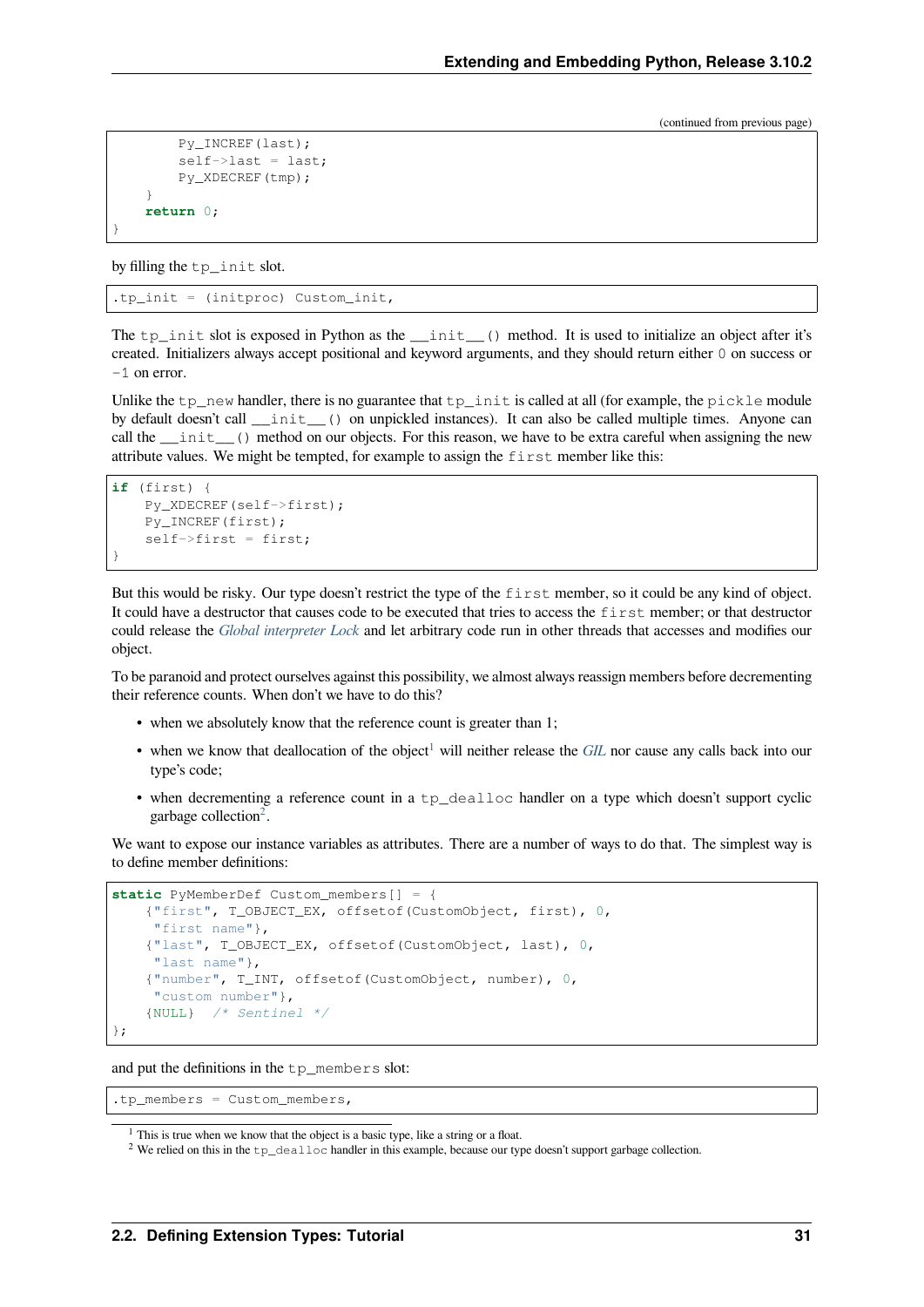Each member definition has a member name, type, offset, access flags and documentation string. See the *Generic Attribute Management* section below for details.

A disadvantage of this approach is that it doesn't provide a way to restrict the types of objects that can be assigned to the Python attributes. We expect the first and last names to be strings, but any Python objects can be assigned. Further, the attributes can be deleted, setting the C pointers to NULL. Even though we can make sure the [members](#page-53-0) [are initialized to non-](#page-53-0)NULL values, the members can be set to NULL if the attributes are deleted.

We define a single method, Custom.name(), that outputs the objects name as the concatenation of the first and last names.

```
static PyObject *
Custom_name(CustomObject *self, PyObject *Py_UNUSED(ignored))
{
    if (self->first == NULL) {
        PyErr_SetString(PyExc_AttributeError, "first");
        return NULL;
    }
    if (self->last == NULL) {
        PyErr_SetString(PyExc_AttributeError, "last");
        return NULL;
    }
    return PyUnicode_FromFormat("%S %S", self->first, self->last);
}
```
The method is implemented as a C function that takes a Custom (or Custom subclass) instance as the first argument. Methods always take an instance as the first argument. Methods often take positional and keyword arguments as well, but in this case we don't take any and don't need to accept a positional argument tuple or keyword argument dictionary. This method is equivalent to the Python method:

**def** name(self): **return** "*%s %s*" % (self.first, self.last)

Note that we have to check for the possibility that our first and last members are NULL. This is because they can be deleted, in which case they are set to NULL. It would be better to prevent deletion of these attributes and to restrict the attribute values to be strings. We'll see how to do that in the next section.

Now that we've defined the method, we need to create an array of method definitions:

```
static PyMethodDef Custom_methods[] = {
   {"name", (PyCFunction) Custom_name, METH_NOARGS,
    "Return the name, combining the first and last name"
   },
    {NULL} /* Sentinel */
};
```
(note that we used the METH\_NOARGS flag to indicate that the method is expecting no arguments other than *self*)

and assign it to the tp\_methods slot:

.tp\_methods = Custom\_methods,

Finally, we'll make our type usable as a base class for subclassing. We've written our methods carefully so far so that they don't make any assumptions about the type of the object being created or used, so all we need to do is to add the Py\_TPFLAGS\_BASETYPE to our class flag definition:

.tp\_flags = Py\_TPFLAGS\_DEFAULT | Py\_TPFLAGS\_BASETYPE,

We rename PyInit\_custom() to PyInit\_custom2(), update the module name in the PyModuleDef struct, and update the full class name in the PyTypeObject struct.

Finally, we update our setup.py file to build the new module: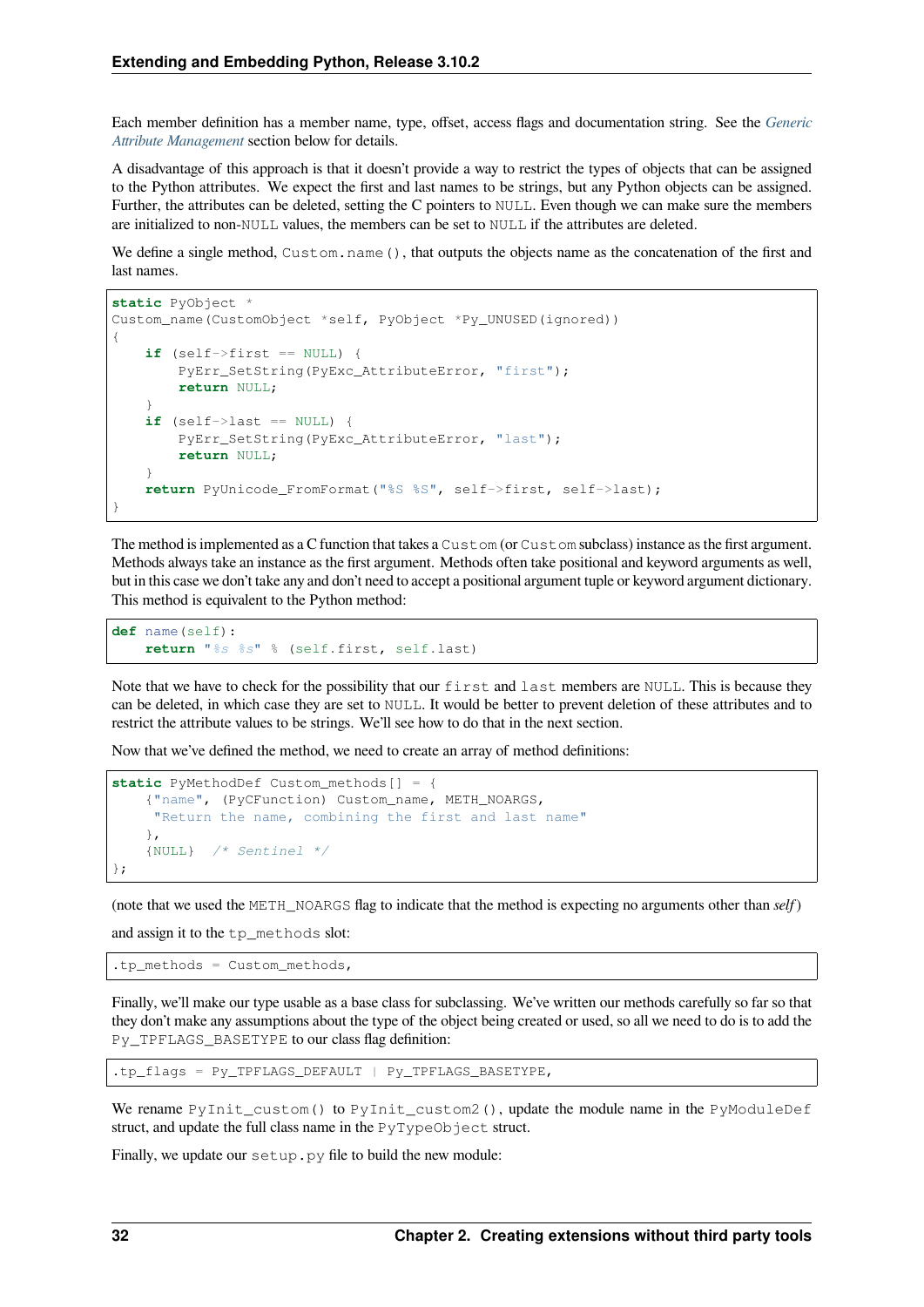```
from distutils.core import setup, Extension
setup(name="custom", version="1.0",
      ext_modules=[
         Extension("custom", ["custom.c"]),
         Extension("custom2", ["custom2.c"]),
         ])
```
### **2.2.3 Providing finer control over data attributes**

In this section, we'll provide finer control over how the first and last attributes are set in the Custom example. In the previous version of our module, the instance variables  $first$  and last could be set to non-string values or even deleted. We want to make sure that these attributes always contain strings.

```
#define PY_SSIZE_T_CLEAN
#include <Python.h>
#include "structmember.h"
typedef struct {
   PyObject_HEAD
    PyObject *first; /* first name */
   PyObject *last; /* last name */
    int number;
} CustomObject;
static void
Custom_dealloc(CustomObject *self)
{
    Py_XDECREF(self->first);
    Py_XDECREF(self->last);
    Py_TYPE(self)->tp_free((PyObject *) self);
}
static PyObject *
Custom_new(PyTypeObject *type, PyObject *args, PyObject *kwds)
{
    CustomObject *self;
    self = (CustomObject *) type->tp_alloc(type, 0);
    if (self != NULL) { }self->first = PyUnicode_FromString("");
        if (self->first == NULL) {
           Py_DECREF(self);
            return NULL;
        }
        self->last = PyUnicode_FromString("");
        if (self->last == NULL) {
            Py_DECREF(self);
            return NULL;
        }
        self->number = 0;\lambdareturn (PyObject *) self;
}
static int
Custom_init(CustomObject *self, PyObject *args, PyObject *kwds)
{
    static char *kwlist[] = {"first", "last", "number", NULL};
   PyObject *first = NULL, *last = NULL, *tmp;
    if (!PyArg_ParseTupleAndKeywords(args, kwds, "|UUi", kwlist,
```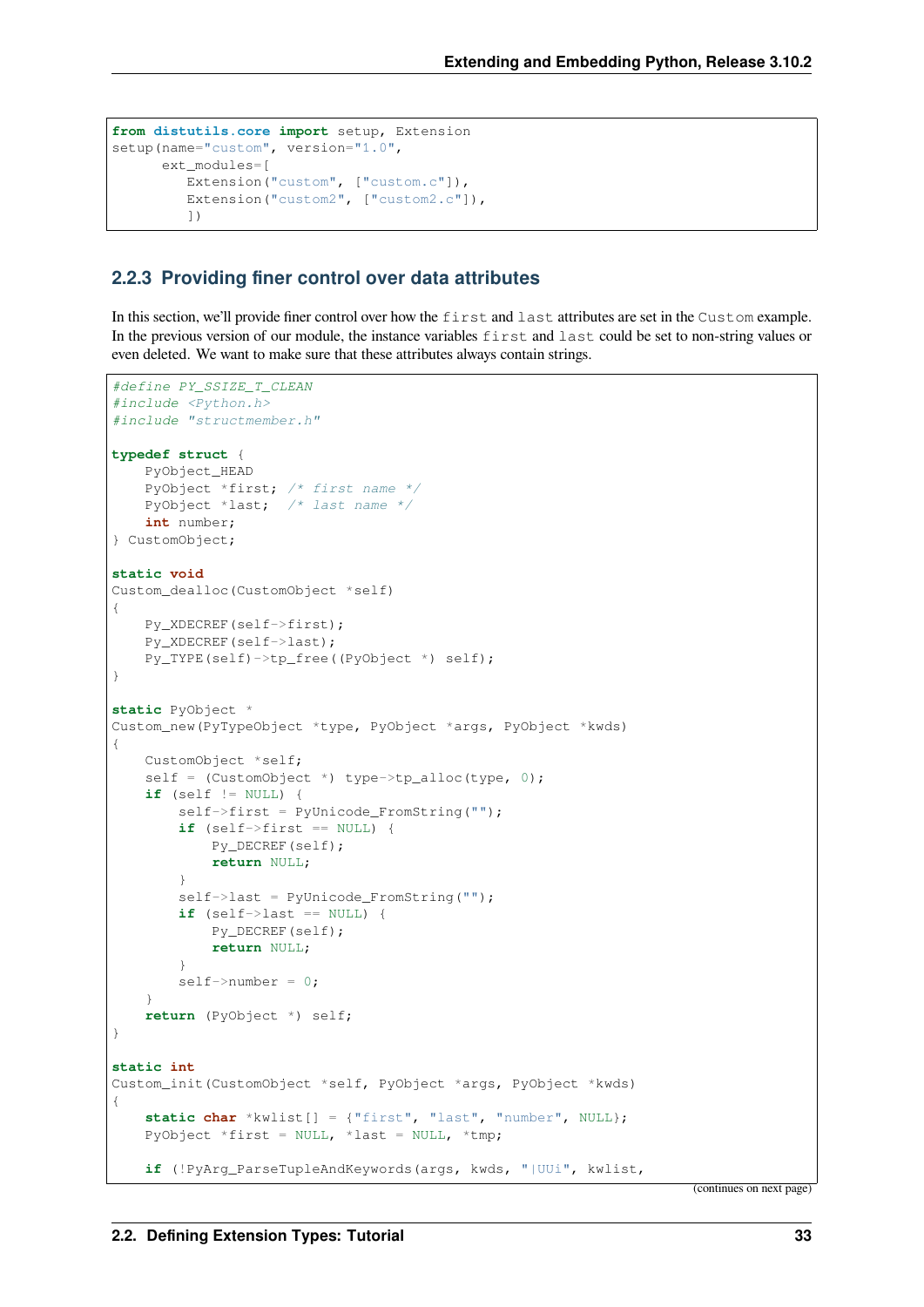```
&first, &last,
                                     &self->number))
        return -1;
    if (first) {
       tmp = self->first;
       Py_INCREF(first);
        self->first = first;
       Py_DECREF(tmp);
    }
    if (last) {
       tmp = self->last;
       Py_INCREF(last);
        self->last = last;
       Py_DECREF(tmp);
    }
   return 0;
}
static PyMemberDef Custom_members[] = {
   {"number", T_INT, offsetof(CustomObject, number), 0,
     "custom number"},
   {NULL} /* Sentinel */
};
static PyObject *
Custom_getfirst(CustomObject *self, void *closure)
{
   Py_INCREF(self->first);
   return self->first;
}
static int
Custom_setfirst(CustomObject *self, PyObject *value, void *closure)
{
    PyObject *tmp;
    if (value == NULL) {
       PyErr_SetString(PyExc_TypeError, "Cannot delete the first attribute");
       return -1;
    }
    if (!PyUnicode_Check(value)) {
       PyErr_SetString(PyExc_TypeError,
                        "The first attribute value must be a string");
       return -1;
    }
   tmp = self->first;Py_INCREF(value);
   self->first = value;
   Py_DECREF(tmp);
   return 0;
}
static PyObject *
Custom_getlast(CustomObject *self, void *closure)
{
   Py_INCREF(self->last);
   return self->last;
}
static int
Custom_setlast(CustomObject *self, PyObject *value, void *closure)
```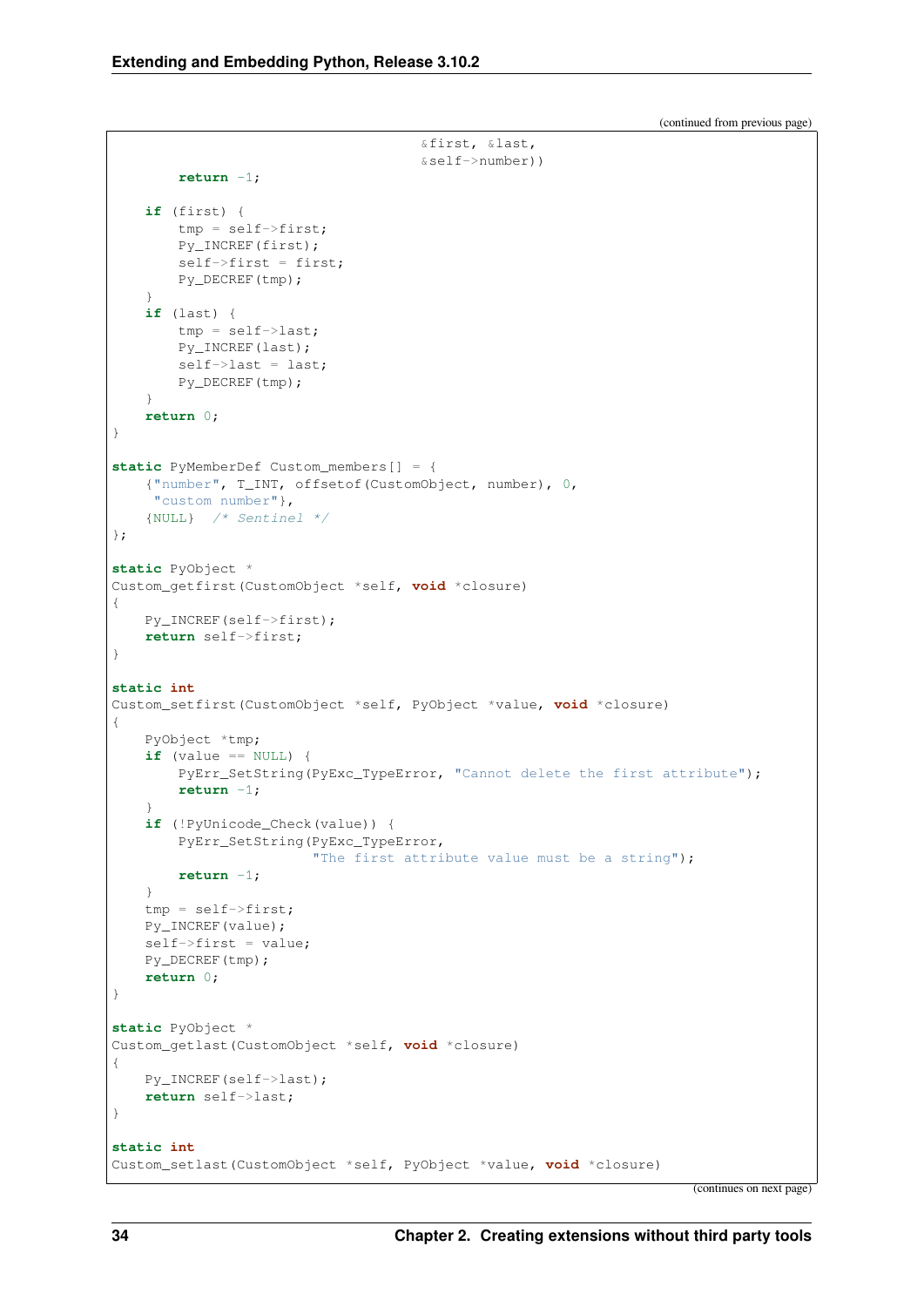```
(continued from previous page)
```

```
{
   PyObject *tmp;
    if (value == NULL) {
       PyErr_SetString(PyExc_TypeError, "Cannot delete the last attribute");
       return -1;
    }
   if (!PyUnicode_Check(value)) {
       PyErr_SetString(PyExc_TypeError,
                        "The last attribute value must be a string");
       return -1;
    }
    tmp = self->last;
   Py_INCREF(value);
    self->last = value;
   Py_DECREF(tmp);
   return 0;
}
static PyGetSetDef Custom_getsetters[] = {
   {"first", (getter) Custom_getfirst, (setter) Custom_setfirst,
     "first name", NULL},
    {"last", (getter) Custom_getlast, (setter) Custom_setlast,
     "last name", NULL},
    {NULL} /* Sentinel */
};
static PyObject *
Custom_name(CustomObject *self, PyObject *Py_UNUSED(ignored))
{
   return PyUnicode_FromFormat("%S %S", self->first, self->last);
}
static PyMethodDef Custom_methods[] = {
    {"name", (PyCFunction) Custom_name, METH_NOARGS,
    "Return the name, combining the first and last name"
    },
    {NULL} /* Sentinel */
};
static PyTypeObject CustomType = {
   PyVarObject_HEAD_INIT(NULL, 0)
    .tp_name = "custom3.Custom",
    .tp_doc = "Custom objects",
    .tp_basicsize = sizeof(CustomObject),
    .tp_itemsize = 0,.tp_flags = Py_TPFLAGS_DEFAULT | Py_TPFLAGS_BASETYPE,
    .tp_new = Custom_new,
    .tp_init = (initproc) Custom_init,
    .tp_dealloc = (destructor) Custom_dealloc,
    .tp_members = Customer.tp_methods = Custom_methods,
    .tp_getset = Custom_getsetters,
};
static PyModuleDef custommodule = {
   PyModuleDef_HEAD_INIT,
    .m\_name = "custom3",.m_doc = "Example module that creates an extension type.",
    .m\_size = -1,};
```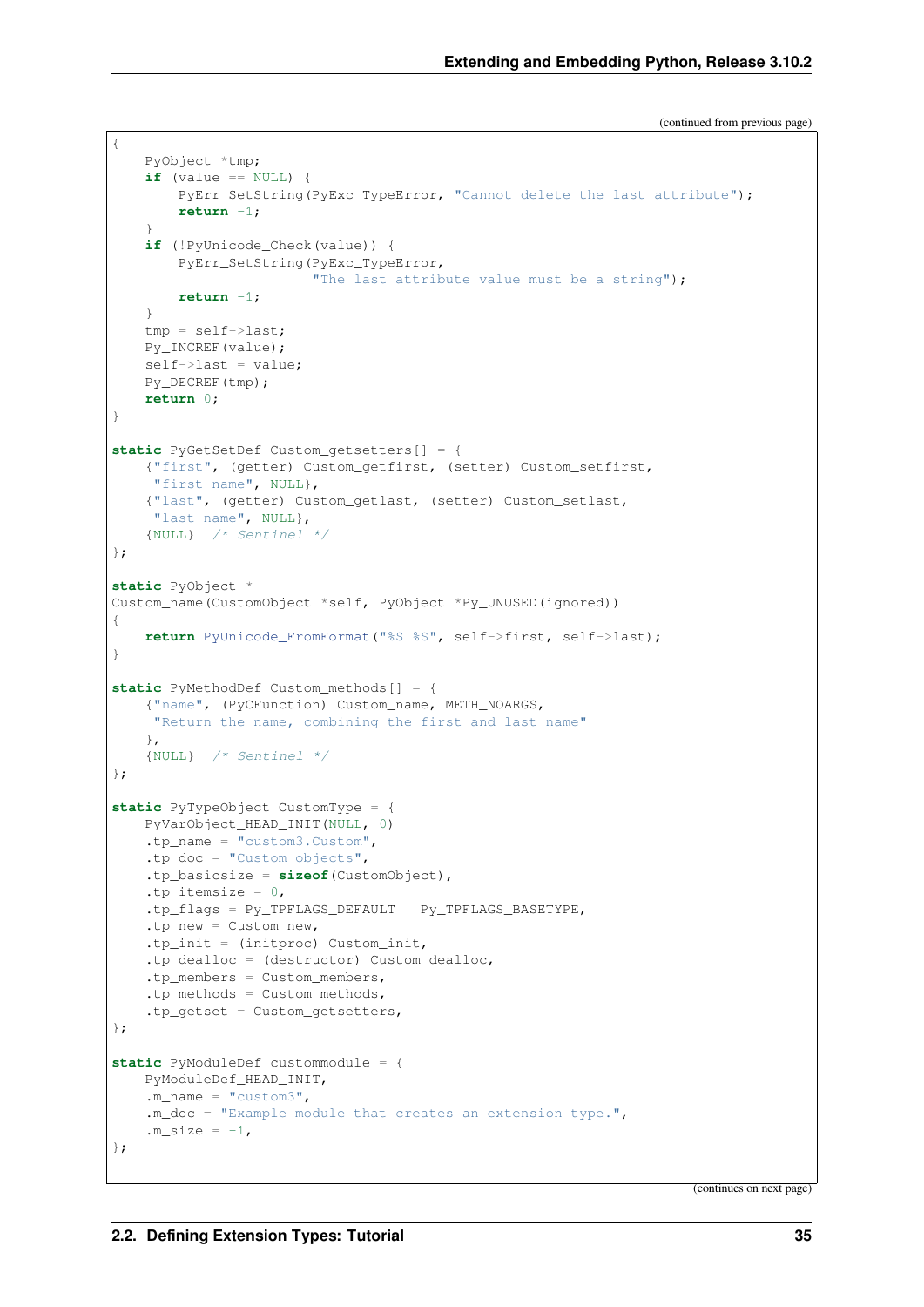```
PyMODINIT_FUNC
PyInit_custom3(void)
{
    PyObject *m;
    if (PyType_Ready(&CustomType) < 0)
       return NULL;
   m = PyModule_Create(&custommodule);
    if (m == NULL)
        return NULL;
   Py_INCREF(&CustomType);
    if (PyModule_AddObject(m, "Custom", (PyObject *) &CustomType) < 0) {
        Py_DECREF(&CustomType);
        Py_DECREF(m);
        return NULL;
    }
    return m;
}
```
To provide greater control, over the first and last attributes, we'll use custom getter and setter functions. Here are the functions for getting and setting the first attribute:

```
static PyObject *
Custom_getfirst(CustomObject *self, void *closure)
{
    Py_INCREF(self->first);
    return self->first;
}
static int
Custom_setfirst(CustomObject *self, PyObject *value, void *closure)
{
    PyObject *tmp;
    if (value == NULL) {
        PyErr_SetString(PyExc_TypeError, "Cannot delete the first attribute");
        return -1;
    }
    if (!PyUnicode_Check(value)) {
        PyErr_SetString(PyExc_TypeError,
                        "The first attribute value must be a string");
        return -1;
    }
    tmp = self->first;
    Py_INCREF(value);
    self->first = value;
   Py_DECREF(tmp):
    return 0;
}
```
The getter function is passed a Custom object and a "closure", which is a void pointer. In this case, the closure is ignored. (The closure supports an advanced usage in which definition data is passed to the getter and setter. This could, for example, be used to allow a single set of getter and setter functions that decide the attribute to get or set based on data in the closure.)

The setter function is passed the Custom object, the new value, and the closure. The new value may be NULL, in which case the attribute is being deleted. In our setter, we raise an error if the attribute is deleted or if its new value is not a string.

We create an array of PyGetSetDef structures: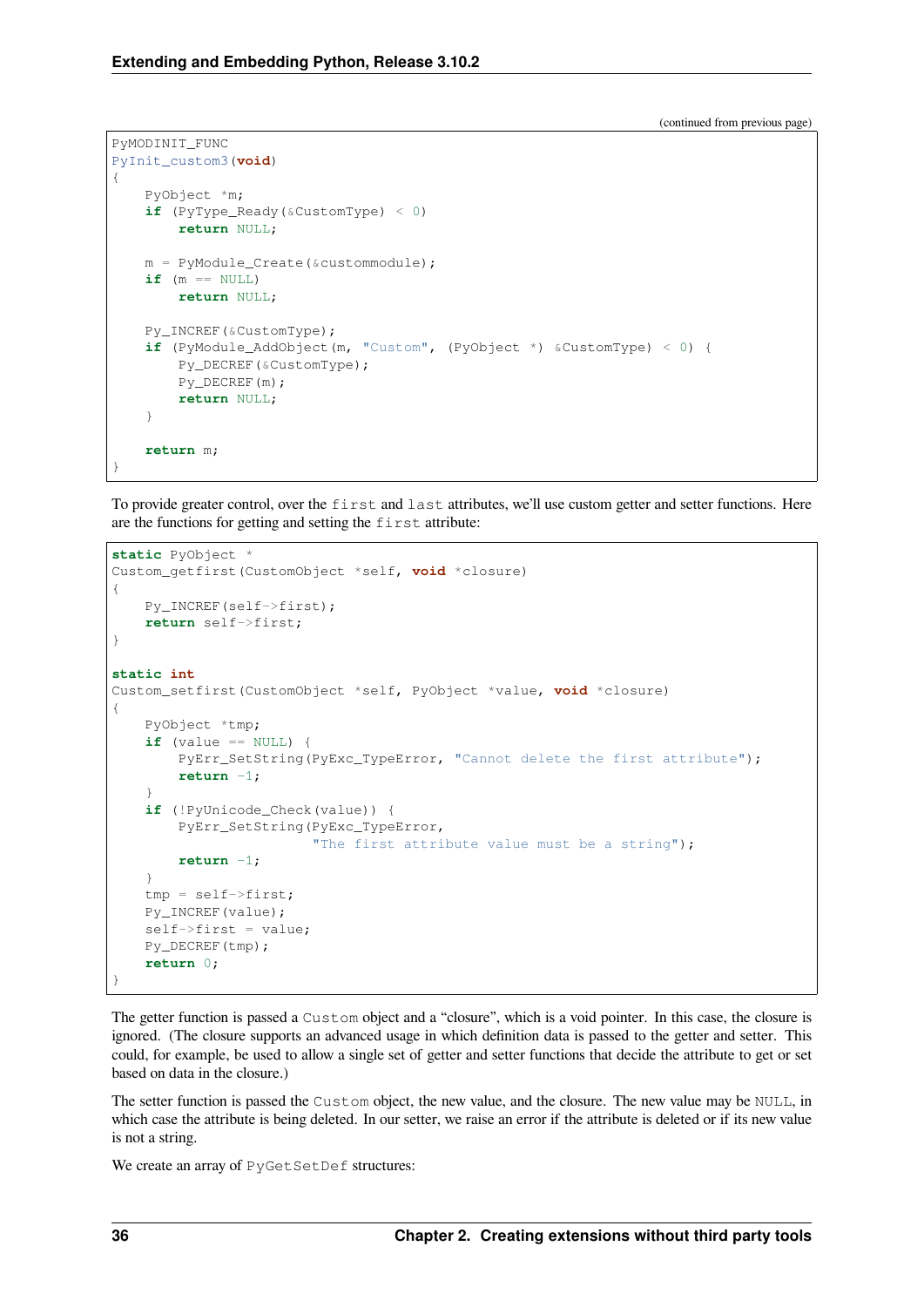```
static PyGetSetDef Custom_getsetters[] = {
    {"first", (getter) Custom_getfirst, (setter) Custom_setfirst,
     "first name", NULL},
    {"last", (getter) Custom_getlast, (setter) Custom_setlast,
    "last name", NULL},
    {NULL} /* Sentinel */
};
```
and register it in the tp\_getset slot:

```
.tp_getset = Custom_getsetters,
```
The last item in a PyGetSetDef structure is the "closure" mentioned above. In this case, we aren't using a closure, so we just pass NULL.

We also remove the member definitions for these attributes:

```
static PyMemberDef Custom_members[] = {
    {"number", T_INT, offsetof(CustomObject, number), 0,
     "custom number"},
    {NULL} /* Sentinel */
};
```
We also need to update the  $tp\_init$  handler to only allow strings<sup>3</sup> to be passed:

```
static int
Custom_init(CustomObject *self, PyObject *args, PyObject *kwds)
{
    static char *kwlist[] = {"first", "last", "number", NULL};
   PyObject *first = NULL, *last = NULL, *tmp;
    if (!PyArg_ParseTupleAndKeywords(args, kwds, "|UUi", kwlist,
                                      &first, &last,
                                      &self->number))
        return -1;
    if (first) {
        tmp = self->first;
        Py_INCREF(first);
        self->first = first;
        Py_DECREF(tmp);
    }
    if (last) {
        tmp = self->last;
        Py_INCREF(last);
        self->last = last;
        Py_DECREF(tmp);
    }
    return 0;
}
```
With these changes, we can assure that the first and last members are never NULL so we can remove checks for NULL values in almost all cases. This means that most of the  $Py\_XDECRE$  () calls can be converted to Py\_DECREF() calls. The only place we can't change these calls is in the tp\_dealloc implementation, where there is the possibility that the initialization of these members failed in  $tp_new$ .

We also rename the module initialization function and module name in the initialization function, as we did before, and we add an extra definition to the setup.py file.

<span id="page-40-0"></span><sup>&</sup>lt;sup>3</sup> We now know that the first and last members are strings, so perhaps we could be less careful about decrementing their reference counts, however, we accept instances of string subclasses. Even though deallocating normal strings won't call back into our objects, we can't guarantee that deallocating an instance of a string subclass won't call back into our objects.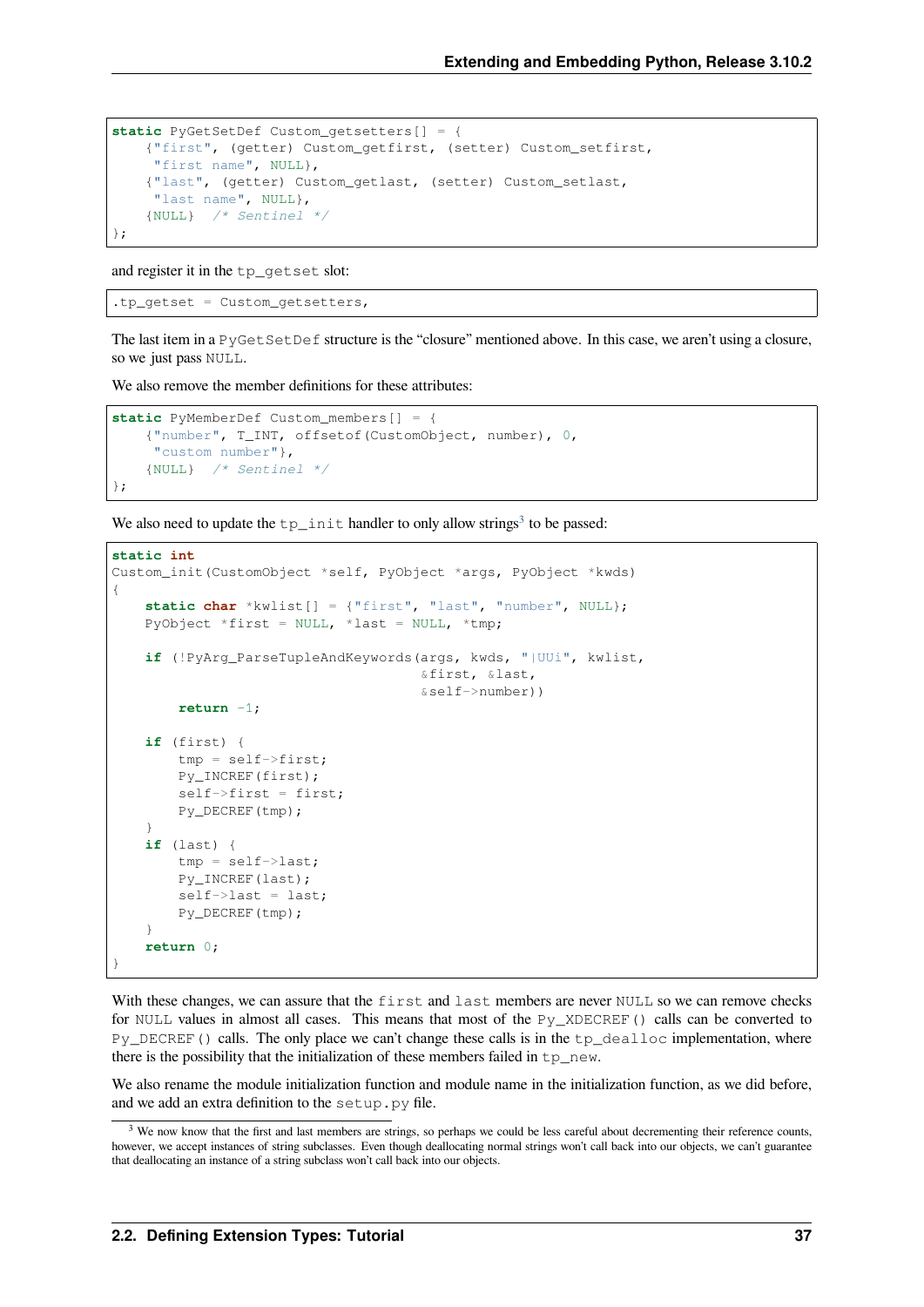### **2.2.4 Supporting cyclic garbage collection**

Python has a *cyclic garbage collector (GC)* that can identify unneeded objects even when their reference counts are not zero. This can happen when objects are involved in cycles. For example, consider:

```
>>> l = []
>>> l.append(l)
>>> del l
```
In this example, we create a list that contains itself. When we delete it, it still has a reference from itself. Its reference count doesn't drop to zero. Fortunately, Python's cyclic garbage collector will eventually figure out that the list is garbage and free it.

In the second version of the Custom example, we allowed any kind of object to be stored in the first or last attributes<sup>4</sup>. Besides, in the second and third versions, we allowed subclassing Custom, and subclasses may add arbitrary attributes. For any of those two reasons, Custom objects can participate in cycles:

```
>>> import custom3
>>> class Derived(custom3.Custom): pass
...
>>> n = Derived()
>>> n.some_attribute = n
```
To allow a Custom instance participating in a reference cycle to be properly detected and collected by the cyclic GC, our Custom type needs to fill two additional slots and to enable a flag that enables these slots:

```
#define PY_SSIZE_T_CLEAN
#include <Python.h>
#include "structmember.h"
typedef struct {
   PyObject_HEAD
   PyObject *first; /* first name */
   PyObject *last; /* last name */
    int number;
} CustomObject;
static int
Custom_traverse(CustomObject *self, visitproc visit, void *arg)
{
   Py_VISIT(self->first);
   Py_VISIT(self->last);
    return 0;
}
static int
Custom_clear(CustomObject *self)
{
   Py_CLEAR(self->first);
   Py_CLEAR(self->last);
    return 0;
}
static void
Custom_dealloc(CustomObject *self)
{
   PyObject_GC_UnTrack(self);
   Custom_clear(self);
   Py_TYPE(self)->tp_free((PyObject *) self);
}
```
<span id="page-41-0"></span> $4$  Also, even with our attributes restricted to strings instances, the user could pass arbitrary  $str$  subclasses and therefore still create reference cycles.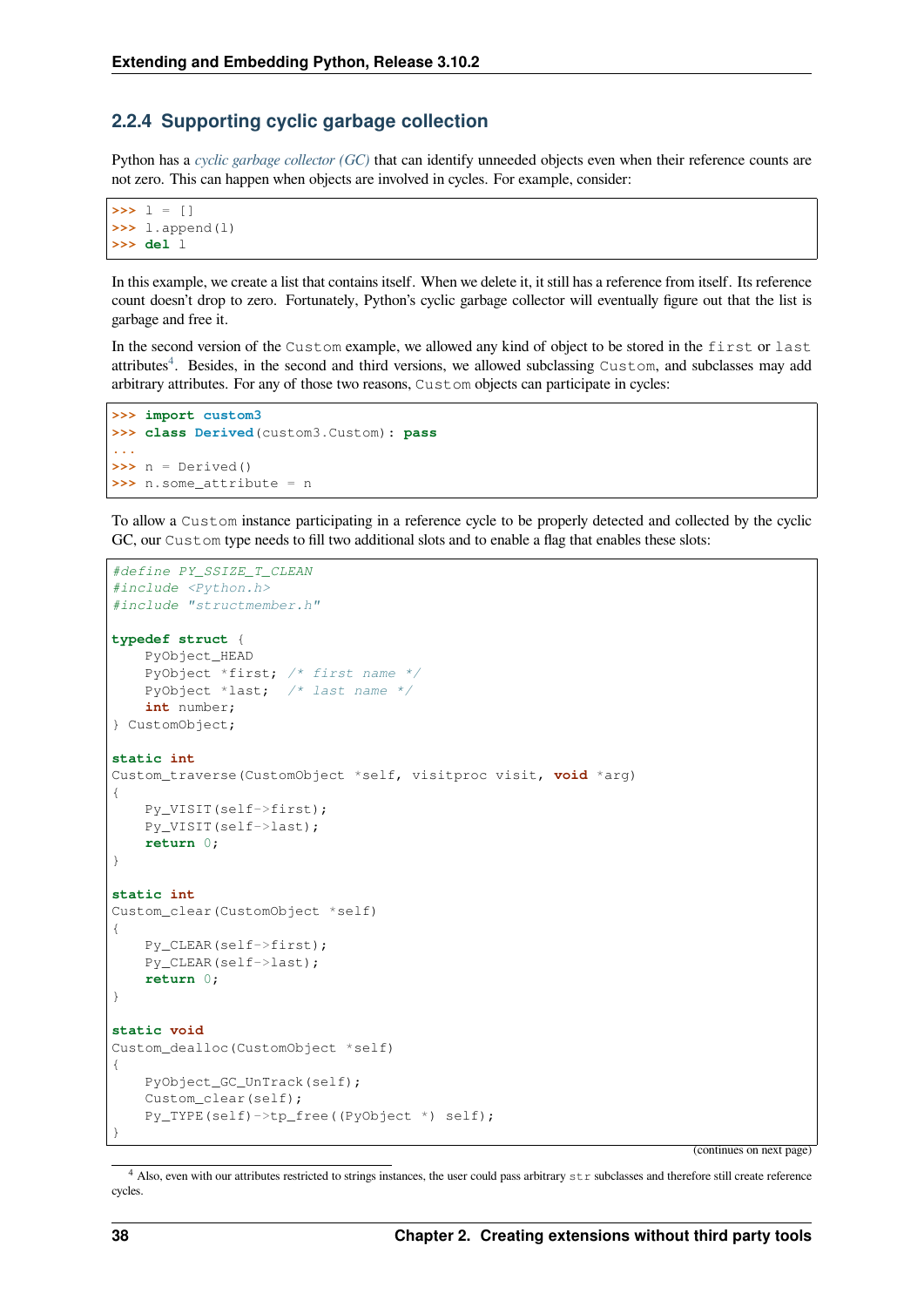```
(continued from previous page)
```

```
static PyObject *
Custom_new(PyTypeObject *type, PyObject *args, PyObject *kwds)
{
   CustomObject *self;
    self = (CustomObject *) type->tp_alloc(type, 0);
    if (self != NULL) {
       self->first = PyUnicode_FromString("");
        if (self->first == NULL) {
           Py_DECREF(self);
            return NULL;
        }
        self->last = PyUnicode_FromString("");
        if (self->last == NULL) {
           Py_DECREF(self);
            return NULL;
        }
        self->number = 0;
    }
   return (PyObject *) self;
}
static int
Custom_init(CustomObject *self, PyObject *args, PyObject *kwds)
{
    static char *kwlist[] = {"first", "last", "number", NULL};
   PyObject *first = NULL, *last = NULL, *tmp;
   if (!PyArg_ParseTupleAndKeywords(args, kwds, "|UUi", kwlist,
                                     &first, &last,
                                     &self->number))
        return -1;
    if (first) {
        tmp = self->first;
        Py_INCREF(first);
       self->first = first;
       Py_DECREF(tmp);
    }
    if (last) {
       tmp = self->last;Py_INCREF(last);
       self->last = last;
       Py_DECREF(tmp);
    }
   return 0;
}
static PyMemberDef Custom_members[] = {
   {"number", T_INT, offsetof(CustomObject, number), 0,
     "custom number"},
    {NULL} /* Sentinel */
};
static PyObject *
Custom_getfirst(CustomObject *self, void *closure)
{
   Py_INCREF(self->first);
   return self->first;
}
```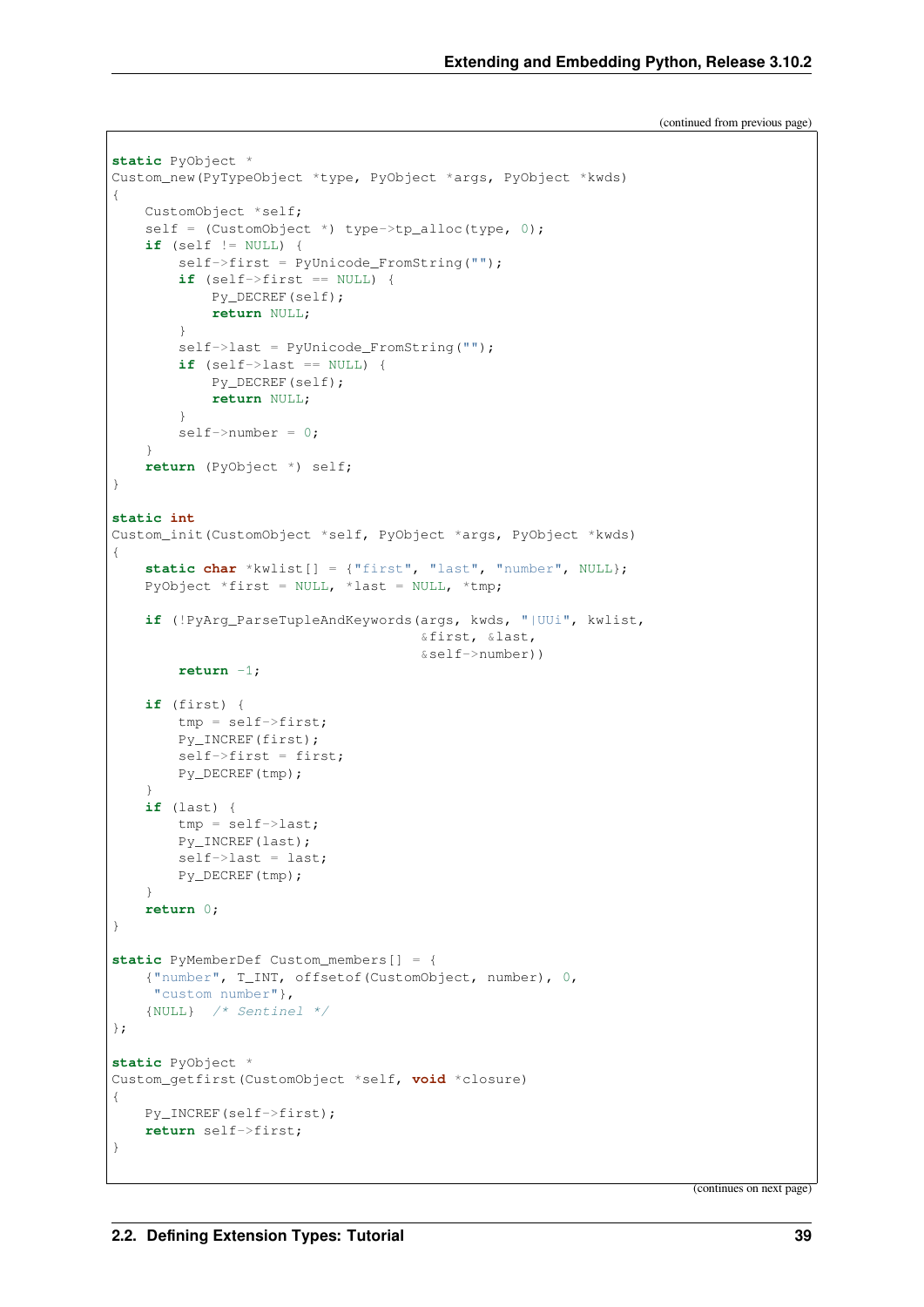```
(continued from previous page)
```

```
static int
Custom_setfirst(CustomObject *self, PyObject *value, void *closure)
{
    if (value == NULL) {
       PyErr_SetString(PyExc_TypeError, "Cannot delete the first attribute");
       return -1;
    }
    if (!PyUnicode_Check(value)) {
       PyErr_SetString(PyExc_TypeError,
                        "The first attribute value must be a string");
        return -1;
    }
   Py_INCREF(value);
   Py_CLEAR(self->first);
    self->first = value;
   return 0;
}
static PyObject *
Custom_getlast(CustomObject *self, void *closure)
{
   Py_INCREF(self->last);
   return self->last;
}
static int
Custom_setlast(CustomObject *self, PyObject *value, void *closure)
{
    if (value == NULL) {
       PyErr_SetString(PyExc_TypeError, "Cannot delete the last attribute");
       return -1;
    }
    if (!PyUnicode_Check(value)) {
        PyErr_SetString(PyExc_TypeError,
                        "The last attribute value must be a string");
        return -1;
    }
   Py_INCREF(value);
   Py_CLEAR(self->last);
   self->last = value;
   return 0;
}
static PyGetSetDef Custom_getsetters[] = {
    {"first", (getter) Custom_getfirst, (setter) Custom_setfirst,
    "first name", NULL},
    {"last", (getter) Custom_getlast, (setter) Custom_setlast,
     "last name", NULL},
    {NULL} /* Sentinel */
};
static PyObject *
Custom_name(CustomObject *self, PyObject *Py_UNUSED(ignored))
{
   return PyUnicode_FromFormat("%S %S", self->first, self->last);
}
static PyMethodDef Custom_methods[] = {
   {"name", (PyCFunction) Custom_name, METH_NOARGS,
     "Return the name, combining the first and last name"
    },
```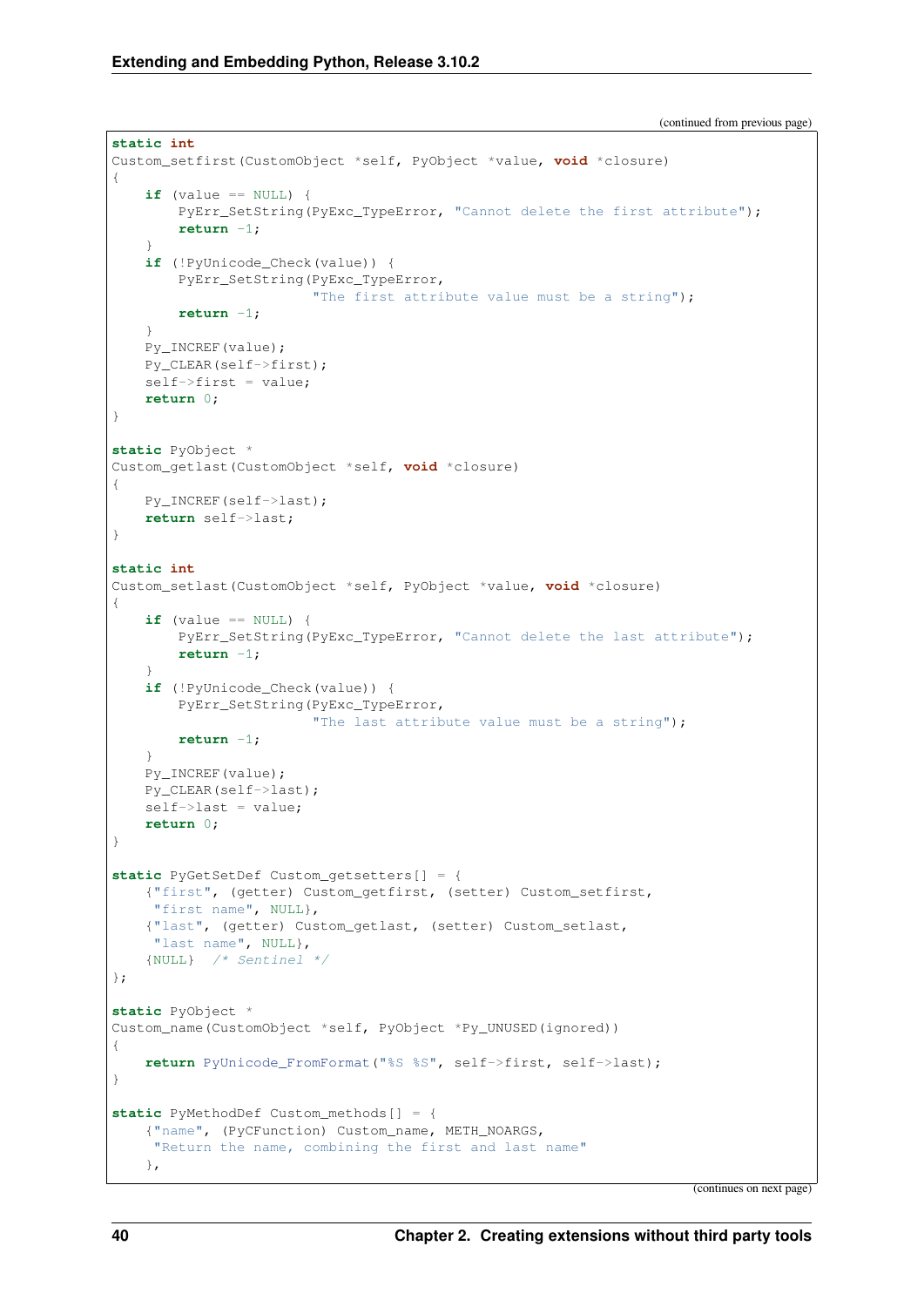```
(continued from previous page)
```

```
{NULL} /* Sentinel */
};
static PyTypeObject CustomType = {
   PyVarObject_HEAD_INIT(NULL, 0)
    .tp_name = "custom4.Custom",
    .tp_doc = "Custom objects",
    .tp_basicsize = sizeof(CustomObject),
    .tp_itemsize = 0,.tp_flags = Py_TPFLAGS_DEFAULT | Py_TPFLAGS_BASETYPE | Py_TPFLAGS_HAVE_GC,
    .tp_new = Custom_new,
    .tp_init = (initproc) Custom_init,
    .tp_dealloc = (destructor) Custom_dealloc,
    .tp_traverse = (traverseproc) Custom_traverse,
    .tp_clear = (inquiry) Custom_clear,
    .tp_members = Custom_members,
    .tp_methods = Custom_methods,
    .tp_getset = Custom_getsetters,
};
static PyModuleDef custommodule = {
   PyModuleDef_HEAD_INIT,
    .m\_name = "custom4",.m_doc = "Example module that creates an extension type.",
    .m\_size = -1,};
PyMODINIT_FUNC
PyInit_custom4(void)
{
    PyObject *m;
   if (PyType_Ready(&CustomType) < 0)
        return NULL;
   m = PyModule_Create(&custommodule);
    if (m == NULL)
        return NULL;
   Py_INCREF(&CustomType);
    if (PyModule_AddObject(m, "Custom", (PyObject *) &CustomType) < 0) {
       Py_DECREF(&CustomType);
       Py_DECREF(m);
       return NULL;
    }
    return m;
}
```
First, the traversal method lets the cyclic GC know about subobjects that could participate in cycles:

```
static int
Custom_traverse(CustomObject *self, visitproc visit, void *arg)
{
    int vret;
    if (self->first) {
        vret = visit(self->first, arg);if (vret != 0)return vret;
    }
    if (self->last) {
        vret = visit(self->last, arg);
```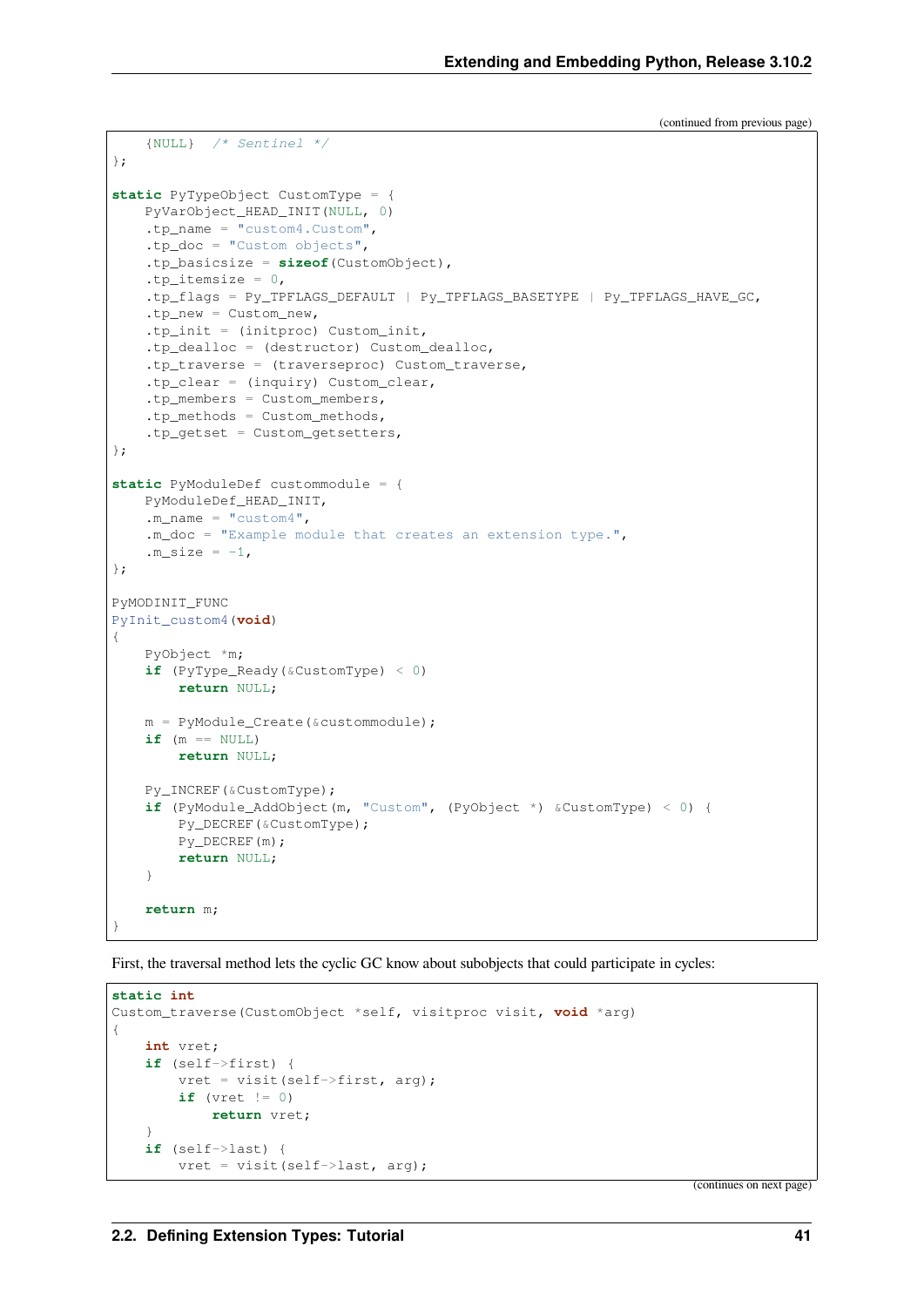```
if (vret != 0)return vret;
}
return 0;
```
}

For each subobject that can participate in cycles, we need to call the  $v$  is  $i$  () function, which is passed to the traversal method. The visit() function takes as arguments the subobject and the extra argument *arg* passed to the traversal method. It returns an integer value that must be returned if it is non-zero.

Python provides a Py\_VISIT() macro that automates calling visit functions. With Py\_VISIT(), we can minimize the amount of boilerplate in Custom\_traverse:

```
static int
Custom_traverse(CustomObject *self, visitproc visit, void *arg)
{
    Py_VISIT(self->first);
    Py_VISIT(self->last);
    return 0;
}
```
**Note:** The tp\_traverse implementation must name its arguments exactly *visit* and *arg* in order to use Py\_VISIT().

Second, we need to provide a method for clearing any subobjects that can participate in cycles:

```
static int
Custom_clear(CustomObject *self)
{
    Py_CLEAR(self->first);
    Py_CLEAR(self->last);
    return 0;
}
```
Notice the use of the Py\_CLEAR() macro. It is the recommended and safe way to clear data attributes of arbitrary types while decrementing their reference counts. If you were to call Py\_XDECREF() instead on the attribute before setting it to NULL, there is a possibility that the attribute's destructor would call back into code that reads the attribute again (*especially* if there is a reference cycle).

**Note:** You could emulate  $Py$ <sub>\_CLEAR</sub>() by writing:

```
PyObject *tmp;
tmp = self->first;
self->first = NULL;
Py_XDECREF(tmp);
```
Nevertheless, it is much easier and less error-prone to always use  $Py$  CLEAR() when deleting an attribute. Don't try to micro-optimize at the expense of robustness!

The deallocator Custom dealloc may call arbitrary code when clearing attributes. It means the circular GC can be triggered inside the function. Since the GC assumes reference count is not zero, we need to untrack the object from the GC by calling PyObject\_GC\_UnTrack() before clearing members. Here is our reimplemented deallocator using PyObject\_GC\_UnTrack() and Custom\_clear:

```
static void
Custom_dealloc(CustomObject *self)
{
```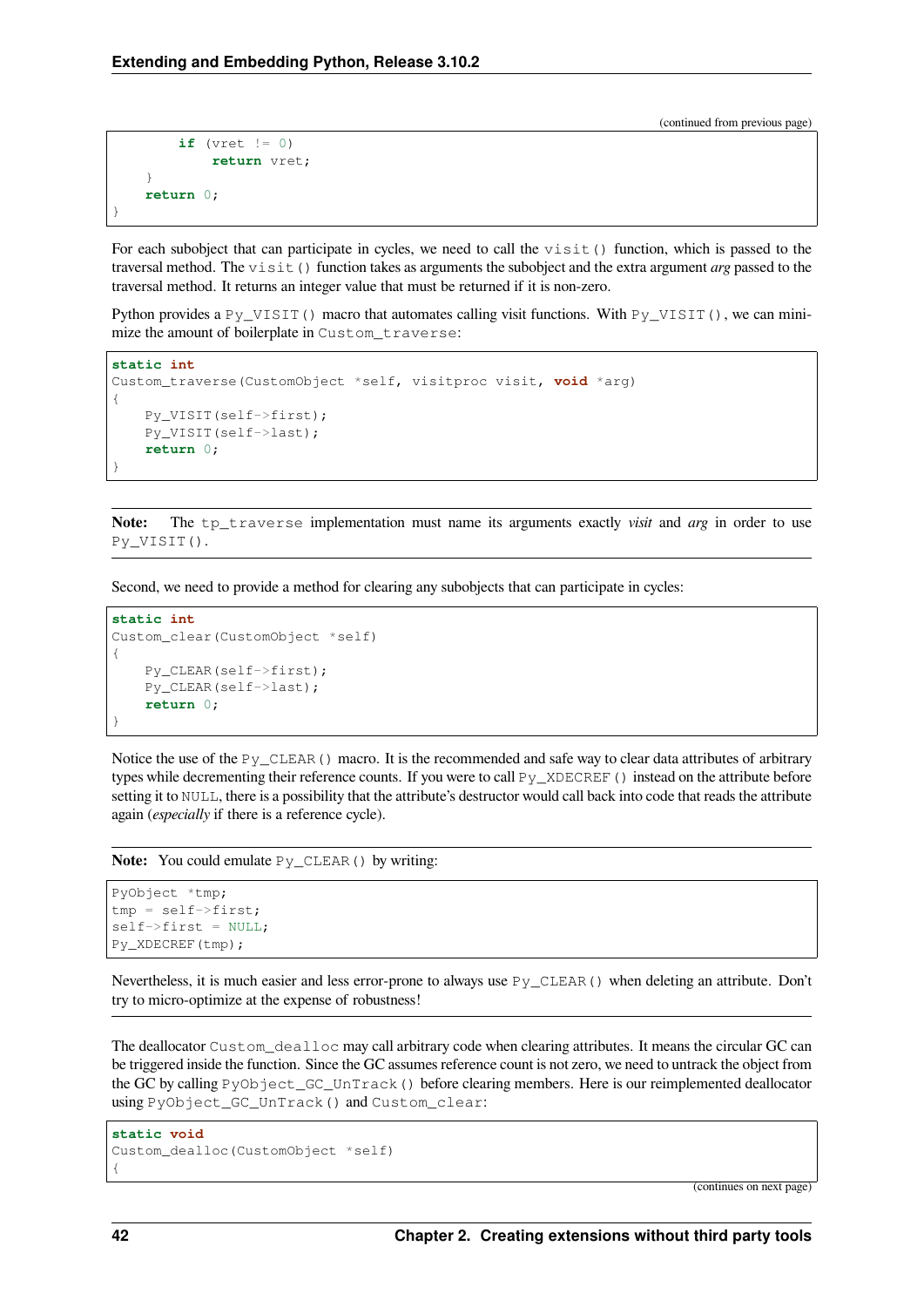```
PyObject_GC_UnTrack(self);
   Custom_clear(self);
   Py_TYPE(self)->tp_free((PyObject *) self);
}
```
Finally, we add the Py\_TPFLAGS\_HAVE\_GC flag to the class flags:

.tp\_flags = Py\_TPFLAGS\_DEFAULT | Py\_TPFLAGS\_BASETYPE | Py\_TPFLAGS\_HAVE\_GC,

That's pretty much it. If we had written custom  $tp\_alloc$  or  $tp\_free$  handlers, we'd need to modify them for cyclic garbage collection. Most extensions will use the versions automatically provided.

#### **2.2.5 Subclassing other types**

It is possible to create new extension types that are derived from existing types. It is easiest to inherit from the built in types, since an extension can easily use the PyTypeObject it needs. It can be difficult to share these PyTypeObject structures between extension modules.

In this example we will create a SubList type that inherits from the built-in list type. The new type will be completely compatible with regular lists, but will have an additional increment() method that increases an internal counter:

```
>>> import sublist
>>> s = sublist.SubList(range(3))
>>> s.extend(s)
>>> print(len(s))
6
>>> print(s.increment())
1
>>> print(s.increment())
\mathcal{L}
```

```
#define PY_SSIZE_T_CLEAN
#include <Python.h>
typedef struct {
    PyListObject list;
    int state;
} SubListObject;
static PyObject *
SubList_increment(SubListObject *self, PyObject *unused)
{
   self->state++;
   return PyLong_FromLong(self->state);
}
static PyMethodDef SubList_methods[] = {
   {"increment", (PyCFunction) SubList_increment, METH_NOARGS,
    PyDoc_STR("increment state counter")},
    {NULL},
};
static int
SubList_init(SubListObject *self, PyObject *args, PyObject *kwds)
{
    if (PyList_Type.tp_init((PyObject *) self, args, kwds) < 0)
        return -1;
    self \rightarrow state = 0;
```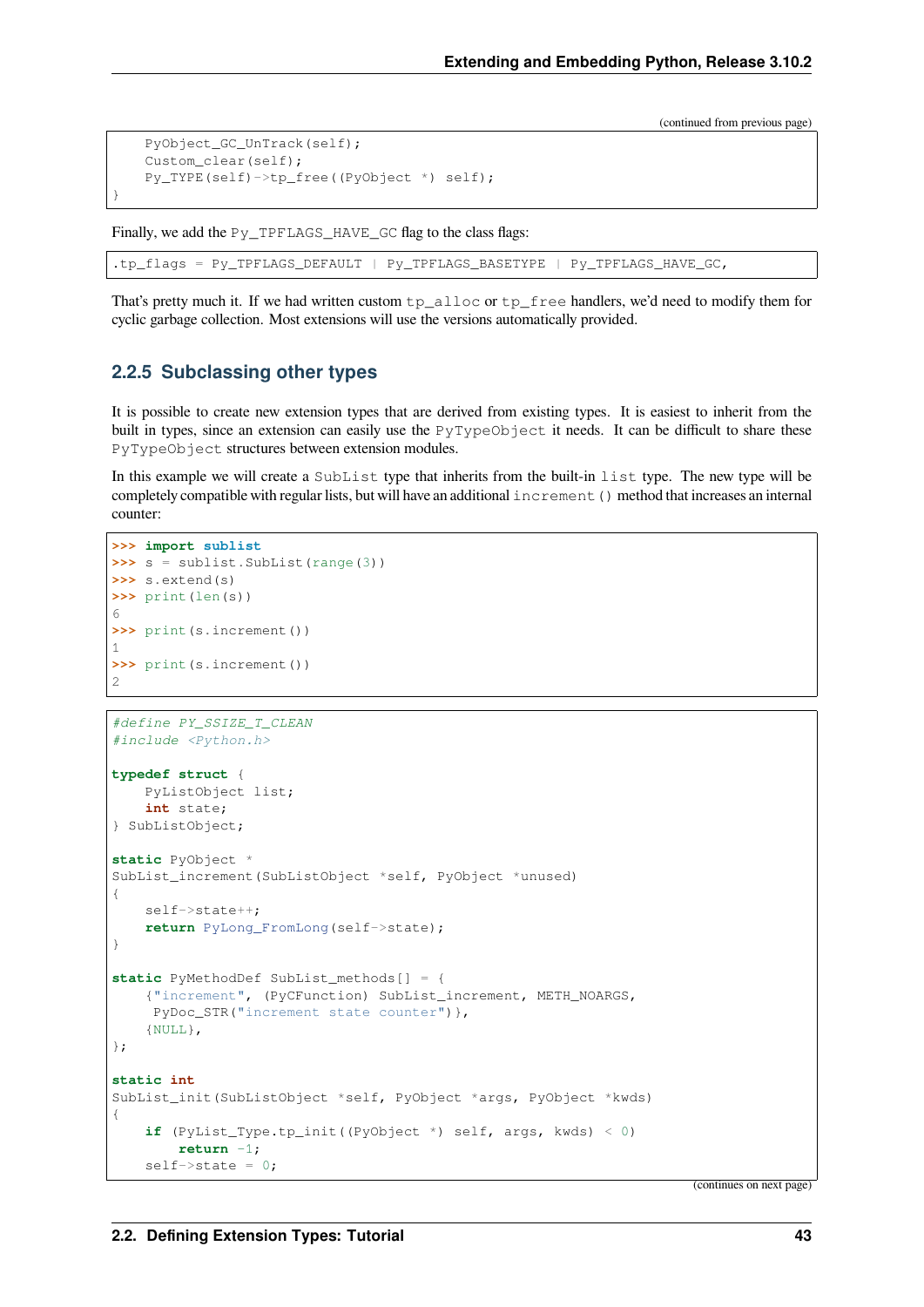**return** 0;

(continued from previous page)

```
}
static PyTypeObject SubListType = {
   PyVarObject_HEAD_INIT(NULL, 0)
    .tp_name = "sublist.SubList",
    .tp_doc = "SubList objects",
    .tp_basicsize = sizeof(SubListObject),
    .tp_itemsize = 0,.tp_flags = Py_TPFLAGS_DEFAULT | Py_TPFLAGS_BASETYPE,
    .tp_init = (initproc) SubList_init,
    .tp_methods = SubList_methods,
};
static PyModuleDef sublistmodule = {
   PyModuleDef_HEAD_INIT,
    .m\_name = "sublist",.m_doc = "Example module that creates an extension type.",
    .m\_size = -1,};
PyMODINIT_FUNC
PyInit_sublist(void)
{
    PyObject *m;
    SubListType.tp_base = &PyList_Type;
    if (PyType_Ready(&SubListType) < 0)
        return NULL;
   m = PyModule_Create(&sublistmodule);
   if (m == NULL)
        return NULL;
    Py_INCREF(&SubListType);
    if (PyModule_AddObject(m, "SubList", (PyObject *) &SubListType) < 0) {
        Py_DECREF(&SubListType);
        Py_DECREF(m);
        return NULL;
    }
    return m;
}
```
As you can see, the source code closely resembles the Custom examples in previous sections. We will break down the main differences between them.

**typedef struct** { PyListObject list; **int** state; } SubListObject;

The primary difference for derived type objects is that the base type's object structure must be the first value. The base type will already include the  $PyObject$  HEAD() at the beginning of its structure.

When a Python object is a SubList instance, its PyObject \* pointer can be safely cast to both PyListObject \* and SubListObject \*:

```
static int
SubList_init(SubListObject *self, PyObject *args, PyObject *kwds)
{
    if (PyList_Type.tp_init((PyObject *) self, args, kwds) < 0)
```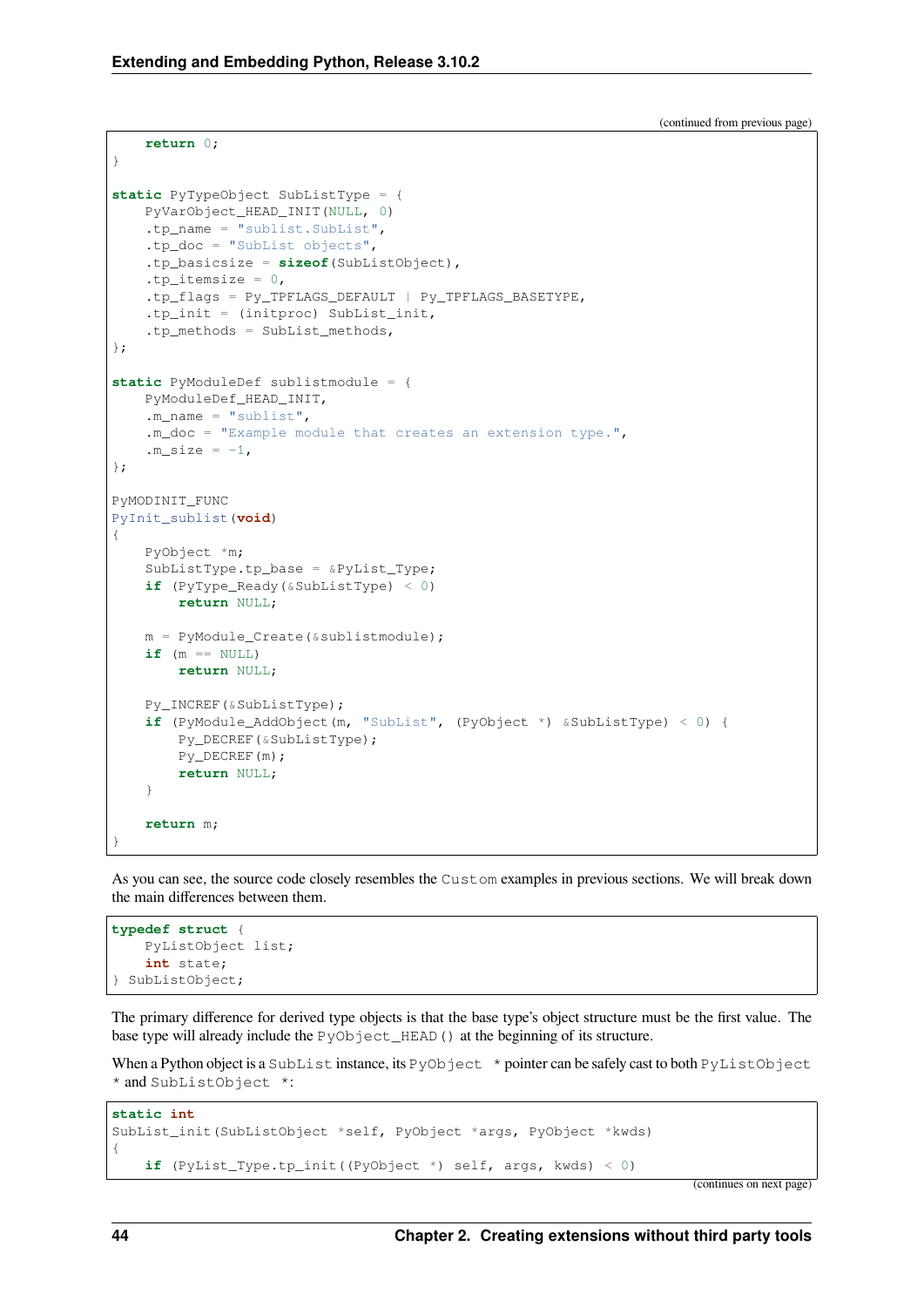```
return -1;
self->state = 0;
return 0;
```
}

We see above how to call through to the  $\__$  init  $\__$  method of the base type.

This pattern is important when writing a type with custom  $tp_new$  and  $tp_new$  and  $tp_new$  members. The  $tp_new$ handler should not actually create the memory for the object with its  $tp\_alloc$ , but let the base class handle it by calling its own tp\_new.

The PyTypeObject struct supports a tp\_base specifying the type's concrete base class. Due to cross-platform compiler issues, you can't fill that field directly with a reference to  $PyList$  Type; it should be done later in the module initialization function:

```
PyMODINIT_FUNC
PyInit_sublist(void)
{
    PyObject* m;
    SubListType.tp_base = &PyList_Type;
    if (PyType_Ready(&SubListType) < 0)
        return NULL;
   m = PyModule_Create(&sublistmodule);
   if (m == NULL)return NULL;
    Py_INCREF(&SubListType);
    if (PyModule_AddObject(m, "SubList", (PyObject *) &SubListType) < 0) {
        Py_DECREF(&SubListType);
       Py_DECREF(m);
        return NULL;
    }
    return m;
}
```
Before calling PyType\_Ready(), the type structure must have the tp\_base slot filled in. When we are deriving an existing type, it is not necessary to fill out the  $tp\_alloc$  slot with  $PyType\_Generator$  () – the allocation function from the base type will be inherited.

After that, calling PyType\_Ready() and adding the type object to the module is the same as with the basic Custom examples.

# **2.3 Defining Extension Types: Assorted Topics**

This section aims to give a quick fly-by on the various type methods you can implement and what they do.

Here is the definition of PyTypeObject, with some fields only used in debug builds omitted:

```
typedef struct _typeobject {
   PyObject_VAR_HEAD
   const char *tp_name; /* For printing, in format "<module>.<name>" */
   Py_ssize_t tp_basicsize, tp_itemsize; /* For allocation */
   /* Methods to implement standard operations */
   destructor tp_dealloc;
   Py_ssize_t tp_vectorcall_offset;
   getattrfunc tp_getattr;
```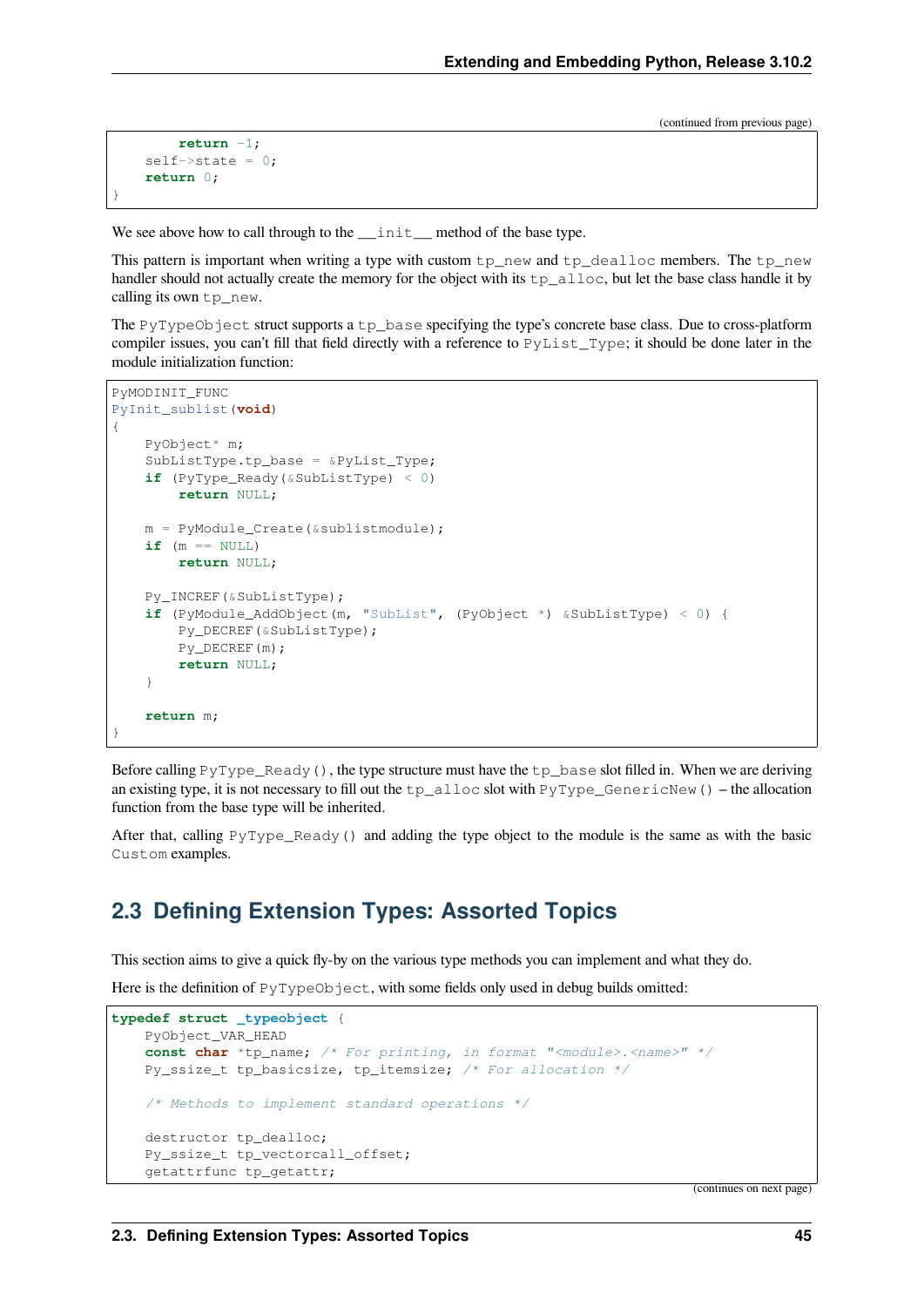```
(continued from previous page)
```

```
setattrfunc tp_setattr;
PyAsyncMethods *tp_as_async; /* formerly known as tp_compare (Python 2)
                                or tp_reserved (Python 3) */
reprfunc tp_repr;
/* Method suites for standard classes */
PyNumberMethods *tp_as_number;
PySequenceMethods *tp_as_sequence;
PyMappingMethods *tp_as_mapping;
/* More standard operations (here for binary compatibility) */
hashfunc tp_hash;
ternaryfunc tp_call;
reprfunc tp_str;
getattrofunc tp_getattro;
setattrofunc tp_setattro;
/* Functions to access object as input/output buffer */
PyBufferProcs *tp_as_buffer;
/* Flags to define presence of optional/expanded features */
unsigned long tp_flags;
const char *tp_doc; /* Documentation string */
/* Assigned meaning in release 2.0 */
/* call function for all accessible objects */
traverseproc tp_traverse;
/* delete references to contained objects */
inquiry tp_clear;
/* Assigned meaning in release 2.1 */
/* rich comparisons */
richcmpfunc tp_richcompare;
/* weak reference enabler */
Py_ssize_t tp_weaklistoffset;
/* Iterators */
getiterfunc tp_iter;
iternextfunc tp_iternext;
/* Attribute descriptor and subclassing stuff */
struct PyMethodDef *tp_methods;
struct PyMemberDef *tp_members;
struct PyGetSetDef *tp_getset;
// Strong reference on a heap type, borrowed reference on a static type
struct _typeobject *tp_base;
PyObject *tp_dict;
descrgetfunc tp_descr_get;
descrsetfunc tp_descr_set;
Py_ssize_t tp_dictoffset;
initproc tp_init;
allocfunc tp_alloc;
newfunc tp_new;
freefunc tp_free; /* Low-level free-memory routine */
inquiry tp_is_gc; /* For PyObject_IS_GC */
PyObject *tp_bases;
```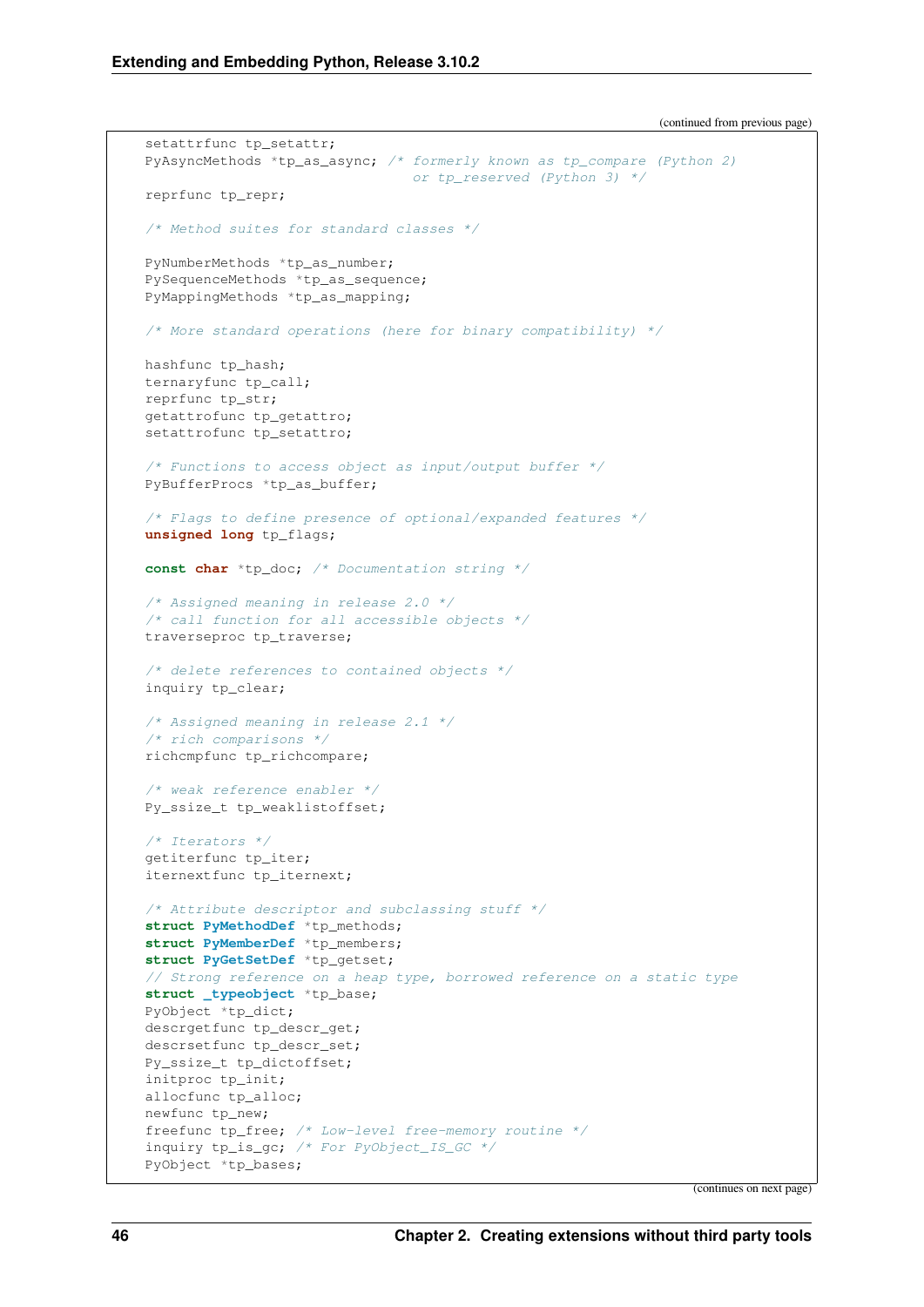```
PyObject *tp_mro; /* method resolution order */
  PyObject *tp_cache;
  PyObject *tp_subclasses;
  PyObject *tp_weaklist;
  destructor tp_del;
  /* Type attribute cache version tag. Added in version 2.6 */
  unsigned int tp_version_tag;
  destructor tp_finalize;
  vectorcallfunc tp_vectorcall;
PyTypeObject;
```
Now that's a *lot* of methods. Don't worry too much though – if you have a type you want to define, the chances are very good that you will only implement a handful of these.

As you probably expect by now, we're going to go over this and give more information about the various handlers. We won't go in the order they are defined in the structure, because there is a lot of historical baggage that impacts the ordering of the fields. It's often easiest to find an example that includes the fields you need and then change the values to suit your new type.

**const char** \*tp\_name; */\* For printing \*/*

The name of the type – as mentioned in the previous chapter, this will appear in various places, almost entirely for diagnostic purposes. Try to choose something that will be helpful in such a situation!

Py\_ssize\_t tp\_basicsize, tp\_itemsize; */\* For allocation \*/*

These fields tell the runtime how much memory to allocate when new objects of this type are created. Python has some built-in support for variable length structures (think: strings, tuples) which is where the tp\_itemsize field comes in. This will be dealt with later.

**const char** \*tp\_doc;

Here you can put a string (or its address) that you want returned when the Python script references  $\circ$ bj. \_\_doc\_\_ to retrieve the doc string.

Now we come to the basic type methods – the ones most extension types will implement.

## **2.3.1 Finalization and De-allocation**

destructor tp\_dealloc;

This function is called when the reference count of the instance of your type is reduced to zero and the Python interpreter wants to reclaim it. If your type has memory to free or other clean-up to perform, you can put it here. The object itself needs to be freed here as well. Here is an example of this function:

```
static void
newdatatype_dealloc(newdatatypeobject *obj)
{
    free(obj->obj_UnderlyingDatatypePtr);
    Py_TYPE(obj)->tp_free((PyObject *)obj);
}
```
If your type supports garbage collection, the destructor should call PyObject\_GC\_UnTrack() before clearing any member fields:

**static void** newdatatype\_dealloc(newdatatypeobject \*obj)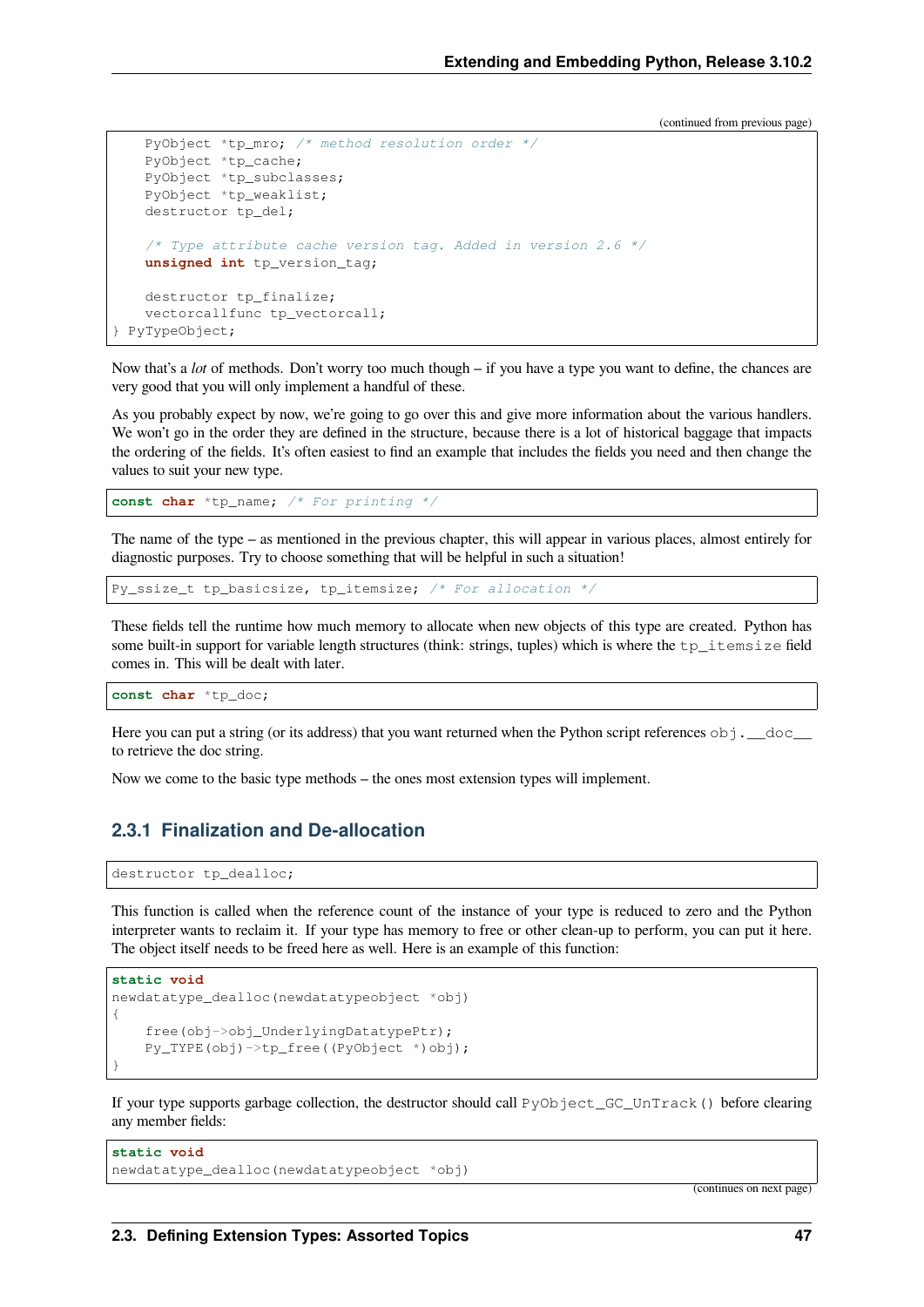```
PyObject_GC_UnTrack(obj);
Py_CLEAR(obj->other_obj);
...
Py_TYPE(obj)->tp_free((PyObject *)obj);
```
{

}

One important requirement of the deallocator function is that it leaves any pending exceptions alone. This is important since deallocators are frequently called as the interpreter unwinds the Python stack; when the stack is unwound due to an exception (rather than normal returns), nothing is done to protect the deallocators from seeing that an exception has already been set. Any actions which a deallocator performs which may cause additional Python code to be executed may detect that an exception has been set. This can lead to misleading errors from the interpreter. The proper way to protect against this is to save a pending exception before performing the unsafe action, and restoring it when done. This can be done using the PyErr\_Fetch() and PyErr\_Restore() functions:

```
static void
my_dealloc(PyObject *obj)
{
   MyObject *self = (MyObject *) obj;
   PyObject *cbresult;
    if (self->my\_callback != NULL) { }PyObject *err_type, *err_value, *err_traceback;
        /* This saves the current exception state */
        PyErr_Fetch(&err_type, &err_value, &err_traceback);
        cbresult = PyObject_CallNoArgs(self->my_callback);
        if (cbresult == NULL)
            PyErr_WriteUnraisable(self->my_callback);
        else
            Py_DECREF(cbresult);
        /* This restores the saved exception state */
        PyErr_Restore(err_type, err_value, err_traceback);
        Py_DECREF(self->my_callback);
    }
    Py_TYPE(obj)->tp_free((PyObject*)self);
}
```
**Note:** There are limitations to what you can safely do in a deallocator function. First, if your type supports garbage collection (using tp\_traverse and/or tp\_clear), some of the object's members can have been cleared or finalized by the time tp\_dealloc is called. Second, in tp\_dealloc, your object is in an unstable state: its reference count is equal to zero. Any call to a non-trivial object or API (as in the example above) might end up calling tp\_dealloc again, causing a double free and a crash.

Starting with Python 3.4, it is recommended not to put any complex finalization code in  $tp$ <sup>-dealloc</sup>, and instead use the new tp\_finalize type method.

**See also:**

**PEP 442** explains the new finalization scheme.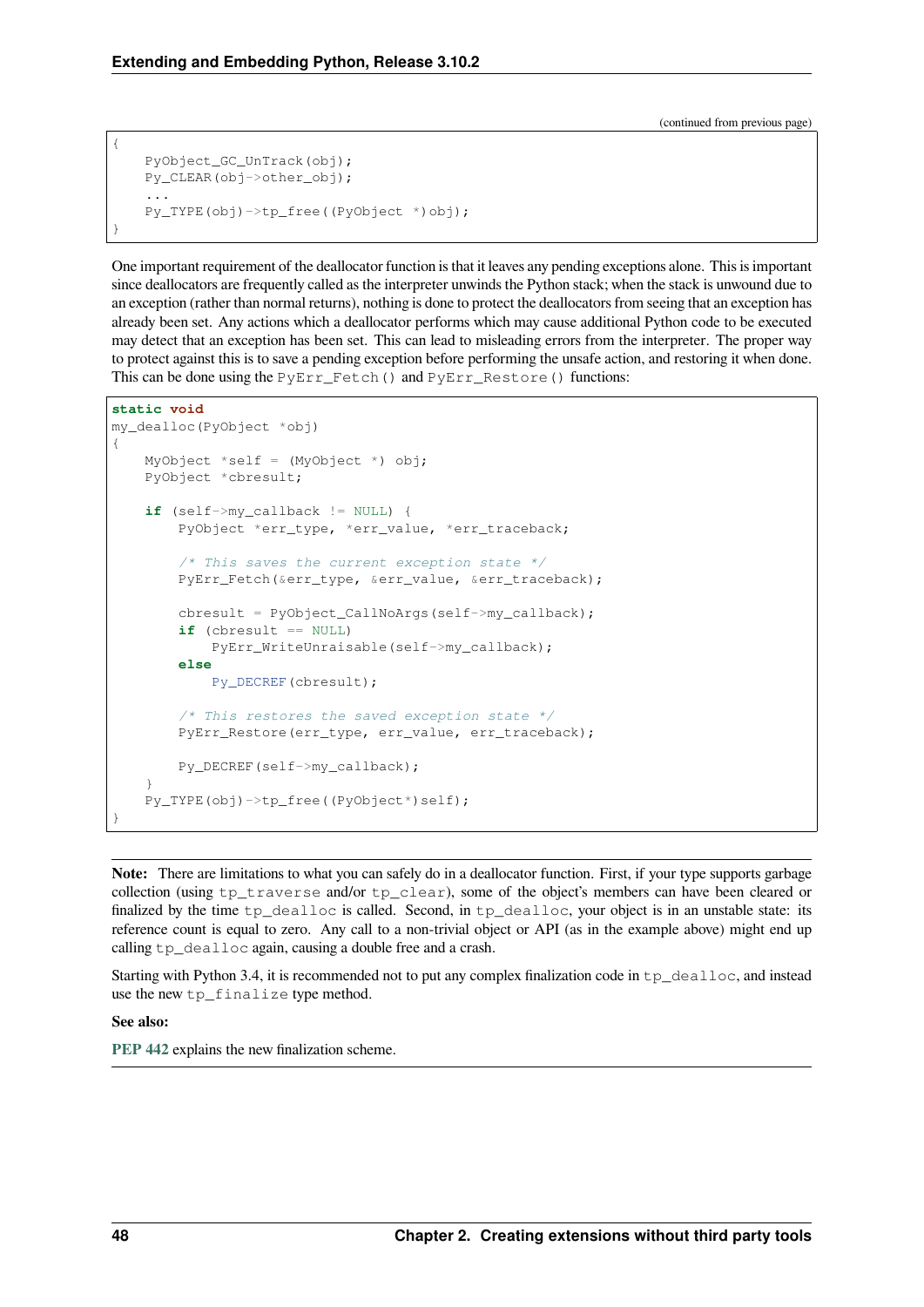### **2.3.2 Object Presentation**

In Python, there are two ways to generate a textual representation of an object: the repr() function, and the str() function. (The print () function just calls  $str()$ .) These handlers are both optional.

```
reprfunc tp_repr;
reprfunc tp_str;
```
The  $tp_{\text{top}}$  handler should return a string object containing a representation of the instance for which it is called. Here is a simple example:

```
static PyObject *
newdatatype_repr(newdatatypeobject * obj)
{
    return PyUnicode_FromFormat("Repr-ified_newdatatype{{size:%d}}",
                                obj->obj_UnderlyingDatatypePtr->size);
}
```
If no  $tp\_repr$  handler is specified, the interpreter will supply a representation that uses the type's  $tp\_name$  and a uniquely-identifying value for the object.

The  $tp\_str$  handler is to  $str()$  what the  $tp\_repr$  handler described above is to  $repr()$ ; that is, it is called when Python code calls  $str()$  on an instance of your object. Its implementation is very similar to the  $tp\_repr$ function, but the resulting string is intended for human consumption. If  $tp$  str is not specified, the tp repr handler is used instead.

Here is a simple example:

```
static PyObject *
newdatatype_str(newdatatypeobject * obj)
{
    return PyUnicode_FromFormat("Stringified_newdatatype{{size:%d}}",
                                obj->obj_UnderlyingDatatypePtr->size);
}
```
### **2.3.3 Attribute Management**

For every object which can support attributes, the corresponding type must provide the functions that control how the attributes are resolved. There needs to be a function which can retrieve attributes (if any are defined), and another to set attributes (if setting attributes is allowed). Removing an attribute is a special case, for which the new value passed to the handler is NULL.

Python supports two pairs of attribute handlers; a type that supports attributes only needs to implement the functions for one pair. The difference is that one pair takes the name of the attribute as a char\*, while the other accepts a PyObject\*. Each type can use whichever pair makes more sense for the implementation's convenience.

```
getattrfunc tp_getattr; /* char * version */
setattrfunc tp_setattr;
/* ... */
getattrofunc tp_getattro; /* PyObject * version */
setattrofunc tp_setattro;
```
If accessing attributes of an object is always a simple operation (this will be explained shortly), there are generic implementations which can be used to provide the PyObject\* version of the attribute management functions. The actual need for type-specific attribute handlers almost completely disappeared starting with Python 2.2, though there are many examples which have not been updated to use some of the new generic mechanism that is available.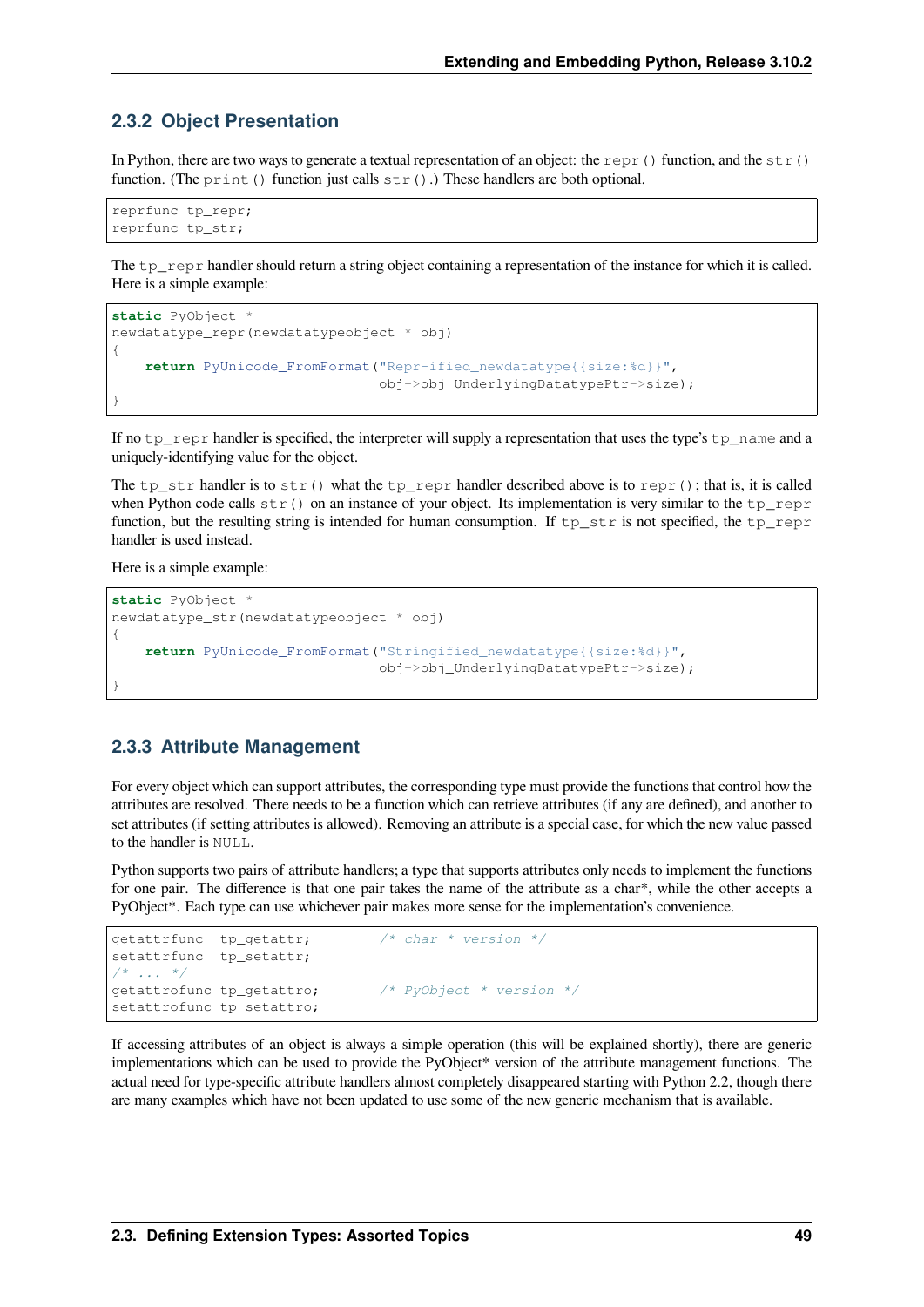#### **Generic Attribute Management**

Most extension types only use *simple* attributes. So, what makes the attributes simple? There are only a couple of conditions that must be met:

- 1. The name of the attributes must be known when  $PyType\_Ready()$  is called.
- 2. No special processing is needed to record that an attribute was looked up or set, nor do actions need to be taken based on the value.

Note that this list does not place any restrictions on the values of the attributes, when the values are computed, or how relevant data is stored.

When PyType\_Ready() is called, it uses three tables referenced by the type object to create *descriptors* which are placed in the dictionary of the type object. Each descriptor controls access to one attribute of the instance object. Each of the tables is optional; if all three are NULL, instances of the type will only have attributes that are inherited from their base type, and should leave the tp\_getattro and tp\_setattro fields NULL as well, allowing the base type to handle attributes.

The tables are declared as three fields of the type object:

```
struct PyMethodDef *tp_methods;
struct PyMemberDef *tp_members;
struct PyGetSetDef *tp_getset;
```
If tp\_methods is not NULL, it must refer to an array of PyMethodDef structures. Each entry in the table is an instance of this structure:

```
typedef struct PyMethodDef {
    const char *ml_name; /* method name */<br>PyCFunction ml_meth; /* implementation
                                    PyCFunction ml_meth; /* implementation function */
    int ml_flags; /* flags */
    const char *ml_doc; /* docstring */
} PyMethodDef;
```
One entry should be defined for each method provided by the type; no entries are needed for methods inherited from a base type. One additional entry is needed at the end; it is a sentinel that marks the end of the array. The ml\_name field of the sentinel must be NULL.

The second table is used to define attributes which map directly to data stored in the instance. A variety of primitive C types are supported, and access may be read-only or read-write. The structures in the table are defined as:

```
typedef struct PyMemberDef {
   const char *name;
   int type;
   int offset;
   int flags;
   const char *doc;
} PyMemberDef;
```
For each entry in the table, a *descriptor* will be constructed and added to the type which will be able to extract a value from the instance structure. The type field should contain one of the type codes defined in the structmember.h header; the value will be used to determine how to convert Python values to and from C values. The flags field is used to store flags which control how the attribute can be accessed.

The following flag constants [are defined](#page-73-0) in  $structure$  h; they may be combined using bitwise-OR.

| Constant | Meaning                                                                |
|----------|------------------------------------------------------------------------|
| READONLY | Never writable.                                                        |
|          | $PY_AUDIT_READ$   Emit an object. getattr audit events before reading. |

Changed in version 3.10: RESTRICTED, READ\_RESTRICTED and WRITE\_RESTRICTED are deprecated. However, READ\_RESTRICTED is an alias for PY\_AUDIT\_READ, so fields that specify either RESTRICTED or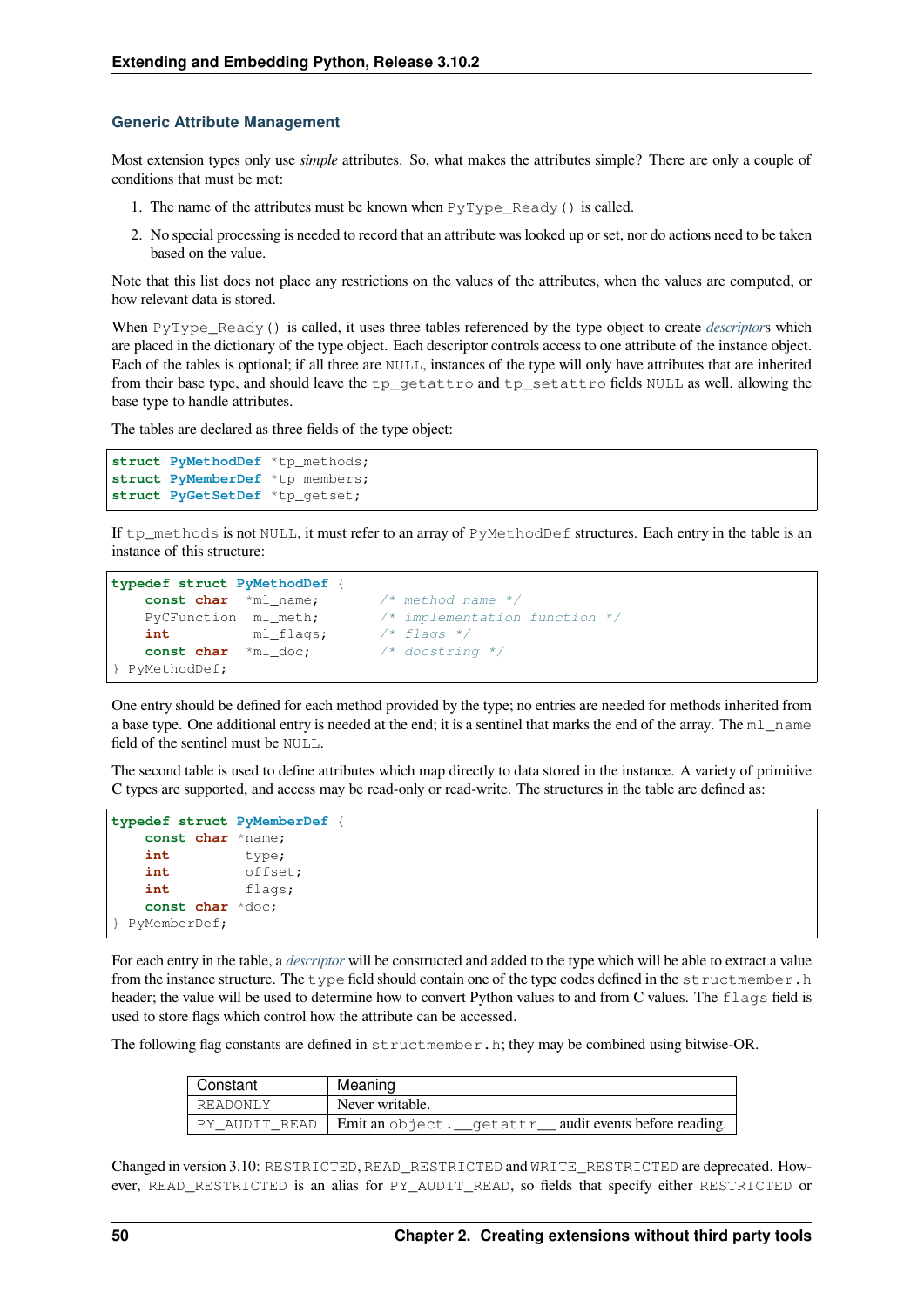READ\_RESTRICTED will also raise an audit event.

An interesting advantage of using the  $tp$  members table to build descriptors that are used at runtime is that any attribute defined this way can have an associated doc string simply by providing the text in the table. An application can use the introspection API to retrieve the descriptor from the class object, and get the doc string using its \_\_doc\_\_ attribute.

As with the tp\_methods table, a sentinel entry with a name value of NULL is required.

#### **Type-specific Attribute Management**

For simplicity, only the char\* version will be demonstrated here; the type of the name parameter is the only difference between the char\* and PyObject\* flavors of the interface. This example effectively does the same thing as the generic example above, but does not use the generic support added in Python 2.2. It explains how the handler functions are called, so that if you do need to extend their functionality, you'll understand what needs to be done.

The tp\_getattr handler is called when the object requires an attribute look-up. It is called in the same situations where the \_\_getattr\_\_() method of a class would be called.

Here is an example:

```
static PyObject *
newdatatype_getattr(newdatatypeobject *obj, char *name)
{
    if (strcmp(name, "data") == 0)
    {
        return PyLong_FromLong(obj->data);
    }
    PyErr_Format(PyExc_AttributeError,
                  "'%.50s' object has no attribute '%.400s'",
                 tp->tp_name, name);
    return NULL;
}
```
The  $tp\_setattr$  handler is called when the  $\_setattr$  () or  $\_delattr$  () method of a class instance would be called. When an attribute should be deleted, the third parameter will be NULL. Here is an example that simply raises an exception; if this were really all you wanted, the tp\_setattr handler should be set to NULL.

```
static int
newdatatype_setattr(newdatatypeobject *obj, char *name, PyObject *v)
{
    PyErr_Format(PyExc_RuntimeError, "Read-only attribute: %s", name);
    return -1;
}
```
### **2.3.4 Object Comparison**

richcmpfunc tp\_richcompare;

The tp\_richcompare handler is called when comparisons are needed. It is analogous to the rich comparison methods, like \_\_lt\_\_(), and also called by PyObject\_RichCompare() and PyObject\_RichCompareBool().

This function is called with two Python objects and the operator as arguments, where the operator is one of  $P_{V-EQ}$ , Py\_NE, Py\_LE, Py\_GE, Py\_LT or Py\_GT. It should compare the two objects with respect to the specified operator and return Py\_True or Py\_False if the comparison is successful, Py\_NotImplemented to indicate that comparison is not implemented and the other object's comparison method should be tried, or NULL if an exception was set.

Here is a sample implementation, for a datatype that is considered equal if the size of an internal pointer is equal: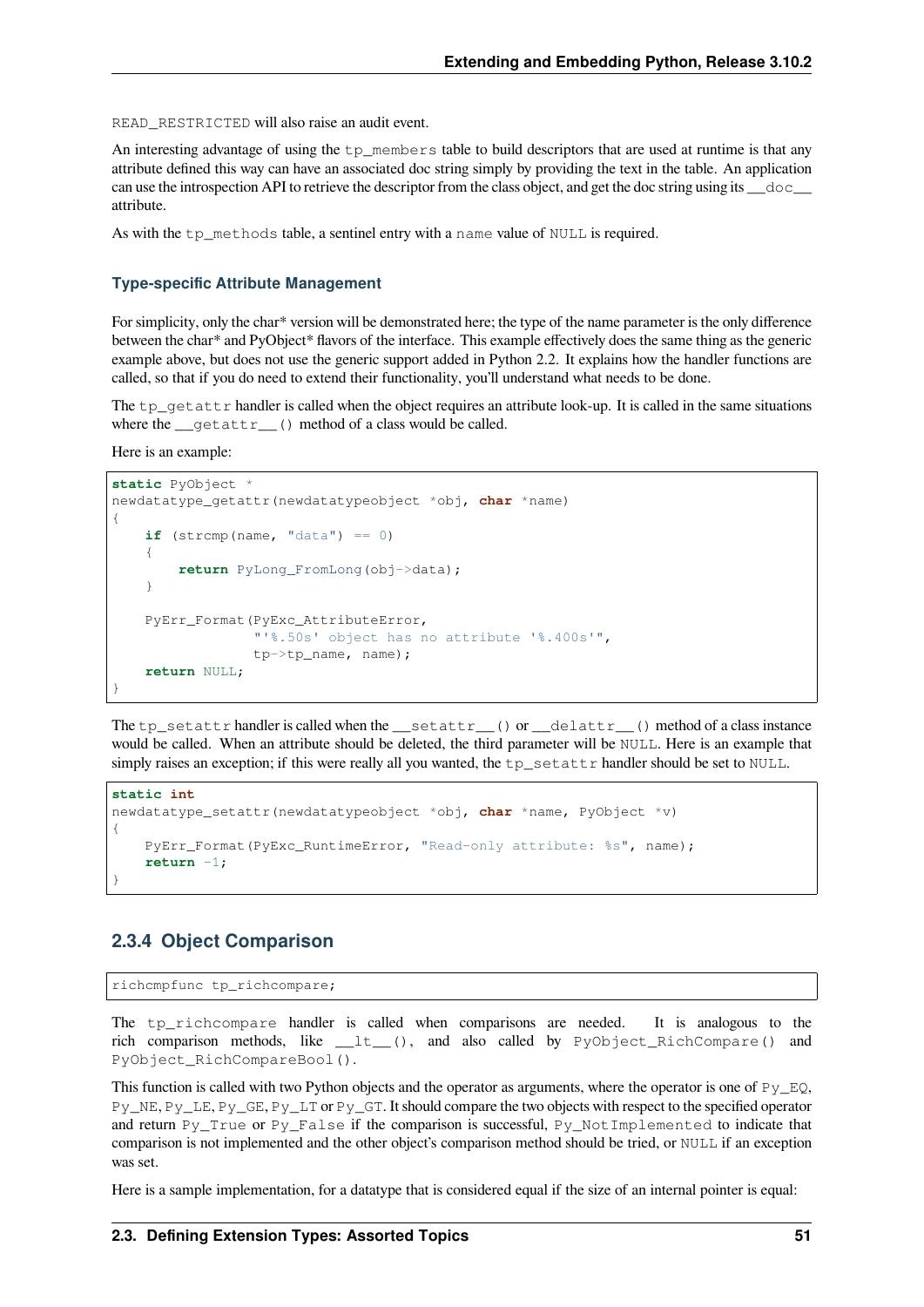```
static PyObject *
newdatatype_richcmp(PyObject *obj1, PyObject *obj2, int op)
{
    PyObject *result;
    int c, size1, size2;
    /* code to make sure that both arguments are of type
       newdatatype omitted */
    size1 = obj1->obj_UnderlyingDatatypePtr->size;
    size2 = obj2->obj UnderlyingDatatypePtr->size;
   switch (op) {
    case Py_LT: c = size1 < size2; break;
    case Py_LE: c = size1 <= size2; break;
    case Py_EQ: c = size1 == size2; break;
    case Py_NE: c = size1 != size2; break;
    case Py_GT: c = size1 > size2; break;
    case Py_GE: c = size1 >= size2; break;
    }
    result = c ? Py_True : Py_False;
    Py_INCREF(result);
    return result;
 }
```
### **2.3.5 Abstract Protocol Support**

Python supports a variety of *abstract* 'protocols;' the specific interfaces provided to use these interfaces are documented in abstract.

A number of these abstract interfaces were defined early in the development of the Python implementation. In particular, the number, mapping, and sequence protocols have been part of Python since the beginning. Other protocols have been added over time. For protocols which depend on several handler routines from the type implementation, the older protocols have been defined as optional blocks of handlers referenced by the type object. For newer protocols there are additional slots in the main type object, with a flag bit being set to indicate that the slots are present and should be checked by the interpreter. (The flag bit does not indicate that the slot values are non-NULL. The flag may be set to indicate the presence of a slot, but a slot may still be unfilled.)

```
PyNumberMethods *tp_as_number;
PySequenceMethods *tp_as_sequence;
PyMappingMethods *tp_as_mapping;
```
If you wish your object to be able to act like a number, a sequence, or a mapping object, then you place the address of a structure that implements the C type PyNumberMethods, PySequenceMethods, or PyMappingMethods, respectively. It is up to you to fill in this structure with appropriate values. You can find examples of the use of each of these in the Objects directory of the Python source distribution.

hashfunc tp\_hash;

This function, if you choose to provide it, should return a hash number for an instance of your data type. Here is a simple example:

```
static Py_hash_t
newdatatype_hash(newdatatypeobject *obj)
{
    Py_hash_t result;
    result = obj->some\_size + 32767 * obj->some\_number;if (result == -1)result = -2;
```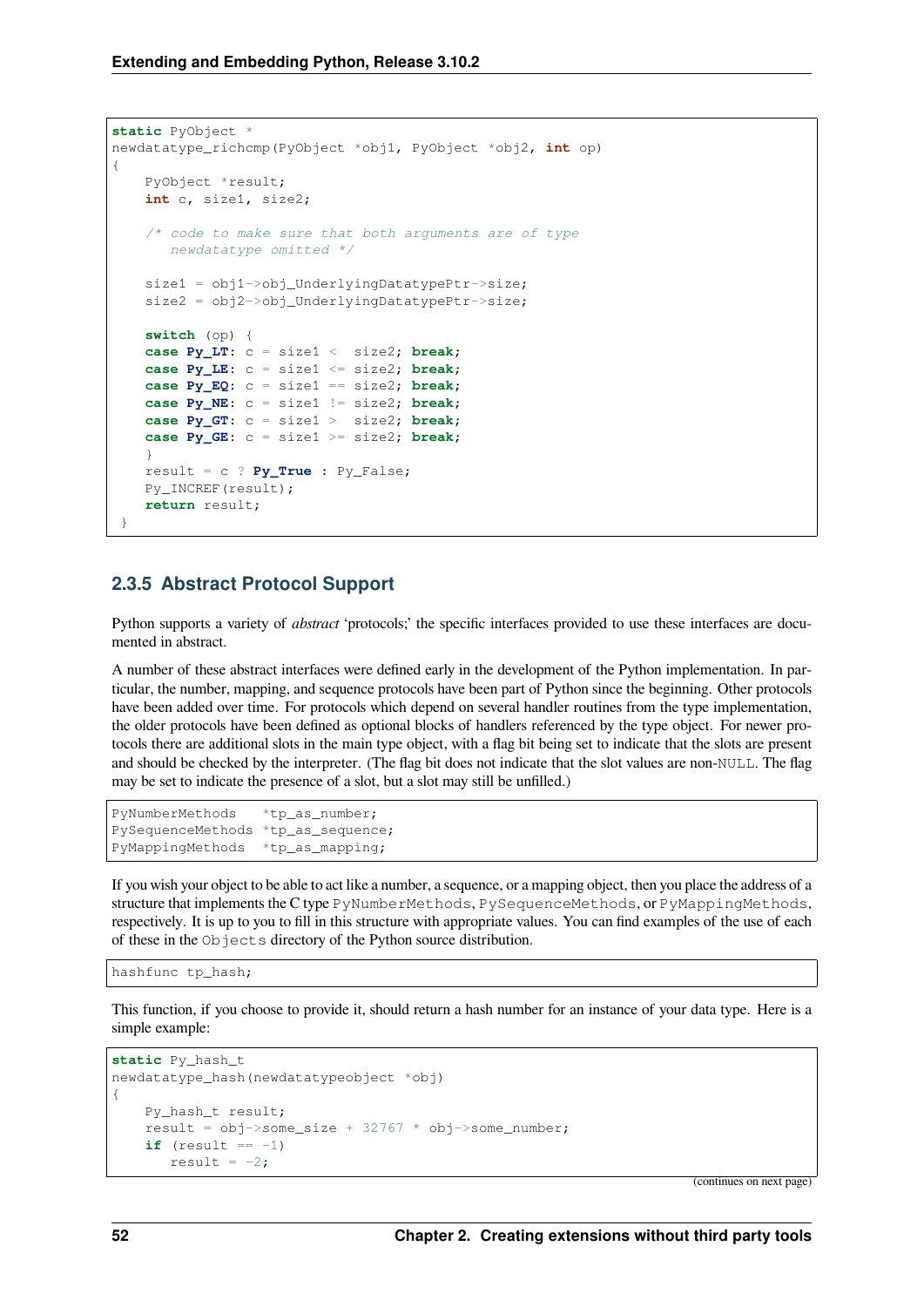Py\_hash\_t is a signed integer type with a platform-varying width. Returning -1 from tp\_hash indicates an error, which is why you should be careful to avoid returning it when hash computation is successful, as seen above.

ternaryfunc tp\_call;

}

This function is called when an instance of your data type is "called", for example, if  $\phi$  is an instance of your data type and the Python script contains obj1('hello'), the tp\_call handler is invoked.

This function takes three arguments:

- 1. *self* is the instance of the data type which is the subject of the call. If the call is obj1('hello'), then *self* is obj1.
- 2. *args* is a tuple containing the arguments to the call. You can use PyArg\_ParseTuple() to extract the arguments.
- 3. *kwds* is a dictionary of keyword arguments that were passed. If this is non-NULL and you support keyword arguments, use PyArg\_ParseTupleAndKeywords() to extract the arguments. If you do not want to support keyword arguments and this is non-NULL, raise a TypeError with a message saying that keyword arguments are not supported.

Here is a toy  $tp\_call$  implementation:

```
static PyObject *
newdatatype_call(newdatatypeobject *self, PyObject *args, PyObject *kwds)
{
   PyObject *result;
    const char *arg1;
    const char *arg2;
   const char *arg3;
    if (!PyArg_ParseTuple(args, "sss:call", &arg1, &arg2, &arg3)) {
        return NULL;
    }
    result = PyUnicode_FromFormat(
        "Returning -- value: [%d] arg1: [%s] arg2: [%s] arg3: [%s]\n",
        obj->obj_UnderlyingDatatypePtr->size,
        arg1, arg2, arg3);
    return result;
}
```
*/\* Iterators \*/* getiterfunc tp\_iter; iternextfunc tp\_iternext;

These functions provide support for the iterator protocol. Both handlers take exactly one parameter, the instance for which they are being called, and return a new reference. In the case of an error, they should set an exception and return NULL. tp\_iter corresponds to the Python \_\_iter\_\_() method, while tp\_iternext corresponds to the Python \_\_next\_\_() method.

Any *iterable* object must implement the tp\_iter handler, which must return an *iterator* object. Here the same guidelines apply as for Python classes:

- For collections (such as lists and tuples) which can support multiple independent iterators, a new iterator should [be cre](#page-76-0)ated and returned by each call to tp\_iter.
- Objects which can only be iterated over once (usually due to side effects of iteration, such as file objects) can implement tp\_iter by returning a new reference to themselves – and should also therefore implement the tp\_iternext handler.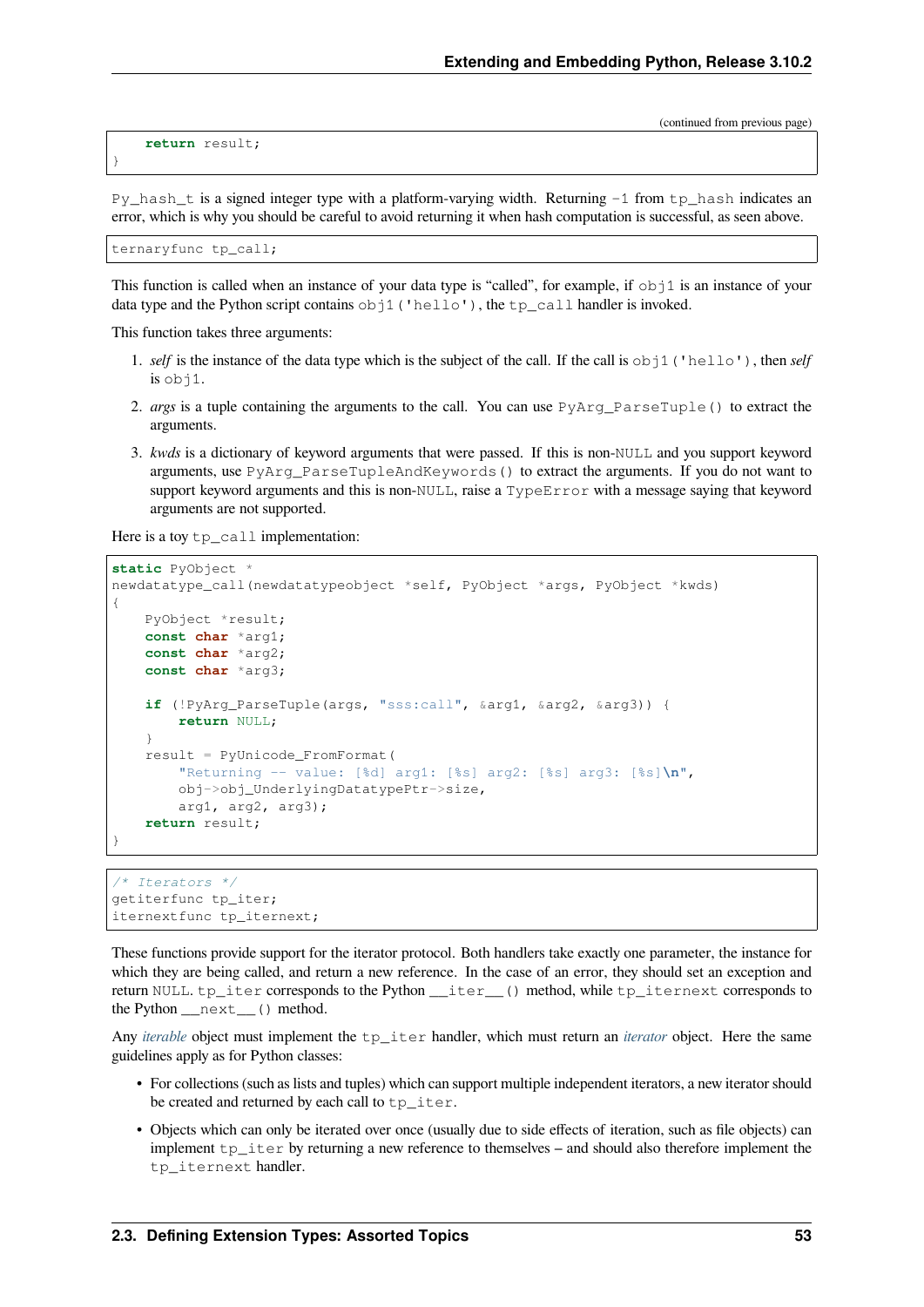Any *iterator* object should implement both tp\_iter and tp\_iternext. An iterator's tp\_iter handler should return a new reference to the iterator. Its tp\_iternext handler should return a new reference to the next object in the iteration, if there is one. If the iteration has reached the end, tp\_iternext may return NULL without setting an exception, or it may set StopIteration *in addition* to returning NULL; avoiding the exception can yield slightly bett[er perfor](#page-76-1)mance. If an actual error occurs,  $tp\_itemext$  should always set an exception and return NULL.

### **2.3.6 Weak Reference Support**

One of the goals of Python's weak reference implementation is to allow any type to participate in the weak reference mechanism without incurring the overhead on performance-critical objects (such as numbers).

#### **See also:**

Documentation for the weakref module.

For an object to be weakly referencable, the extension type must do two things:

- 1. Include a PyObject\* field in the C object structure dedicated to the weak reference mechanism. The object's constructor should leave it NULL (which is automatic when using the default  $tp\_alloc$ ).
- 2. Set the tp\_weaklistoffset type member to the offset of the aforementioned field in the C object structure, so that the interpreter knows how to access and modify that field.

Concretely, here is how a trivial object structure would be augmented with the required field:

```
typedef struct {
   PyObject_HEAD
    PyObject *weakreflist; /* List of weak references */
} TrivialObject;
```
And the corresponding member in the statically-declared type object:

```
static PyTypeObject TrivialType = {
   PyVarObject_HEAD_INIT(NULL, 0)
    /* ... other members omitted for brevity ... */
    .tp_weaklistoffset = offsetof(TrivialObject, weakreflist),
};
```
The only further addition is that tp\_dealloc needs to clear any weak references (by calling PyObject\_ClearWeakRefs()) if the field is non-NULL:

```
static void
Trivial_dealloc(TrivialObject *self)
{
    /* Clear weakrefs first before calling any destructors */
   if (self->weakreflist != NULL)
       PyObject_ClearWeakRefs((PyObject *) self);
    /* ... remainder of destruction code omitted for brevity ... */
   Py_TYPE(self)->tp_free((PyObject *) self);
}
```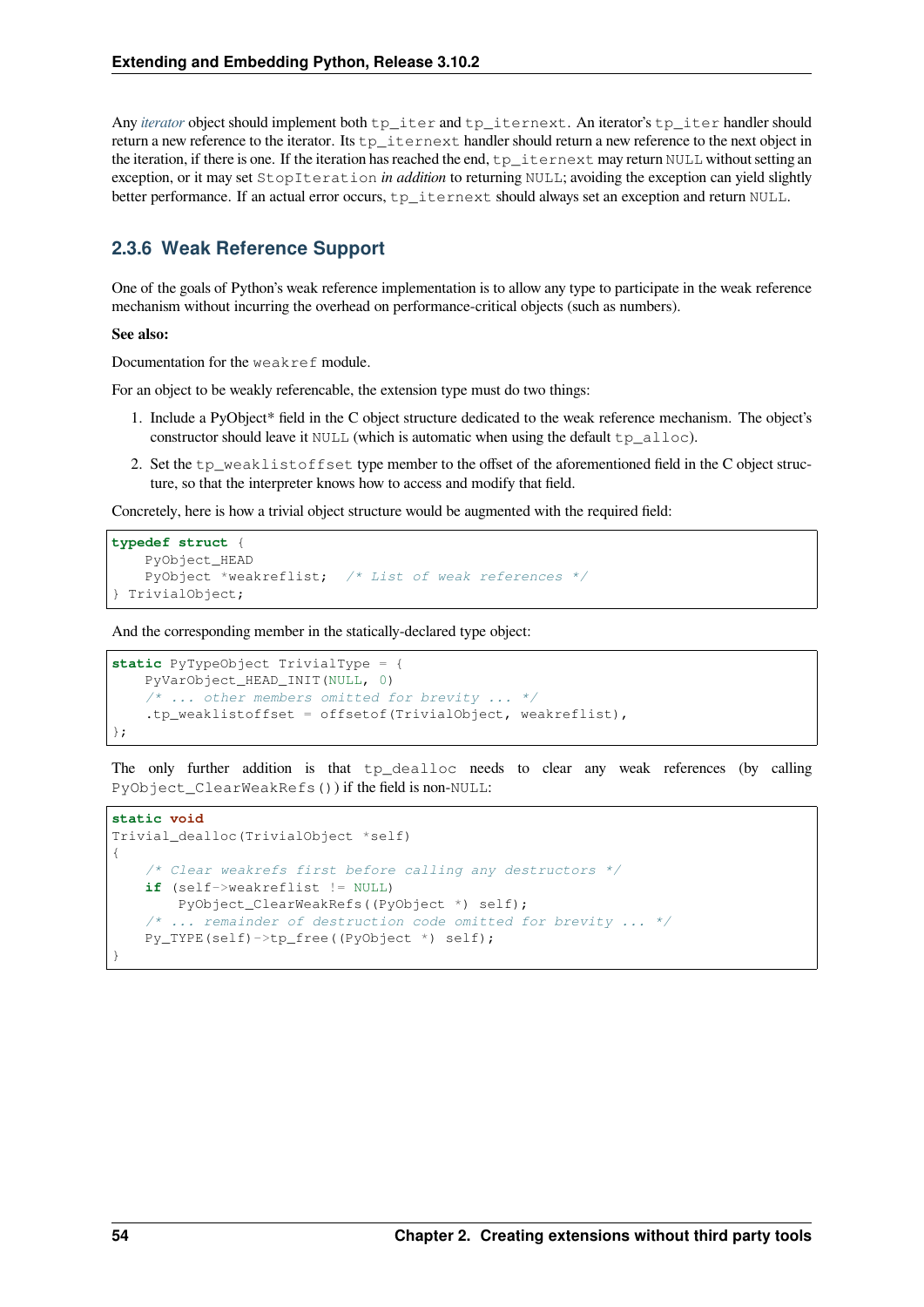# **2.3.7 More Suggestions**

In order to learn how to implement any specific method for your new data type, get the *CPython* source code. Go to the Objects directory, then search the C source files for  $tp$  plus the function you want (for example, tp\_richcompare). You will find examples of the function you want to implement.

When you need to verify that an object is a concrete instance of the type you are implementing, use the PyObject TypeCheck() function. A sample of its use might be something like the foll[owing:](#page-72-0)

```
if (!PyObject_TypeCheck(some_object, &MyType)) {
   PyErr_SetString(PyExc_TypeError, "arg #1 not a mything");
   return NULL;
}
```
**See also:**

**Download CPython source releases.** https://www.python.org/downloads/source/

**The CPython project on GitHub, where the CPython source code is developed.** https://github.com/python/ cpython

# **2.4 [Build](https://github.com/python/cpython)ing C and C++ Extensions**

A C extension for CPython is a shared library (e.g. a . so file on Linux, . pyd on Windows), which exports an *initialization function*.

To be importable, the shared library must be available on PYTHONPATH, and must be named after the module name, with an appropriate extension. When using distutils, the correct filename is generated automatically.

The initialization function has the signature:

PyObject \***PyInit\_modulename**(void)

It returns either a fully-initialized module, or a PyModuleDef instance. See initializing-modules for details.

For modules with ASCII-only names, the function must be named PyInit\_<modulename>, with <modulename> replaced by the name of the module. When using multi-phase-initialization, non-ASCII module names are allowed. In this case, the initialization function name is PyInitU\_<modulename>, with <modulename> encoded using Python's *punycode* encoding with hyphens replaced by underscores. In Python:

```
def initfunc_name(name):
   try:
       suffix = b'-' + name.encode('ascii')except UnicodeEncodeError:
       suffix = b'U' + name.encode('punycode').replace(b'-'', b'-'')return b'PyInit' + suffix
```
It is possible to export multiple modules from a single shared library by defining multiple initialization functions. However, importing them requires using symbolic links or a custom importer, because by default only the function corresponding to the filename is found. See the *"Multiple modules in one library"* section in **PEP 489** for details.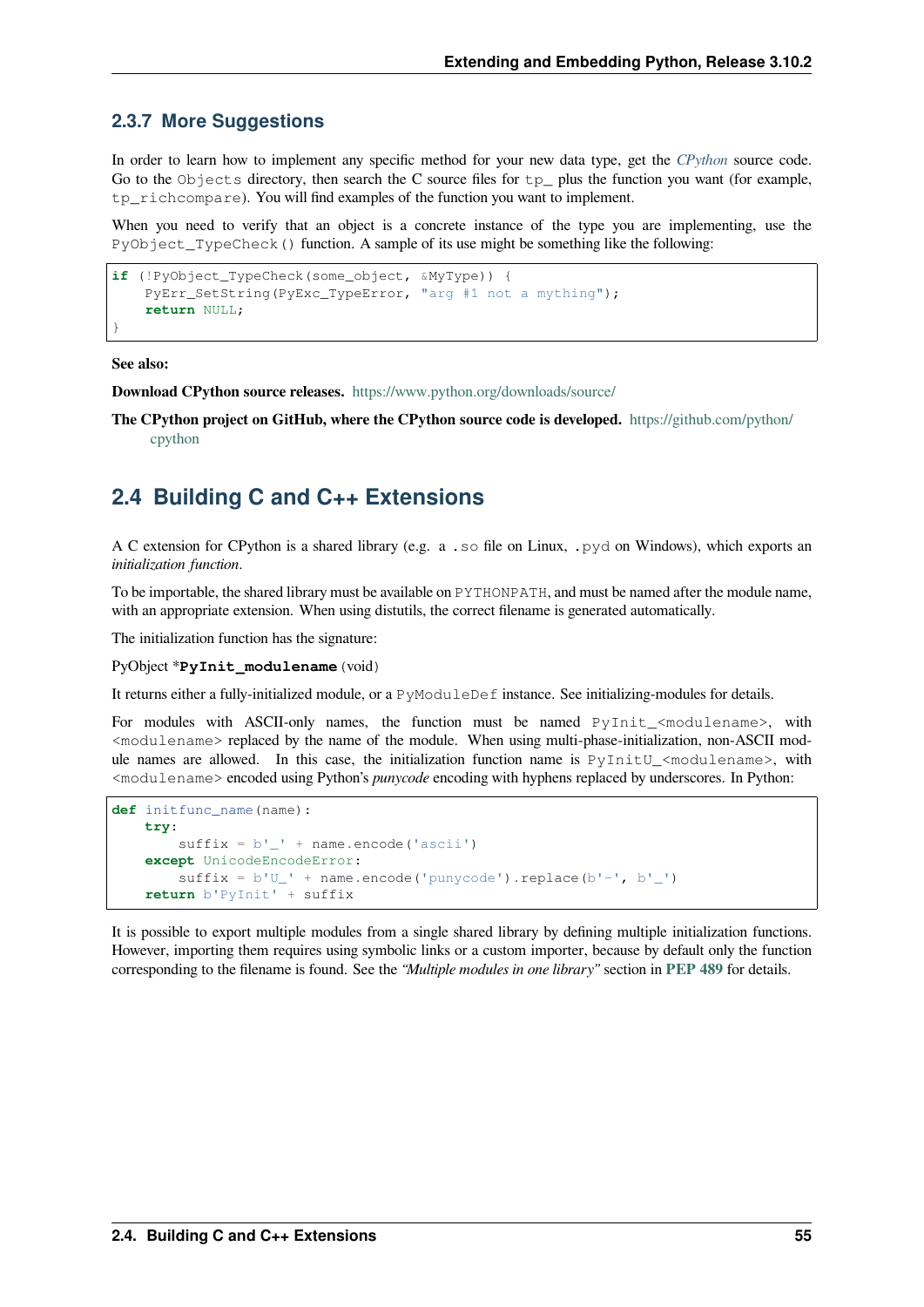#### **2.4.1 Building C and C++ Extensions with distutils**

Extension modules can be built using distutils, which is included in Python. Since distutils also supports creation of binary packages, users don't necessarily need a compiler and distutils to install the extension.

A distutils package contains a driver script,  $s_{\text{etup}}$ ,  $p_y$ . This is a plain Python file, which, in the most simple case, could look like this:

```
from distutils.core import setup, Extension
module1 = Extension('demo',
                    sources = [ 'demo.c'] )setup (name = 'PackageName',
      version = '1.0',
       description = 'This is a demo package',
       ext_modules = [module1])
```
With this setup.py, and a file demo.c, running

python setup.py build

will compile demo.c, and produce an extension module named demo in the build directory. Depending on the system, the module file will end up in a subdirectory build/lib.system, and may have a name like demo.so or demo.pyd.

In the setup.py, all execution is performed by calling the setup function. This takes a variable number of keyword arguments, of which the example above uses only a subset. Specifically, the example specifies meta-information to build packages, and it specifies the contents of the package. Normally, a package will contain additional modules, like Python source modules, documentation, subpackages, etc. Please refer to the distutils documentation in distutils-index to learn more about the features of distutils; this section explains building extension modules only.

It is common to pre-compute arguments to setup(), to better structure the driver script. In the example above, the ext\_modules argument to setup() is a list of extension modules, each of which is an instance of the Extension. In the example, the instance defines an extension named demo which is build by compiling a single source file, demo.c.

In many cases, building an extension is more complex, since additional preprocessor defines and libraries may be needed. This is demonstrated in the example below.

```
from distutils.core import setup, Extension
module1 = Extension('demo',
                    define_macros = [('MAJOR_VERSION', '1'),
                                      ('MINOR_VERSION', '0')],
                    include_dirs = ['/usr/local/include'],
                    libraries = ['tcl83'],
                    library_dirs = ['/usr/local/lib'],
                    sources = [\text{'demo.c'}]setup (name = 'PackageName',
      version = '1.0',
       description = 'This is a demo package',
       author = 'Martin v. Loewis',
       author_email = 'martin@v.loewis.de',
       url = 'https://docs.python.org/extending/building',
       long_description = '''
This is really just a demo package.
(\cdot,\cdot)ext_modules = [module1])
```
In this example, setup() is called with additional meta-information, which is recommended when distribution packages have to be built. For the extension itself, it specifies preprocessor defines, include directories, library direc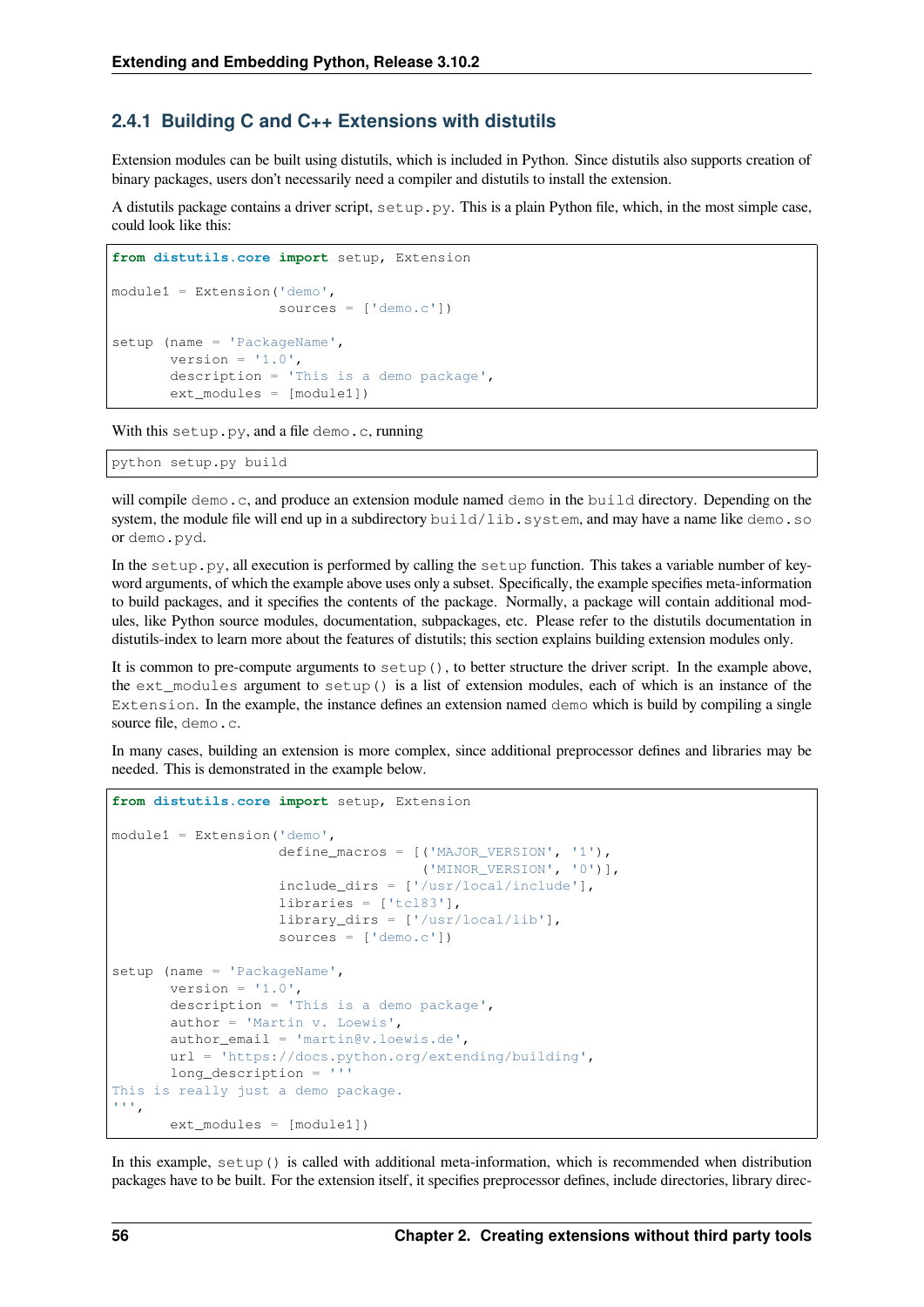tories, and libraries. Depending on the compiler, distutils passes this information in different ways to the compiler. For example, on Unix, this may result in the compilation commands

```
gcc -DNDEBUG -g -O3 -Wall -Wstrict-prototypes -fPIC -DMAJOR_VERSION=1 -DMINOR_
,→VERSION=0 -I/usr/local/include -I/usr/local/include/python2.2 -c demo.c -o build/
,→temp.linux-i686-2.2/demo.o
gcc -shared build/temp.linux-i686-2.2/demo.o -L/usr/local/lib -ltcl83 -o build/lib.
,→linux-i686-2.2/demo.so
```
These lines are for demonstration purposes only; distutils users should trust that distutils gets the invocations right.

#### **2.4.2 Distributing your extension modules**

When an extension has been successfully built, there are three ways to use it.

End-users will typically want to install the module, they do so by running

```
python setup.py install
```
Module maintainers should produce source packages; to do so, they run

```
python setup.py sdist
```
In some cases, additional files need to be included in a source distribution; this is done through a MANIFEST. in file; see manifest for details.

If the source distribution has been built successfully, maintainers can also create binary distributions. Depending on the platform, one of the following commands can be used to do so.

```
python setup.py bdist_rpm
python setup.py bdist_dumb
```
# **2.5 Building C and C++ Extensions on Windows**

This chapter briefly explains how to create a Windows extension module for Python using Microsoft Visual C++, and follows with more detailed background information on how it works. The explanatory material is useful for both the Windows programmer learning to build Python extensions and the Unix programmer interested in producing software which can be successfully built on both Unix and Windows.

Module authors are encouraged to use the distutils approach for building extension modules, instead of the one described in this section. You will still need the C compiler that was used to build Python; typically Microsoft Visual C++.

**Note:** This chapter mentions a number of filenames that include an encoded Python version number. These filenames are represented with the version number shown as  $XY$ ; in practice, 'X' will be the major version number and 'Y' will be the minor version number of the Python release you're working with. For example, if you are using Python 2.2.1, XY will actually be 22.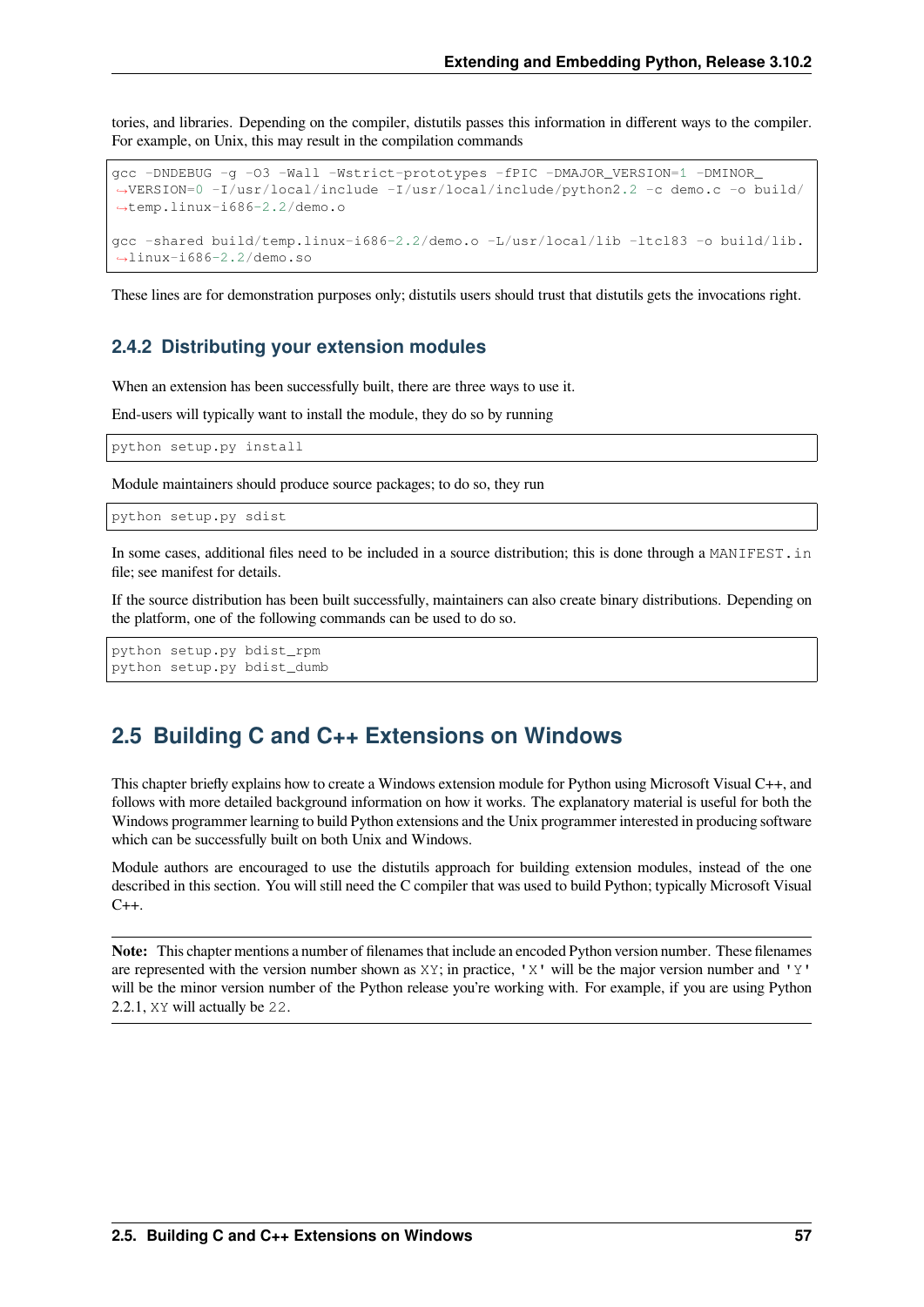### **2.5.1 A Cookbook Approach**

There are two approaches to building extension modules on Windows, just as there are on Unix: use the distutils package to control the build process, or do things manually. The distutils approach works well for most extensions; documentation on using distutils to build and package extension modules is available in distutils-index. If you find you really need to do things manually, it may be instructive to study the project file for the winsound standard library module.

## **2.5.2 Differences Between Unix and Windows**

Unix and Windows use completely different paradigms for run-time loading of code. Before you try to build a module that can be dynamically loaded, be aware of how your system works.

In Unix, a shared object (.so) file contains code to be used by the program, and also the names of functions and data that it expects to find in the program. When the file is joined to the program, all references to those functions and data in the file's code are changed to point to the actual locations in the program where the functions and data are placed in memory. This is basically a link operation.

In Windows, a dynamic-link library (.dll) file has no dangling references. Instead, an access to functions or data goes through a lookup table. So the DLL code does not have to be fixed up at runtime to refer to the program's memory; instead, the code already uses the DLL's lookup table, and the lookup table is modified at runtime to point to the functions and data.

In Unix, there is only one type of library file  $(.a)$  which contains code from several object files  $(.o)$ . During the link step to create a shared object file  $(. \text{ so})$ , the linker may find that it doesn't know where an identifier is defined. The linker will look for it in the object files in the libraries; if it finds it, it will include all the code from that object file.

In Windows, there are two types of library, a static library and an import library (both called . lib). A static library is like a Unix .a file; it contains code to be included as necessary. An import library is basically used only to reassure the linker that a certain identifier is legal, and will be present in the program when the DLL is loaded. So the linker uses the information from the import library to build the lookup table for using identifiers that are not included in the DLL. When an application or a DLL is linked, an import library may be generated, which will need to be used for all future DLLs that depend on the symbols in the application or DLL.

Suppose you are building two dynamic-load modules, B and C, which should share another block of code A. On Unix, you would *not* pass A. a to the linker for B. so and C. so; that would cause it to be included twice, so that B and C would each have their own copy. In Windows, building A.dll will also build A.lib. You *do* pass A.lib to the linker for B and C. A.lib does not contain code; it just contains information which will be used at runtime to access A's code.

In Windows, using an import library is sort of like using import spam; it gives you access to spam's names, but does not create a separate copy. On Unix, linking with a library is more like from spam import  $\star$ ; it does create a separate copy.

# **2.5.3 Using DLLs in Practice**

Windows Python is built in Microsoft Visual C++; using other compilers may or may not work (though Borland seems to). The rest of this section is MSVC++ specific.

When creating DLLs in Windows, you must pass  $pythonXY$ . Lib to the linker. To build two DLLs, spam and ni (which uses C functions found in spam), you could use these commands:

```
cl /LD /I/python/include spam.c ../libs/pythonXY.lib
cl /LD /I/python/include ni.c spam.lib ../libs/pythonXY.lib
```
The first command created three files: spam.obj, spam.dll and spam.lib. Spam.dll does not contain any Python functions (such as PyArg\_ParseTuple()), but it does know how to find the Python code thanks to pythonXY.lib.

The second command created  $ni$   $cdot$   $dl$   $i$  (and  $i$  obj and  $i$  lib), which knows how to find the necessary functions from spam, and also from the Python executable.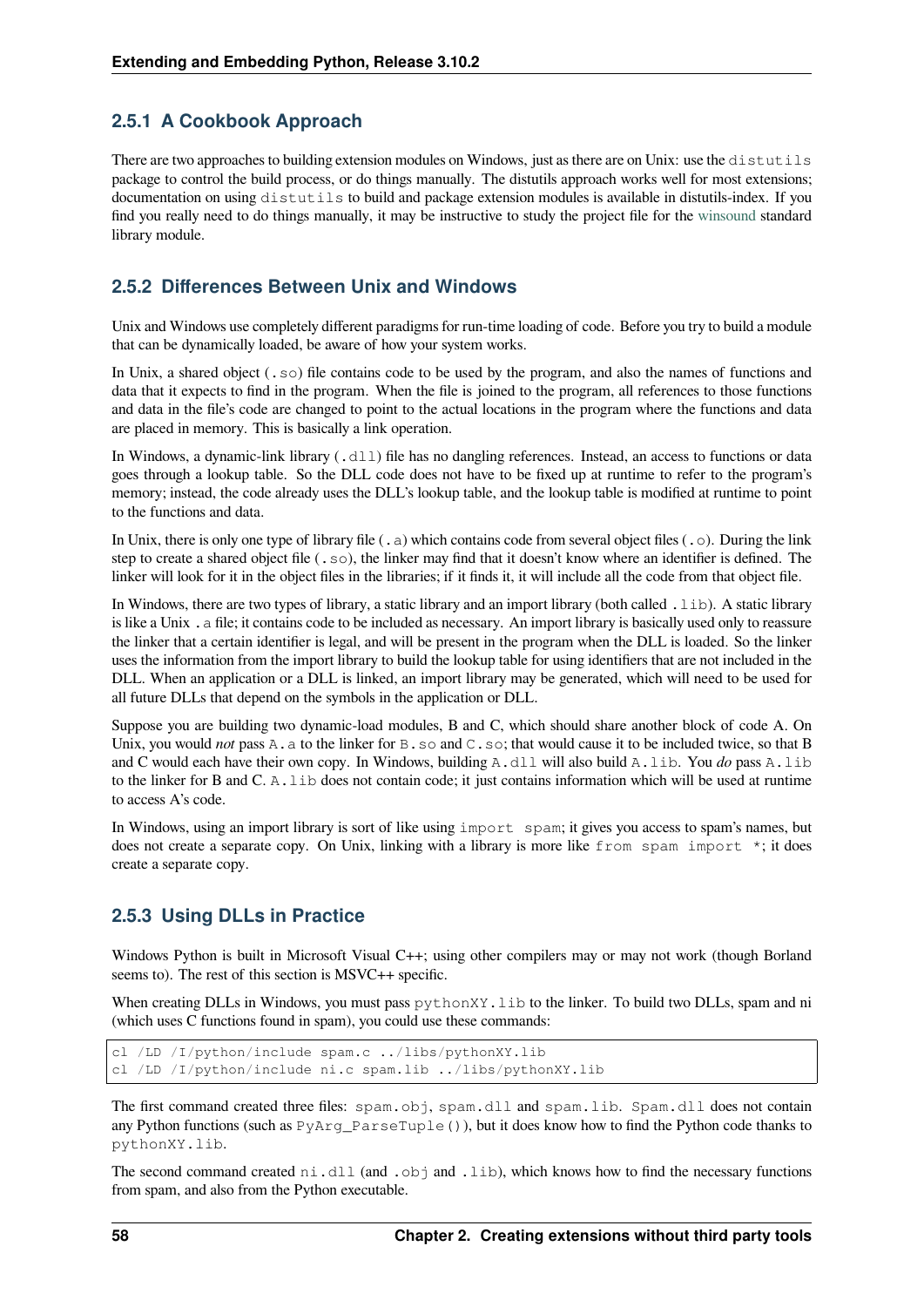Not every identifier is exported to the lookup table. If you want any other modules (including Python) to be able to see your identifiers, you have to say \_declspec(dllexport), as in void \_declspec(dllexport) initspam(void) or PyObject \_declspec(dllexport) \*NiGetSpamData(void).

Developer Studio will throw in a lot of import libraries that you do not really need, adding about 100K to your executable. To get rid of them, use the Project Settings dialog, Link tab, to specify *ignore default libraries*. Add the correct msvcrtxx.lib to the list of libraries.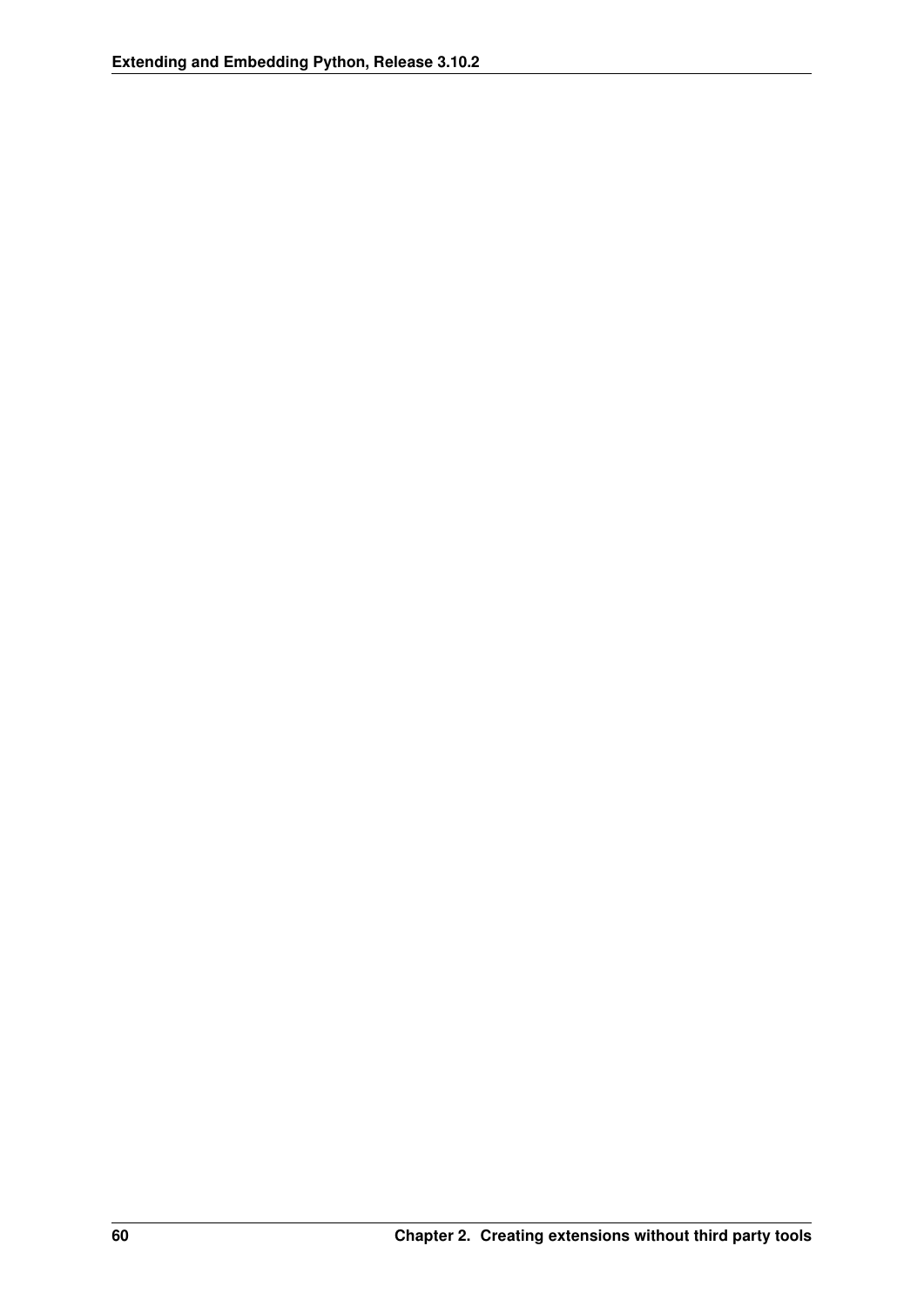# **EMBEDDING THE CPYTHON RUNTIME IN A LARGER APPLICATION**

Sometimes, rather than creating an extension that runs inside the Python interpreter as the main application, it is desirable to instead embed the CPython runtime inside a larger application. This section covers some of the details involved in doing that successfully.

# **3.1 Embedding Python in Another Application**

The previous chapters discussed how to extend Python, that is, how to extend the functionality of Python by attaching a library of C functions to it. It is also possible to do it the other way around: enrich your C/C++ application by embedding Python in it. Embedding provides your application with the ability to implement some of the functionality of your application in Python rather than C or C++. This can be used for many purposes; one example would be to allow users to tailor the application to their needs by writing some scripts in Python. You can also use it yourself if some of the functionality can be written in Python more easily.

Embedding Python is similar to extending it, but not quite. The difference is that when you extend Python, the main program of the application is still the Python interpreter, while if you embed Python, the main program may have nothing to do with Python — instead, some parts of the application occasionally call the Python interpreter to run some Python code.

So if you are embedding Python, you are providing your own main program. One of the things this main program has to do is initialize the Python interpreter. At the very least, you have to call the function  $Py$  Initialize(). There are optional calls to pass command line arguments to Python. Then later you can call the interpreter from any part of the application.

There are several different ways to call the interpreter: you can pass a string containing Python statements to PyRun SimpleString(), or you can pass a stdio file pointer and a file name (for identification in error messages only) to PyRun  $SimpleFile()$ . You can also call the lower-level operations described in the previous chapters to construct and use Python objects.

#### **See also:**

**c-api-index** The details of Python's C interface are given in this manual. A great deal of necessary information can be found here.

### **3.1.1 Very High Level Embedding**

The simplest form of embedding Python is the use of the very high level interface. This interface is intended to execute a Python script without needing to interact with the application directly. This can for example be used to perform some operation on a file.

```
#define PY_SSIZE_T_CLEAN
#include <Python.h>
```
**int**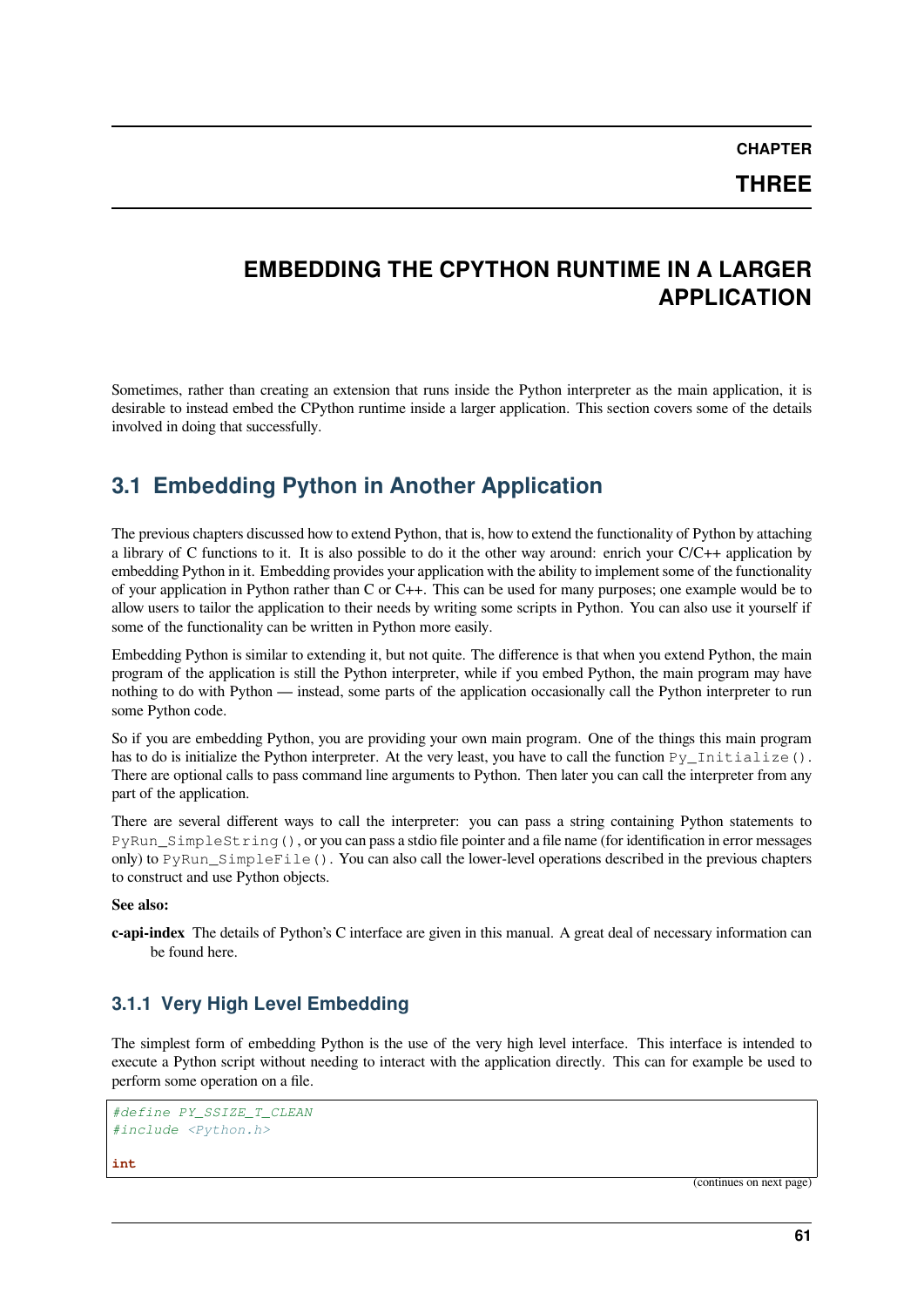```
main(int argc, char *argv[])
{
    wchar_t *program = Py_DecodeLocale(argv[0], NULL);
    if (program == NULL) {
        fprintf(stderr, "Fatal error: cannot decode argv[0]\n");
        exit(1);
    }
    Py_SetProgramName(program); /* optional but recommended */
    Py_Initialize();
    PyRun_SimpleString("from time import time,ctime\n"
                       "print('Today is', ctime(time()))\n");
    if (Py_FinalizeEx() < 0) {
        exit(120);
    }
    PyMem_RawFree(program);
    return 0;
}
```
The Py\_SetProgramName() function should be called before  $Py_$ Initialize() to inform the interpreter about paths to Python run-time libraries. Next, the Python interpreter is initialized with Py\_Initialize(), followed by the execution of a hard-coded Python script that prints the date and time. Afterwards, the Py FinalizeEx() call shuts the interpreter down, followed by the end of the program. In a real program, you may want to get the Python script from another source, perhaps a text-editor routine, a file, or a database. Getting the Python code from a file can better be done by using the PyRun\_SimpleFile() function, which saves you the trouble of allocating memory space and loading the file contents.

### **3.1.2 Beyond Very High Level Embedding: An overview**

The high level interface gives you the ability to execute arbitrary pieces of Python code from your application, but exchanging data values is quite cumbersome to say the least. If you want that, you should use lower level calls. At the cost of having to write more C code, you can achieve almost anything.

It should be noted that extending Python and embedding Python is quite the same activity, despite the different intent. Most topics discussed in the previous chapters are still valid. To show this, consider what the extension code from Python to C really does:

- 1. Convert data values from Python to C,
- 2. Perform a function call to a C routine using the converted values, and
- 3. Convert the data values from the call from C to Python.

When embedding Python, the interface code does:

- 1. Convert data values from C to Python,
- 2. Perform a function call to a Python interface routine using the converted values, and
- 3. Convert the data values from the call from Python to C.

As you can see, the data conversion steps are simply swapped to accommodate the different direction of the crosslanguage transfer. The only difference is the routine that you call between both data conversions. When extending, you call a C routine, when embedding, you call a Python routine.

This chapter will not discuss how to convert data from Python to C and vice versa. Also, proper use of references and dealing with errors is assumed to be understood. Since these aspects do not differ from extending the interpreter, you can refer to earlier chapters for the required information.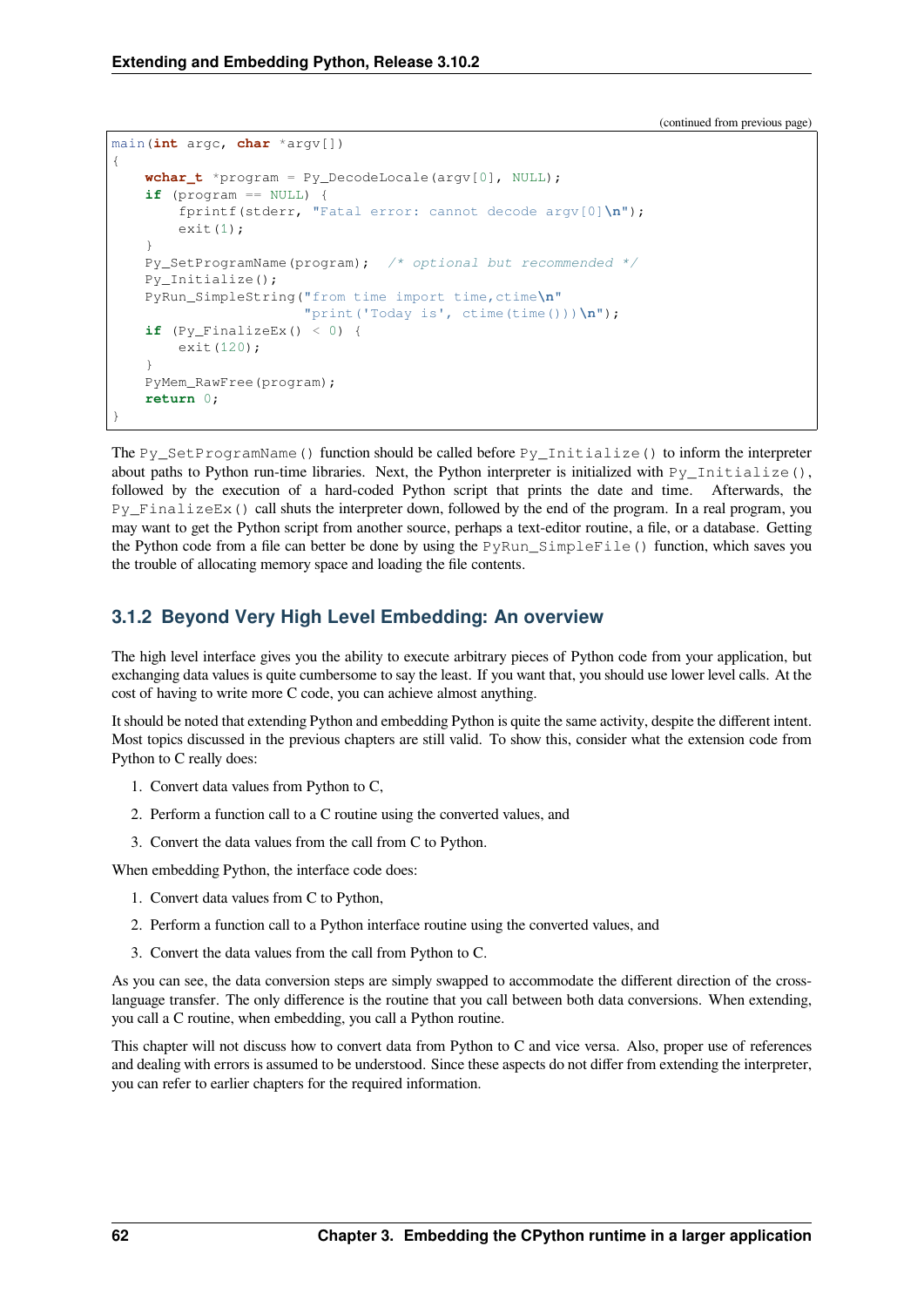### **3.1.3 Pure Embedding**

The first program aims to execute a function in a Python script. Like in the section about the very high level interface, the Python interpreter does not directly interact with the application (but that will change in the next section).

The code to run a function defined in a Python script is:

```
#define PY_SSIZE_T_CLEAN
#include <Python.h>
int
main(int argc, char *argv[])
{
    PyObject *pName, *pModule, *pFunc;
    PyObject *pArgs, *pValue;
    int i;
    if (argc \leq 3) {
        fprintf(stderr,"Usage: call pythonfile funcname [args]\n");
        return 1;
    }
   Py_Initialize();
   pName = PyUnicode_DecodeFSDefault(argv[1]);
   /* Error checking of pName left out */
    pModule = PyImport_Import(pName);
   Py_DECREF(pName);
    if (pModule != NULL) {
        pFunc = PyObject_GetAttrString(pModule, argv[2]);
        /* pFunc is a new reference */
        if (pFunc && PyCallable_Check(pFunc)) {
            pArgs = PyTuple\_New(argc - 3);for (i = 0; i < argc - 3; ++i) {
                pValue = PyLong_FromLong(atoi(argv[i + 3]));
                if (!pValue) {
                    Py_DECREF(pArgs);
                    Py_DECREF(pModule);
                    fprintf(stderr, "Cannot convert argument\n");
                    return 1;
                }
                /* pValue reference stolen here: */
                PyTuple_SetItem(pArgs, i, pValue);
            }
            pValue = PyObject_CallObject(pFunc, pArgs);
            Py_DECREF(pArgs);
            if (pValue != NULL) {
                printf("Result of call: %ld\n", PyLong_AsLong(pValue));
                Py_DECREF(pValue);
            }
            else {
                Py_DECREF(pFunc);
                Py_DECREF(pModule);
                PyErr_Print();
                fprintf(stderr,"Call failed\n");
                return 1;
            }
        }
        else {
            if (PyErr_Occurred())
                PyErr_Print();
```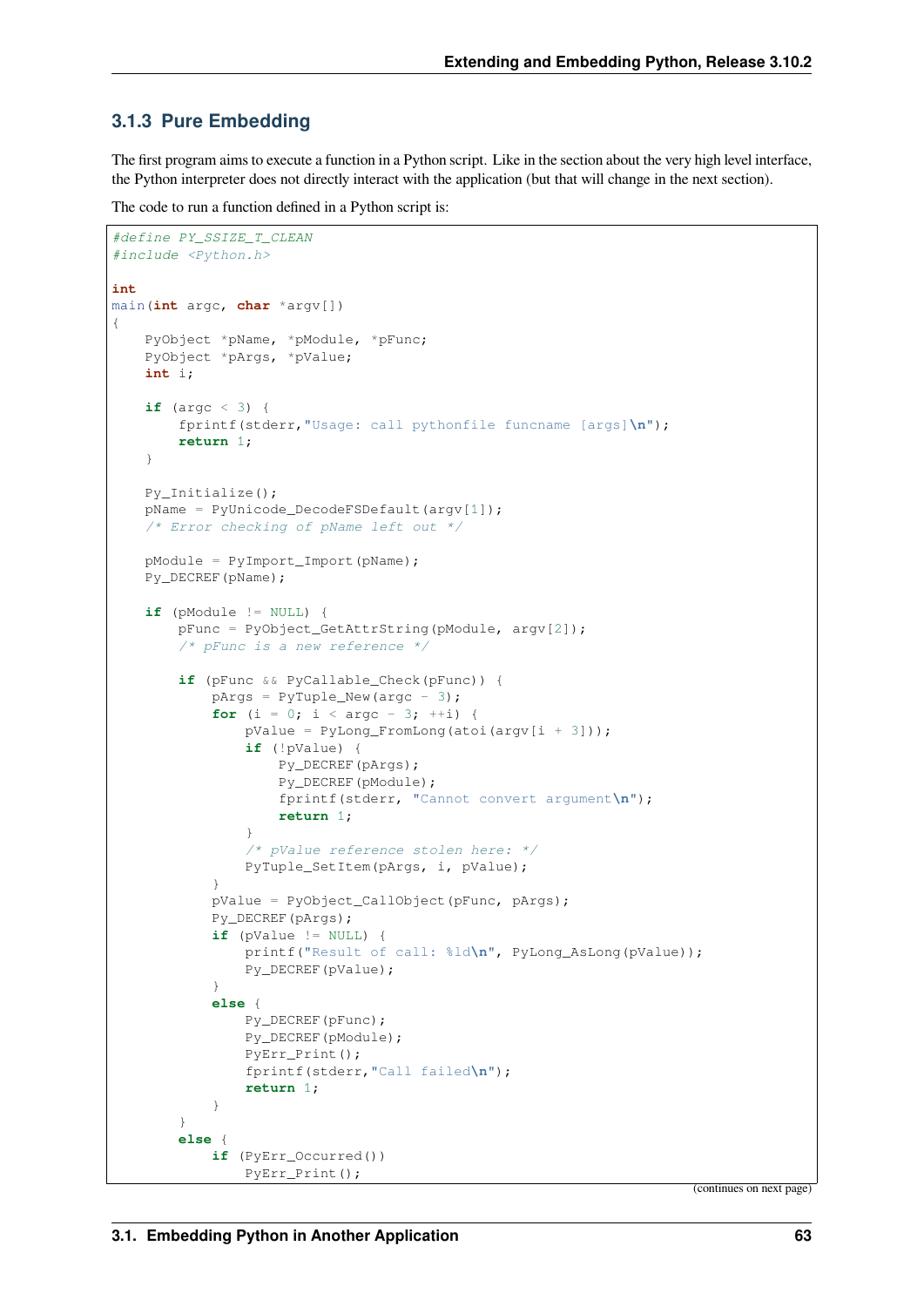```
fprintf(stderr, "Cannot find function \"%s\"\n", argv[2]);
    }
    Py_XDECREF(pFunc);
    Py_DECREF(pModule);
}
else {
    PyErr_Print();
    fprintf(stderr, "Failed to load \"%s\"\n", argv[1]);
    return 1;
}
if (Py_FinalizeEx() < 0) {
    return 120;
}
return 0;
```
This code loads a Python script using  $\arg \nu[1]$ , and calls the function named in  $\arg \nu[2]$ . Its integer arguments are the other values of the argv array. If you *compile and link* this program (let's call the finished executable **call**), and use it to execute a Python script, such as:

```
def multiply(a,b):
   print("Will compute", a, "times", b)
   c = 0for i in range(0, a):
       c = c + breturn c
```
then the result should be:

}

```
$ call multiply multiply 3 2
Will compute 3 times 2
Result of call: 6
```
Although the program is quite large for its functionality, most of the code is for data conversion between Python and C, and for error reporting. The interesting part with respect to embedding Python starts with

```
Py_Initialize();
pName = PyUnicode_DecodeFSDefault(argv[1]);
/* Error checking of pName left out */
pModule = PyImport_Import(pName);
```
After initializing the interpreter, the script is loaded using PyImport\_Import(). This routine needs a Python string as its argument, which is constructed using the PyUnicode\_FromString() data conversion routine.

```
pFunc = PyObject_GetAttrString(pModule, argv[2]);
/* pFunc is a new reference */
if (pFunc && PyCallable_Check(pFunc)) {
    ...
}
Py_XDECREF(pFunc);
```
Once the script is loaded, the name we're looking for is retrieved using PyObject\_GetAttrString(). If the name exists, and the object returned is callable, you can safely assume that it is a function. The program then proceeds by constructing a tuple of arguments as normal. The call to the Python function is then made with:

pValue = PyObject\_CallObject(pFunc, pArgs);

Upon return of the function,  $pValue$  is either NULL or it contains a reference to the return value of the function. Be sure to release the reference after examining the value.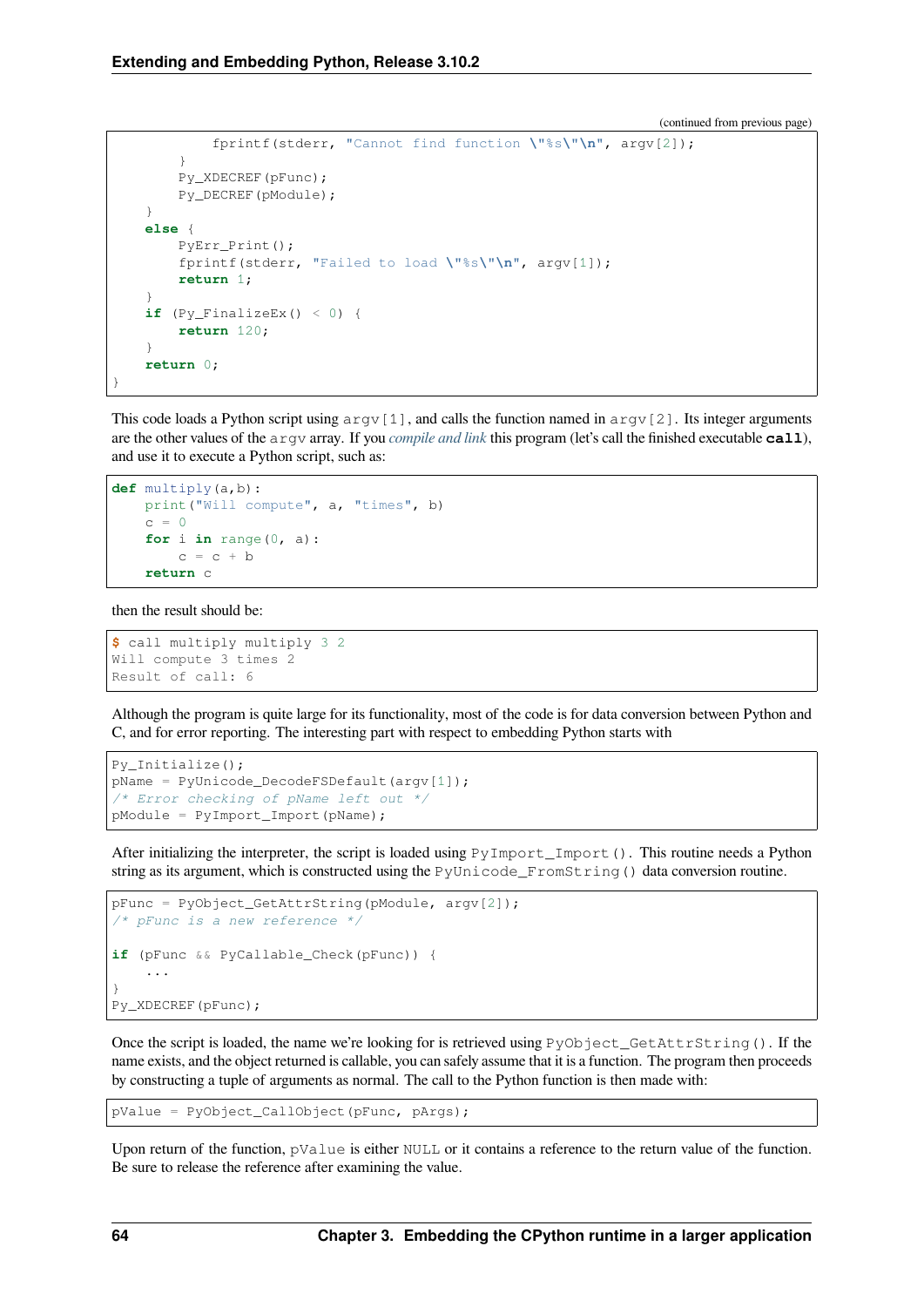#### **3.1.4 Extending Embedded Python**

Until now, the embedded Python interpreter had no access to functionality from the application itself. The Python API allows this by extending the embedded interpreter. That is, the embedded interpreter gets extended with routines provided by the application. While it sounds complex, it is not so bad. Simply forget for a while that the application starts the Python interpreter. Instead, consider the application to be a set of subroutines, and write some glue code that gives Python access to those routines, just like you would write a normal Python extension. For example:

```
static int numargs=0;
/* Return the number of arguments of the application command line */
static PyObject*
emb numargs(PyObject *self, PyObject *args)
{
    if(!PyArg_ParseTuple(args, ":numargs"))
       return NULL;
    return PyLong_FromLong(numargs);
}
static PyMethodDef EmbMethods[] = {
   {"numargs", emb_numargs, METH_VARARGS,
     "Return the number of arguments received by the process."},
    {NULL, NULL, 0, NULL}
};
static PyModuleDef EmbModule = {
   PyModuleDef_HEAD_INIT, "emb", NULL, -1, EmbMethods,
   NULL, NULL, NULL, NULL
};
static PyObject*
PyInit_emb(void)
{
    return PyModule_Create(&EmbModule);
}
```
Insert the above code just above the main() function. Also, insert the following two statements before the call to Py\_Initialize():

numargs =  $\arcc$ : PyImport\_AppendInittab("emb", &PyInit\_emb);

These two lines initialize the numargs variable, and make the emb.numargs() function accessible to the embedded Python interpreter. With these extensions, the Python script can do things like

```
import emb
print("Number of arguments", emb.numargs())
```
In a real application, the methods will expose an API of the application to Python.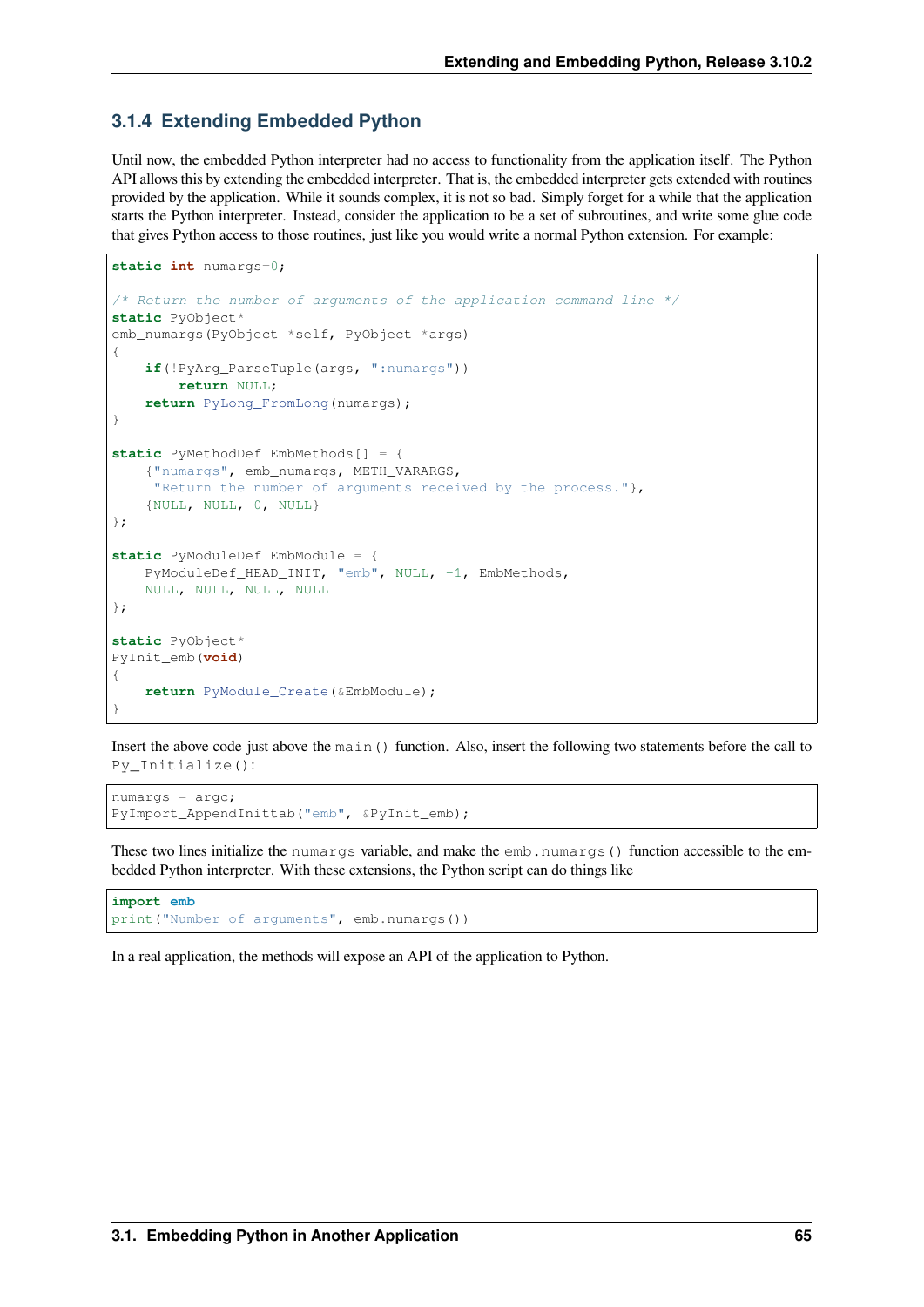### **3.1.5 Embedding Python in C++**

It is also possible to embed Python in a C++ program; precisely how this is done will depend on the details of the C++ system used; in general you will need to write the main program in C++, and use the C++ compiler to compile and link your program. There is no need to recompile Python itself using C++.

### <span id="page-69-0"></span>**3.1.6 Compiling and Linking under Unix-like systems**

It is not necessarily trivial to find the right flags to pass to your compiler (and linker) in order to embed the Python interpreter into your application, particularly because Python needs to load library modules implemented as C dynamic extensions (.so files) linked against it.

To find out the required compiler and linker flags, you can execute the python*X.Y*-config script which is generated as part of the installation process (a python3-config script may also be available). This script has several options, of which the following will be directly useful to you:

• pythonX.Y-config --cflags will give you the recommended flags when compiling:

```
$ /opt/bin/python3.4-config --cflags
-I/opt/include/python3.4m -I/opt/include/python3.4m -DNDEBUG -g -fwrapv -O3 -
,→Wall -Wstrict-prototypes
```
• pythonX.Y-config --ldflags will give you the recommended flags when linking:

```
$ /opt/bin/python3.4-config --ldflags
-L/opt/lib/python3.4/config-3.4m -lpthread -ldl -lutil -lm -lpython3.4m -
,→Xlinker -export-dynamic
```
**Note:** To avoid confusion between several Python installations (and especially between the system Python and your own compiled Python), it is recommended that you use the absolute path to python*X.Y*-config, as in the above example.

If this procedure doesn't work for you (it is not guaranteed to work for all Unix-like platforms; however, we welcome bug reports) you will have to read your system's documentation about dynamic linking and/or examine Python's Makefile (use sysconfig.get\_makefile\_filename() to find its location) and compilation options. In this case, the sysconfig module is a useful tool to programmatically extract the configuration values that you will want to combine together. For example:

```
>>> import sysconfig
>>> sysconfig.get_config_var('LIBS')
'-lpthread -ldl -lutil'
>>> sysconfig.get_config_var('LINKFORSHARED')
'-Xlinker -export-dynamic'
```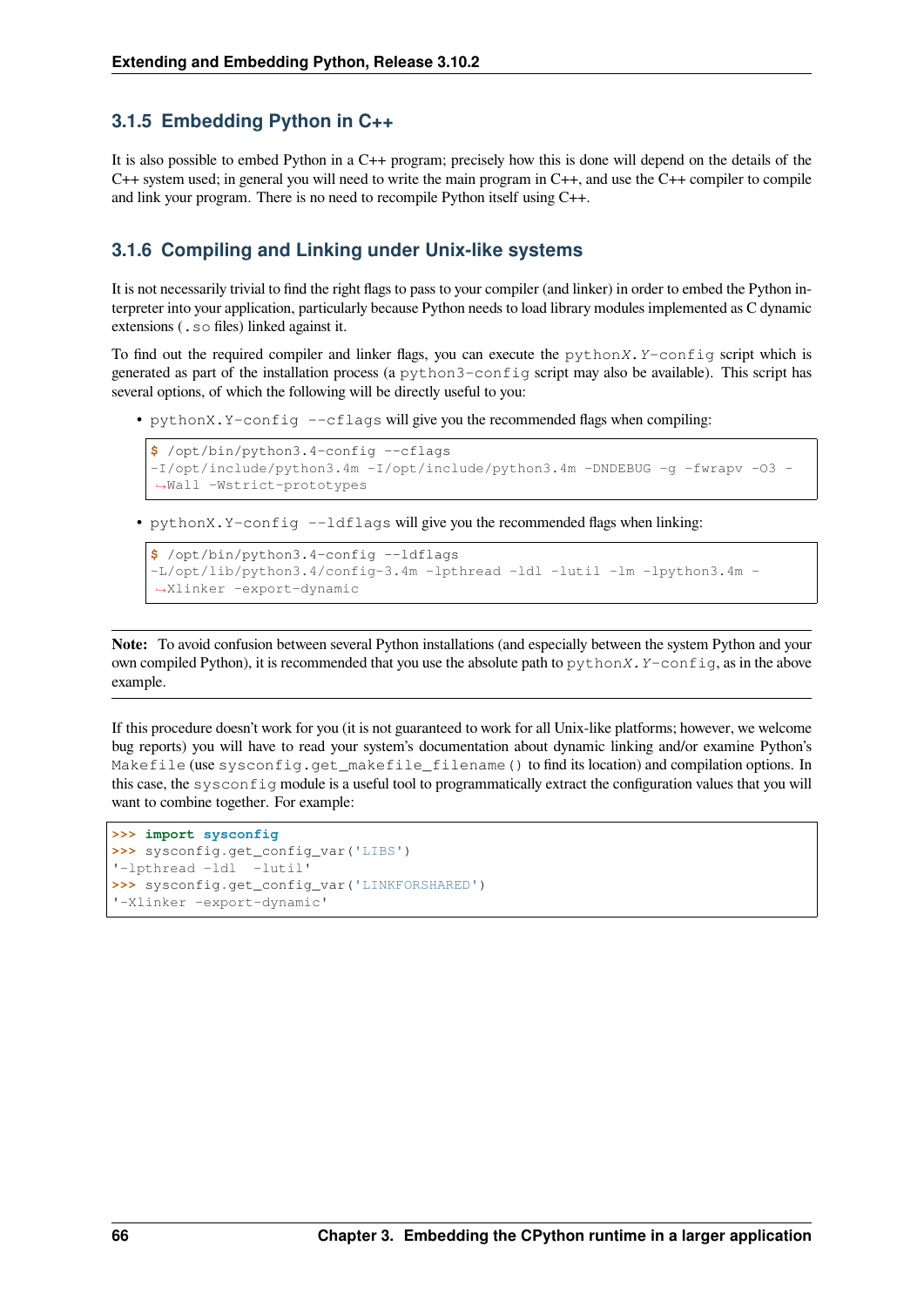**A**

# **GLOSSARY**

- **>>>** The default Python prompt of the interactive shell. Often seen for code examples which can be executed interactively in the interpreter.
- **...** Can refer to:
	- The default Python prompt of the interactive shell when entering the code for an indented code block, when within a pair of matching left and right delimiters (parentheses, square brackets, curly braces or triple quotes), or after specifying a decorator.
	- The Ellipsis built-in constant.
- **2to3** A tool that tries to convert Python 2.x code to Python 3.x code by handling most of the incompatibilities which can be detected by parsing the source and traversing the parse tree.

2to3 is available in the standard library as lib2to3; a standalone entry point is provided as Tools/ scripts/2to3. See 2to3-reference.

- **abstract base class** Abstract base classes complement *duck-typing* by providing a way to define interfaces when other techniques like hasattr() would be clumsy or subtly wrong (for example with magic methods). ABCs introduce virtual subclasses, which are classes that don't inherit from a class but are still recognized by isinstance() and issubclass(); see the abc module documentation. Python comes with many built-in ABCs for data structures (in the collec[tions.abc](#page-73-1) module), numbers (in the numbers module), streams (in the io module), import finders and loaders (in the importlib.abc module). You can create your own ABCs with the abc module.
- **annotation** A label associated with a variable, a class attribute or a function parameter or return value, used by convention as a *type hint*.

Annotations of local variables cannot be accessed at runtime, but annotations of global variables, class attributes, and functions are stored in the \_\_annotations\_\_ special attribute of modules, classes, and functions, respectiv[ely.](#page-81-0)

See *variable annotation*, *function annotation*, **PEP 484** and **PEP 526**, which describe this functionality. Also see annotations-howto for best practices on working with annotations.

**argument** A value passed to a *function* (or *method*) when calling the function. There are two kinds of argument:

• *[keyword argument](#page-82-0)*: [an argument preced](#page-74-1)[ed by an id](https://www.python.org/dev/peps/pep-0484)enti[fier \(e.g.](https://www.python.org/dev/peps/pep-0526) name=) in a function call or passed as a value in a dictionary preceded by  $*$ . For example, 3 and 5 are both keyword arguments in the following calls to complex[\(\)](#page-74-2):

```
complex(real=3, imag=5)
complex(**{'real': 3, 'imag': 5})
```
• *positional argument*: an argument that is not a keyword argument. Positional arguments can appear at the beginning of an argument list and/or be passed as elements of an *iterable* preceded by \*. For example, 3 and 5 are both positional arguments in the following calls:

```
complex(3, 5)
complex(*(3, 5))
```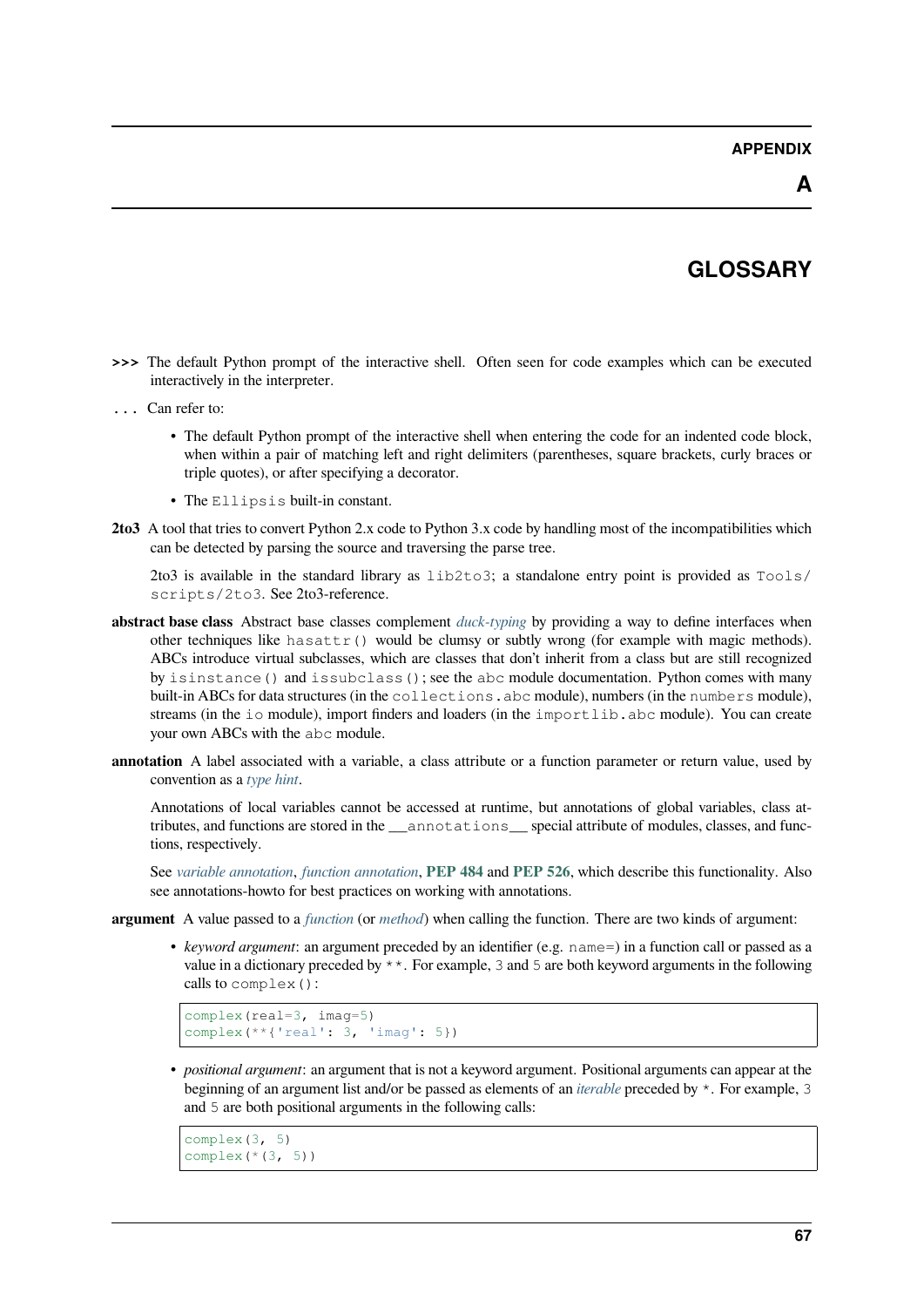Arguments are assigned to the named local variables in a function body. See the calls section for the rules governing this assignment. Syntactically, any expression can be used to represent an argument; the evaluated value is assigned to the local variable.

See also the *parameter* glossary entry, the FAQ question on the difference between arguments and parameters, and **PEP 362**.

- **asynchronous context manager** An object which controls the environment seen in an async with statement by defining \_\_[aenter\\_](#page-78-0)\_() and \_\_aexit\_\_() methods. Introduced by **PEP 492**.
- **asynchro[nous gene](https://www.python.org/dev/peps/pep-0362)rator** A function which returns an *asynchronous generator iterator*. It looks like a coroutine function defined with async def except that it contains yield expressions for producing a series of values usable in an async for loop.

<span id="page-71-1"></span>Usually refers to an asynchronous generator function, but may refer to an *[asynchro](https://www.python.org/dev/peps/pep-0492)nous generator iterator* in some contexts. In cases where the intended meani[ng isn't clear, using the full terms](#page-71-0) avoids ambiguity.

An asynchronous generator function may contain await expressions as well as async for, and async with statements.

**asynchronous generator iterator** An object created by a *asynchronous generator* function.

This is an *asynchronous iterator* which when called using the \_\_anext\_\_() method returns an awaitable object which will execute the body of the asynchronous generator function until the next yield expression.

<span id="page-71-0"></span>Each yield temporarily suspends processing, reme[mbering the location exe](#page-71-1)cution state (including local variables and [pending try-statements](#page-71-2)). When the *asynchronous generator iterator* effectively resumes with another awaitable returned by \_\_anext\_\_(), it picks up where it left off. See **PEP 492** and **PEP 525**.

- **asynchronous iterable** An object, that can be used in an async for statement. Must return an *asynchronous iterator* from its \_\_aiter\_\_() method. Introduced by **PEP 492**.
- **asynchronous iterator** An object that implements the \_\_aiter\_() [and](https://www.python.org/dev/peps/pep-0492) \_\_anext\_() methods. \_\_anext\_\_ must return an *awaitable* object. async for resolves the awaitables returned by an asynchronous iterator's \_\_anext\_\_() method until [it raises](https://www.python.org/dev/peps/pep-0492) a StopAsyncIteration [exception.](#page-71-2) [Introdu](#page-71-2)ced by **PEP 492**.
- <span id="page-71-2"></span>**attribute** A value associated with an object which is referenced by name using dotted expressions. For example, if an object *o* has an attribute *a* it [would be r](#page-71-3)eferenced as *o.a*.
- **awaitable** An obje[ct that can](https://www.python.org/dev/peps/pep-0492) be used in an await expression. Can be a *coroutine* or an object with an \_\_await\_\_() method. See also **PEP 492**.
- **BDFL** Benevolent Dictator For Life, a.k.a. Guido van Rossum, Python's creator.
- <span id="page-71-3"></span>**binary file** A *file object* able to read and write *bytes-like objects*. Examples of bina[ry files ar](#page-72-1)e files opened in binary mode ('rb', 'wb' or 'rb+'), [sys.std](https://www.python.org/dev/peps/pep-0492)in.buffer, sys.stdout.buffer, and instances of io. BytesIO and gzip.GzipFile.

Seealso *[text file](#page-73-2)* for a file object able to r[ead and write](#page-71-4)  $str$  objects.

**borrowed reference** In Python's C API, a borrowed reference is a reference to an object. It does not modify the object reference count. It becomes a dangling pointer if the object is destroyed. For example, a garbage collectio[n can re](#page-81-1)move the last *strong reference* to the object and so destroy it.

<span id="page-71-5"></span>Calling Py\_INCREF() on the *borrowed reference* is recommended to convert it to a *strong reference* inplace, except when the object cannot be destroyed before the last usage of the borrowed reference. The Py\_NewRef() function can [be used to creat](#page-81-2)e a new *strong reference*.

**bytes-like object** An object that supports the bufferobjects and can export a C-*contiguous* buffer. This includes all bytes, bytearray, and array. array objects, as well as many common memoryview [objects. By](#page-81-2)teslike objects can be used for various operations that w[ork with binary d](#page-81-2)ata; these include compression, saving to a binary file, and sending over a socket.

<span id="page-71-4"></span>Some operations need the binary data to be mutable. The documentat[ion often r](#page-72-2)efers to these as "readwrite bytes-like objects". Example mutable buffer objects include bytearray and a memoryview of a bytearray. Other operations require the binary data to be stored in immutable objects ("read-only byteslike objects"); examples of these include bytes and a memoryview of a bytes object.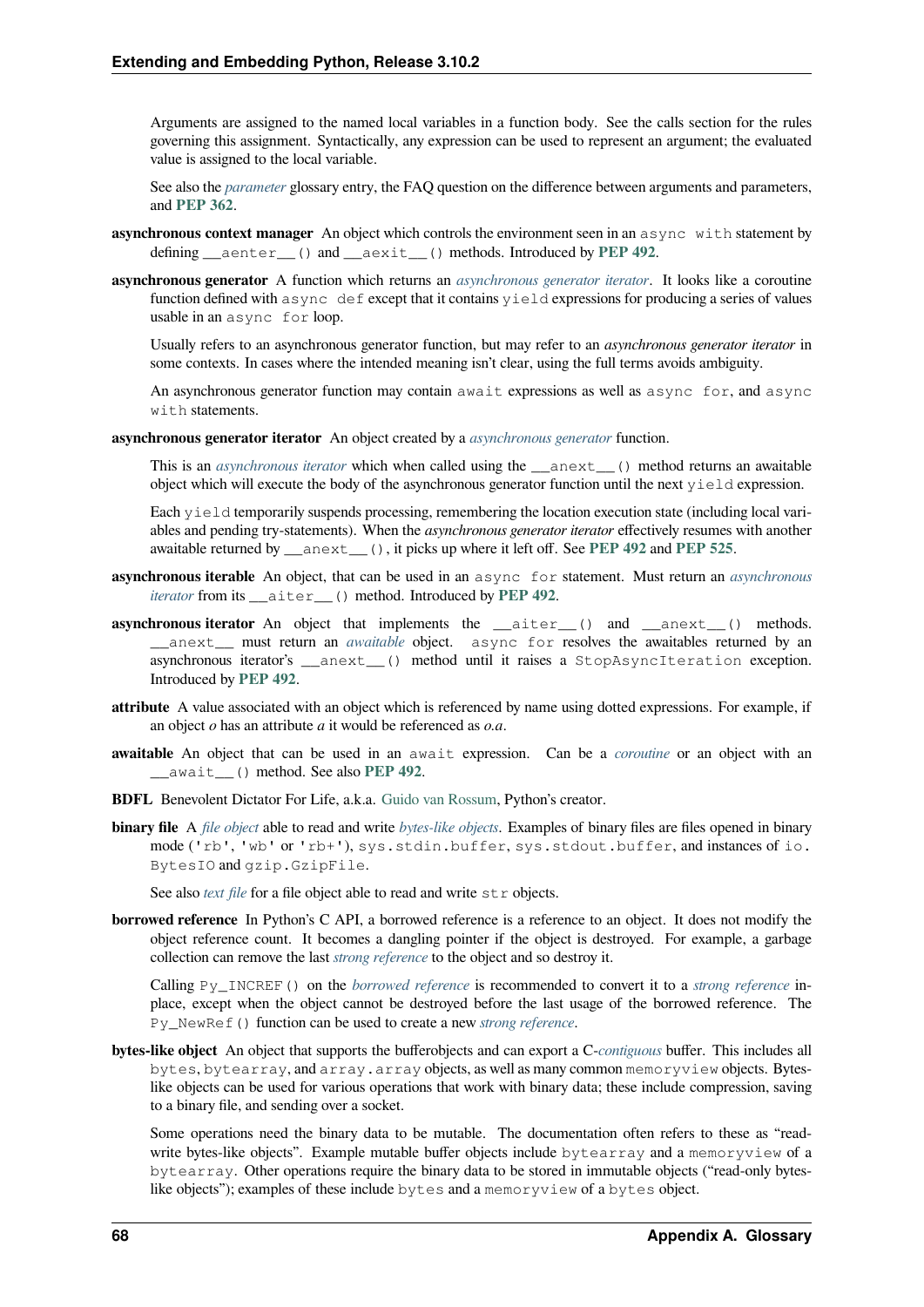<span id="page-72-2"></span>**bytecode** Python source code is compiled into bytecode, the internal representation of a Python program in the CPython interpreter. The bytecode is also cached in  $.pyc$  files so that executing the same file is faster the second time (recompilation from source to bytecode can be avoided). This "intermediate language" is said to run on a *virtual machine* that executes the machine code corresponding to each bytecode. Do note that bytecodes are not expected to work between different Python virtual machines, nor to be stable between Python releases.

<span id="page-72-1"></span>A list of byt[ecode instruction](#page-82-0)s can be found in the documentation for the dis module.

- **callback** A subroutine function which is passed as an argument to be executed at some point in the future.
- **class** A template for creating user-defined objects. Class definitions normally contain method definitions which operate on instances of the class.
- **class variable** A variable defined in a class and intended to be modified only at class level (i.e., not in an instance of the class).
- **coercion** The implicit conversion of an instance of one type to another during an operation which involves two arguments of the same type. For example, int (3.15) converts the floating point number to the integer 3, but in 3+4.5, each argument is of a different type (one int, one float), and both must be converted to the same type before they can be added or it will raise a TypeError. Without coercion, all arguments of even compatible types would have to be normalized to the same value by the programmer, e.g.,  $f$ loat (3)+4.5 rather than just  $3+4$ . 5.
- **complex number** An extension of the familiar real number system in which all numbers are expressed as a sum of a real part and an imaginary part. Imaginary numbers are real multiples of the imaginary unit (the square root of  $-1$ ), often written i in mathematics or  $\dot{\tau}$  in engineering. Python has built-in support for complex numbers, which are written with this latter notation; the imaginary part is written with a j suffix, e.g.,  $3+1$ j. To get access to complex equivalents of the math module, use cmath. Use of complex numbers is a fairly advanced mathematical feature. If you're not aware of a need for them, it's almost certain you can safely ignore them.
- **context manager** An object which controls the environment seen in a with statement by defining \_\_enter\_\_() and \_\_exit\_\_() methods. See **PEP 343**.
- **context variable** A variable which can have different values depending on its context. This is similar to Thread-Local Storage in which each execution thread may have a different value for a variable. However, with context variables, there may be several contexts in one execution thread and the main usage for context variables is to keep track of variables in concurr[ent asynch](https://www.python.org/dev/peps/pep-0343)ronous tasks. See contextvars.
- **contiguous** A buffer is considered contiguous exactly if it is either *C-contiguous* or *Fortran contiguous*. Zerodimensional buffers are C and Fortran contiguous. In one-dimensional arrays, the items must be laid out in memory next to each other, in order of increasing indexes starting from zero. In multidimensional C-contiguous arrays, the last index varies the fastest when visiting items in order of memory address. However, in Fortran contiguous arrays, the first index varies the fastest.
- **coroutine** Coroutines are a more generalized form of subroutines. Subroutines are entered at one point and exited at another point. Coroutines can be entered, exited, and resumed at many different points. They can be implemented with the async def statement. See also **PEP 492**.
- <span id="page-72-0"></span>**coroutine function** A function which returns a *coroutine* object. A coroutine function may be defined with the async def statement, and may contain await, async for, and async with keywords. These were introduced by **PEP 492**.
- **CPython** The canonical implementation of the Python progr[amming la](https://www.python.org/dev/peps/pep-0492)nguage, as distributed on python.org. The term "CPython" is used when necessaryt[o distingu](#page-72-0)ish this implementation from others such as Jython or IronPython.
- **decorator** A functi[on returnin](https://www.python.org/dev/peps/pep-0492)g another function, usually applied as a function transformation using the [@wrap](https://www.python.org)per syntax. Common examples for decorators are classmethod() and staticmethod().

The decorator syntax is merely syntactic sugar, the following two function definitions are semantically equivalent:

**def** f(arg): ...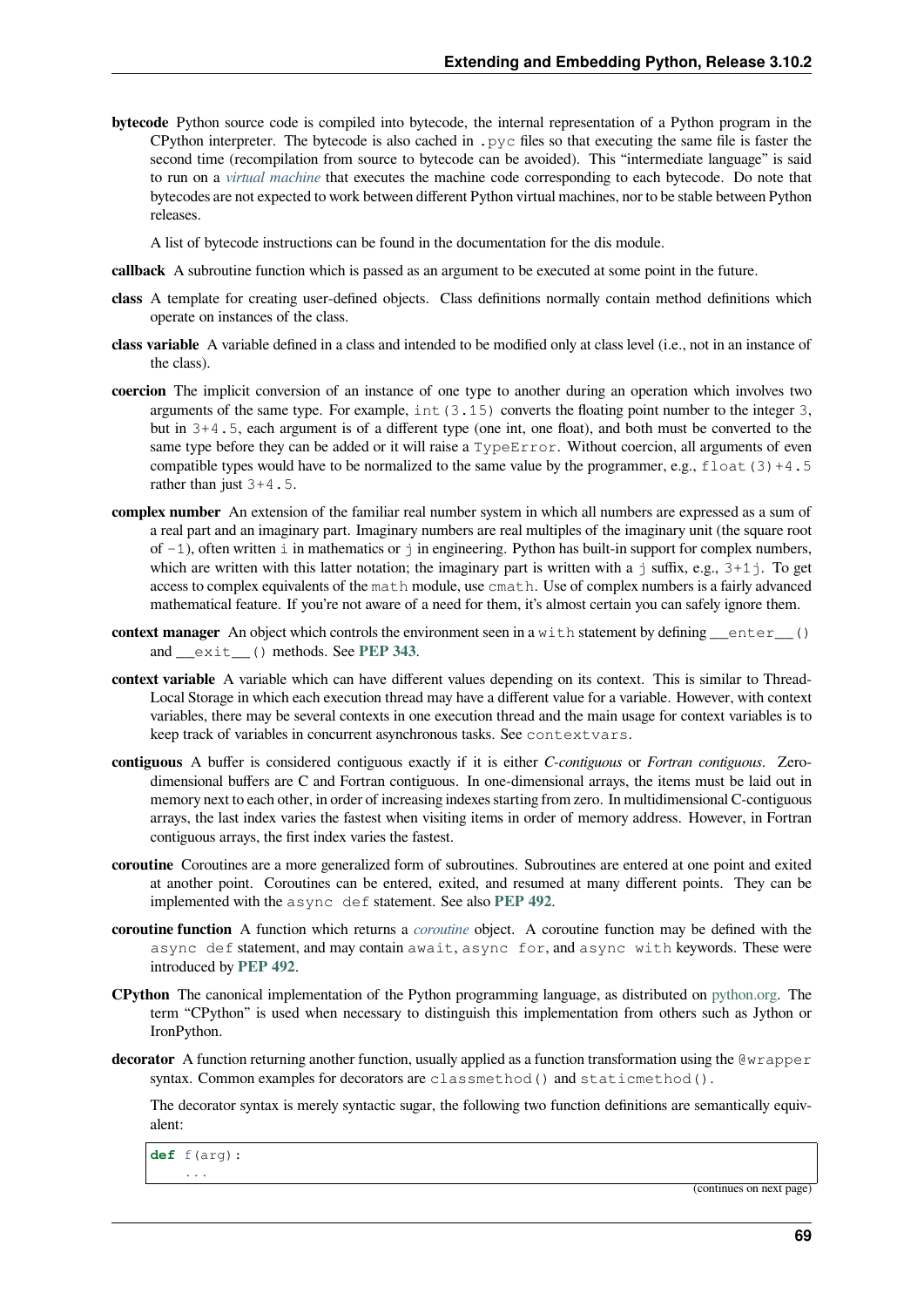```
f =staticmethod(f)
@staticmethod
def f(arg):
    ...
```
The same concept exists for classes, but is less commonly used there. See the documentation for function definitions and class definitions for more about decorators.

descriptor Any object which defines the methods \_get\_(), \_set\_(), or \_delete\_(). When a class attribute is a descriptor, its special binding behavior is triggered upon attribute lookup. Normally, using *a.b* to get, set or delete an attribute looks up the object named *b* in the class dictionary for *a*, but if *b* is a descriptor, the respective descriptor method gets called. Understanding descriptors is a key to a deep understanding of Python because they are the basis for many features including functions, methods, properties, class methods, static methods, and reference to super classes.

For more information about descriptors' methods, see descriptors or the Descriptor How To Guide.

- **dictionary** An associative array, where arbitrary keys are mapped to values. The keys can be any object with \_\_hash\_\_() and \_\_eq\_\_() methods. Called a hash in Perl.
- **dictionary comprehension** A compact way to process all or part of the elements in an iterable and return a dictionary with the results. results =  $\{n: n * * 2 \text{ for } n \text{ in } range(10)\}$  generates a dictionary containing key n mapped to value  $n \times 2$ . See comprehensions.
- dictionary view The objects returned from dict.keys(), dict.values(), and dict.items() are called dictionary views. They provide a dynamic view on the dictionary's entries, which means that when the dictionary changes, the view reflects these changes. To force the dictionary view to become a full list use list(dictview). See dict-views.
- **docstring** A string literal which appears as the first expression in a class, function or module. While ignored when the suite is executed, it is recognized by the compiler and put into the  $\_\text{doc}\_\text{attribute}$  attribute of the enclosing class, function or module. Since it is available via introspection, it is the canonical place for documentation of the object.
- **duck-typing** A programming style which does not look at an object's type to determine if it has the right interface; instead, the method or attribute is simply called or used ("If it looks like a duck and quacks like a duck, it must be a duck.") By emphasizing interfaces rather than specific types, well-designed code improves its flexibility by allowing polymorphic substitution. Duck-typing avoids tests using type() or isinstance(). (Note, however, that duck-typing can be complemented with *abstract base classes*.) Instead, it typically employs hasattr() tests or *EAFP* programming.
- **EAFP** Easier to ask for forgiveness than permission. This common Python coding style assumes the existence of valid keys or attributes and catches exceptions if the assumption proves false. This clean and fast style is characterized by the presence of many try and except [statements. The tec](#page-70-0)hnique contrasts with the *LBYL* style common to man[y other](#page-73-0) languages such as C.
- <span id="page-73-0"></span>**expression** A piece of syntax which can be evaluated to some value. In other words, an expression is an accumulation of expression elements like literals, names, attribute access, operators or function calls which all return a value. In contrast to many other languages, not all language constructs are expressions. There are also *state[ment](#page-77-0)*s which cannot be used as expressions, such as while. Assignments are also statements, not expressions.

<span id="page-73-2"></span>**extension module** A module written in C or C++, using Python's C API to interact with the core and with user code.

- **f-string** String literals prefixed with 'f' or 'F' are commonly called "f-strings" which is short for form[atted string](#page-81-0) literals. See also **PEP 498**.
- **file object** An object exposing a file-oriented API (with methods such as read() or write()) to an underlying resource. Depending on the way it was created, a file object can mediate access to a real on-disk file or to another type of storage or communication device (for example standard input/output, in-memory buffers, sockets, pipes, etc.). File [objects ar](https://www.python.org/dev/peps/pep-0498)e also called *file-like objects* or *streams*.

<span id="page-73-1"></span>There are actually three categories of file objects: raw *binary files*, buffered *binary files* and *text files*. Their interfaces are defined in the io module. The canonical way to create a file object is by using the open ()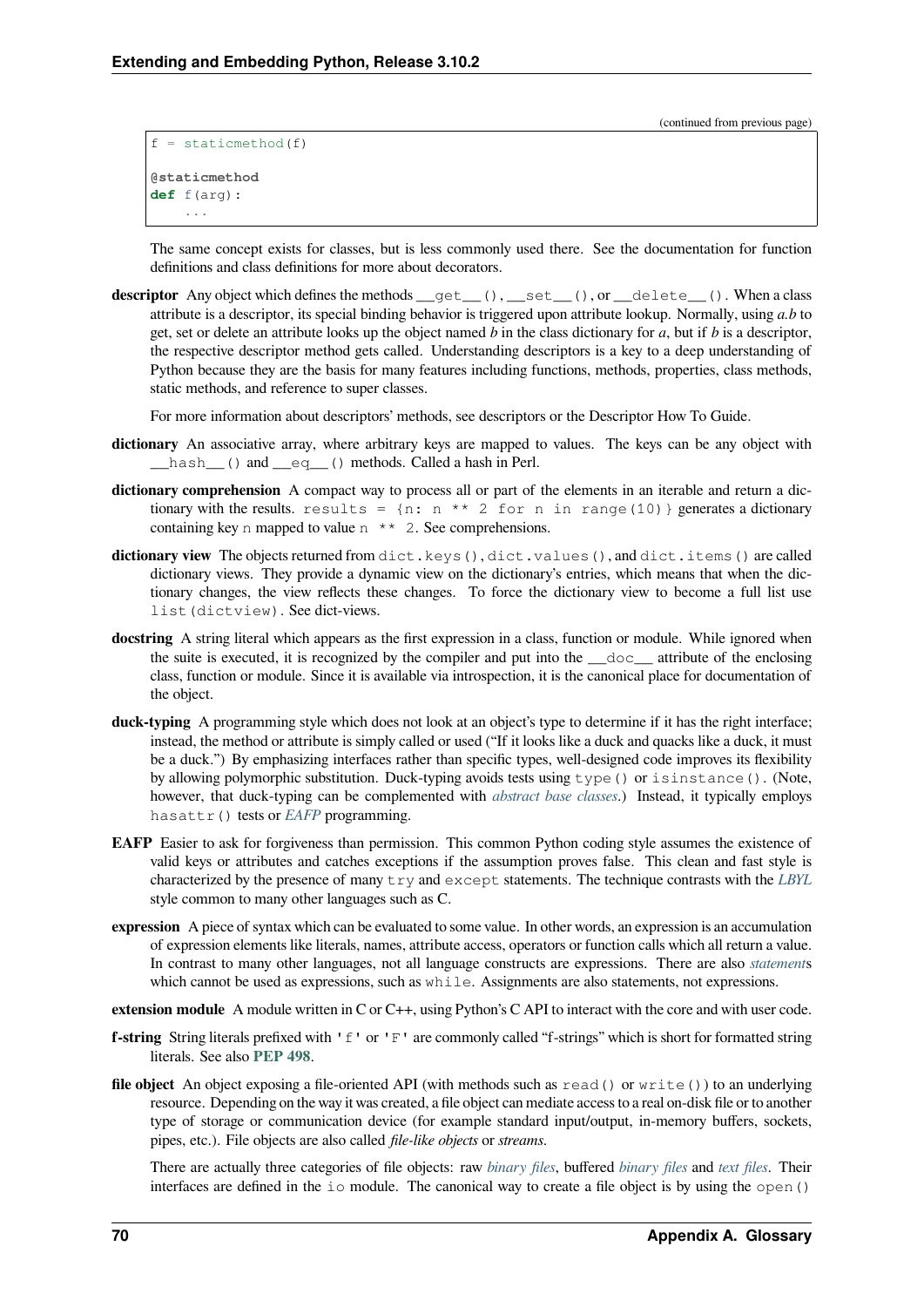function.

#### <span id="page-74-7"></span>**file-like object** A synonym for *file object*.

**filesystem encoding and error handler** Encoding and error handler used by Python to decode bytes from the operating system and encode Unicode to the operating system.

The filesystem encoding [must guara](#page-73-1)ntee to successfully decode all bytes below 128. If the file system encoding fails to provide this guarantee, API functions can raise UnicodeError.

<span id="page-74-0"></span>The sys.getfilesystemencoding() and sys.getfilesystemencodeerrors() functions can be used to get the filesystem encoding and error handler.

The *filesystem encoding and error handler* are configured at Python startup by the PyConfig\_Read() function: see filesystem\_encoding and filesystem\_errors members of PyConfig.

See also the *locale encoding*.

**finder** An [object that tries to find the](#page-74-0) *loader* for a module that is being imported.

Since Python 3.3, there are two types of finder: *meta path finders* for use with sys.meta\_path, and *path entry finders* [for use with](#page-77-1) sys.path\_hooks.

<span id="page-74-2"></span>See **PEP 302**, **PEP 420** and **P[EP 451](#page-77-2)** for much more detail.

- **floor division** Mathematical division that rounds dow[n to nearest integ](#page-77-3)er. The floor division operator is //. [For](#page-79-0) [example, the](#page-79-0) expression 11 // 4 evaluates to 2 in contrast to the 2.75 returned by float true division. Note that  $(-11)$  [// 4](https://www.python.org/dev/peps/pep-0420) is  $-3$  be[cause that](https://www.python.org/dev/peps/pep-0451) is  $-2.75$  rounded *downward*. See PEP 238.
- **function** A series of statements which returns some value to a caller. It can also be passed zero or more *arguments* which may be used in the execution of the body. See also *parameter*, *method*, and the function section.
- **function annotation** An *annotation* of a function parameter or return value.

<span id="page-74-5"></span>Function annotations are usually used for *type hints*: for example, this function is expected to tak[e two](#page-70-1) int arguments and is also expected to have an int return val[ue:](#page-78-0)

<span id="page-74-6"></span>**def** sum\_two\_nu[mbers\(a:](#page-70-2) int, b: int) -> int: **return** a + b

Function annotation syntax is explained in section function.

See *variable annotation* and **PEP 484**, which describe this functionality. Also see annotations-howto for best practices on working with annotations.

**\_\_future\_\_** A future statement, from \_\_future\_\_ import <feature>, directs the compiler to compile the current module using syntax or semantics that will become standard in a future release of Python. The \_\_[future\\_\\_](#page-82-1) module doc[uments the](https://www.python.org/dev/peps/pep-0484) possible values of *feature*. By importing this module and evaluating its variables, you can see when a new feature was first added to the language and when it will (or did) become the default:

```
>>> import future
>>> __future__.division
_Feature((2, 2, 0, 'alpha', 2), (3, 0, 0, 'alpha', 0), 8192)
```
- **garbage collection** The process of freeing memory when it is not used anymore. Python performs garbage collection via reference counting and a cyclic garbage collector that is able to detect and break reference cycles. The garbage collector can be controlled using the gc module.
- **generator** A function which returns a *generator iterator*. It looks like a normal function except that it contains yield expressions for producing a series of values usable in a for-loop or that can be retrieved one at a time with the next() function.

<span id="page-74-4"></span><span id="page-74-3"></span>Usually refers to a generator function, but may refer to a *generator iterator* in some contexts. In cases where the intended meaning isn't clear[, using the full ter](#page-74-1)ms avoids ambiguity.

<span id="page-74-1"></span>**generator iterator** An object created by a *generator* function.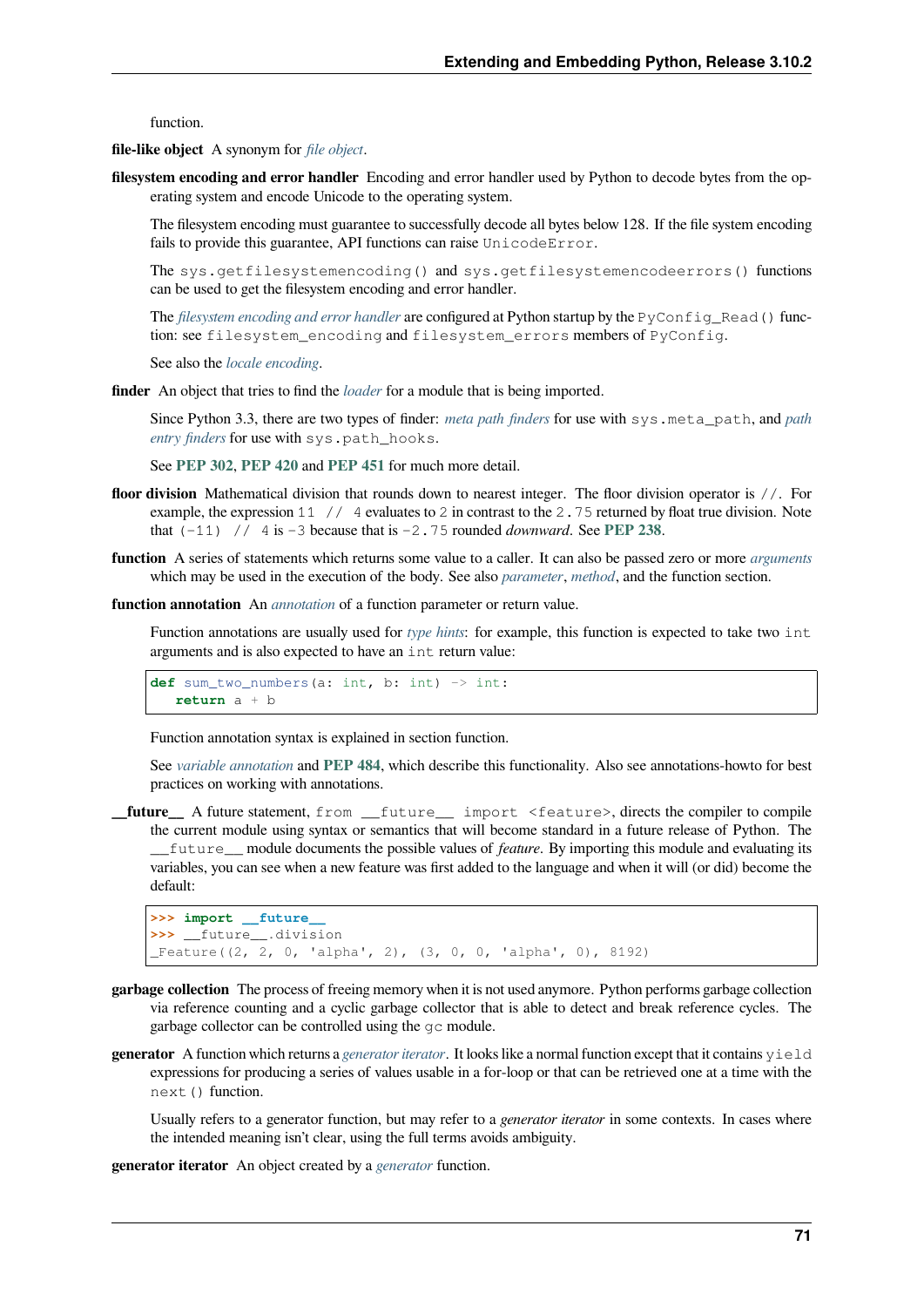<span id="page-75-4"></span>Each yield temporarily suspends processing, remembering the location execution state (including local variables and pending try-statements). When the *generator iterator* resumes, it picks up where it left off (in contrast to functions which start fresh on every invocation).

**generator expression** An expression that returns an iterator. It looks like a normal expression followed by a for clause defining a loop variable, range, and an optional if clause. The combined expression generates values for an enclosing function:

**>>>** sum(i\*i **for** i **in** range(10)) *# sum of squares 0, 1, 4, ... 81* 285

**generic function** A function composed of multiple functions implementing the same operation for different types. Which implementation should be used during a call is determined by the dispatch algorithm.

<span id="page-75-3"></span>See also the *single dispatch* glossary entry, the functools.singledispatch() decorator, and **PEP 443**.

**generic type** A *type* that can be parameterized; typically a container class such as list or dict. Used for *type hints* and *an[notations](#page-81-2)*.

[For](https://www.python.org/dev/peps/pep-0443) more details, see generic alias types, **PEP 483**, **PEP 484**, **PEP 585**, and the typing module.

- **GIL** See *global [inter](#page-81-3)preter lock*.
- **globa[l inte](#page-81-4)rpr[eter lock](#page-70-2)** The mechanism used by the *CPython* interpreter to assure that only one thread executes Python *bytecode* at a time. This simplifie[s the CPyt](https://www.python.org/dev/peps/pep-0483)[hon implem](https://www.python.org/dev/peps/pep-0484)[entation b](https://www.python.org/dev/peps/pep-0585)y making the object model (including critical built-in types such as dict) implicitly safe against concurrent access. Locking the entire interpreter ma[kes it easier for the int](#page-75-0)erpreter to be multi-threaded, at the expense of much of the parallelism afforded by multi-processor machines.

<span id="page-75-0"></span>Howev[er, some e](#page-72-1)xtension modules, either standard or third-party, are designed so as to release the GIL when doing computationally-intensive tasks such as compression or hashing. Also, the GIL is always released when doing I/O.

Past efforts to create a "free-threaded" interpreter (one which locks shared data at a much finer granularity) have not been successful because performance suffered in the common single-processor case. It is believed that overcoming this performance issue would make the implementation much more complicated and therefore costlier to maintain.

- **hash-based pyc** A bytecode cache file that uses the hash rather than the last-modified time of the corresponding source file to determine its validity. See pyc-invalidation.
- **hashable** An object is *hashable* if it has a hash value which never changes during its lifetime (it needs a  $_{\text{hash}}$  () method), and can be compared to other objects (it needs an  $_{\text{seq}}$  () method). Hashable objects which compare equal must have the same hash value.

Hashability makes an object usable as a dictionary key and a set member, because these data structures use the hash value internally.

Most of Python's immutable built-in objects are hashable; mutable containers (such as lists or dictionaries) are not; immutable containers (such as tuples and frozensets) are only hashable if their elements are hashable. Objects which are instances of user-defined classes are hashable by default. They all compare unequal (except with themselves), and their hash value is derived from their  $id()$ .

- **IDLE** An Integrated Development Environment for Python. IDLE is a basic editor and interpreter environment which ships with the standard distribution of Python.
- **immutable** An object with a fixed value. Immutable objects include numbers, strings and tuples. Such an object cannot be altered. A new object has to be created if a different value has to be stored. They play an important role in places where a constant hash value is needed, for example as a key in a dictionary.
- <span id="page-75-1"></span>**import path** A list of locations (or *path entries*) that are searched by the *path based finder* for modules to import. During import, this list of locations usually comes from sys.path, but for subpackages it may also come from the parent package's \_\_path\_\_ attribute.
- <span id="page-75-2"></span>**importing** The process by which P[ython code i](#page-79-1)n one module is made ava[ilable to Python co](#page-79-2)de in another module.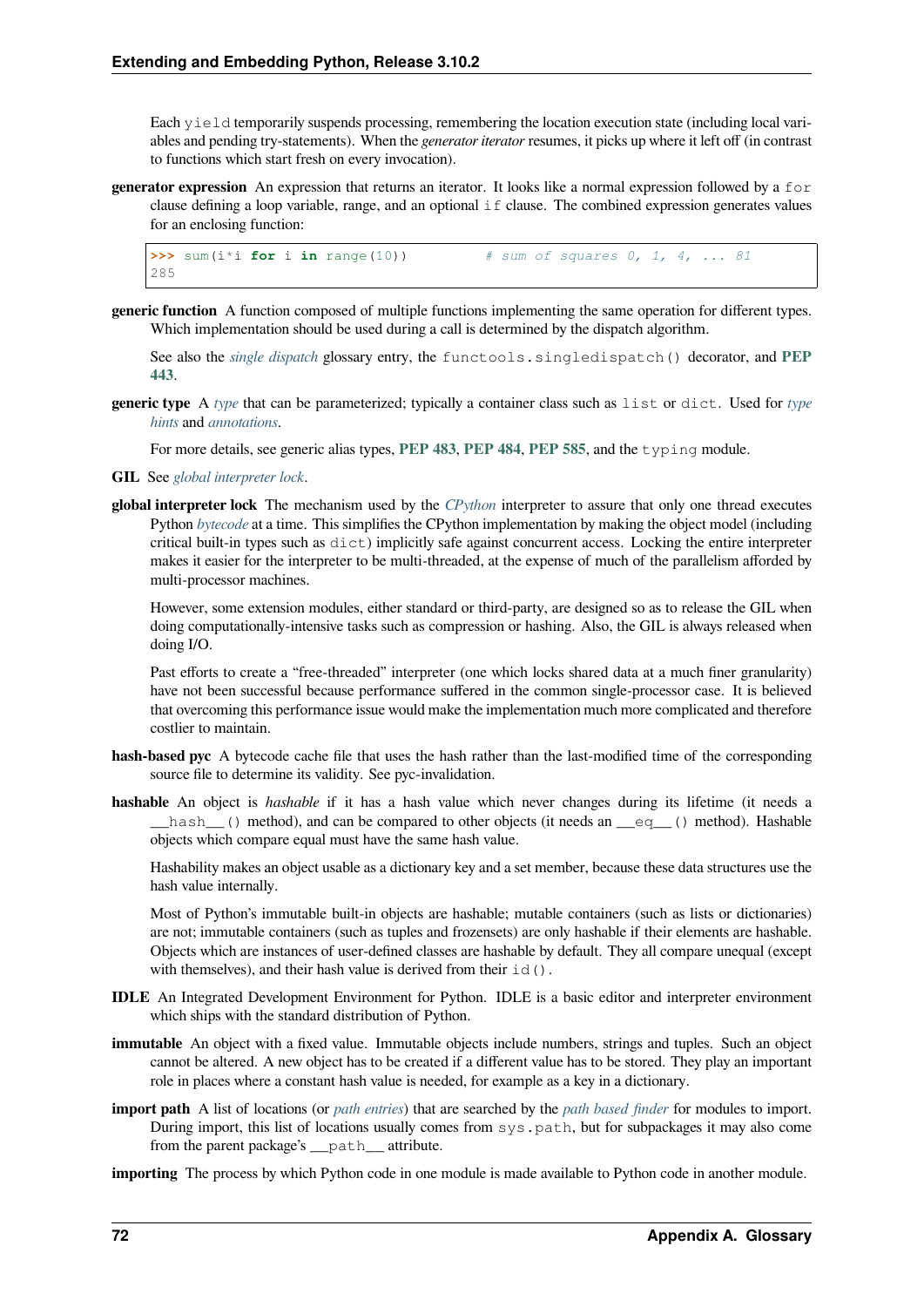<span id="page-76-3"></span>**importer** An object that both finds and loads a module; both a *finder* and *loader* object.

- **interactive** Python has an interactive interpreter which means you can enter statements and expressions at the interpreter prompt, immediately execute them and see their results. Just launch python with no arguments (possibly by selecting it from your computer's main men[u\). It i](#page-74-2)s av[ery pow](#page-77-2)erful way to test out new ideas or inspect modules and packages (remember help $(x)$ ).
- <span id="page-76-0"></span>**interpreted** Python is an interpreted language, as opposed to a compiled one, though the distinction can be blurry because of the presence of the bytecode compiler. This means that source files can be run directly without explicitly creating an executable which is then run. Interpreted languages typically have a shorter development/debug cycle than compiled ones, though their programs generally also run more slowly. See also *interactive*.
- **interpreter shutdown** When asked to shut down, the Python interpreter enters a special phase where it gradually releases all allocated resources, such as modules and various critical internal structures. It also makes several calls to the *garbage collector*. This can trigger the execution of code in user-defined destructors or weakref callbacks. Code executed during the shutdown phase can encounter various exceptions [as the res](#page-76-0)ources it relies on may not function anymore (common examples are library modules or the warnings machinery).

Themain r[eason for interpret](#page-74-3)er shutdown is that the \_\_main\_\_ module or the script being run has finished executing.

**iterable** An object capable of returning its members one at a time. Examples of iterables include all sequence types (such as list, str, and tuple) and some non-sequence types like dict, *file objects*, and objects of any classes you define with an \_\_iter\_\_() method or with a \_\_getitem\_\_() method that implements *Sequence* semantics.

<span id="page-76-2"></span>Iterables can be used in a for loop and in many other places where a sequence is needed ( $z$ ip(), map(), ...). When an iterable object is passed as an argument to the built-in function  $\text{iter}($ )[, it ret](#page-73-1)urns an iterator for the object. This iterator is good for one pass over the set of values. When using iterables, it is usually not [necessary](#page-80-0) to call iter() or deal with iterator objects yourself. The for statement does that automatically for you, creating a temporary unnamed variable to hold the iterator for the duration of the loop. See also *iterator*, *sequence*, and *generator*.

<span id="page-76-1"></span>**iterator** An object representing a stream of data. Repeated calls to the iterator's \_next\_() method (or passing it to the built-in function  $next()$  return successive items in the stream. When no more data are available a StopIteration exception is raised instead. At this point, the iterator object is exhausted and [any fur](#page-76-1)[ther calls](#page-80-0) to its [\\_\\_next](#page-74-4)\_\_() method just raise StopIteration again. Iterators are required to have an \_\_iter\_\_() method that returns the iterator object itself so every iterator is also iterable and may be used in most places where other iterables are accepted. One notable exception is code which attempts multiple iteration passes. A container object (such as a list) produces a fresh new iterator each time you pass it to the iter() function or use it in a for loop. Attempting this with an iterator will just return the same exhausted iterator object used in the previous iteration pass, making it appear like an empty container.

More information can be found in typeiter.

**CPython implementation detail:** CPython does not consistently apply the requirement that an iterator define iter ().

**key function** A key function or collation function is a callable that returns a value used for sorting or ordering. For example,  $locale.strxfrm()$  is used to produce a sort key that is aware of locale specific sort conventions.

A number of tools in Python accept key functions to control how elements are ordered or grouped. They include min(), max(), sorted(), list.sort(), heapq.merge(), heapq.nsmallest(), heapq. nlargest(), and itertools.groupby().

There are several ways to create a key function. For example, the  $str. lower$  () method can serve as a key function for case insensitive sorts. Alternatively, a key function can be built from a lambda expression such as lambda r:  $(r[0], r[2])$ . Also, the operator module provides three key function constructors: attrgetter(), itemgetter(), and methodcaller(). See the Sorting HOW TO for examples of how to create and use key functions.

#### **keyword argument** See *argument*.

**lambda** An anonymous inline function consisting of a single *expression* which is evaluated when the function is called. The syntax to create a lambda function is lambda [parameters]: expression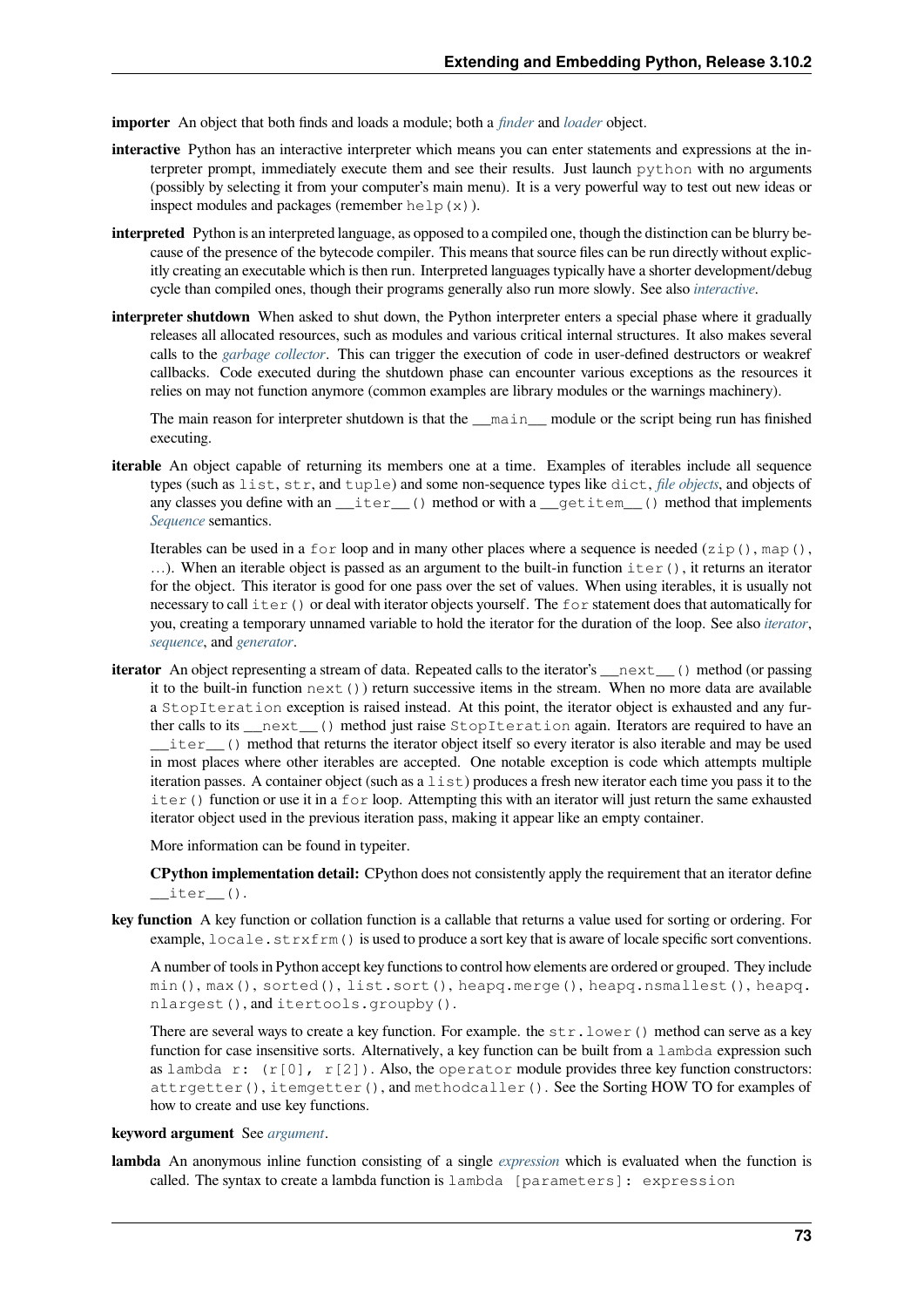<span id="page-77-5"></span>**LBYL** Look before you leap. This coding style explicitly tests for pre-conditions before making calls or lookups. This style contrasts with the *EAFP* approach and is characterized by the presence of many if statements.

<span id="page-77-0"></span>In a multi-threaded environment, the LBYL approach can risk introducing a race condition between "the looking" and "the leaping". For example, the code, if key in mapping: return mapping [key] can fail if another thread removes *key* from *mapping* after the test, but before the lookup. This issue can be solved with locks or by usin[g the E](#page-73-0)AFP approach.

**locale encoding** On Unix, it is the encoding of the LC CTYPE locale. It can be set with locale. setlocale(locale.LC\_CTYPE, new\_locale).

On Windows, it is the ANSI code page (ex: cp1252).

<span id="page-77-1"></span>locale.getpreferredencoding(False) can be used to get the locale encoding.

Python uses the *filesystem encoding and error handler* to convert between Unicode filenames and bytes filenames.

- **list** A built-in Python *sequence*. Despite its name it is more akin to an array in other languages than to a linked list sinceaccess to elements is  $O(1)$ .
- **list comprehension** A compact way to process all or part of the elements in a sequence and return a list with the results. result =  $['{\cdot}; #04x]'$ . format(x) for x in range(256) if x  $\frac{1}{6}$  2 == 0] generates a list of st[rings cont](#page-80-0)aining even hex numbers  $(0x.)$  in the range from 0 to 255. The  $\pm$  f clause is optional. If omitted, all elements in range(256) are processed.
- **loader** An object that loads a module. It must define a method named load\_module(). A loader is typically returned by a *finder*. See **PEP 302** for details and importlib.abc.Loader for an *abstract base class*.
- **magic method** An informal synonym for *special method*.
- <span id="page-77-2"></span>**mapping** A container object that supports arbitrary key lookups and implements the methods specified in the Mapping or [Mut](#page-74-2)abl[eMappin](https://www.python.org/dev/peps/pep-0302)g abstract base classes. Examples include dict, [collections](#page-70-0). defaultdict, collections[.OrderedDic](#page-81-5)t and collections.Counter.
- **meta path finder** A *finder* returned by a search of sys.meta\_path. Meta path finders are related to, but different from *path entry finders*.

<span id="page-77-3"></span>See importlib.abc.MetaPathFinder for the methods that meta path finders implement.

**metaclass** The class [of a c](#page-74-2)lass. Class definitions create a class name, a class dictionary, and a list of base classes. The [metaclass is respo](#page-79-0)nsible for taking those three arguments and creating the class. Most object oriented programming languages provide a default implementation. What makes Python special is that it is possible to create custom metaclasses. Most users never need this tool, but when the need arises, metaclasses can provide powerful, elegant solutions. They have been used for logging attribute access, adding thread-safety, tracking object creation, implementing singletons, and many other tasks.

More information can be found in metaclasses.

- **method** A function which is defined inside a class body. If called as an attribute of an instance of that class, the method will get the instance object as its first *argument* (which is usually called self). See *function* and *nested scope*.
- **method resolution order** Method Resolution Order is the order in which base classes are searched for a member during lookup. See The Python 2.3 Method [Resolutio](#page-70-1)n Order for details of the algorithm [used by t](#page-74-5)he [Python](#page-78-1) [interp](#page-78-1)reter since the 2.3 release.
- **module** An object that serves as an organizational unit of Python code. Modules have a namespace containing arbitrary Python ob[jects. Modules are loaded into Python by t](https://www.python.org/download/releases/2.3/mro/)he process of *importing*.

<span id="page-77-4"></span>See also *package*.

**module spec** A namespace containing the import-related information used to load a module. An instance of importlib.machinery.ModuleSpec.

**MRO** See *me[thod reso](#page-78-2)lution order*.

**mutable** Mutable objects can change their value but keep their id(). See also *immutable*.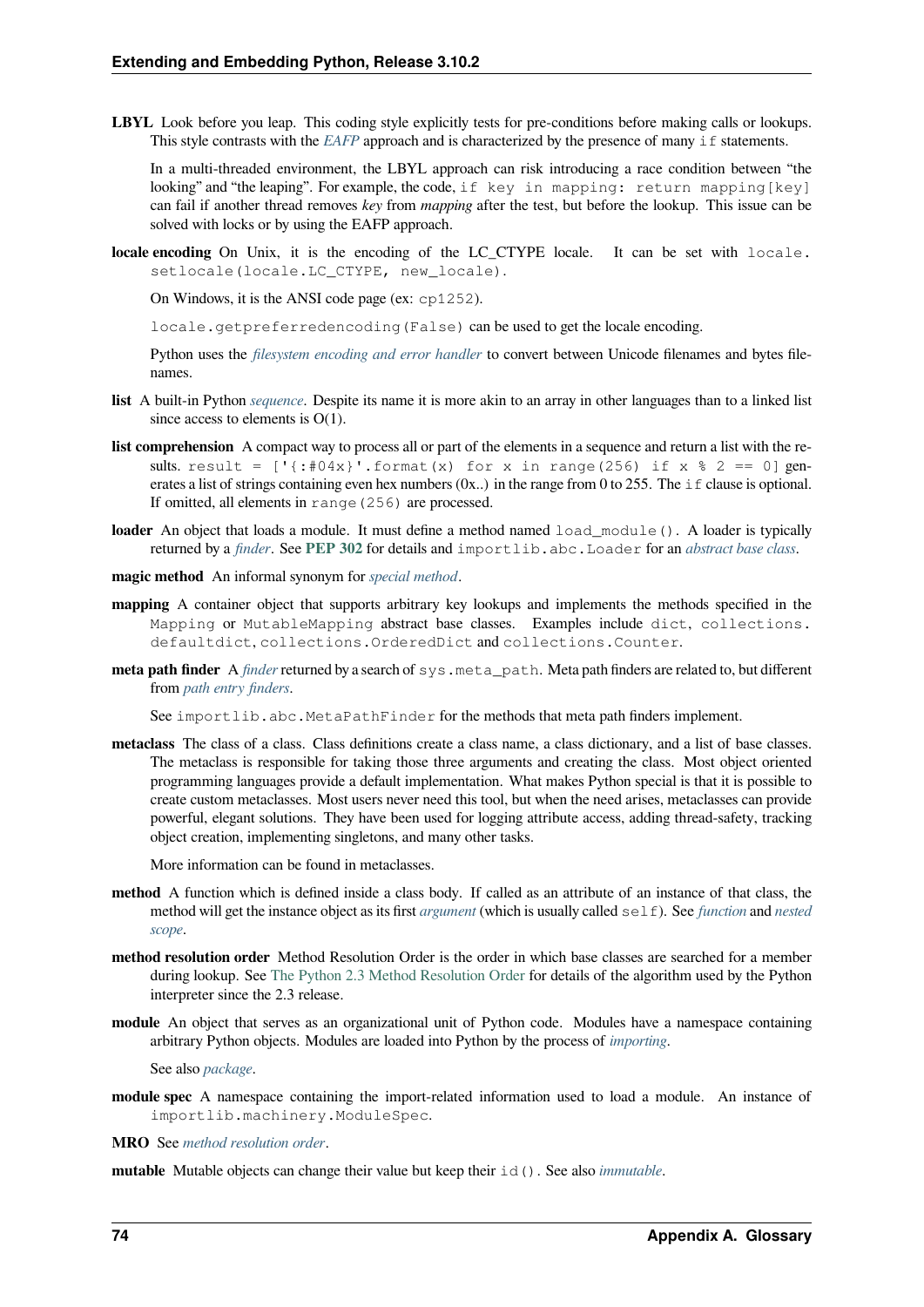<span id="page-78-5"></span>**named tuple** The term "named tuple" applies to any type or class that inherits from tuple and whose indexable elements are also accessible using named attributes. The type or class may have other features as well.

Several built-in types are named tuples, including the values returned by time.localtime() and os. stat(). Another example is sys.float\_info:

| $\rightarrow \rightarrow$ sys.float_info[1]<br>  1024                                 | # indexed access     |
|---------------------------------------------------------------------------------------|----------------------|
|                                                                                       |                      |
| >>> sys.float_info.max_exp                                                            | # named field access |
| 1024                                                                                  |                      |
| $\rightarrow\rightarrow\rightarrow$ isinstance(sys.float_info, tuple) # kind of tuple |                      |
| l True                                                                                |                      |
|                                                                                       |                      |

Some named tuples are built-in types (such as the above examples). Alternatively, a named tuple can be created from a regular class definition that inherits from tuple and that defines named fields. Such a class can be written by hand or it can be created with the factory function collections.namedtuple(). The latter technique also adds some extra methods that may not be found in hand-written or built-in named tuples.

- **namespace** The place where a variable is stored. Namespaces are implemented as dictionaries. There are the local, global and built-in namespaces as well as nested namespaces in objects (in methods). Namespaces support modularity by preventing naming conflicts. For instance, the functions builtins.open and os.open() are distinguished by their namespaces. Namespaces also aid readability and maintainability by making it clear which module implements a function. For instance, writing random.seed() or itertools.islice() makes it clear that those functions are implemented by the random and itertools modules, respectively.
- **namespace package** A **PEP 420** *package* which serves only as a container for subpackages. Namespace packages may have no physical representation, and specifically are not like a *regular package* because they have no \_\_init\_\_.py file.

<span id="page-78-4"></span>See also *module*.

- **nested scope** The abilit[y to refer](https://www.python.org/dev/peps/pep-0420) [to a var](#page-78-2)iable in an enclosing definition. [For instance, a f](#page-80-1)unction defined inside another function can refer to variables in the outer function. Note that nested scopes by default work only for reference and not for assignment. Local variables both read and write in the innermost scope. Likewise, global variable[s read an](#page-77-4)d write to the global namespace. The nonlocal allows writing to outer scopes.
- <span id="page-78-1"></span>**new-style class** Old name for the flavor of classes now used for all class objects. In earlier Python versions, only new-style classes could use Python's newer, versatile features like \_\_slots\_\_, descriptors, properties, \_\_getattribute\_\_(), class methods, and static methods.
- <span id="page-78-3"></span>**object** Any data with state (attributes or value) and defined behavior (methods). Also the ultimate base class of any *new-style class*.
- **package** A Python *module* which can contain submodules or recursively, subpackages. Technically, a package is a Python module with an \_\_path\_\_ attribute.

<span id="page-78-2"></span>[See also](#page-78-3) *regular package* and *namespace package*.

- **parameter** A nam[ed entity](#page-77-4) in a *function* (or method) definition that specifies an *argument* (or in some cases, arguments) that the function can accept. There are five kinds of parameter:
	- *po[sitional-or-keywo](#page-80-1)rd*: [specifies an argumen](#page-78-4)t that can be passed either *positionally* or as a *keyword argument*. This is the def[ault kind](#page-74-5) of parameter, for example *foo* and *bar* [in the follo](#page-70-1)wing:

<span id="page-78-0"></span>**def** func(foo, bar=**None**): ...

• *[positi](#page-70-1)onal-only*: specifies an argument that can be supplied only by po[sition. Posit](#page-70-1)ional-o[nly parameters](#page-70-1) can be defined by including a / character in the parameter list of the function definition after them, for example *posonly1* and *posonly2* in the following:

**def** func(posonly1, posonly2, /, positional\_or\_keyword): ...

• *keyword-only*: specifies an argument that can be supplied only by keyword. Keyword-only parameters can be defined by including a single var-positional parameter or bare  $*$  in the parameter list of the function definition before them, for example *kw\_only1* and *kw\_only2* in the following: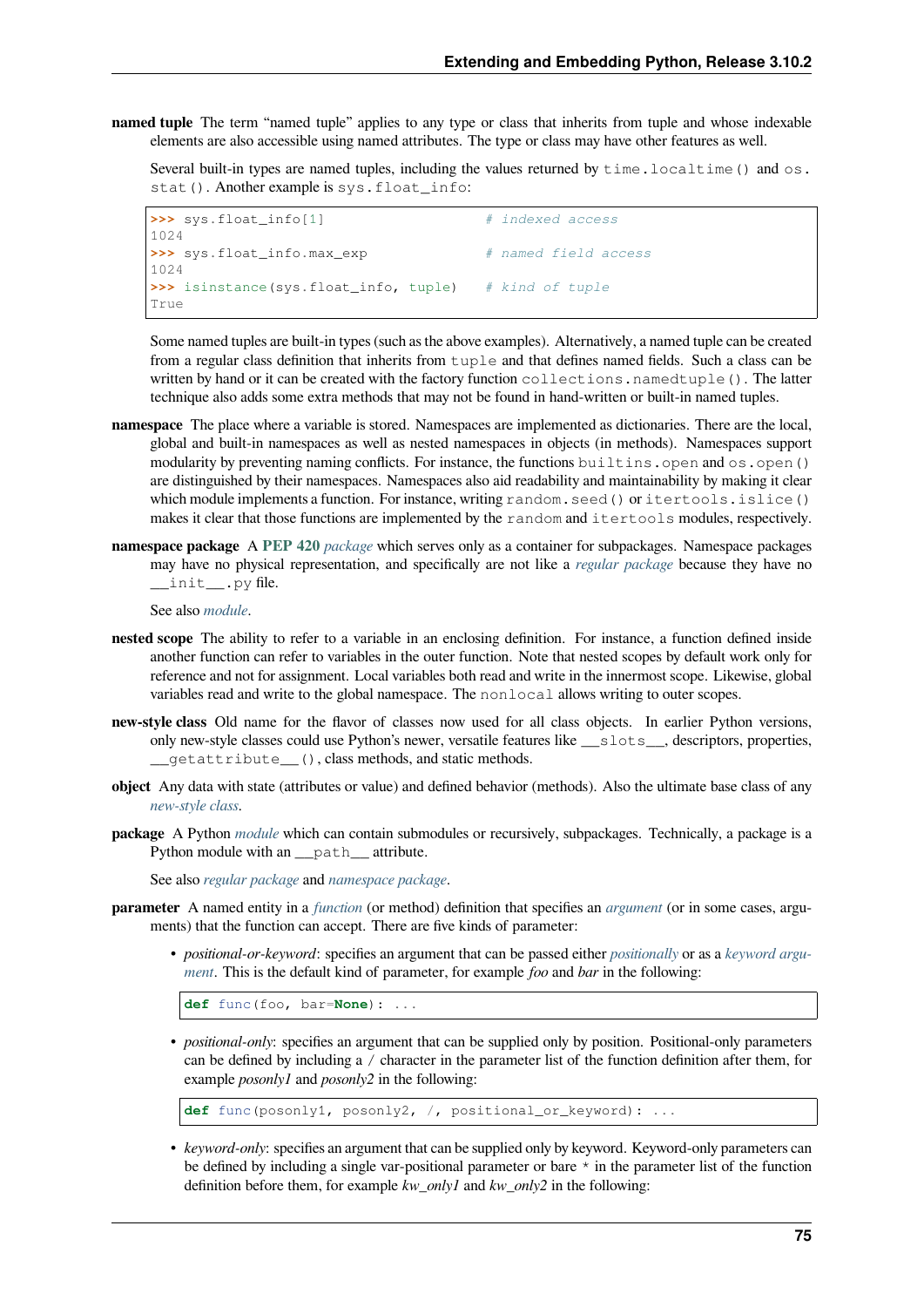```
def func(arg, *, kw_only1, kw_only2): ...
```
<span id="page-79-4"></span>• *var-positional*: specifies that an arbitrary sequence of positional arguments can be provided (in addition to any positional arguments already accepted by other parameters). Such a parameter can be defined by prepending the parameter name with \*, for example *args* in the following:

```
def func(*args, **kwargs): ...
```
• *var-keyword*: specifies that arbitrarily many keyword arguments can be provided (in addition to any keyword arguments already accepted by other parameters). Such a parameter can be defined by prepending the parameter name with \*\*, for example *kwargs* in the example above.

Parameters can specify both optional and required arguments, as well as default values for some optional arguments.

See also the *argument* glossary entry, the FAQ question on the difference between arguments and parameters, the inspect.Parameter class, the function section, and **PEP 362**.

- **path entry** A single location on the *import path* which the *path based finder* consults to find modules for importing.
- **path entry [finder](#page-70-1)** A *finder* returned by a callable on sys.path\_hooks (i.e. a *path entry hook*) which knows how to locate modules given a *path entry*.

<span id="page-79-1"></span><span id="page-79-0"></span>See importlib.abc.Pa[thEntryFi](#page-75-2)nder for [the methods that](#page-79-2) path entry finders implement.

- **path entry hook** A [callable](#page-74-2) on the sys.path\_hook list which returns a *path [entry finder](#page-79-3)* if it knows how to find modules on a specific *pat[h entry](#page-79-1)*.
- **path based finder** One of the default *meta path finders* which searches an *import path* for modules.
- <span id="page-79-3"></span><span id="page-79-2"></span>**path-likeobject** An object representing a file system path. A path-like o[bject is either a](#page-79-0) str or bytes object representing a path, o[r an object](#page-79-1) implementing the  $\circ s$ . PathLike protocol. An object that supports the  $\circ s$ . PathLike protocol can be converted to a str or bytes file system path by calling the  $\circ s$ . fspath() function;  $\circ s$ . fsdecode() and  $\circ s$ . fsencode() can be used to [guarantee a](#page-75-2) str or bytes result instead, respectively. Introduced by **PEP 519**.
- **PEP** Python Enhancement Proposal. A PEP is a design document providing information to the Python community, or describing a new feature for Python or its processes or environment. PEPs should provide a concise technical specification and a rational[e for propo](https://www.python.org/dev/peps/pep-0519)sed features.

PEPs are intended to be the primary mechanisms for proposing major new features, for collecting community input on an issue, and for documenting the design decisions that have gone into Python. The PEP author is responsible for building consensus within the community and documenting dissenting opinions.

See **PEP 1**.

**portion** A set of files in a single directory (possibly stored in a zip file) that contribute to a namespace package, as defined in **PEP 420**.

#### **positional [argum](https://www.python.org/dev/peps/pep-0001)ent** See *argument*.

**provisional API** A provisional API is one which has been deliberately excluded from the standard library's backwards co[mpatibility](https://www.python.org/dev/peps/pep-0420) guarantees. While major changes to such interfaces are not expected, as long as they are marked provisional, backwards incompatible changes (up to and including removal of the interface) may occur if deemed necessary [by core d](#page-70-1)evelopers. Such changes will not be made gratuitously – they will occur only if serious fundamental flaws are uncovered that were missed prior to the inclusion of the API.

Even for provisional APIs, backwards incompatible changes are seen as a "solution of last resort" - every attempt will still be made to find a backwards compatible resolution to any identified problems.

This process allows the standard library to continue to evolve over time, without locking in problematic design errors for extended periods of time. See **PEP 411** for more details.

#### **provisional package** See *provisional API*.

**Python 3000** Nickname for the Python 3.x release line (coined long ago when the release of version 3 was something in the distant future.) This is also abbrev[iated "Py3](https://www.python.org/dev/peps/pep-0411)k".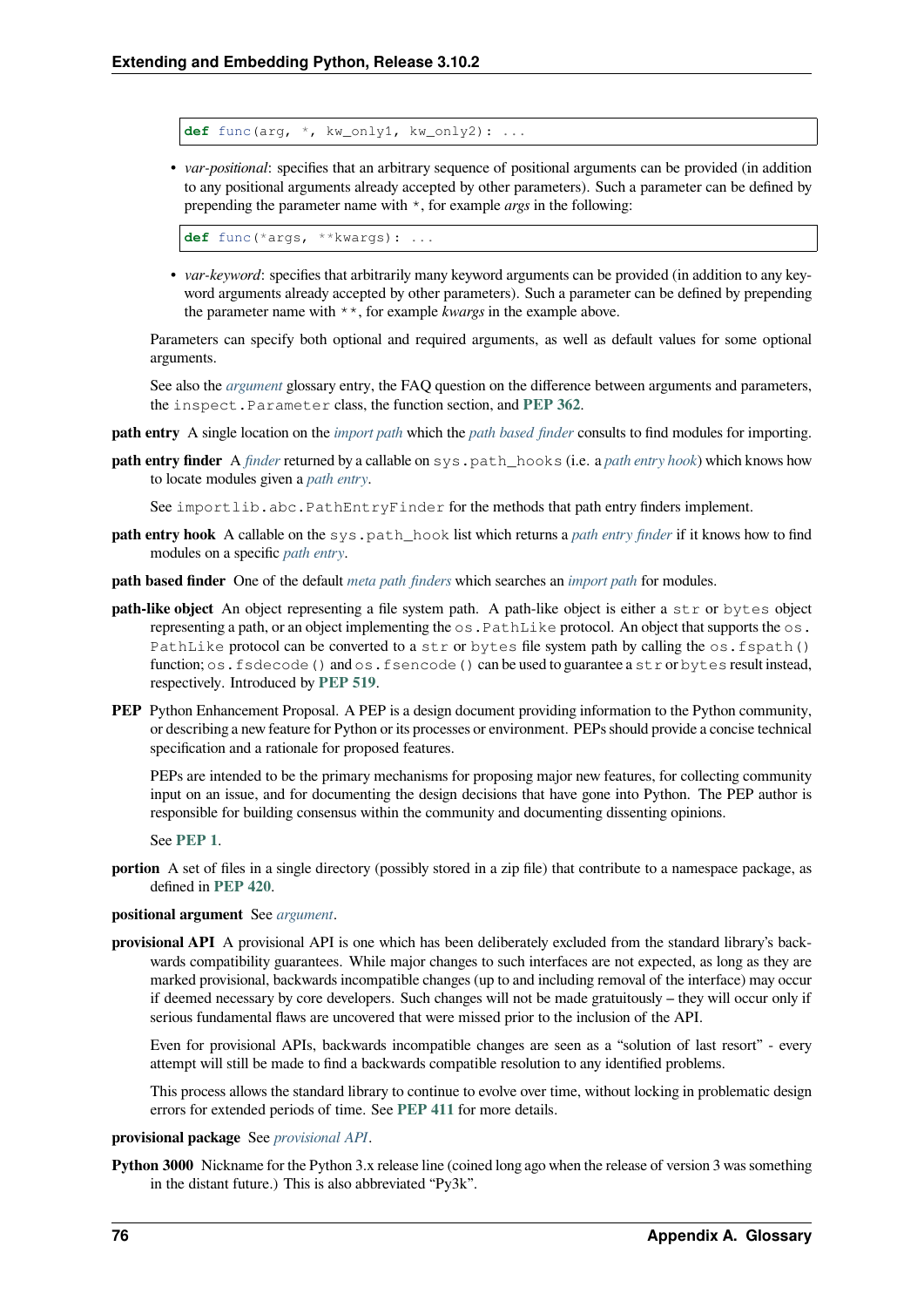<span id="page-80-2"></span>**Pythonic** An idea or piece of code which closely follows the most common idioms of the Python language, rather than implementing code using concepts common to other languages. For example, a common idiom in Python is to loop over all elements of an iterable using a  $f \circ r$  statement. Many other languages don't have this type of construct, so people unfamiliar with Python sometimes use a numerical counter instead:

```
for i in range(len(food)):
    print(food[i])
```
As opposed to the cleaner, Pythonic method:

```
for piece in food:
    print(piece)
```
**qualified name** A dotted name showing the "path" from a module's global scope to a class, function or method defined in that module, as defined in **PEP 3155**. For top-level functions and classes, the qualified name is the same as the object's name:

```
>>> class C:
... class D:
... def meth(self):
... pass
...
>>> C.__qualname__
C<sub>1</sub>>>> C.D.__qualname__
'C.D'
>>> C.D.meth.__qualname__
'C.D.meth'
```
When used to refer to modules, the *fully qualified name* means the entire dotted path to the module, including any parent packages, e.g. email.mime.text:

```
>>> import email.mime.text
>>> email.mime.text.__name__
'email.mime.text'
```
- **reference count** The number of references to an object. When the reference count of an object drops to zero, it is deallocated. Reference counting is generally not visible to Python code, but it is a key element of the *CPython* implementation. The sys module defines a  $q$ etrefcount() function that programmers can call to return the reference count for a particular object.
- **regular package** A traditional *package*, such as a directory containing an *\_\_init\_\_.py* file.

<span id="page-80-1"></span>See also *namespace package*.

- **\_\_slots\_\_** A declaration inside a class that saves memory by pre-declaring space for instance attributes and eliminating instance dictionaries. [Though](#page-78-2) popular, the technique is somewhat tricky to get right and is best reserved for rare [cases where there ar](#page-78-4)e large numbers of instances in a memory-critical application.
- **sequence** An *iterable* which supports efficient element access using integer indices via the \_\_getitem\_() special method and defines a \_\_len\_\_() method that returns the length of the sequence. Some built-in sequence types are list, str, tuple, and bytes. Note that dict also supports \_\_getitem\_\_() and \_\_len\_\_(), but is considered a mapping rather than a sequence because the lookups use arbitrary *immutable* keys rat[her than](#page-76-2) integers.

<span id="page-80-0"></span>The collections.abc.Sequence abstract base class defines a much richer interface that goes beyond just \_\_getitem\_() and \_\_len\_(), adding count(), index(), \_\_contains\_(), and \_\_reversed\_\_(). Types that implement this expanded interface can be registered expli[citly using](#page-75-1) register().

**set comprehension** A compact way to process all or part of the elements in an iterable and return a set with the results. results =  ${c$  for c in 'abracadabra' if c not in 'abc'} generates the set of strings {'r', 'd'}. See comprehensions.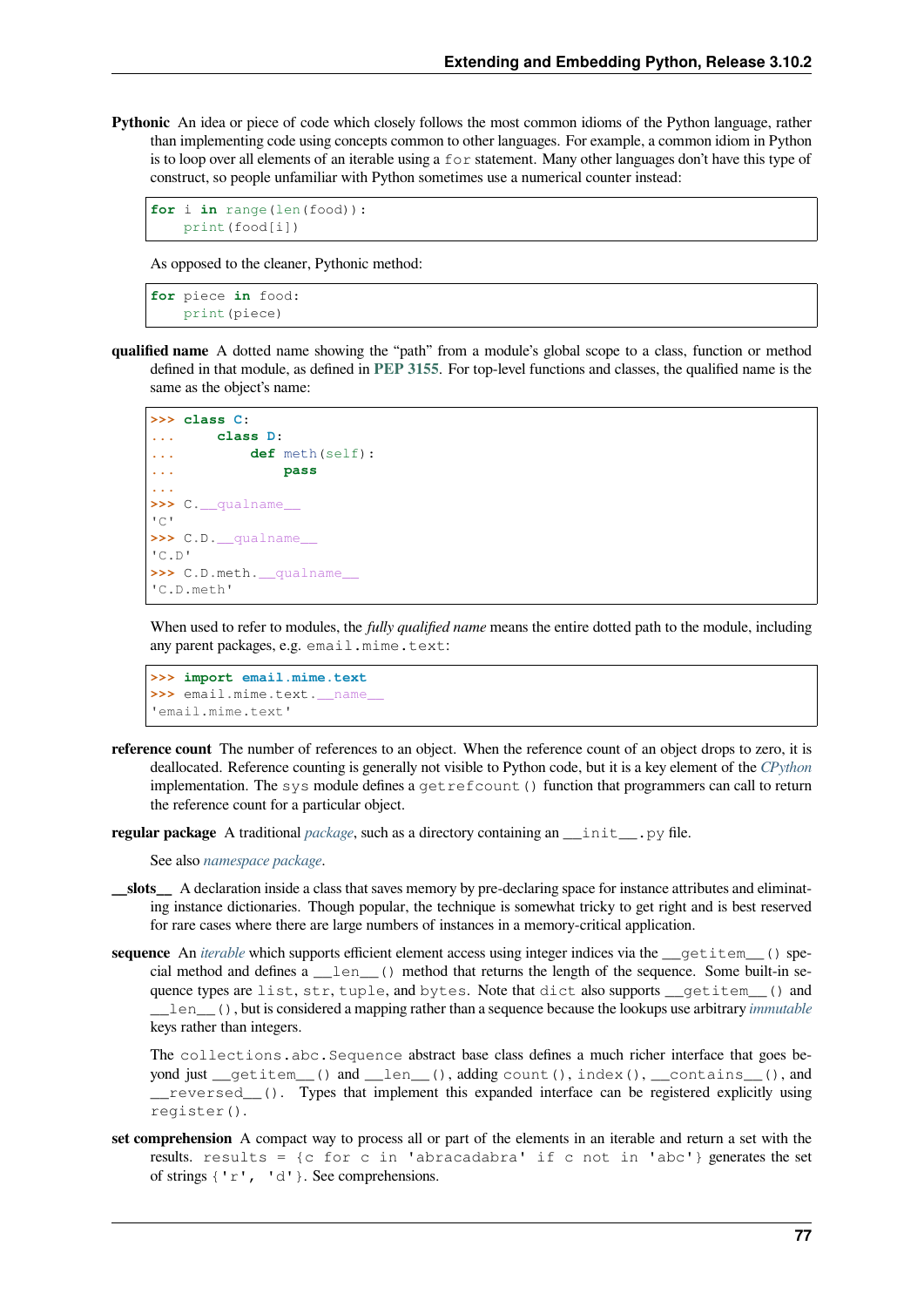- <span id="page-81-7"></span>**single dispatch** A form of *generic function* dispatch where the implementation is chosen based on the type of a single argument.
- <span id="page-81-2"></span>**slice** An object usually containing a portion of a *sequence*. A slice is created using the subscript notation, [] with colons between numbers when several are given, such as in  $variable_name[1:3:5]$ . The bracket (subscript) notation uses slice [objects in](#page-75-3)ternally.
- **special method** A method that is called implicitly by Python to execute a certain operation on a type, such as addition. Such methods have names starting and end[ing with](#page-80-0) double underscores. Special methods are documented in specialnames.
- <span id="page-81-5"></span>**statement** A statement is part of a suite (a "block" of code). A statement is either an *expression* or one of several constructs with a keyword, such as if, while or for.
- **strong reference** In Python's C API, a strong reference is a reference to an object which increments the object's reference count when it is created and decrements the object's reference count w[hen it is del](#page-73-2)eted.

<span id="page-81-0"></span>The Py\_NewRef() function can be used to create a strong reference to an object. Usually, the Py\_DECREF() function must be called on the strong reference before exiting the scope of the strong reference, to avoid leaking one reference.

See also *borrowed reference*.

**text encoding** A codec which encodes Unicode strings to bytes.

**text file** A *file object* able to read and write str objects. Often, a text file actually accesses a byte-oriented datastream and handles the *[text encoding](#page-71-1)* automatically. Examples of text files are files opened in text mode ( $'r'$  or  $'w'$ ), sys.stdin, sys.stdout, and instances of io.StringIO.

<span id="page-81-6"></span><span id="page-81-1"></span>See also *[binary](#page-73-1) file* for a file object able to read and write *bytes-like objects*.

- **triple-quoted string** [A string whi](#page-81-6)ch is bound by three instances of either a quotation mark (") or an apostrophe ('). While they don't provide any functionality not available with single-quoted strings, they are useful for a number of reasons. They allow you to include unescaped single and double quotes within a string and they can span mu[ltiple lines](#page-71-0) without the use of the continuation ch[aracter, making t](#page-71-2)hem especially useful when writing docstrings.
- **type** The type of a Python object determines what kind of object it is; every object has a type. An object's type is accessible as its \_\_class\_\_ attribute or can be retrieved with type (obj).

**type alias** A synonym for a type, created by assigning the type to an identifier.

<span id="page-81-3"></span>Type aliases are useful for simplifying *type hints*. For example:

```
def remove_gray_shades(
       colors: list[tuple[int, int, int]]) -> list[tuple[int, int, int]]:
   pass
```
could be made more readable like this:

```
Color = tuple(int, int, int]def remove_gray_shades(colors: list[Color]) -> list[Color]:
   pass
```
See typing and **PEP 484**, which describe this functionality.

**type hint** An *annotation* that specifies the expected type for a variable, a class attribute, or a function parameter or return value.

Type hints are opt[ional and](https://www.python.org/dev/peps/pep-0484) are not enforced by Python but they are useful to static type analysis tools, and aid IDEs w[ith code com](#page-70-2)pletion and refactoring.

<span id="page-81-4"></span>Type hints of global variables, class attributes, and functions, but not local variables, can be accessed using typing.get\_type\_hints().

See typing and **PEP 484**, which describe this functionality.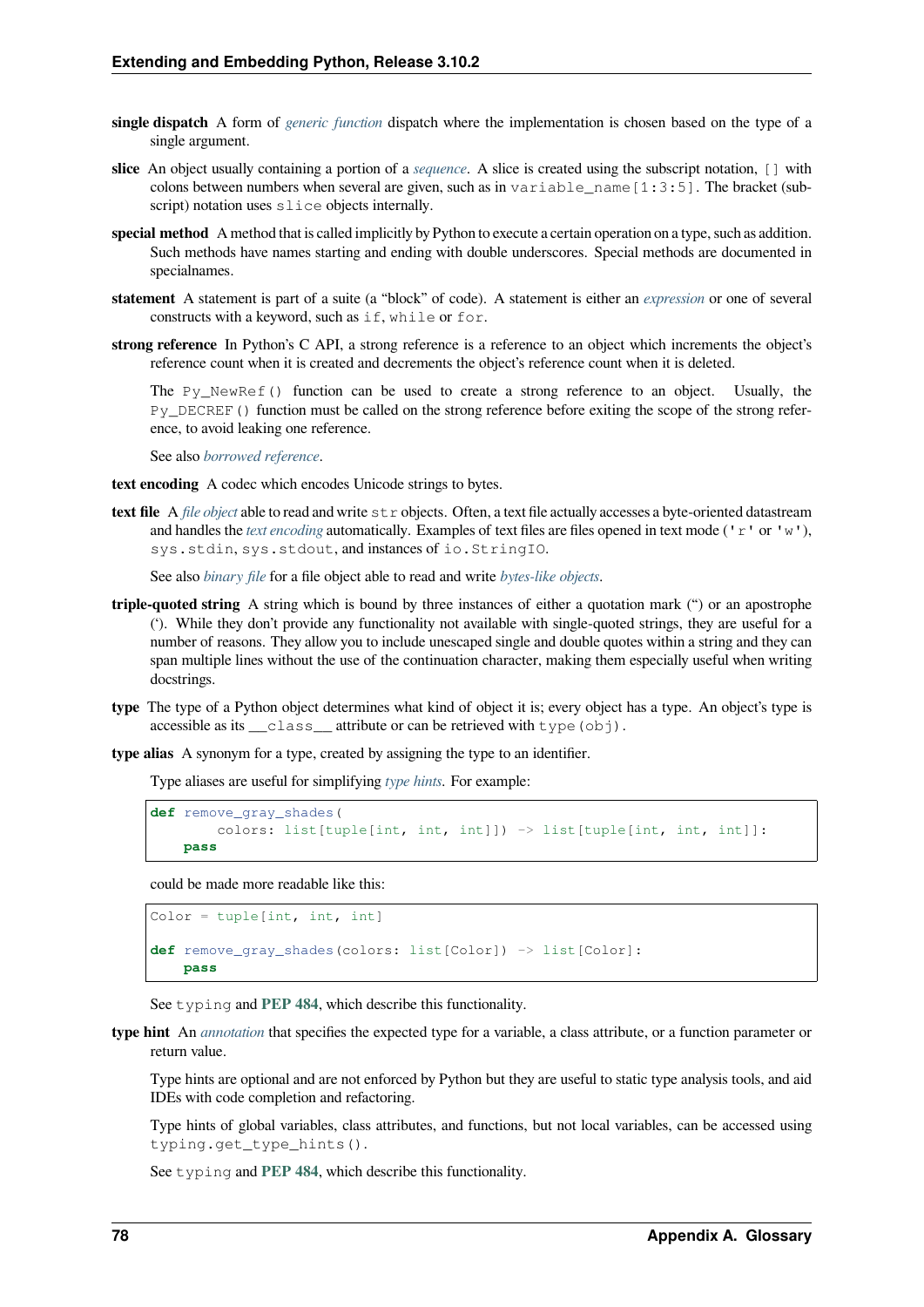<span id="page-82-2"></span>**universal newlines** A manner of interpreting text streams in which all of the following are recognized as ending a line: the Unix end-of-line convention '\n', the Windows convention '\n\n', and the old Macintosh convention '\r'. See **PEP 278** and **PEP 3116**, as well as bytes.splitlines() for an additional use.

**variable annotation** An *annotation* of a variable or a class attribute.

When annotating a variable or a class attribute, assignment is optional:

```
class C:
    field: 'annotation'
```
Variable annotations are usually used for *type hints*: for example this variable is expected to take int values:

count:  $int = 0$ 

Variable annotation syntax is explained i[n section a](#page-81-4)nnassign.

See *function annotation*, **PEP 484** and **PEP 526**, which describe this functionality. Also see annotations-howto for best practices on working with annotations.

**virtual environment** A cooperatively isolated runtime environment that allows Python users and applications to install and upgrade Python distributio[n packages](https://www.python.org/dev/peps/pep-0526) without interfering with the behaviour of other Python applicati[ons running on the s](#page-74-6)[ame system](https://www.python.org/dev/peps/pep-0484).

See also venv.

- **virtual machine** A computer defined entirely in software. Python's virtual machine executes the *bytecode* emitted by the bytecode compiler.
- <span id="page-82-0"></span>**Zen of Python** Listing of Python design principles and philosophies that are helpful in understanding and using the language. The listing can be found by typing "import this" at the interactive prompt.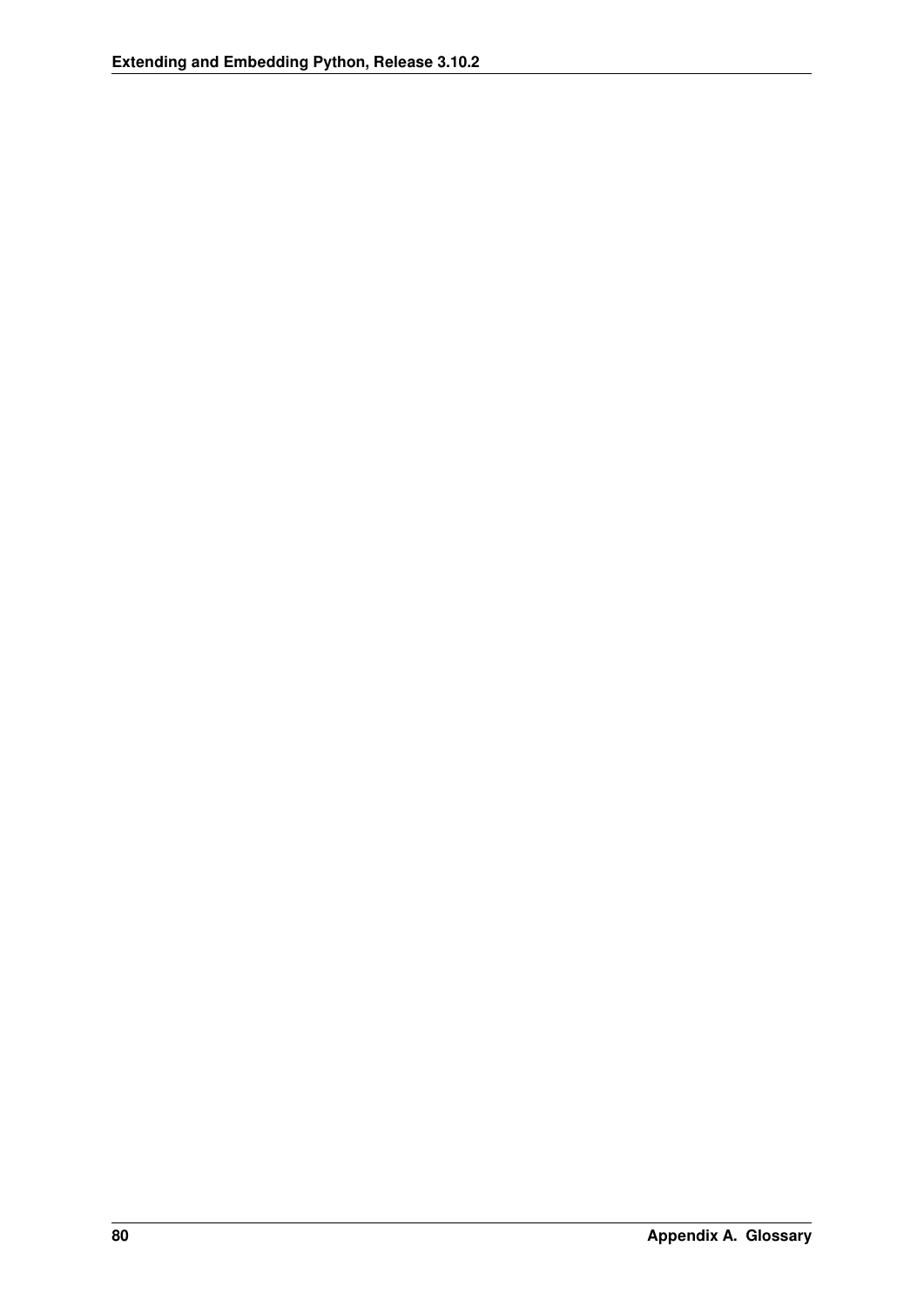**B**

### **ABOUT THESE DOCUMENTS**

These documents are generated from reStructuredText sources by Sphinx, a document processor specifically written for the Python documentation.

Development of the documentation and its toolchain is an entirely volunteer effort, just like Python itself. If you want to contribute, please take a loo[k at the reporting-](http://docutils.sourceforge.net/rst.html)bugs page [for info](http://sphinx-doc.org/)rmation on how to do so. New volunteers are always welcome!

Many thanks go to:

- Fred L. Drake, Jr., the creator of the original Python documentation toolset and writer of much of the content;
- the Docutils project for creating reStructuredText and the Docutils suite;
- Fredrik Lundh for his Alternative Python Reference project from which Sphinx got many good ideas.

## **B.1 C[ontrib](http://docutils.sourceforge.net/)utor[s to the Python Do](http://effbot.org/zone/pyref.htm)cumentation**

Many people have contributed to the Python language, the Python standard library, and the Python documentation. See Misc/ACKS in the Python source distribution for a partial list of contributors.

It is only with the input and contributions of the Python community that Python has such wonderful documentation – Thank You!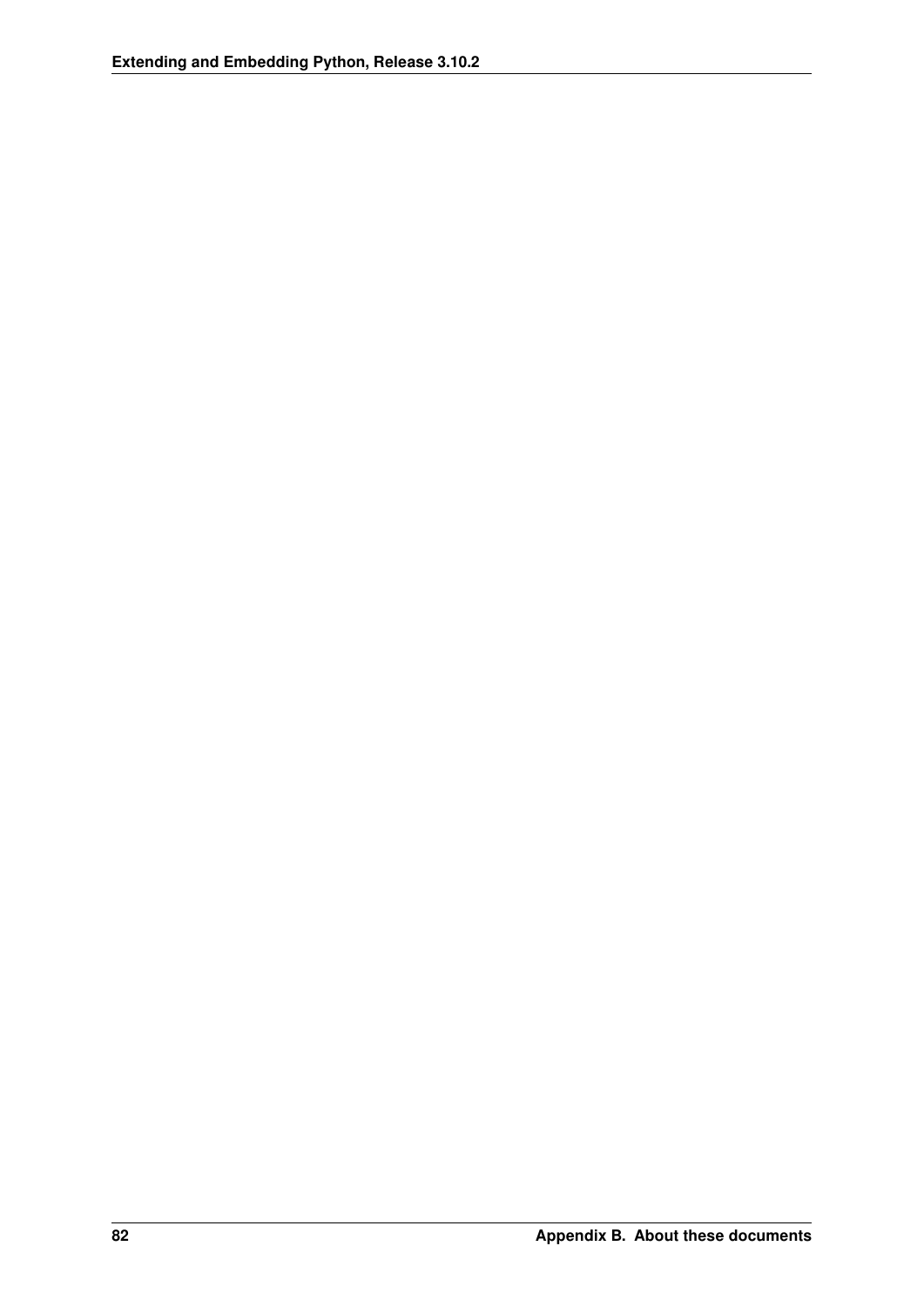**C**

### **HISTORY AND LICENSE**

### **C.1 History of the software**

Python was created in the early 1990s by Guido van Rossum at Stichting Mathematisch Centrum (CWI, see https: //www.cwi.nl/) in the Netherlands as a successor of a language called ABC. Guido remains Python's principal author, although it includes many contributions from others.

In 1995, Guido continued his work on Python at the Corporation for National Research Initiatives (CNRI, see [https:](https://www.cwi.nl/) [//www.cnri.res](https://www.cwi.nl/)ton.va.us/) in Reston, Virginia where he released several versions of the software.

In May 2000, Guido and the Python core development team moved to BeOpen.com to form the BeOpen Python-Labs team. In October of the same year, the PythonLabs team moved to Digital Creations (now Zope Corporation; see https://www.zope.org/). In 2001, the Python Software Foundation (PSF, see https://www.python.org/psf[/\) was](https://www.cnri.reston.va.us/) [formed, a non-profit orga](https://www.cnri.reston.va.us/)nization created specifically to own Python-related Intellectual Property. Zope Corporation is a sponsoring member of the PSF.

All Python releases are Open Source (see https://opensource.org/ for the Open Source Definition). Historically, most, but [not all, Python releases](https://www.zope.org/) have also been GPL-compatible; the table below sum[marizes the various releases.](https://www.python.org/psf/)

| Release            | Derived from  | Year         | Owner       | GPL compatible? |
|--------------------|---------------|--------------|-------------|-----------------|
| $0.9.0$ thru $1.2$ | n/a           | 1991-1995    | <b>CWI</b>  | yes             |
| 1.3 thru 1.5.2     | 1.2           | 1995-1999    | <b>CNRI</b> | yes             |
| 1.6                | 1.5.2         | 2000         | <b>CNRI</b> | no              |
| 2.0                | 1.6           | 2000         | BeOpen.com  | no              |
| 1.6.1              | 1.6           | 2001         | <b>CNRI</b> | no              |
| 2.1                | $2.0 + 1.6.1$ | 2001         | <b>PSF</b>  | no              |
| 2.0.1              | $2.0 + 1.6.1$ | 2001         | <b>PSF</b>  | yes             |
| 2.1.1              | $2.1 + 2.0.1$ | 2001         | <b>PSF</b>  | yes             |
| 2.1.2              | 2.1.1         | 2002         | <b>PSF</b>  | yes             |
| 2.1.3              | 2.1.2         | 2002         | <b>PSF</b>  | yes             |
| 2.2 and above      | 2.1.1         | $2001 - now$ | <b>PSF</b>  | yes             |

**Note:** GPL-compatible doesn't mean that we're distributing Python under the GPL. All Python licenses, unlike the GPL, let you distribute a modified version without making your changes open source. The GPL-compatible licenses make it possible to combine Python with other software that is released under the GPL; the others don't.

Thanks to the many outside volunteers who have worked under Guido's direction to make these releases possible.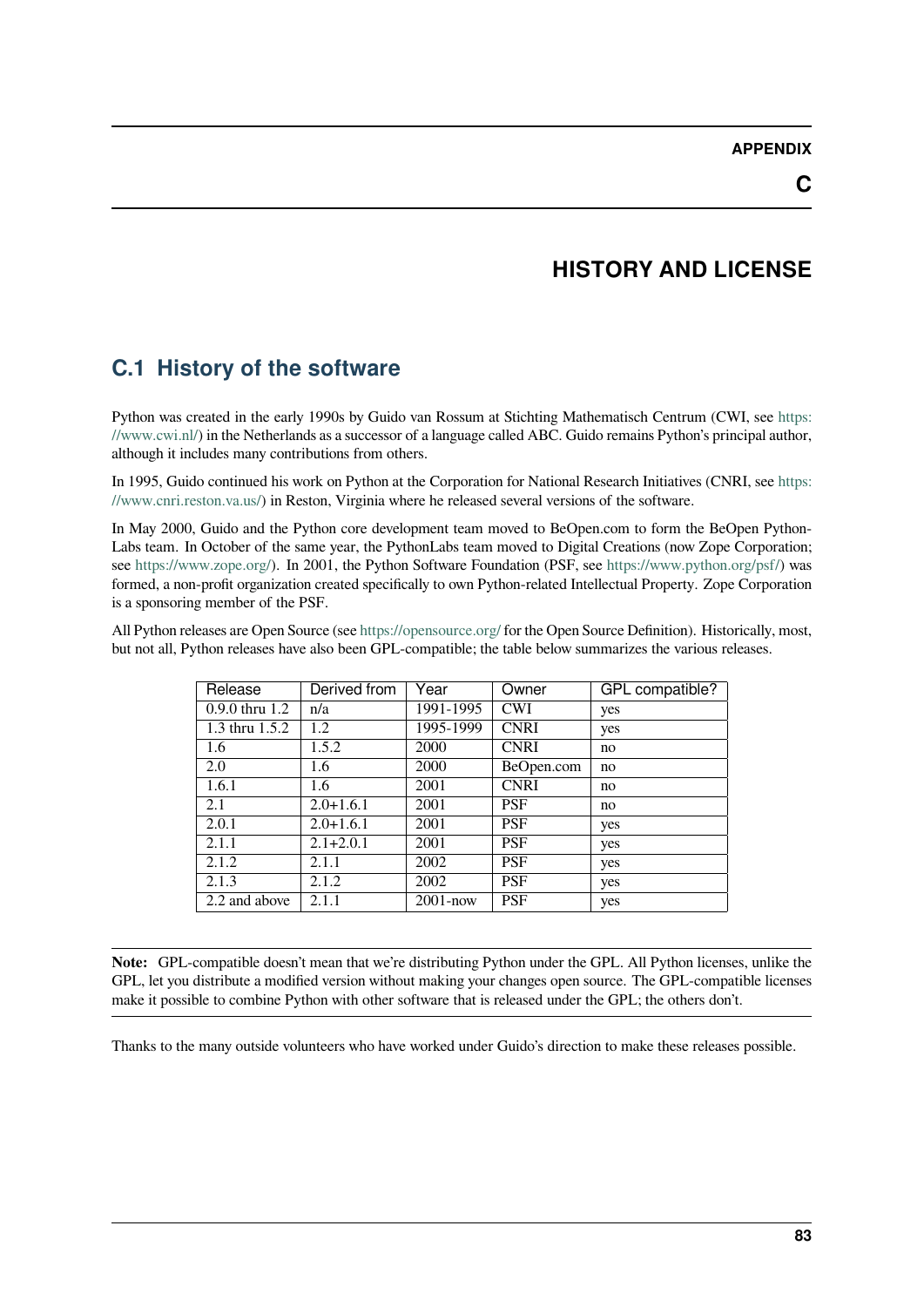## **C.2 Terms and conditions for accessing or otherwise using Python**

Python software and documentation are licensed under the *PSF License Agreement*.

Starting with Python 3.8.6, examples, recipes, and other code in the documentation are dual licensed under the PSF License Agreement and the *Zero-Clause BSD license*.

Some software incorporated into Python is under different [licenses. The licenses](#page-87-0) are listed with code falling under that license. See *Licenses and Acknowledgements for Incorporated Software* for an incomplete list of these licenses.

#### **C.2.1 PSF LICENSE AGREEMENT FOR PYTHON 3.10.2**

<span id="page-87-0"></span>1. This LIC[ENSE AGREEMENT is between the Python So](#page-91-0)ftware Foundation␣ *,→*("PSF"), and the Individual or Organization ("Licensee") accessing and otherwise␣ *,→*using Python 3.10.2 software in source or binary form and its associated␣ *,→*documentation. 2. Subject to the terms and conditions of this License Agreement, PSF␣ *,→*hereby grants Licensee a nonexclusive, royalty-free, world-wide license to␣ *,→*reproduce, analyze, test, perform and/or display publicly, prepare derivative. *,→*works, distribute, and otherwise use Python 3.10.2 alone or in any derivative version, provided, however, that PSF's License Agreement and PSF's\_ *,→*notice of copyright, i.e., "Copyright © 2001-2022 Python Software Foundation; All\_ *,→*Rights Reserved" are retained in Python 3.10.2 alone or in any derivative␣ *,→*version prepared by Licensee. 3. In the event Licensee prepares a derivative work that is based on or incorporates Python 3.10.2 or any part thereof, and wants to make the derivative work available to others as provided herein, then Licensee␣ *,→*hereby agrees to include in any such work a brief summary of the changes made␣ *,→*to Python 3.10.2. 4. PSF is making Python 3.10.2 available to Licensee on an "AS IS" basis. PSF MAKES NO REPRESENTATIONS OR WARRANTIES, EXPRESS OR IMPLIED. BY WAY. *,→*OF EXAMPLE, BUT NOT LIMITATION, PSF MAKES NO AND DISCLAIMS ANY␣ *,→*REPRESENTATION OR WARRANTY OF MERCHANTABILITY OR FITNESS FOR ANY PARTICULAR PURPOSE OR␣ *,→*THAT THE USE OF PYTHON 3.10.2 WILL NOT INFRINGE ANY THIRD PARTY RIGHTS. 5. PSF SHALL NOT BE LIABLE TO LICENSEE OR ANY OTHER USERS OF PYTHON 3.10.2 FOR ANY INCIDENTAL, SPECIAL, OR CONSEQUENTIAL DAMAGES OR LOSS AS A␣ *,→*RESULT OF MODIFYING, DISTRIBUTING, OR OTHERWISE USING PYTHON 3.10.2, OR ANY␣

*,→*DERIVATIVE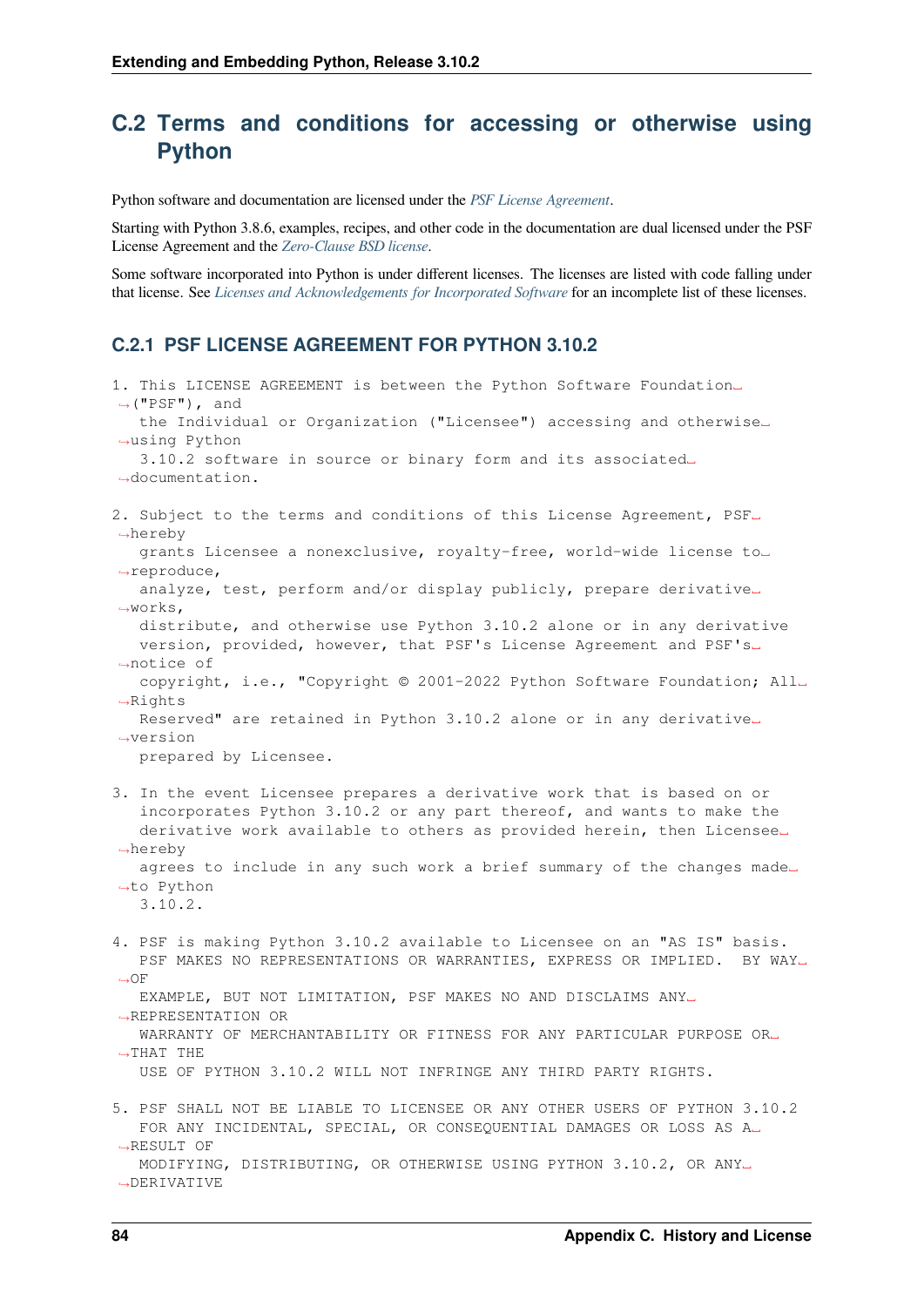THEREOF, EVEN IF ADVISED OF THE POSSIBILITY THEREOF.

6. This License Agreement will automatically terminate upon a material␣ *,→*breach of its terms and conditions. 7. Nothing in this License Agreement shall be deemed to create any␣ *,→*relationship of agency, partnership, or joint venture between PSF and Licensee. ␣ *,→*This License Agreement does not grant permission to use PSF trademarks or trade name␣ *,→*in a trademark sense to endorse or promote products or services of Licensee, \_ *,→*or any third party.

8. By copying, installing or otherwise using Python 3.10.2, Licensee agrees to be bound by the terms and conditions of this License Agreement.

#### **C.2.2 BEOPEN.COM LICENSE AGREEMENT FOR PYTHON 2.0**

#### BEOPEN PYTHON OPEN SOURCE LICENSE AGREEMENT VERSION 1

- 1. This LICENSE AGREEMENT is between BeOpen.com ("BeOpen"), having an office at 160 Saratoga Avenue, Santa Clara, CA 95051, and the Individual or Organization ("Licensee") accessing and otherwise using this software in source or binary form and its associated documentation ("the Software").
- 2. Subject to the terms and conditions of this BeOpen Python License Agreement, BeOpen hereby grants Licensee a non-exclusive, royalty-free, world-wide license to reproduce, analyze, test, perform and/or display publicly, prepare derivative works, distribute, and otherwise use the Software alone or in any derivative version, provided, however, that the BeOpen Python License is retained in the Software, alone or in any derivative version prepared by Licensee.
- 3. BeOpen is making the Software available to Licensee on an "AS IS" basis. BEOPEN MAKES NO REPRESENTATIONS OR WARRANTIES, EXPRESS OR IMPLIED. BY WAY OF EXAMPLE, BUT NOT LIMITATION, BEOPEN MAKES NO AND DISCLAIMS ANY REPRESENTATION OR WARRANTY OF MERCHANTABILITY OR FITNESS FOR ANY PARTICULAR PURPOSE OR THAT THE USE OF THE SOFTWARE WILL NOT INFRINGE ANY THIRD PARTY RIGHTS.
- 4. BEOPEN SHALL NOT BE LIABLE TO LICENSEE OR ANY OTHER USERS OF THE SOFTWARE FOR ANY INCIDENTAL, SPECIAL, OR CONSEQUENTIAL DAMAGES OR LOSS AS A RESULT OF USING, MODIFYING OR DISTRIBUTING THE SOFTWARE, OR ANY DERIVATIVE THEREOF, EVEN IF ADVISED OF THE POSSIBILITY THEREOF.
- 5. This License Agreement will automatically terminate upon a material breach of its terms and conditions.
- 6. This License Agreement shall be governed by and interpreted in all respects by the law of the State of California, excluding conflict of law provisions. Nothing in this License Agreement shall be deemed to create any relationship of agency, partnership, or joint venture between BeOpen and Licensee. This License Agreement does not grant permission to use BeOpen trademarks or trade names in a trademark sense to endorse or promote products or services of Licensee, or any third party. As an exception, the "BeOpen Python" logos available at http://www.pythonlabs.com/logos.html may be used according to the permissions granted on that web page.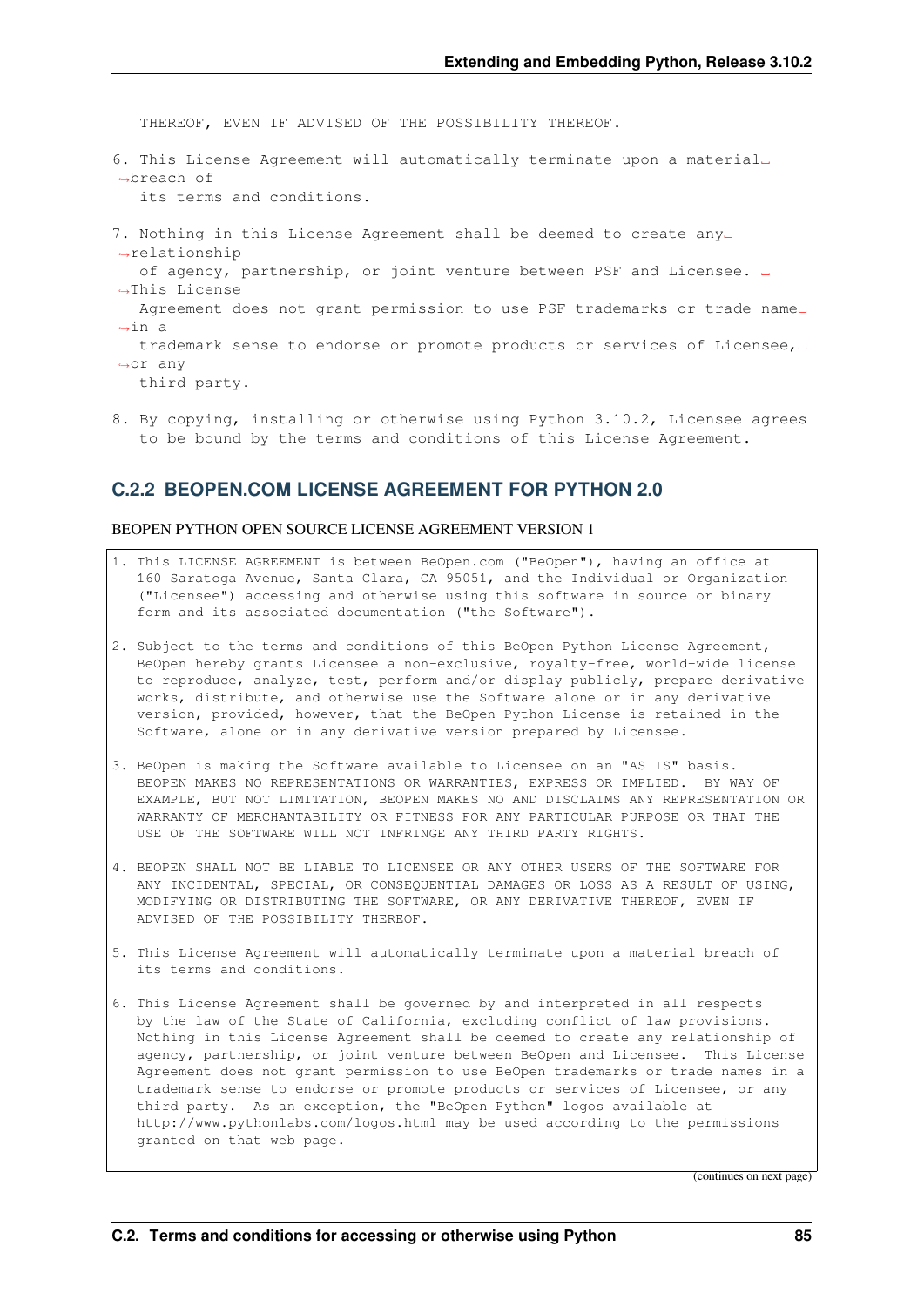7. By copying, installing or otherwise using the software, Licensee agrees to be bound by the terms and conditions of this License Agreement.

### **C.2.3 CNRI LICENSE AGREEMENT FOR PYTHON 1.6.1**

- 1. This LICENSE AGREEMENT is between the Corporation for National Research Initiatives, having an office at 1895 Preston White Drive, Reston, VA 20191 ("CNRI"), and the Individual or Organization ("Licensee") accessing and otherwise using Python 1.6.1 software in source or binary form and its associated documentation.
- 2. Subject to the terms and conditions of this License Agreement, CNRI hereby grants Licensee a nonexclusive, royalty-free, world-wide license to reproduce, analyze, test, perform and/or display publicly, prepare derivative works, distribute, and otherwise use Python 1.6.1 alone or in any derivative version, provided, however, that CNRI's License Agreement and CNRI's notice of copyright, i.e., "Copyright © 1995-2001 Corporation for National Research Initiatives; All Rights Reserved" are retained in Python 1.6.1 alone or in any derivative version prepared by Licensee. Alternately, in lieu of CNRI's License Agreement, Licensee may substitute the following text (omitting the quotes): "Python 1.6.1 is made available subject to the terms and conditions in CNRI's License Agreement. This Agreement together with Python 1.6.1 may be located on the internet using the following unique, persistent identifier (known as a handle): 1895.22/1013. This Agreement may also be obtained from a proxy server on the internet using the following URL: http://hdl.handle.net/1895.22/1013."
- 3. In the event Licensee prepares a derivative work that is based on or incorporates Python 1.6.1 or any part thereof, and wants to make the derivative work available to others as provided herein, then Licensee hereby agrees to include in any such work a brief summary of the changes made to Python 1.6.1.
- 4. CNRI is making Python 1.6.1 available to Licensee on an "AS IS" basis. CNRI MAKES NO REPRESENTATIONS OR WARRANTIES, EXPRESS OR IMPLIED. BY WAY OF EXAMPLE, BUT NOT LIMITATION, CNRI MAKES NO AND DISCLAIMS ANY REPRESENTATION OR WARRANTY OF MERCHANTABILITY OR FITNESS FOR ANY PARTICULAR PURPOSE OR THAT THE USE OF PYTHON 1.6.1 WILL NOT INFRINGE ANY THIRD PARTY RIGHTS.
- 5. CNRI SHALL NOT BE LIABLE TO LICENSEE OR ANY OTHER USERS OF PYTHON 1.6.1 FOR ANY INCIDENTAL, SPECIAL, OR CONSEQUENTIAL DAMAGES OR LOSS AS A RESULT OF MODIFYING, DISTRIBUTING, OR OTHERWISE USING PYTHON 1.6.1, OR ANY DERIVATIVE THEREOF, EVEN IF ADVISED OF THE POSSIBILITY THEREOF.
- 6. This License Agreement will automatically terminate upon a material breach of its terms and conditions.
- 7. This License Agreement shall be governed by the federal intellectual property law of the United States, including without limitation the federal copyright law, and, to the extent such U.S. federal law does not apply, by the law of the Commonwealth of Virginia, excluding Virginia's conflict of law provisions. Notwithstanding the foregoing, with regard to derivative works based on Python 1.6.1 that incorporate non-separable material that was previously distributed under the GNU General Public License (GPL), the law of the Commonwealth of Virginia shall govern this License Agreement only as to issues arising under or with respect to Paragraphs 4, 5, and 7 of this License Agreement. Nothing in this License Agreement shall be deemed to create any relationship of agency, partnership, or joint venture between CNRI and Licensee. This License Agreement does not grant permission to use CNRI trademarks or trade name in a trademark sense to endorse or promote products or services of Licensee, or any third party.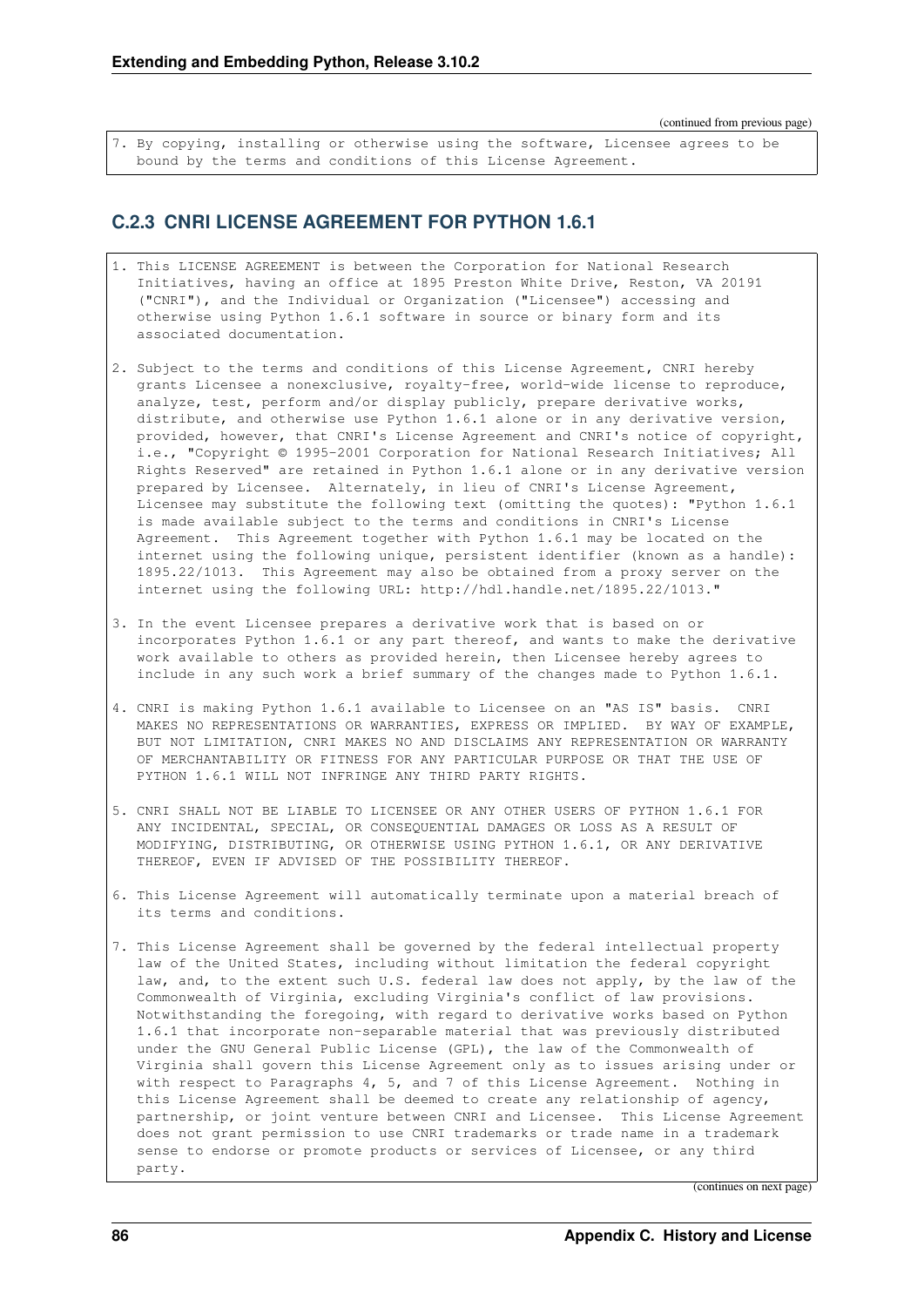8. By clicking on the "ACCEPT" button where indicated, or by copying, installing or otherwise using Python 1.6.1, Licensee agrees to be bound by the terms and conditions of this License Agreement.

### **C.2.4 CWI LICENSE AGREEMENT FOR PYTHON 0.9.0 THROUGH 1.2**

Copyright © 1991 - 1995, Stichting Mathematisch Centrum Amsterdam, The Netherlands. All rights reserved.

Permission to use, copy, modify, and distribute this software and its documentation for any purpose and without fee is hereby granted, provided that the above copyright notice appear in all copies and that both that copyright notice and this permission notice appear in supporting documentation, and that the name of Stichting Mathematisch Centrum or CWI not be used in advertising or publicity pertaining to distribution of the software without specific, written prior permission.

STICHTING MATHEMATISCH CENTRUM DISCLAIMS ALL WARRANTIES WITH REGARD TO THIS SOFTWARE, INCLUDING ALL IMPLIED WARRANTIES OF MERCHANTABILITY AND FITNESS, IN NO EVENT SHALL STICHTING MATHEMATISCH CENTRUM BE LIABLE FOR ANY SPECIAL, INDIRECT OR CONSEQUENTIAL DAMAGES OR ANY DAMAGES WHATSOEVER RESULTING FROM LOSS OF USE, DATA OR PROFITS, WHETHER IN AN ACTION OF CONTRACT, NEGLIGENCE OR OTHER TORTIOUS ACTION, ARISING OUT OF OR IN CONNECTION WITH THE USE OR PERFORMANCE OF THIS SOFTWARE.

### **C.2.5 ZERO-CLAUSE BSD LICENSE FOR CODE IN THE PYTHON 3.10.2 DOCU-MENTATION**

Permission to use, copy, modify, and/or distribute this software for any purpose with or without fee is hereby granted.

THE SOFTWARE IS PROVIDED "AS IS" AND THE AUTHOR DISCLAIMS ALL WARRANTIES WITH REGARD TO THIS SOFTWARE INCLUDING ALL IMPLIED WARRANTIES OF MERCHANTABILITY AND FITNESS. IN NO EVENT SHALL THE AUTHOR BE LIABLE FOR ANY SPECIAL, DIRECT, INDIRECT, OR CONSEQUENTIAL DAMAGES OR ANY DAMAGES WHATSOEVER RESULTING FROM LOSS OF USE, DATA OR PROFITS, WHETHER IN AN ACTION OF CONTRACT, NEGLIGENCE OR OTHER TORTIOUS ACTION, ARISING OUT OF OR IN CONNECTION WITH THE USE OR PERFORMANCE OF THIS SOFTWARE.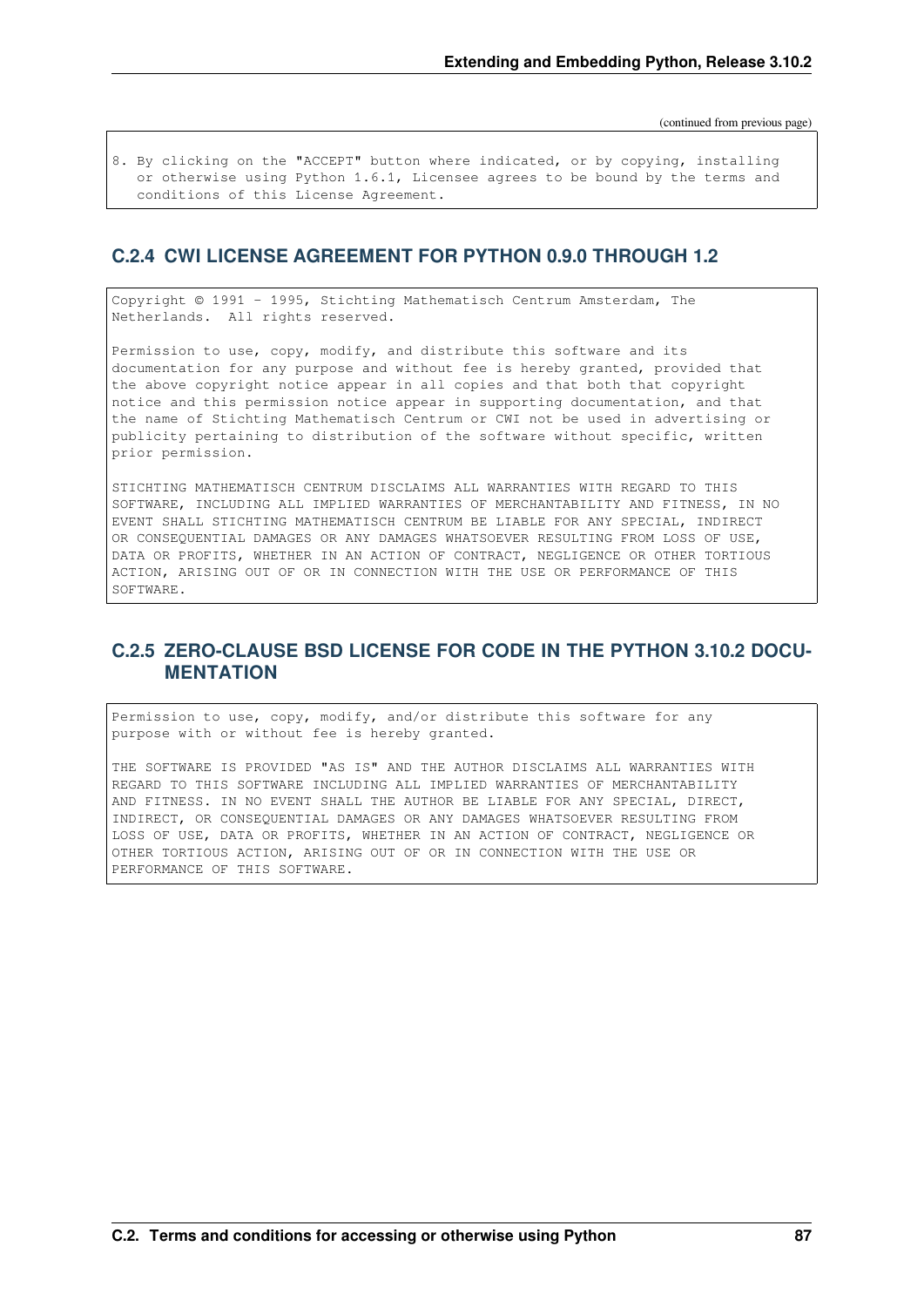# **C.3 Licenses and Acknowledgements for Incorporated Software**

<span id="page-91-0"></span>This section is an incomplete, but growing list of licenses and acknowledgements for third-party software incorporated in the Python distribution.

### **C.3.1 Mersenne Twister**

The random module includes code based on a download from http://www.math.sci.hiroshima-u.ac.jp/~m-mat/ MT/MT2002/emt19937ar.html. The following are the verbatim comments from the original code:

```
A C-program for MT19937, with initialization improved 2002/1/26.
Coded by Takuji Nishimura and Makoto Matsumoto.
Before using, initialize the state by using init_genrand(seed)
or init_by_array(init_key, key_length).
Copyright (C) 1997 - 2002, Makoto Matsumoto and Takuji Nishimura,
All rights reserved.
Redistribution and use in source and binary forms, with or without
modification, are permitted provided that the following conditions
are met:
1. Redistributions of source code must retain the above copyright
   notice, this list of conditions and the following disclaimer.
 2. Redistributions in binary form must reproduce the above copyright
   notice, this list of conditions and the following disclaimer in the
   documentation and/or other materials provided with the distribution.
3. The names of its contributors may not be used to endorse or promote
    products derived from this software without specific prior written
   permission.
THIS SOFTWARE IS PROVIDED BY THE COPYRIGHT HOLDERS AND CONTRIBUTORS
"AS IS" AND ANY EXPRESS OR IMPLIED WARRANTIES, INCLUDING, BUT NOT
LIMITED TO, THE IMPLIED WARRANTIES OF MERCHANTABILITY AND FITNESS FOR
A PARTICULAR PURPOSE ARE DISCLAIMED. IN NO EVENT SHALL THE COPYRIGHT OWNER OR
CONTRIBUTORS BE LIABLE FOR ANY DIRECT, INDIRECT, INCIDENTAL, SPECIAL,
EXEMPLARY, OR CONSEQUENTIAL DAMAGES (INCLUDING, BUT NOT LIMITED TO,
PROCUREMENT OF SUBSTITUTE GOODS OR SERVICES; LOSS OF USE, DATA, OR
PROFITS; OR BUSINESS INTERRUPTION) HOWEVER CAUSED AND ON ANY THEORY OF
LIABILITY, WHETHER IN CONTRACT, STRICT LIABILITY, OR TORT (INCLUDING
NEGLIGENCE OR OTHERWISE) ARISING IN ANY WAY OUT OF THE USE OF THIS
SOFTWARE, EVEN IF ADVISED OF THE POSSIBILITY OF SUCH DAMAGE.
Any feedback is very welcome.
http://www.math.sci.hiroshima-u.ac.jp/~m-mat/MT/emt.html
```
email: m-mat @ math.sci.hiroshima-u.ac.jp (remove space)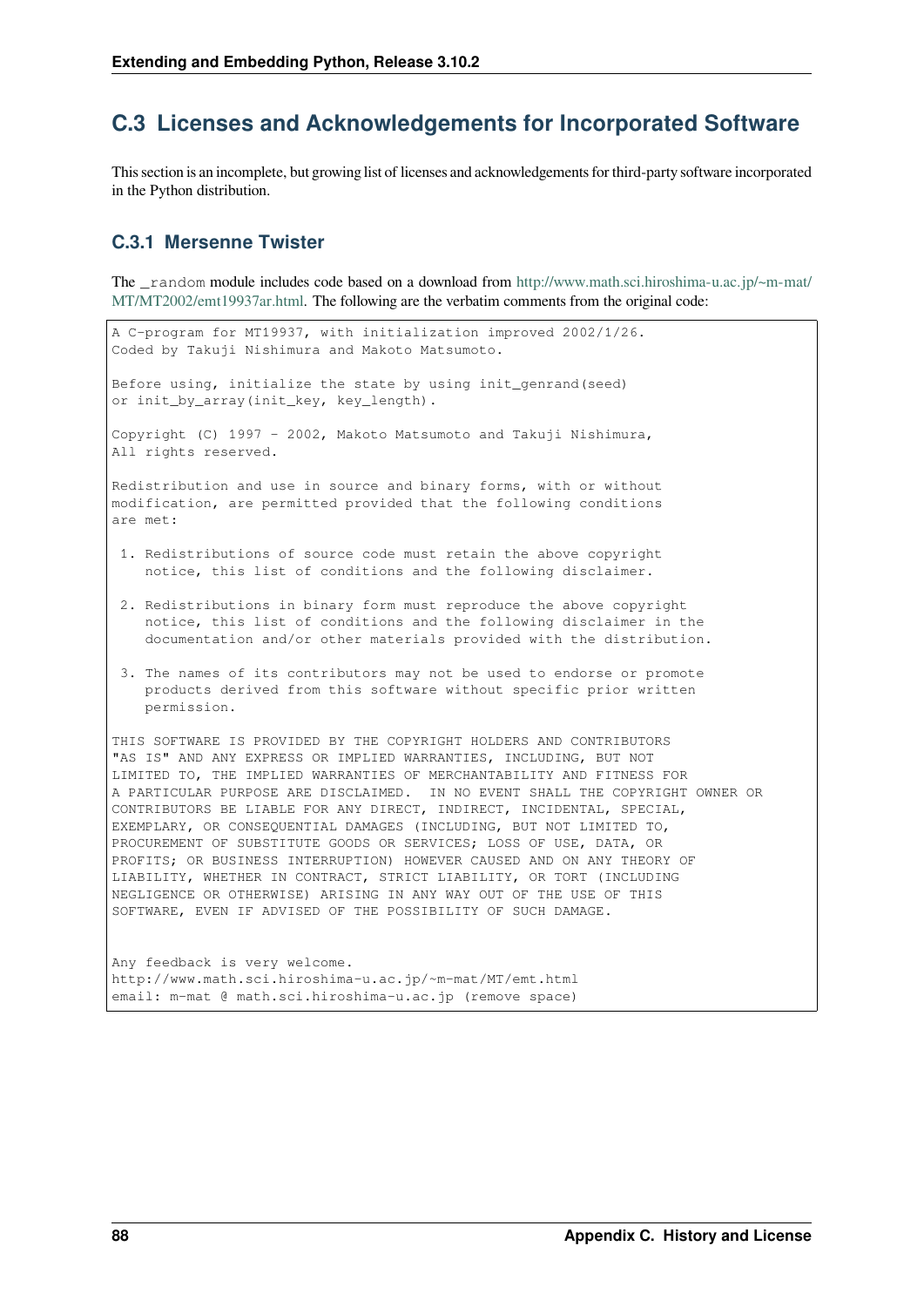### **C.3.2 Sockets**

The socket module uses the functions, getaddrinfo(), and getnameinfo(), which are coded in separate source files from the WIDE Project, http://www.wide.ad.jp/.

```
Copyright (C) 1995, 1996, 1997, and 1998 WIDE Project.
All rights reserved.
Redistribution and use in source and binary forms, with or without
modification, are permitted provided that the following conditions
are met:
1. Redistributions of source code must retain the above copyright
   notice, this list of conditions and the following disclaimer.
2. Redistributions in binary form must reproduce the above copyright
  notice, this list of conditions and the following disclaimer in the
  documentation and/or other materials provided with the distribution.
3. Neither the name of the project nor the names of its contributors
  may be used to endorse or promote products derived from this software
  without specific prior written permission.
THIS SOFTWARE IS PROVIDED BY THE PROJECT AND CONTRIBUTORS ``AS IS'' AND
ANY EXPRESS OR IMPLIED WARRANTIES, INCLUDING, BUT NOT LIMITED TO, THE
IMPLIED WARRANTIES OF MERCHANTABILITY AND FITNESS FOR A PARTICULAR PURPOSE
ARE DISCLAIMED. IN NO EVENT SHALL THE PROJECT OR CONTRIBUTORS BE LIABLE
FOR ANY DIRECT, INDIRECT, INCIDENTAL, SPECIAL, EXEMPLARY, OR CONSEQUENTIAL
DAMAGES (INCLUDING, BUT NOT LIMITED TO, PROCUREMENT OF SUBSTITUTE GOODS
OR SERVICES; LOSS OF USE, DATA, OR PROFITS; OR BUSINESS INTERRUPTION)
HOWEVER CAUSED AND ON ANY THEORY OF LIABILITY, WHETHER IN CONTRACT, STRICT
LIABILITY, OR TORT (INCLUDING NEGLIGENCE OR OTHERWISE) ARISING IN ANY WAY
OUT OF THE USE OF THIS SOFTWARE, EVEN IF ADVISED OF THE POSSIBILITY OF
SUCH DAMAGE.
```
#### **C.3.3 Asynchronous socket services**

The asynchat and asyncore modules contain the following notice:

Copyright 1996 by Sam Rushing

All Rights Reserved

Permission to use, copy, modify, and distribute this software and its documentation for any purpose and without fee is hereby granted, provided that the above copyright notice appear in all copies and that both that copyright notice and this permission notice appear in supporting documentation, and that the name of Sam Rushing not be used in advertising or publicity pertaining to distribution of the software without specific, written prior permission.

SAM RUSHING DISCLAIMS ALL WARRANTIES WITH REGARD TO THIS SOFTWARE, INCLUDING ALL IMPLIED WARRANTIES OF MERCHANTABILITY AND FITNESS, IN NO EVENT SHALL SAM RUSHING BE LIABLE FOR ANY SPECIAL, INDIRECT OR CONSEQUENTIAL DAMAGES OR ANY DAMAGES WHATSOEVER RESULTING FROM LOSS OF USE, DATA OR PROFITS, WHETHER IN AN ACTION OF CONTRACT, NEGLIGENCE OR OTHER TORTIOUS ACTION, ARISING OUT OF OR IN CONNECTION WITH THE USE OR PERFORMANCE OF THIS SOFTWARE.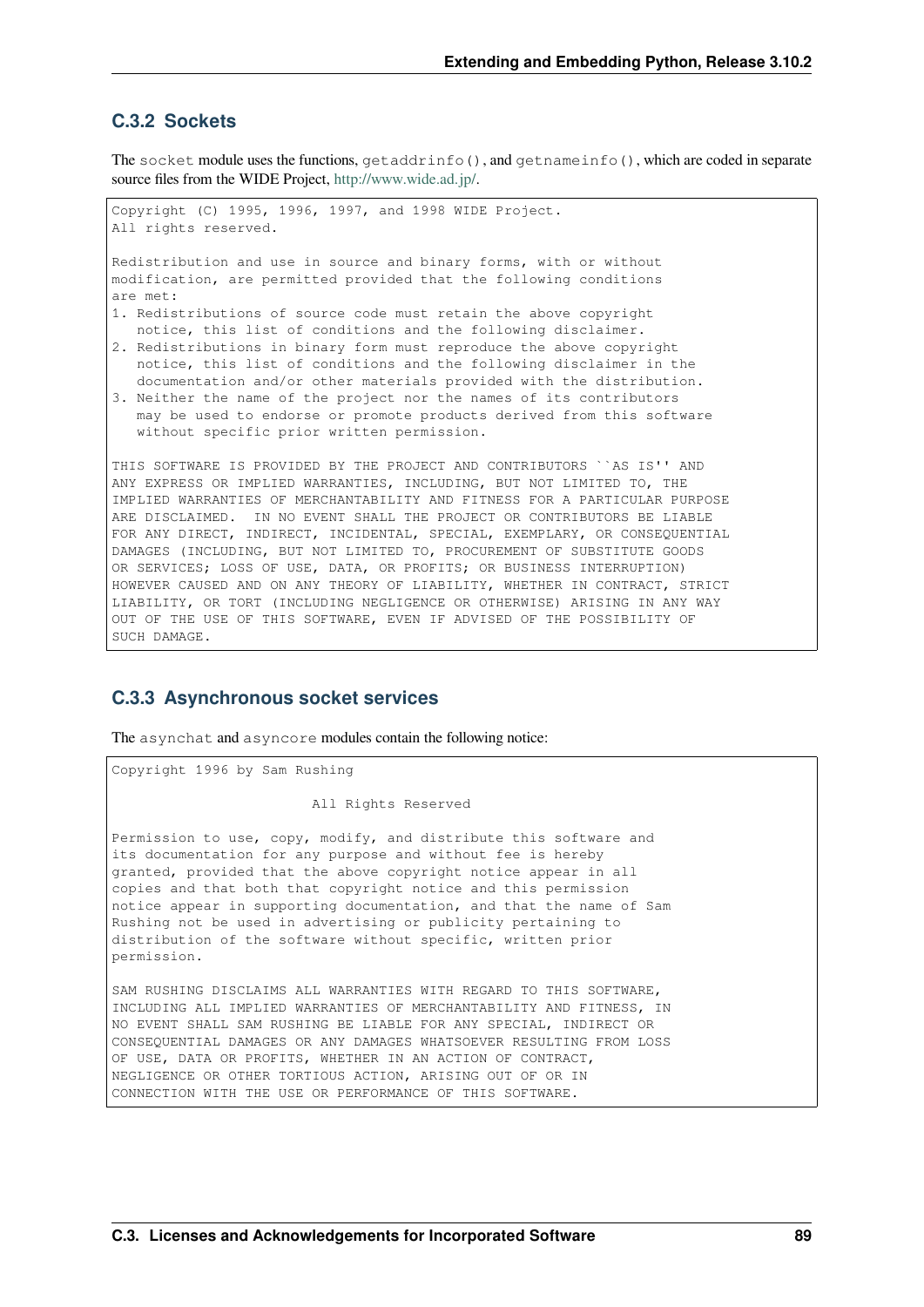#### **C.3.4 Cookie management**

The http.cookies module contains the following notice:

```
Copyright 2000 by Timothy O'Malley <timo@alum.mit.edu>
               All Rights Reserved
Permission to use, copy, modify, and distribute this software
and its documentation for any purpose and without fee is hereby
granted, provided that the above copyright notice appear in all
copies and that both that copyright notice and this permission
notice appear in supporting documentation, and that the name of
Timothy O'Malley not be used in advertising or publicity
pertaining to distribution of the software without specific, written
prior permission.
Timothy O'Malley DISCLAIMS ALL WARRANTIES WITH REGARD TO THIS
SOFTWARE, INCLUDING ALL IMPLIED WARRANTIES OF MERCHANTABILITY
AND FITNESS, IN NO EVENT SHALL Timothy O'Malley BE LIABLE FOR
ANY SPECIAL, INDIRECT OR CONSEQUENTIAL DAMAGES OR ANY DAMAGES
WHATSOEVER RESULTING FROM LOSS OF USE, DATA OR PROFITS,
WHETHER IN AN ACTION OF CONTRACT, NEGLIGENCE OR OTHER TORTIOUS
ACTION, ARISING OUT OF OR IN CONNECTION WITH THE USE OR
PERFORMANCE OF THIS SOFTWARE.
```
#### **C.3.5 Execution tracing**

The trace module contains the following notice:

```
portions copyright 2001, Autonomous Zones Industries, Inc., all rights...
err... reserved and offered to the public under the terms of the
Python 2.2 license.
Author: Zooko O'Whielacronx
http://zooko.com/
mailto:zooko@zooko.com
Copyright 2000, Mojam Media, Inc., all rights reserved.
Author: Skip Montanaro
Copyright 1999, Bioreason, Inc., all rights reserved.
Author: Andrew Dalke
Copyright 1995-1997, Automatrix, Inc., all rights reserved.
Author: Skip Montanaro
Copyright 1991-1995, Stichting Mathematisch Centrum, all rights reserved.
Permission to use, copy, modify, and distribute this Python software and
its associated documentation for any purpose without fee is hereby
granted, provided that the above copyright notice appears in all copies,
and that both that copyright notice and this permission notice appear in
supporting documentation, and that the name of neither Automatrix,
Bioreason or Mojam Media be used in advertising or publicity pertaining to
distribution of the software without specific, written prior permission.
```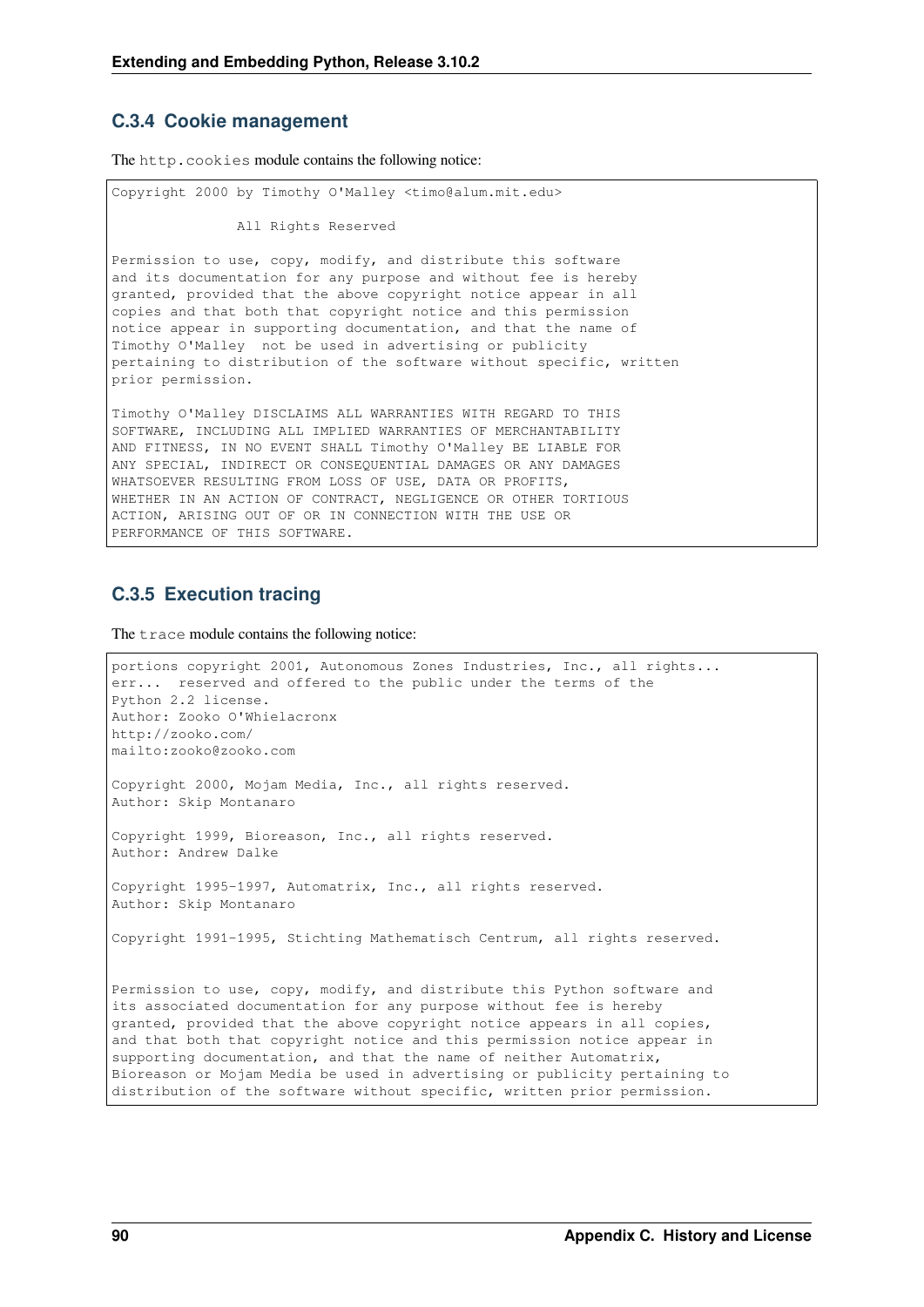#### **C.3.6 UUencode and UUdecode functions**

The uu module contains the following notice:

```
Copyright 1994 by Lance Ellinghouse
Cathedral City, California Republic, United States of America.
                       All Rights Reserved
Permission to use, copy, modify, and distribute this software and its
documentation for any purpose and without fee is hereby granted,
provided that the above copyright notice appear in all copies and that
both that copyright notice and this permission notice appear in
supporting documentation, and that the name of Lance Ellinghouse
not be used in advertising or publicity pertaining to distribution
of the software without specific, written prior permission.
LANCE ELLINGHOUSE DISCLAIMS ALL WARRANTIES WITH REGARD TO
THIS SOFTWARE, INCLUDING ALL IMPLIED WARRANTIES OF MERCHANTABILITY AND
FITNESS, IN NO EVENT SHALL LANCE ELLINGHOUSE CENTRUM BE LIABLE
FOR ANY SPECIAL, INDIRECT OR CONSEQUENTIAL DAMAGES OR ANY DAMAGES
WHATSOEVER RESULTING FROM LOSS OF USE, DATA OR PROFITS, WHETHER IN AN
ACTION OF CONTRACT, NEGLIGENCE OR OTHER TORTIOUS ACTION, ARISING OUT
OF OR IN CONNECTION WITH THE USE OR PERFORMANCE OF THIS SOFTWARE.
Modified by Jack Jansen, CWI, July 1995:
- Use binascii module to do the actual line-by-line conversion
 between ascii and binary. This results in a 1000-fold speedup. The C
 version is still 5 times faster, though.
- Arguments more compliant with Python standard
```
### **C.3.7 XML Remote Procedure Calls**

The xmlrpc.client module contains the following notice:

The XML-RPC client interface is

Copyright (c) 1999-2002 by Secret Labs AB Copyright (c) 1999-2002 by Fredrik Lundh

By obtaining, using, and/or copying this software and/or its associated documentation, you agree that you have read, understood, and will comply with the following terms and conditions:

Permission to use, copy, modify, and distribute this software and its associated documentation for any purpose and without fee is hereby granted, provided that the above copyright notice appears in all copies, and that both that copyright notice and this permission notice appear in supporting documentation, and that the name of Secret Labs AB or the author not be used in advertising or publicity pertaining to distribution of the software without specific, written prior permission.

SECRET LABS AB AND THE AUTHOR DISCLAIMS ALL WARRANTIES WITH REGARD TO THIS SOFTWARE, INCLUDING ALL IMPLIED WARRANTIES OF MERCHANT-ABILITY AND FITNESS. IN NO EVENT SHALL SECRET LABS AB OR THE AUTHOR BE LIABLE FOR ANY SPECIAL, INDIRECT OR CONSEQUENTIAL DAMAGES OR ANY DAMAGES WHATSOEVER RESULTING FROM LOSS OF USE, DATA OR PROFITS, WHETHER IN AN ACTION OF CONTRACT, NEGLIGENCE OR OTHER TORTIOUS ACTION, ARISING OUT OF OR IN CONNECTION WITH THE USE OR PERFORMANCE OF THIS SOFTWARE.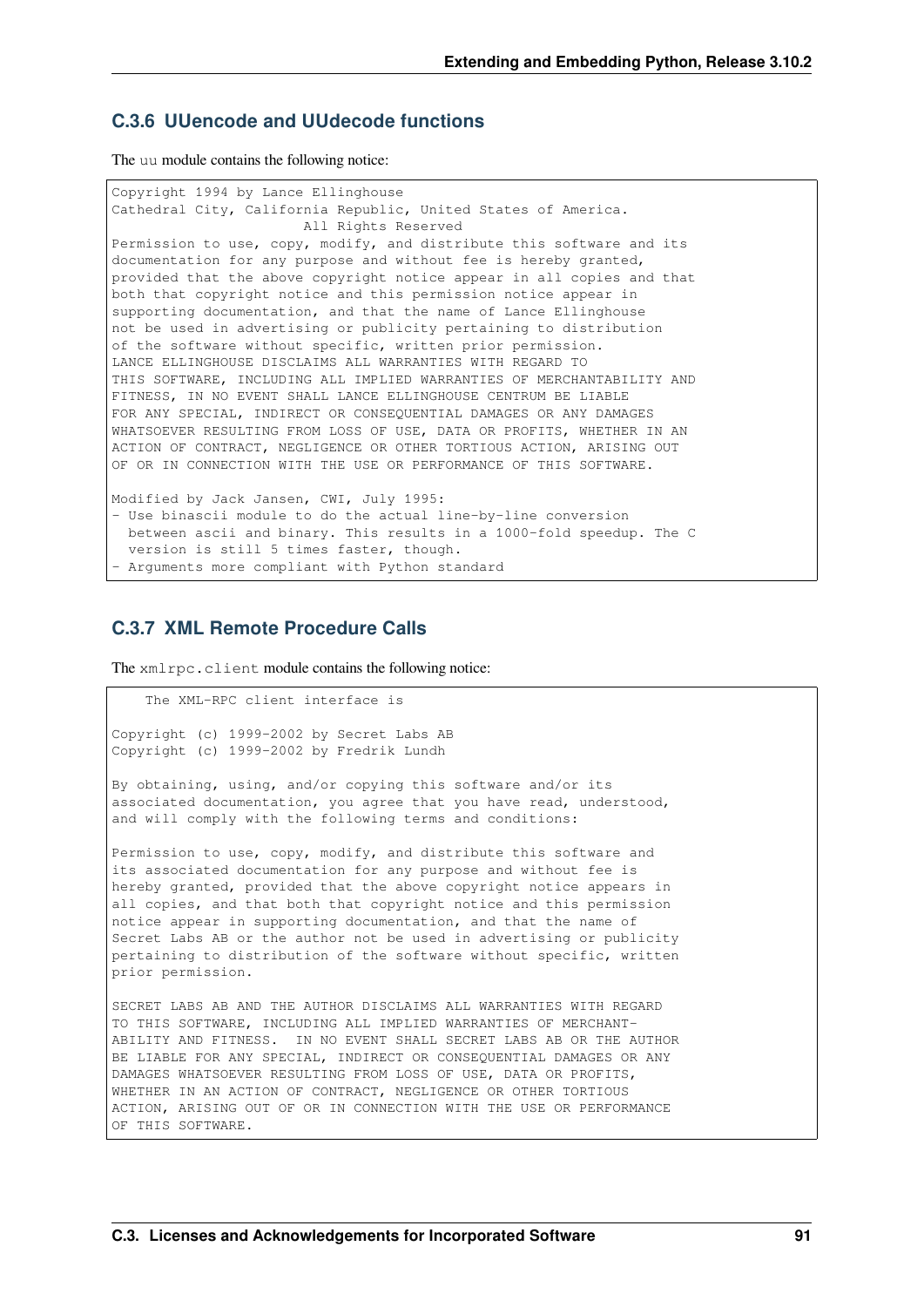#### **C.3.8 test\_epoll**

The test\_epoll module contains the following notice:

Copyright (c) 2001-2006 Twisted Matrix Laboratories.

Permission is hereby granted, free of charge, to any person obtaining a copy of this software and associated documentation files (the "Software"), to deal in the Software without restriction, including without limitation the rights to use, copy, modify, merge, publish, distribute, sublicense, and/or sell copies of the Software, and to permit persons to whom the Software is furnished to do so, subject to the following conditions:

The above copyright notice and this permission notice shall be included in all copies or substantial portions of the Software.

THE SOFTWARE IS PROVIDED "AS IS", WITHOUT WARRANTY OF ANY KIND, EXPRESS OR IMPLIED, INCLUDING BUT NOT LIMITED TO THE WARRANTIES OF MERCHANTABILITY, FITNESS FOR A PARTICULAR PURPOSE AND NONINFRINGEMENT. IN NO EVENT SHALL THE AUTHORS OR COPYRIGHT HOLDERS BE LIABLE FOR ANY CLAIM, DAMAGES OR OTHER LIABILITY, WHETHER IN AN ACTION OF CONTRACT, TORT OR OTHERWISE, ARISING FROM, OUT OF OR IN CONNECTION WITH THE SOFTWARE OR THE USE OR OTHER DEALINGS IN THE SOFTWARE.

#### **C.3.9 Select kqueue**

The select module contains the following notice for the kqueue interface:

Copyright (c) 2000 Doug White, 2006 James Knight, 2007 Christian Heimes All rights reserved.

Redistribution and use in source and binary forms, with or without modification, are permitted provided that the following conditions are met:

- 1. Redistributions of source code must retain the above copyright notice, this list of conditions and the following disclaimer.
- 2. Redistributions in binary form must reproduce the above copyright notice, this list of conditions and the following disclaimer in the documentation and/or other materials provided with the distribution.

THIS SOFTWARE IS PROVIDED BY THE AUTHOR AND CONTRIBUTORS ``AS IS'' AND ANY EXPRESS OR IMPLIED WARRANTIES, INCLUDING, BUT NOT LIMITED TO, THE IMPLIED WARRANTIES OF MERCHANTABILITY AND FITNESS FOR A PARTICULAR PURPOSE ARE DISCLAIMED. IN NO EVENT SHALL THE AUTHOR OR CONTRIBUTORS BE LIABLE FOR ANY DIRECT, INDIRECT, INCIDENTAL, SPECIAL, EXEMPLARY, OR CONSEQUENTIAL DAMAGES (INCLUDING, BUT NOT LIMITED TO, PROCUREMENT OF SUBSTITUTE GOODS OR SERVICES; LOSS OF USE, DATA, OR PROFITS; OR BUSINESS INTERRUPTION) HOWEVER CAUSED AND ON ANY THEORY OF LIABILITY, WHETHER IN CONTRACT, STRICT LIABILITY, OR TORT (INCLUDING NEGLIGENCE OR OTHERWISE) ARISING IN ANY WAY OUT OF THE USE OF THIS SOFTWARE, EVEN IF ADVISED OF THE POSSIBILITY OF SUCH DAMAGE.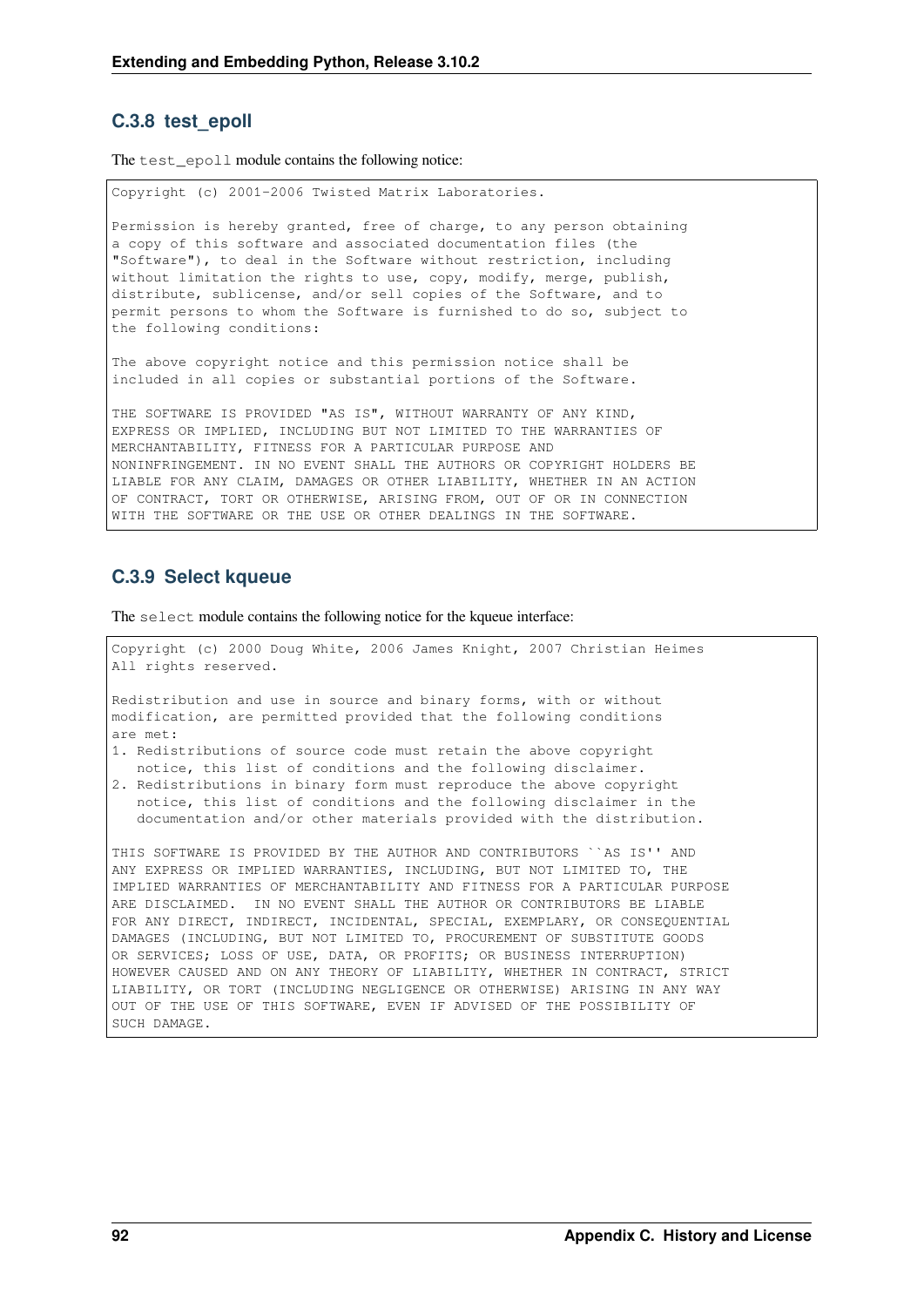### **C.3.10 SipHash24**

The file Python/pyhash.c contains Marek Majkowski' implementation of Dan Bernstein's SipHash24 algorithm. It contains the following note:

```
<MIT License>
Copyright (c) 2013 Marek Majkowski <marek@popcount.org>
Permission is hereby granted, free of charge, to any person obtaining a copy
of this software and associated documentation files (the "Software"), to deal
in the Software without restriction, including without limitation the rights
to use, copy, modify, merge, publish, distribute, sublicense, and/or sell
copies of the Software, and to permit persons to whom the Software is
furnished to do so, subject to the following conditions:
The above copyright notice and this permission notice shall be included in
all copies or substantial portions of the Software.
</MIT License>
Original location:
  https://github.com/majek/csiphash/
Solution inspired by code from:
  Samuel Neves (supercop/crypto_auth/siphash24/little)
  djb (supercop/crypto_auth/siphash24/little2)
  Jean-Philippe Aumasson (https://131002.net/siphash/siphash24.c)
```
#### **C.3.11 strtod and dtoa**

The file Python/dtoa.c, which supplies C functions dtoa and strtod for conversion of C doubles to and from strings, is derived from the file of the same name by David M. Gay, currently available from http://www.netlib.org/fp/. The original file, as retrieved on March 16, 2009, contains the following copyright and licensing notice:

```
/****************************************************************
 *
* The author of this software is David M. Gay.
 *
* Copyright (c) 1991, 2000, 2001 by Lucent Technologies.
 *
* Permission to use, copy, modify, and distribute this software for any
* purpose without fee is hereby granted, provided that this entire notice
* is included in all copies of any software which is or includes a copy
* or modification of this software and in all copies of the supporting
* documentation for such software.
 *
* THIS SOFTWARE IS BEING PROVIDED "AS IS", WITHOUT ANY EXPRESS OR IMPLIED
* WARRANTY. IN PARTICULAR, NEITHER THE AUTHOR NOR LUCENT MAKES ANY
* REPRESENTATION OR WARRANTY OF ANY KIND CONCERNING THE MERCHANTABILITY
* OF THIS SOFTWARE OR ITS FITNESS FOR ANY PARTICULAR PURPOSE.
 *
 ***************************************************************/
```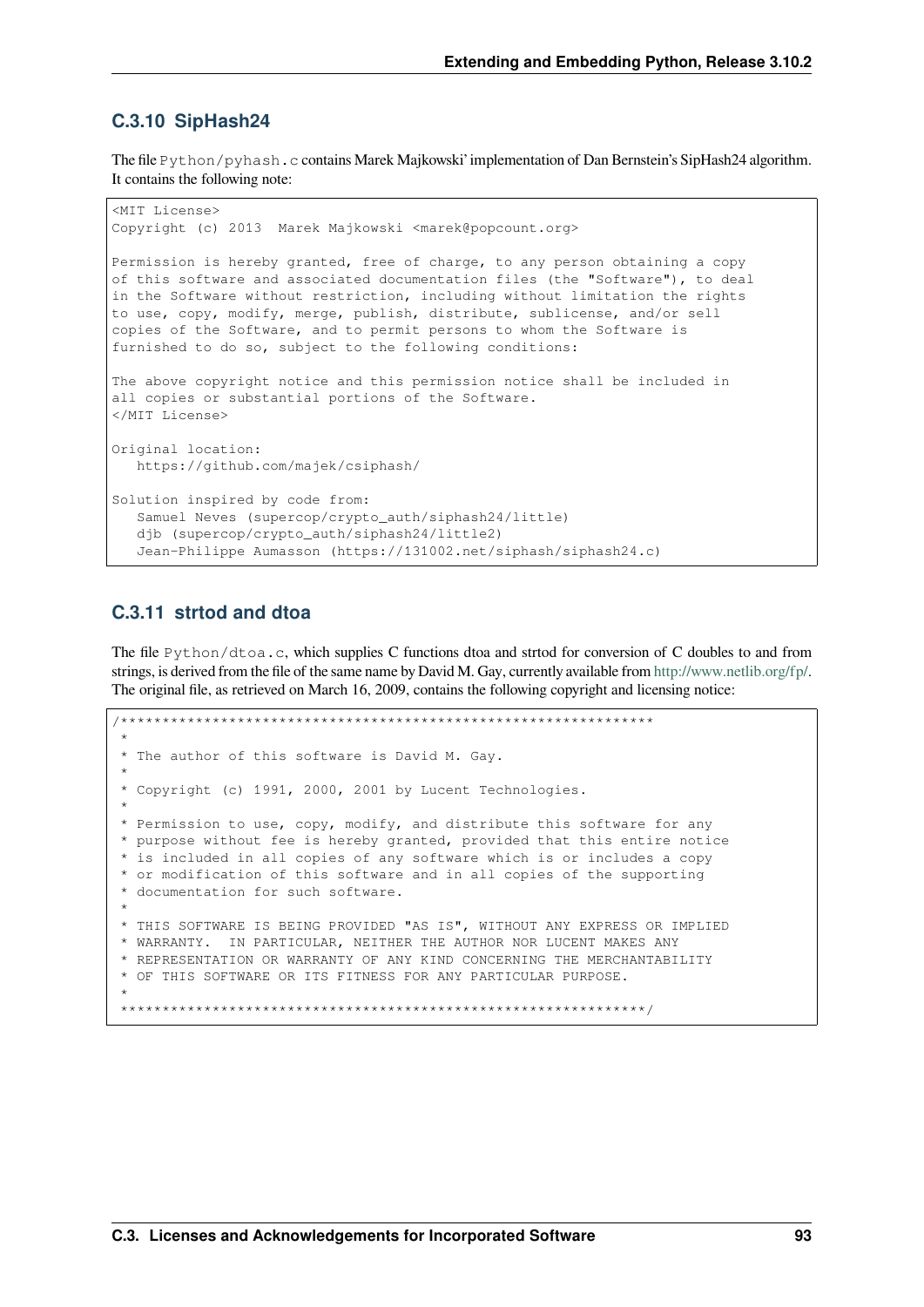#### **C.3.12 OpenSSL**

The modules hashlib, posix, ssl, crypt use the OpenSSL library for added performance if made available by the operating system. Additionally, the Windows and macOS installers for Python may include a copy of the OpenSSL libraries, so we include a copy of the OpenSSL license here:

```
LICENSE ISSUES
==============
The OpenSSL toolkit stays under a dual license, i.e. both the conditions of
the OpenSSL License and the original SSLeay license apply to the toolkit.
See below for the actual license texts. Actually both licenses are BSD-style
Open Source licenses. In case of any license issues related to OpenSSL
please contact openssl-core@openssl.org.
OpenSSL License
---------------
  /* ====================================================================
   * Copyright (c) 1998-2008 The OpenSSL Project. All rights reserved.
   *
   * Redistribution and use in source and binary forms, with or without
   * modification, are permitted provided that the following conditions
   * are met:
   *
   * 1. Redistributions of source code must retain the above copyright
       notice, this list of conditions and the following disclaimer.
   *
   * 2. Redistributions in binary form must reproduce the above copyright
        notice, this list of conditions and the following disclaimer in
        the documentation and/or other materials provided with the
        distribution.
   *
    3. All advertising materials mentioning features or use of this
        software must display the following acknowledgment:
        "This product includes software developed by the OpenSSL Project
        for use in the OpenSSL Toolkit. (http://www.openssl.org/)"
   *
   * 4. The names "OpenSSL Toolkit" and "OpenSSL Project" must not be used to
        endorse or promote products derived from this software without
        prior written permission. For written permission, please contact
        openssl-core@openssl.org.
   *
   * 5. Products derived from this software may not be called "OpenSSL"
        nor may "OpenSSL" appear in their names without prior written
        permission of the OpenSSL Project.
   *
   * 6. Redistributions of any form whatsoever must retain the following
       acknowledgment:
        * "This product includes software developed by the OpenSSL Project
        for use in the OpenSSL Toolkit (http://www.openssl.org/)"
   *
   * THIS SOFTWARE IS PROVIDED BY THE OpenSSL PROJECT ``AS IS'' AND ANY
   * EXPRESSED OR IMPLIED WARRANTIES, INCLUDING, BUT NOT LIMITED TO, THE
   * IMPLIED WARRANTIES OF MERCHANTABILITY AND FITNESS FOR A PARTICULAR
   * PURPOSE ARE DISCLAIMED. IN NO EVENT SHALL THE OpenSSL PROJECT OR
   * ITS CONTRIBUTORS BE LIABLE FOR ANY DIRECT, INDIRECT, INCIDENTAL,
   * SPECIAL, EXEMPLARY, OR CONSEQUENTIAL DAMAGES (INCLUDING, BUT
   * NOT LIMITED TO, PROCUREMENT OF SUBSTITUTE GOODS OR SERVICES;
   * LOSS OF USE, DATA, OR PROFITS; OR BUSINESS INTERRUPTION)
   * HOWEVER CAUSED AND ON ANY THEORY OF LIABILITY, WHETHER IN CONTRACT,
   * STRICT LIABILITY, OR TORT (INCLUDING NEGLIGENCE OR OTHERWISE)
```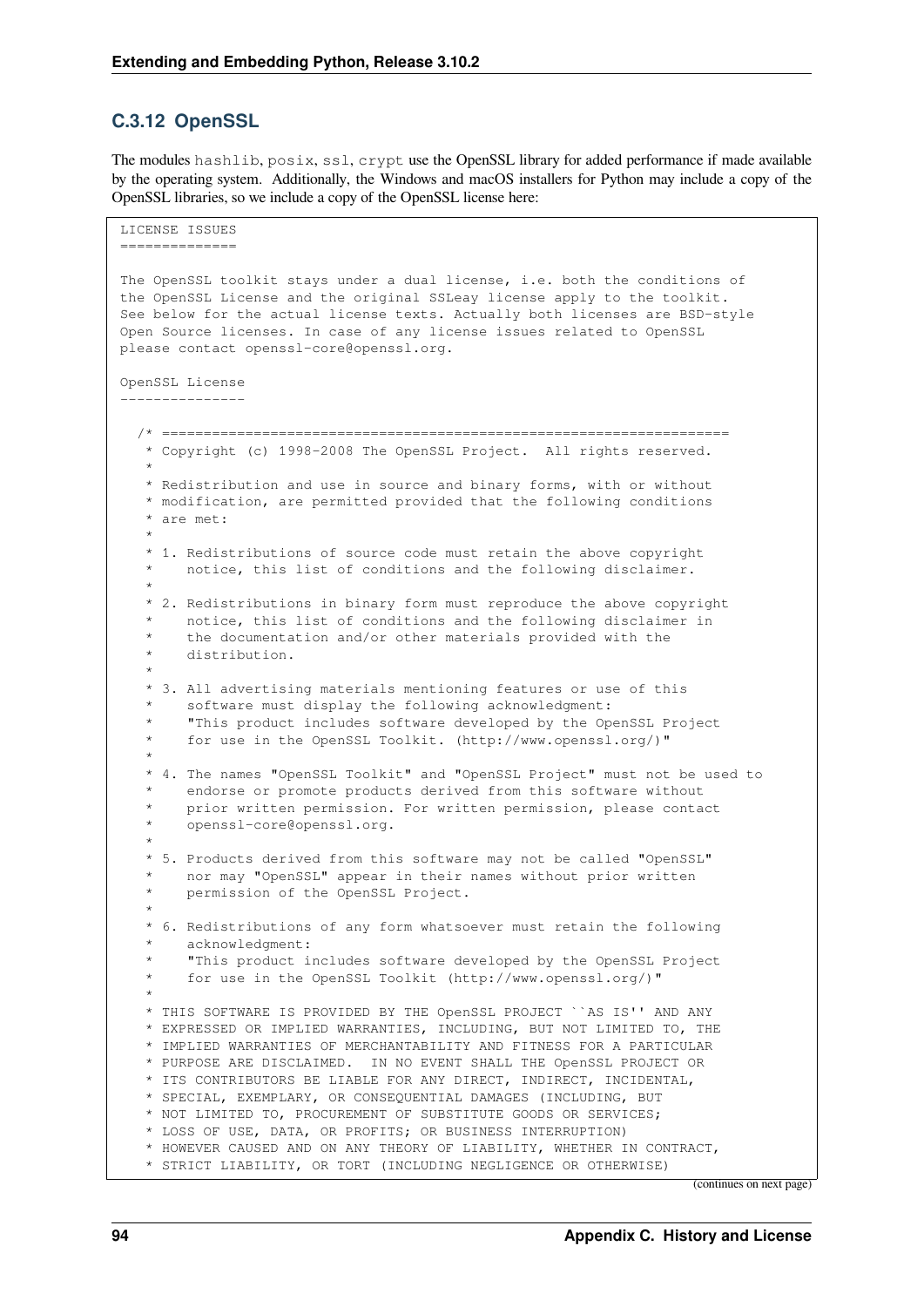\* ARISING IN ANY WAY OUT OF THE USE OF THIS SOFTWARE, EVEN IF ADVISED \* OF THE POSSIBILITY OF SUCH DAMAGE. \* ==================================================================== \* \* This product includes cryptographic software written by Eric Young \* (eay@cryptsoft.com). This product includes software written by Tim \* Hudson (tjh@cryptsoft.com). \* \*/ Original SSLeay License ----------------------- /\* Copyright (C) 1995-1998 Eric Young (eay@cryptsoft.com) \* All rights reserved. \* \* This package is an SSL implementation written \* by Eric Young (eay@cryptsoft.com). \* The implementation was written so as to conform with Netscapes SSL. \* \* This library is free for commercial and non-commercial use as long as \* the following conditions are aheared to. The following conditions \* apply to all code found in this distribution, be it the RC4, RSA, \* lhash, DES, etc., code; not just the SSL code. The SSL documentation \* included with this distribution is covered by the same copyright terms \* except that the holder is Tim Hudson (tjh@cryptsoft.com). \* \* Copyright remains Eric Young's, and as such any Copyright notices in \* the code are not to be removed. \* If this package is used in a product, Eric Young should be given attribution \* as the author of the parts of the library used. \* This can be in the form of a textual message at program startup or \* in documentation (online or textual) provided with the package. \* \* Redistribution and use in source and binary forms, with or without \* modification, are permitted provided that the following conditions \* are met: \* 1. Redistributions of source code must retain the copyright notice, this list of conditions and the following disclaimer. \* 2. Redistributions in binary form must reproduce the above copyright notice, this list of conditions and the following disclaimer in the documentation and/or other materials provided with the distribution. \* 3. All advertising materials mentioning features or use of this software must display the following acknowledgement: "This product includes cryptographic software written by Eric Young (eay@cryptsoft.com)" The word 'cryptographic' can be left out if the rouines from the library being used are not cryptographic related  $:-)$ . \* 4. If you include any Windows specific code (or a derivative thereof) from the apps directory (application code) you must include an acknowledgement: \* "This product includes software written by Tim Hudson (tjh@cryptsoft.com)" \* \* THIS SOFTWARE IS PROVIDED BY ERIC YOUNG ``AS IS'' AND \* ANY EXPRESS OR IMPLIED WARRANTIES, INCLUDING, BUT NOT LIMITED TO, THE \* IMPLIED WARRANTIES OF MERCHANTABILITY AND FITNESS FOR A PARTICULAR PURPOSE \* ARE DISCLAIMED. IN NO EVENT SHALL THE AUTHOR OR CONTRIBUTORS BE LIABLE \* FOR ANY DIRECT, INDIRECT, INCIDENTAL, SPECIAL, EXEMPLARY, OR CONSEQUENTIAL \* DAMAGES (INCLUDING, BUT NOT LIMITED TO, PROCUREMENT OF SUBSTITUTE GOODS \* OR SERVICES; LOSS OF USE, DATA, OR PROFITS; OR BUSINESS INTERRUPTION) \* HOWEVER CAUSED AND ON ANY THEORY OF LIABILITY, WHETHER IN CONTRACT, STRICT \* LIABILITY, OR TORT (INCLUDING NEGLIGENCE OR OTHERWISE) ARISING IN ANY WAY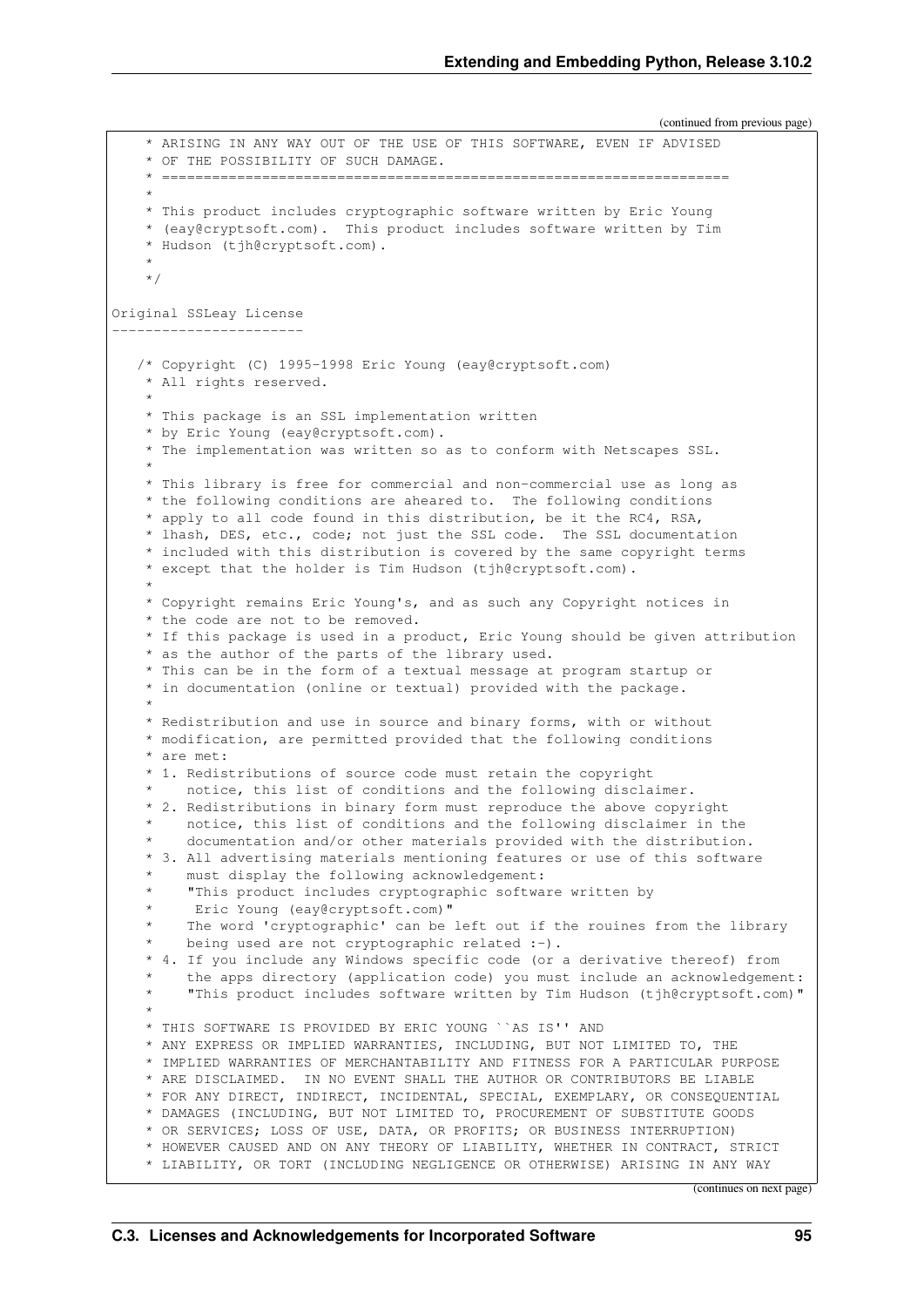```
* OUT OF THE USE OF THIS SOFTWARE, EVEN IF ADVISED OF THE POSSIBILITY OF
* SUCH DAMAGE.
*
* The licence and distribution terms for any publically available version or
* derivative of this code cannot be changed. i.e. this code cannot simply be
* copied and put under another distribution licence
* [including the GNU Public Licence.]
*/
```
#### **C.3.13 expat**

The pyexpat extension is built using an included copy of the expat sources unless the build is configured --with-system-expat:

Copyright (c) 1998, 1999, 2000 Thai Open Source Software Center Ltd and Clark Cooper Permission is hereby granted, free of charge, to any person obtaining a copy of this software and associated documentation files (the "Software"), to deal in the Software without restriction, including without limitation the rights to use, copy, modify, merge, publish,

distribute, sublicense, and/or sell copies of the Software, and to permit persons to whom the Software is furnished to do so, subject to the following conditions:

The above copyright notice and this permission notice shall be included in all copies or substantial portions of the Software.

THE SOFTWARE IS PROVIDED "AS IS", WITHOUT WARRANTY OF ANY KIND, EXPRESS OR IMPLIED, INCLUDING BUT NOT LIMITED TO THE WARRANTIES OF MERCHANTABILITY, FITNESS FOR A PARTICULAR PURPOSE AND NONINFRINGEMENT. IN NO EVENT SHALL THE AUTHORS OR COPYRIGHT HOLDERS BE LIABLE FOR ANY CLAIM, DAMAGES OR OTHER LIABILITY, WHETHER IN AN ACTION OF CONTRACT, TORT OR OTHERWISE, ARISING FROM, OUT OF OR IN CONNECTION WITH THE SOFTWARE OR THE USE OR OTHER DEALINGS IN THE SOFTWARE.

#### **C.3.14 libffi**

The \_ctypes extension is built using an included copy of the libffi sources unless the build is configured --with-system-libffi:

Copyright (c) 1996-2008 Red Hat, Inc and others.

Permission is hereby granted, free of charge, to any person obtaining a copy of this software and associated documentation files (the ``Software''), to deal in the Software without restriction, including without limitation the rights to use, copy, modify, merge, publish, distribute, sublicense, and/or sell copies of the Software, and to permit persons to whom the Software is furnished to do so, subject to the following conditions:

The above copyright notice and this permission notice shall be included in all copies or substantial portions of the Software.

THE SOFTWARE IS PROVIDED ``AS IS'', WITHOUT WARRANTY OF ANY KIND, EXPRESS OR IMPLIED, INCLUDING BUT NOT LIMITED TO THE WARRANTIES OF MERCHANTABILITY, FITNESS FOR A PARTICULAR PURPOSE AND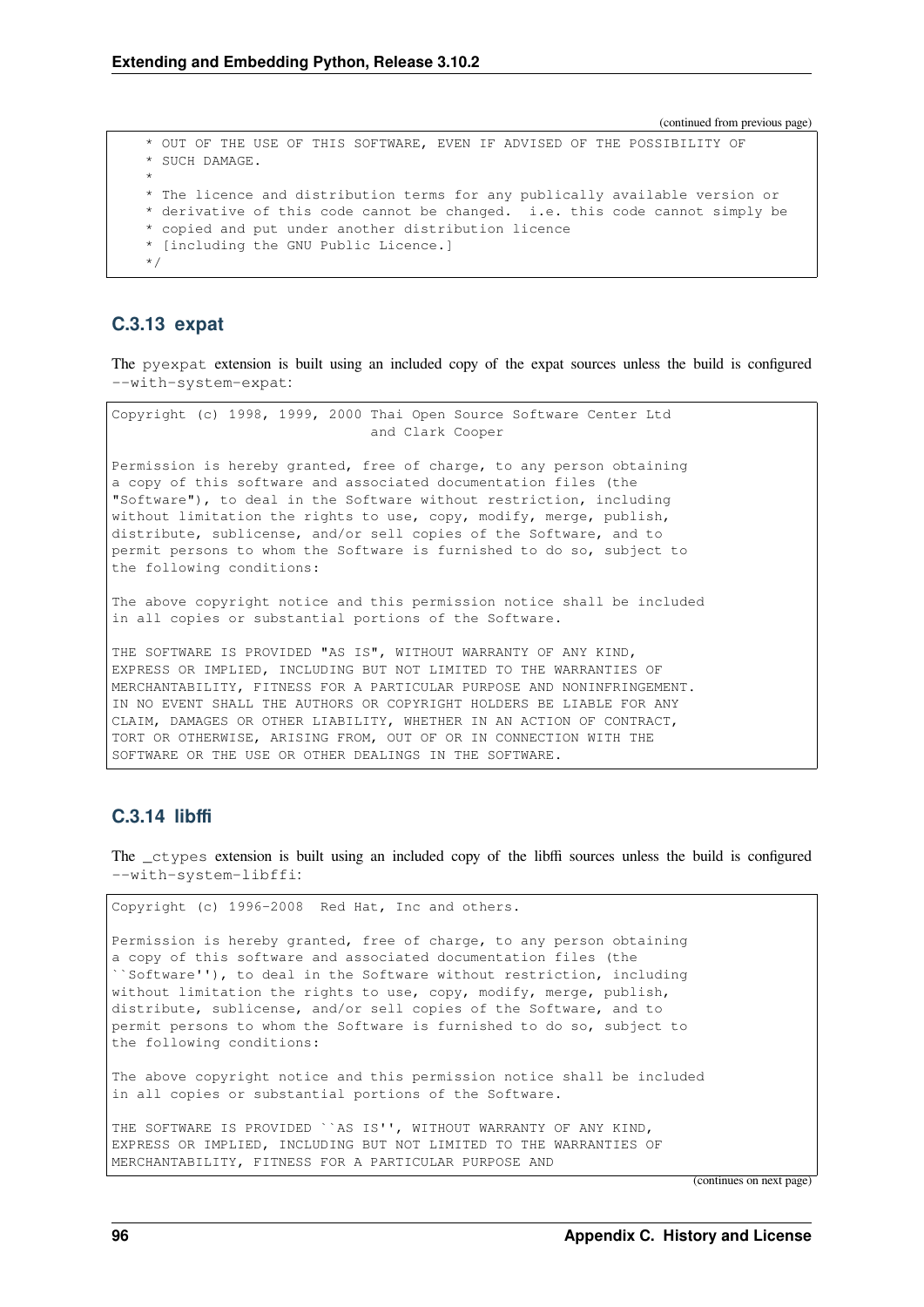```
NONINFRINGEMENT. IN NO EVENT SHALL THE AUTHORS OR COPYRIGHT
HOLDERS BE LIABLE FOR ANY CLAIM, DAMAGES OR OTHER LIABILITY,
WHETHER IN AN ACTION OF CONTRACT, TORT OR OTHERWISE, ARISING FROM,
OUT OF OR IN CONNECTION WITH THE SOFTWARE OR THE USE OR OTHER
DEALINGS IN THE SOFTWARE.
```
#### **C.3.15 zlib**

The zlib extension is built using an included copy of the zlib sources if the zlib version found on the system is too old to be used for the build:

```
Copyright (C) 1995-2011 Jean-loup Gailly and Mark Adler
This software is provided 'as-is', without any express or implied
warranty. In no event will the authors be held liable for any damages
arising from the use of this software.
Permission is granted to anyone to use this software for any purpose,
including commercial applications, and to alter it and redistribute it
freely, subject to the following restrictions:
1. The origin of this software must not be misrepresented; you must not
  claim that you wrote the original software. If you use this software
  in a product, an acknowledgment in the product documentation would be
  appreciated but is not required.
2. Altered source versions must be plainly marked as such, and must not be
  misrepresented as being the original software.
3. This notice may not be removed or altered from any source distribution.
Jean-loup Gailly Mark Adler
jloup@gzip.org madler@alumni.caltech.edu
```
#### **C.3.16 cfuhash**

The implementation of the hash table used by the tracemalloc is based on the cfuhash project:

```
Copyright (c) 2005 Don Owens
All rights reserved.
This code is released under the BSD license:
Redistribution and use in source and binary forms, with or without
modification, are permitted provided that the following conditions
are met:
  * Redistributions of source code must retain the above copyright
   notice, this list of conditions and the following disclaimer.
  * Redistributions in binary form must reproduce the above
   copyright notice, this list of conditions and the following
    disclaimer in the documentation and/or other materials provided
   with the distribution.
  * Neither the name of the author nor the names of its
    contributors may be used to endorse or promote products derived
```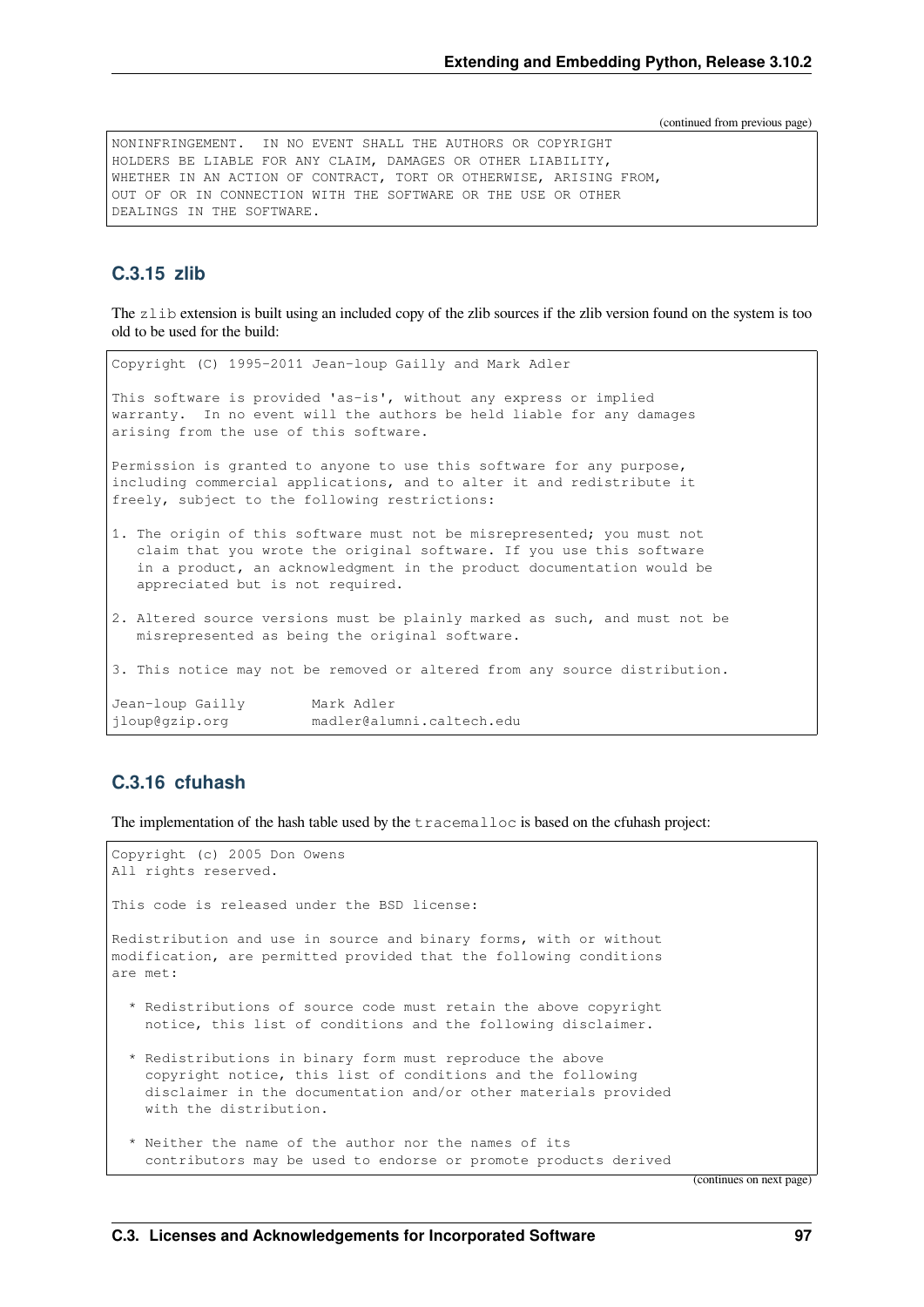from this software without specific prior written permission. THIS SOFTWARE IS PROVIDED BY THE COPYRIGHT HOLDERS AND CONTRIBUTORS "AS IS" AND ANY EXPRESS OR IMPLIED WARRANTIES, INCLUDING, BUT NOT LIMITED TO, THE IMPLIED WARRANTIES OF MERCHANTABILITY AND FITNESS FOR A PARTICULAR PURPOSE ARE DISCLAIMED. IN NO EVENT SHALL THE COPYRIGHT OWNER OR CONTRIBUTORS BE LIABLE FOR ANY DIRECT, INDIRECT, INCIDENTAL, SPECIAL, EXEMPLARY, OR CONSEQUENTIAL DAMAGES (INCLUDING, BUT NOT LIMITED TO, PROCUREMENT OF SUBSTITUTE GOODS OR SERVICES; LOSS OF USE, DATA, OR PROFITS; OR BUSINESS INTERRUPTION) HOWEVER CAUSED AND ON ANY THEORY OF LIABILITY, WHETHER IN CONTRACT, STRICT LIABILITY, OR TORT (INCLUDING NEGLIGENCE OR OTHERWISE) ARISING IN ANY WAY OUT OF THE USE OF THIS SOFTWARE, EVEN IF ADVISED OF THE POSSIBILITY OF SUCH DAMAGE.

### **C.3.17 libmpdec**

The decimal module is built using an included copy of the libmpdec library unless the build is configured --with-system-libmpdec:

Copyright (c) 2008-2020 Stefan Krah. All rights reserved.

Redistribution and use in source and binary forms, with or without modification, are permitted provided that the following conditions are met:

- 1. Redistributions of source code must retain the above copyright notice, this list of conditions and the following disclaimer.
- 2. Redistributions in binary form must reproduce the above copyright notice, this list of conditions and the following disclaimer in the documentation and/or other materials provided with the distribution.

THIS SOFTWARE IS PROVIDED BY THE AUTHOR AND CONTRIBUTORS "AS IS" AND ANY EXPRESS OR IMPLIED WARRANTIES, INCLUDING, BUT NOT LIMITED TO, THE IMPLIED WARRANTIES OF MERCHANTABILITY AND FITNESS FOR A PARTICULAR PURPOSE ARE DISCLAIMED. IN NO EVENT SHALL THE AUTHOR OR CONTRIBUTORS BE LIABLE FOR ANY DIRECT, INDIRECT, INCIDENTAL, SPECIAL, EXEMPLARY, OR CONSEQUENTIAL DAMAGES (INCLUDING, BUT NOT LIMITED TO, PROCUREMENT OF SUBSTITUTE GOODS OR SERVICES; LOSS OF USE, DATA, OR PROFITS; OR BUSINESS INTERRUPTION) HOWEVER CAUSED AND ON ANY THEORY OF LIABILITY, WHETHER IN CONTRACT, STRICT LIABILITY, OR TORT (INCLUDING NEGLIGENCE OR OTHERWISE) ARISING IN ANY WAY OUT OF THE USE OF THIS SOFTWARE, EVEN IF ADVISED OF THE POSSIBILITY OF SUCH DAMAGE.

#### **C.3.18 W3C C14N test suite**

The C14N 2.0 test suite in the test package  $(\text{Lib}/\text{test}/\text{xmltestdata}/c14n-20/)$  was retrieved from the W3C website at https://www.w3.org/TR/xml-c14n2-testcases/ and is distributed under the 3-clause BSD license:

```
Copyright (c) 2013 W3C(R) (MIT, ERCIM, Keio, Beihang),
All Rights Reserved.
Redistribution and use in source and binary forms, with or without
modification, are permitted provided that the following conditions
are met:
```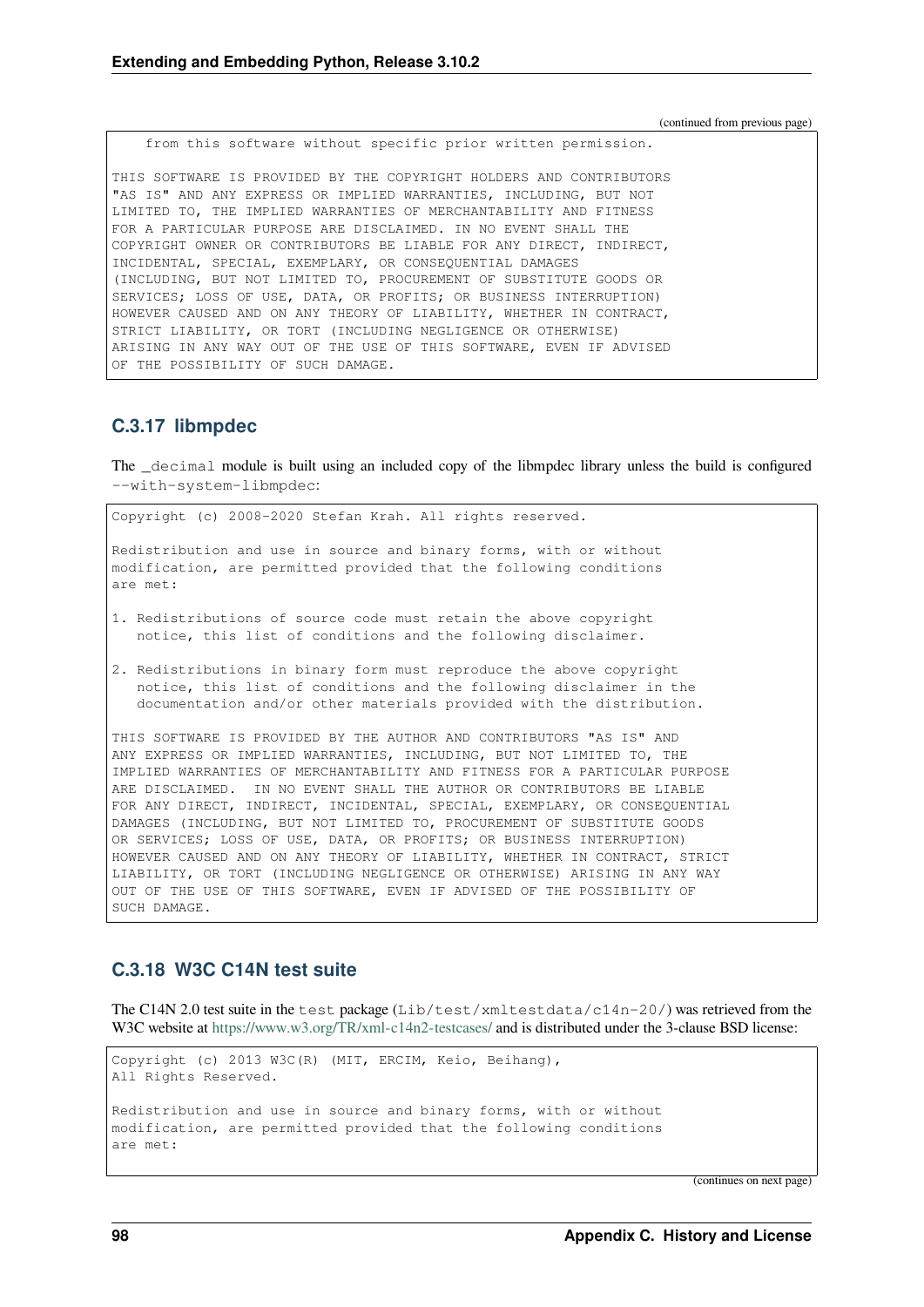\* Redistributions of works must retain the original copyright notice, this list of conditions and the following disclaimer. \* Redistributions in binary form must reproduce the original copyright notice, this list of conditions and the following disclaimer in the documentation and/or other materials provided with the distribution. \* Neither the name of the W3C nor the names of its contributors may be used to endorse or promote products derived from this work without specific prior written permission. THIS SOFTWARE IS PROVIDED BY THE COPYRIGHT HOLDERS AND CONTRIBUTORS "AS IS" AND ANY EXPRESS OR IMPLIED WARRANTIES, INCLUDING, BUT NOT LIMITED TO, THE IMPLIED WARRANTIES OF MERCHANTABILITY AND FITNESS FOR A PARTICULAR PURPOSE ARE DISCLAIMED. IN NO EVENT SHALL THE COPYRIGHT OWNER OR CONTRIBUTORS BE LIABLE FOR ANY DIRECT, INDIRECT, INCIDENTAL, SPECIAL, EXEMPLARY, OR CONSEQUENTIAL DAMAGES (INCLUDING, BUT NOT LIMITED TO, PROCUREMENT OF SUBSTITUTE GOODS OR SERVICES; LOSS OF USE, DATA, OR PROFITS; OR BUSINESS INTERRUPTION) HOWEVER CAUSED AND ON ANY THEORY OF LIABILITY, WHETHER IN CONTRACT, STRICT LIABILITY, OR TORT (INCLUDING NEGLIGENCE OR OTHERWISE) ARISING IN ANY WAY OUT OF THE USE OF THIS SOFTWARE, EVEN IF ADVISED OF THE POSSIBILITY OF SUCH DAMAGE.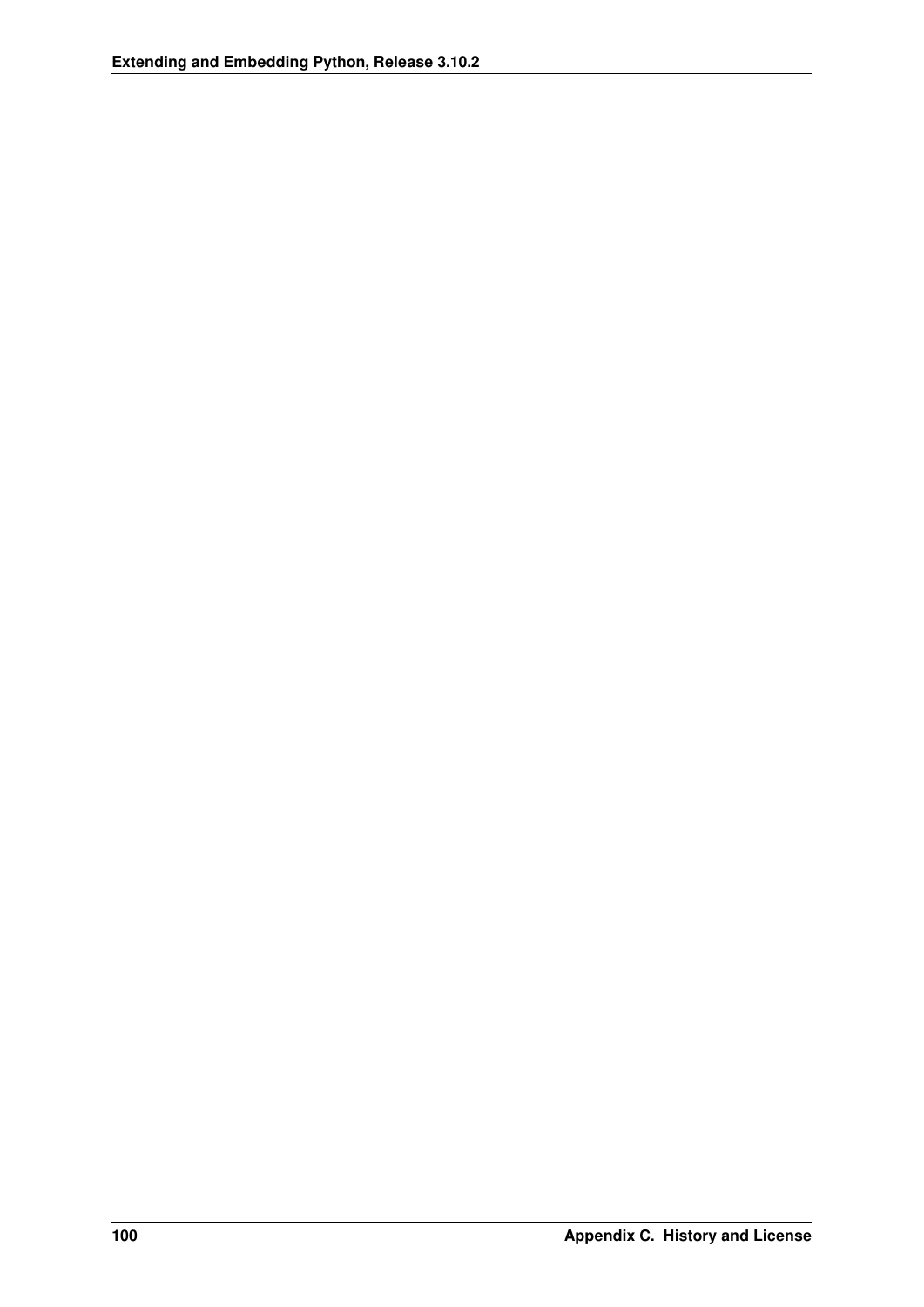## **COPYRIGHT**

Python and this documentation is:

Copyright © 2001-2022 Python Software Foundation. All rights reserved.

Copyright © 2000 BeOpen.com. All rights reserved.

Copyright © 1995-2000 Corporation for National Research Initiatives. All rights reserved.

Copyright © 1991-1995 Stichting Mathematisch Centrum. All rights reserved.

See *History and License* for complete license and permissions information.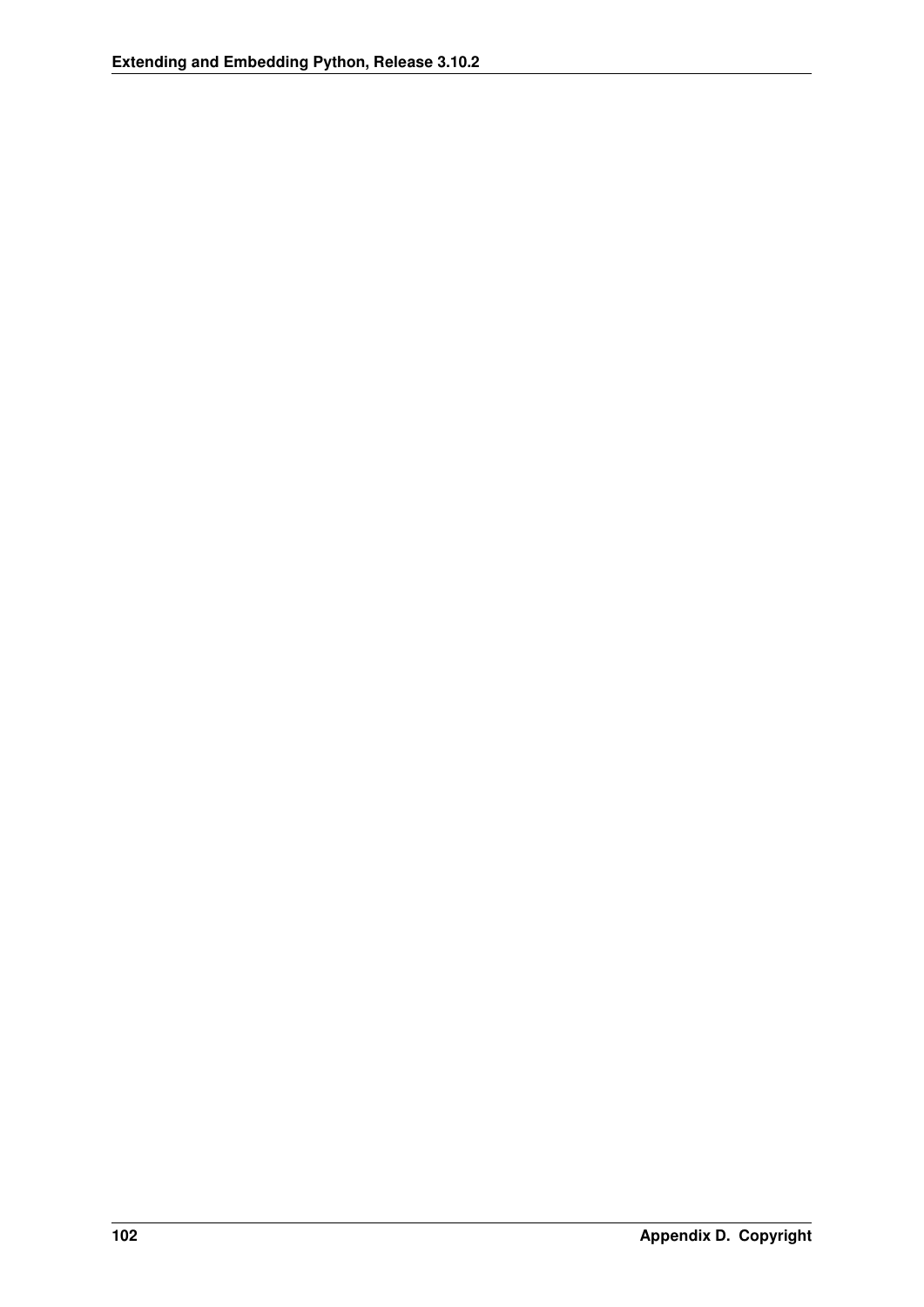### **INDEX**

### Non-alphabetical

```
..., 67
2to3, 67
>>>, 67
__future__, 71
__slots__, 77
```
### A

```
abstract base class, 67
annotation, 67
argument, 67
asynchronous context manager, 68
asynchronous generator, 68
asynchronous generator iterator, 68
asynchronous iterable, 68
asynchronous iterator, 68
attribute, 68
awaitable, 68
```
### B

BDFL, **68** binary fi[le](#page-71-3), **68** borrowed reference, **68** built-in function r[epr](#page-71-3), 48 bytecode, **69** bytes-like [obj](#page-71-3)ect, **6[8](#page-71-3)**

# C

```
callback, 69
C-contiguous, 69
class, 69
class variable, 69
coercion, 69
complex number, 69
context manager, 69
context variable, 69
contiguous, 69
coroutine, 69
coroutine function, 69
CPython, 69
```
# D

deallocation, obje[ct](#page-72-2), 47 decorat[or](#page-72-2), **69** descriptor, **70**

dictionary, **70** dictionary comprehension, **70** dictionary view, **70** docstring, **70** duck-typing, **[7](#page-73-3)0**

## E

EAFP, **70** environment [va](#page-73-3)riable PYTHONPATH, 55 expression, **70** exte[nsi](#page-73-3)on module, **70**

### F

```
f-string, 70
file object, 70
file-like object, 71
filesystem encoding and error
       handler, 71
finalization, of objects, 47
finder, 71
floor division, 71
Fortran contiguous, 69
function, 71
function annotation, 71
```
# G

```
garbage collection, 71
generator, 71
generator expression, 72
generator iterator, 71
generic function, 72
generic type, 72
GIL, 72
global interpreter lock, 72
```
### H

has[h-b](#page-75-4)ased pyc, **72** hashable, **72**

### I

IDLE, **72** immutable, **[7](#page-75-4)2** import path, **72** importer, **73** impo[rti](#page-75-4)ng, **72**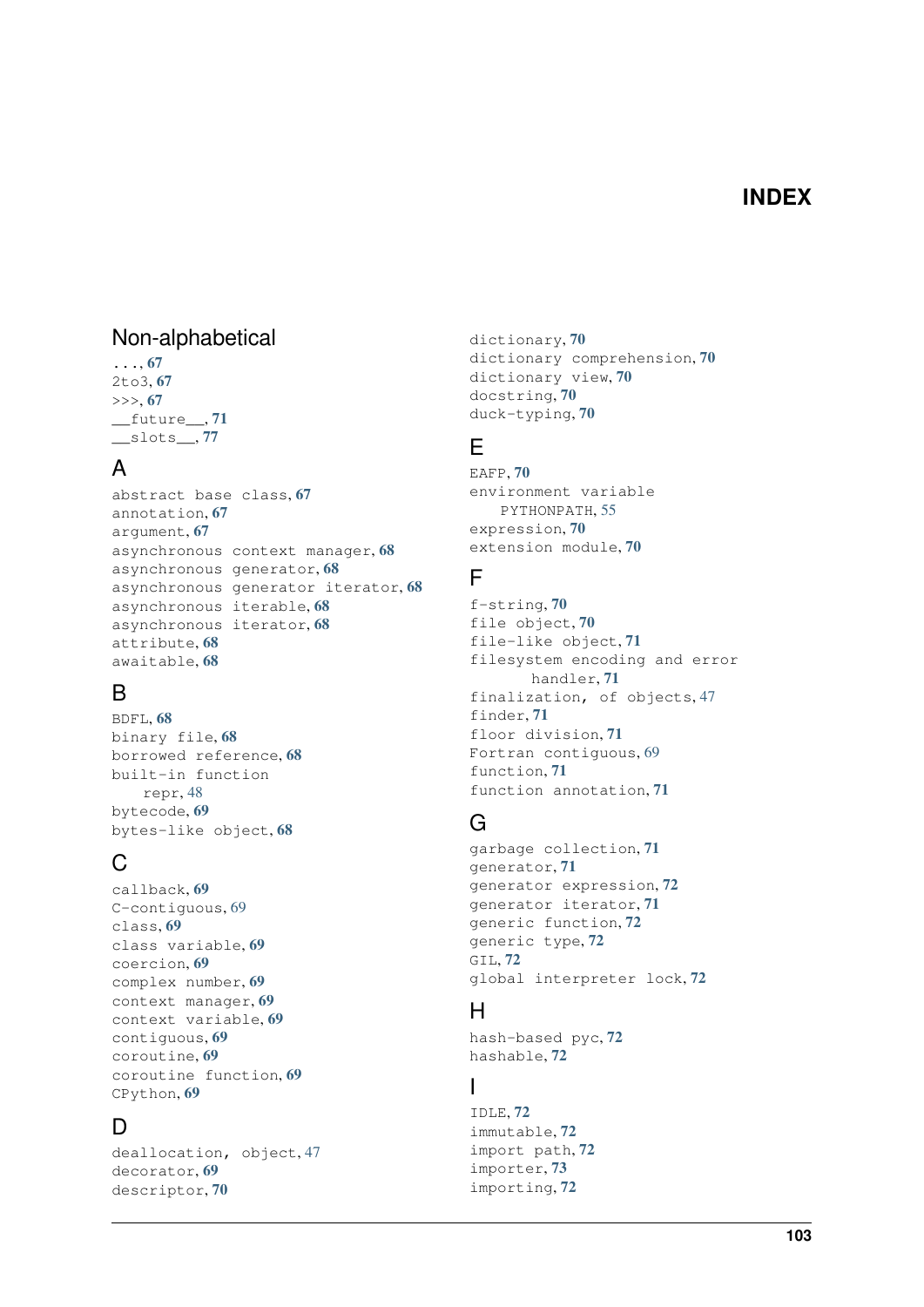```
interactive
, 73
interpreted
, 73
interpreter shutdown
, 73
iterable
, 73
iterator
, 73
```
# K

key func[tio](#page-76-3)n , **73** keyword [arg](#page-76-3)ument , **73**

## L

lambda , **73** LBYL , **74** list , **74** list comprehension , **74** loader , **[74](#page-76-3)** loca[le](#page-77-5) encoding , **74**

### M

magic method , 74 magic method , **74** mapping , **74** meta path finder , **74** metaclass , **[74](#page-77-5)** method , **74** magi[c](#page-77-5) , 74 special , 78 method re[sol](#page-77-5)utio[n o](#page-77-5)rder , **74** module , **[74](#page-77-5)** module sp[ec](#page-77-5) , **74** MRO , **74** mutable , **74**

# N

nam[ed](#page-77-5) tuple , **[75](#page-77-5)** namespa[ce](#page-77-5) , **75** namespace package , **75** nested scope , **75** new-style c[las](#page-78-5)s , **75**

# O

object , **75** deallocation , [47](#page-78-5) finalization , 47

### P

package , **75** parameter , **75** path based finder , **76** path entry , **76** path en[try](#page-78-5) finder , **76** path entr[y h](#page-78-5)ook , **76** path-like object , **7[6](#page-79-4)** PEP , **76** Philbrick, Geoff, 1[4](#page-79-4) portion , **76** positional argum[ent](#page-79-4) , **76**

provisional API , **76** provisional package , **76** PY\_AUDIT\_READ , 51 PyArg\_ParseTuple() , 13 PyArg\_ParseTupl[eAn](#page-79-4)dKeywords() , 14 PyErr\_Fetch() , 48 PyErr\_Restore[\(\)](#page-54-0) , 48 PyInit\_modulename (*[C fu](#page-16-0)nction*), 55 PyObject\_CallObject() , 12 Python 3000 , **76** Python Enhanc[ement](#page-51-0) Proposals PEP 1,76 PEP 238 , 71 PEP 278 , [79](#page-79-4) PEP 302, 71, 74 PEP 3[43](#page-79-4) , 69 PEP 362, [68](#page-74-7), 76 PEP 411 , [76](#page-82-2) PEP 420, [71](#page-74-7), [75](#page-77-5), 76 PEP 442,[48](#page-72-2) PEP 443 , [72](#page-71-3) PEP 451 , [71](#page-79-4) PEP 483 , [72](#page-74-7) PEP 484, [67](#page-51-0), 71, 72, 78, 79 PEP 489, [10](#page-75-4), 55 PEP 492, [68](#page-74-7), 69 PEP 498 , [70](#page-75-4) PEP 519 , [76](#page-70-3) PEP 525 , [68](#page-13-0) PEP 526, [67](#page-71-3), [79](#page-72-2) PEP 585,[72](#page-73-3) PEP 3116 , [7](#page-79-4)9 PEP 3155,[7](#page-71-3)7 Pythonic , **77** PYTHONPATH, [55](#page-75-4)

## $\Omega$

qualifie[d n](#page-80-2)ame , **77**

# R

READ\_RESTRICTED , 51 READONLY , 51 reference count , **77** regular package , **77** repr built[-in](#page-54-0) function , 48 RESTRICTED , 51

## S

sequence , **77** set compre[hen](#page-54-0)sion , **77** single dispatch , **78** slice , **78** special metho[d](#page-80-2) , 78 special method , **7[8](#page-81-7)** state[men](#page-81-7)t , **78** string